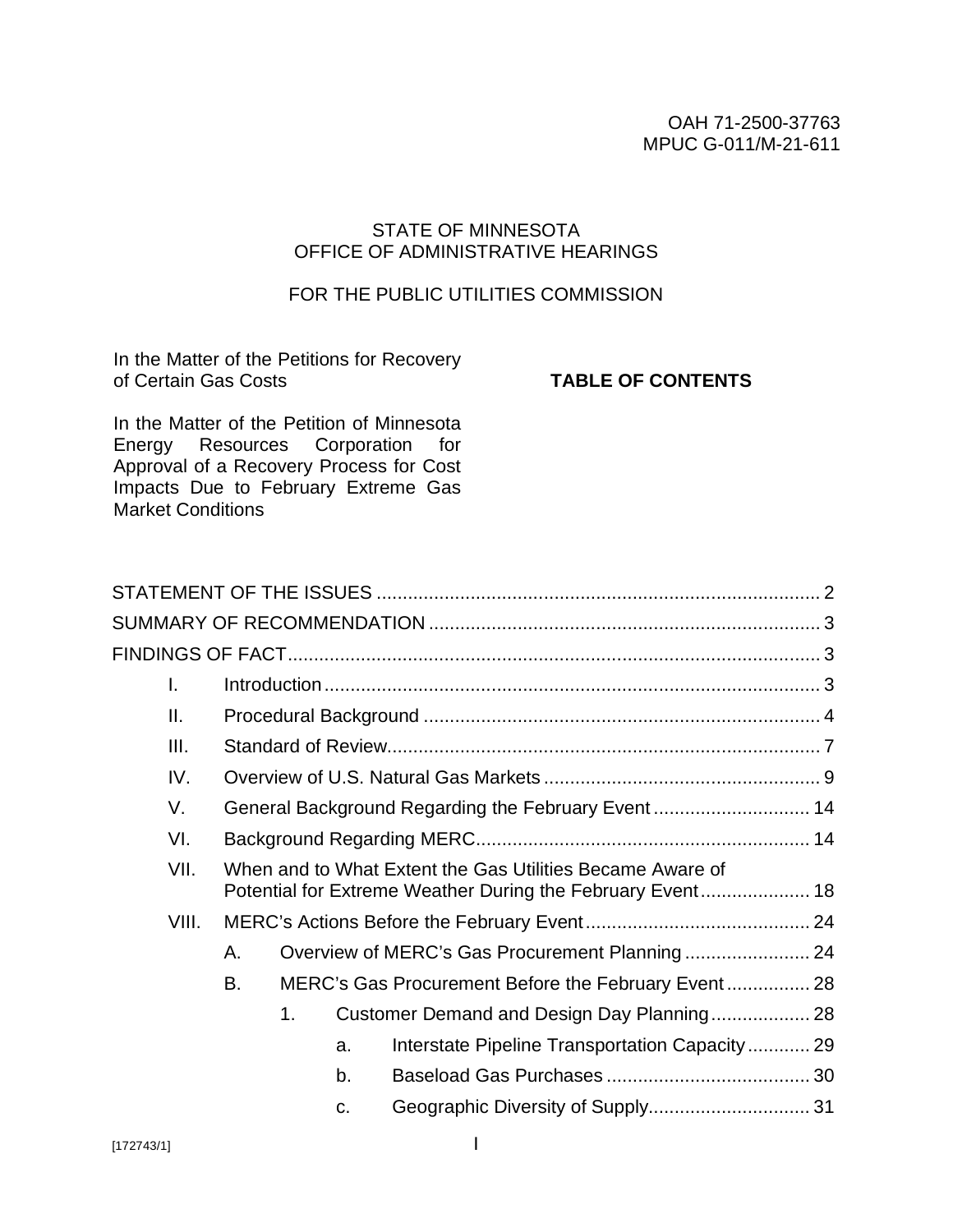|     |    |                | d. |                                                                                                                                                                                       |  |
|-----|----|----------------|----|---------------------------------------------------------------------------------------------------------------------------------------------------------------------------------------|--|
|     |    |                | е. |                                                                                                                                                                                       |  |
|     | C. |                |    | Disputed Issue Related to MERC's Planning: Use of Hedging                                                                                                                             |  |
|     |    | 1.             |    |                                                                                                                                                                                       |  |
|     |    | 2.             |    | Prudency of MERC's Use of Hedging Tools 35                                                                                                                                            |  |
| IX. |    |                |    |                                                                                                                                                                                       |  |
|     | А. |                |    | General Timeline of MERC's Actions Leading Up to and                                                                                                                                  |  |
|     | В. |                |    | MERC Reliably Served Gas Customers During the February                                                                                                                                |  |
|     | C. |                |    | Disputed Issues Related to Load Forecasting and                                                                                                                                       |  |
|     |    | 1 <sub>1</sub> |    | MERC's Load Forecasting and Supply Reserve Margin                                                                                                                                     |  |
|     |    | 2.             |    |                                                                                                                                                                                       |  |
|     | D. |                |    | MERC's Usage of Storage During the February Event 62                                                                                                                                  |  |
|     |    | 1.             |    |                                                                                                                                                                                       |  |
|     |    | 2.             |    | Use of Storage Capacity During the February Event 64                                                                                                                                  |  |
| Χ.  |    |                |    |                                                                                                                                                                                       |  |
|     | А. |                |    |                                                                                                                                                                                       |  |
|     | В. |                |    | MERC's Use of Daily Index Priced Versus Fixed-Price Natural                                                                                                                           |  |
|     | C. |                |    |                                                                                                                                                                                       |  |
|     | D. |                |    | Is it Possible to Assign Extraordinary Costs to Customers or<br>Customer Classes Based on their Consumption During the<br>February Event and, if so, Would It Be Reasonable to Do So? |  |
|     |    |                |    |                                                                                                                                                                                       |  |
|     |    |                |    |                                                                                                                                                                                       |  |
|     |    |                |    |                                                                                                                                                                                       |  |
|     |    |                |    |                                                                                                                                                                                       |  |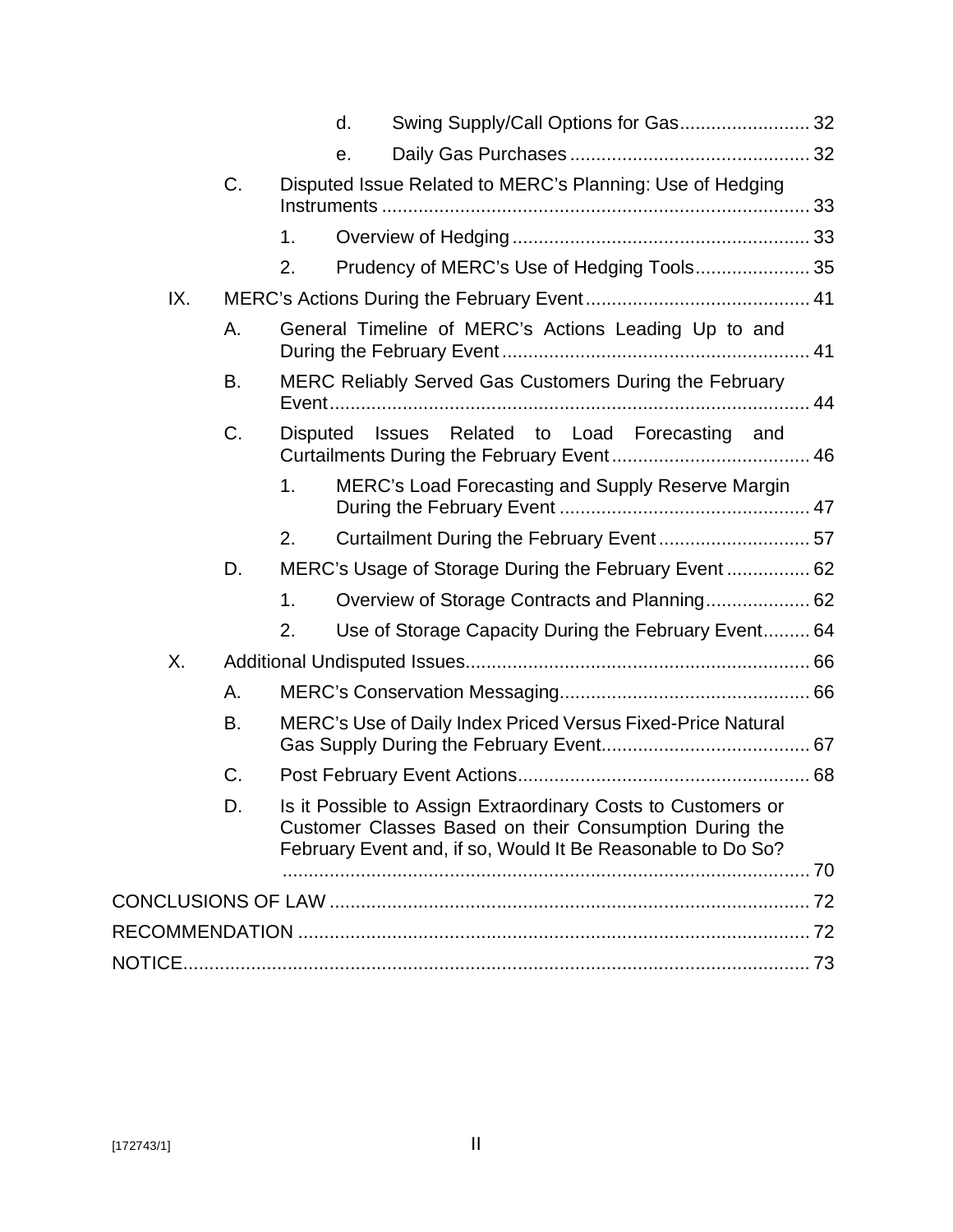## STATE OF MINNESOTA OFFICE OF ADMINISTRATIVE HEARINGS

#### FOR THE PUBLIC UTILITIES COMMISSION

In the Matter of the Petitions for Recovery of Certain Gas Costs

In the Matter of the Petition of Minnesota Energy Resources Corporation for Approval of a Recovery Process for Cost Impacts Due to February Extreme Gas Market Conditions

# **FINDINGS OF FACT, CONCLUSIONS OF LAW, AND RECOMMENDATION**

This matter was assigned to Administrative Law Judges (ALJs) Jessica A. Palmer-Denig and Barbara J. Case to conduct a consolidated contested case hearing regarding whether Minnesota Energy Resources Corporation (MERC) and other Gas Utilities<sup>1</sup> prudently incurred extraordinary costs for natural gas to serve their customers during the period of February 13-17, 2021 (the February Event). The Minnesota Public Utilities Commission (Commission) referred this matter pursuant to its Order Granting Variances and Authorizing Modified Cost Recovery Subject to Prudence Review, and Notice of and Order for Hearing (Order for Hearing) issued on August 30, 2021,<sup>2</sup> in which it requested the preparation of a full report, based upon the consolidated case record.

The ALJs held an evidentiary hearing remotely by videoconference via Microsoft Teams on February 17-18 and 22, 2022. The parties filed post-hearing briefs on March 15, 2022, and responsive briefs on March 25, 2022. Additionally, Administrative Law Judge Christa L. Moseng held two remote public hearings on March 3, 2022. The hearing record closed on March 25, 2022.

Elizabeth M. Brama and Kristin M. Stastny, Taft Stettinius & Hollister, LLP, and Catherine A. Phillips of MERC, appeared on behalf of MERC.

<sup>&</sup>lt;sup>1</sup> In addition to MERC, the "Gas Utilities" include CenterPoint Energy (CenterPoint Energy), Northern States Power Company d/b/a Xcel Energy (Xcel), and Great Plains Natural Gas Co., a Division of Montana-Dakota Utilities Co. (Great Plains).

<sup>&</sup>lt;sup>2</sup> Order Granting Variances and Authorizing Modified Cost Recovery Subject to Prudence Review, and Notice of and Order for Hearing at 7 (Aug. 30, 2021) (eDocket No. 20218-177548-02) (Order for Hearing).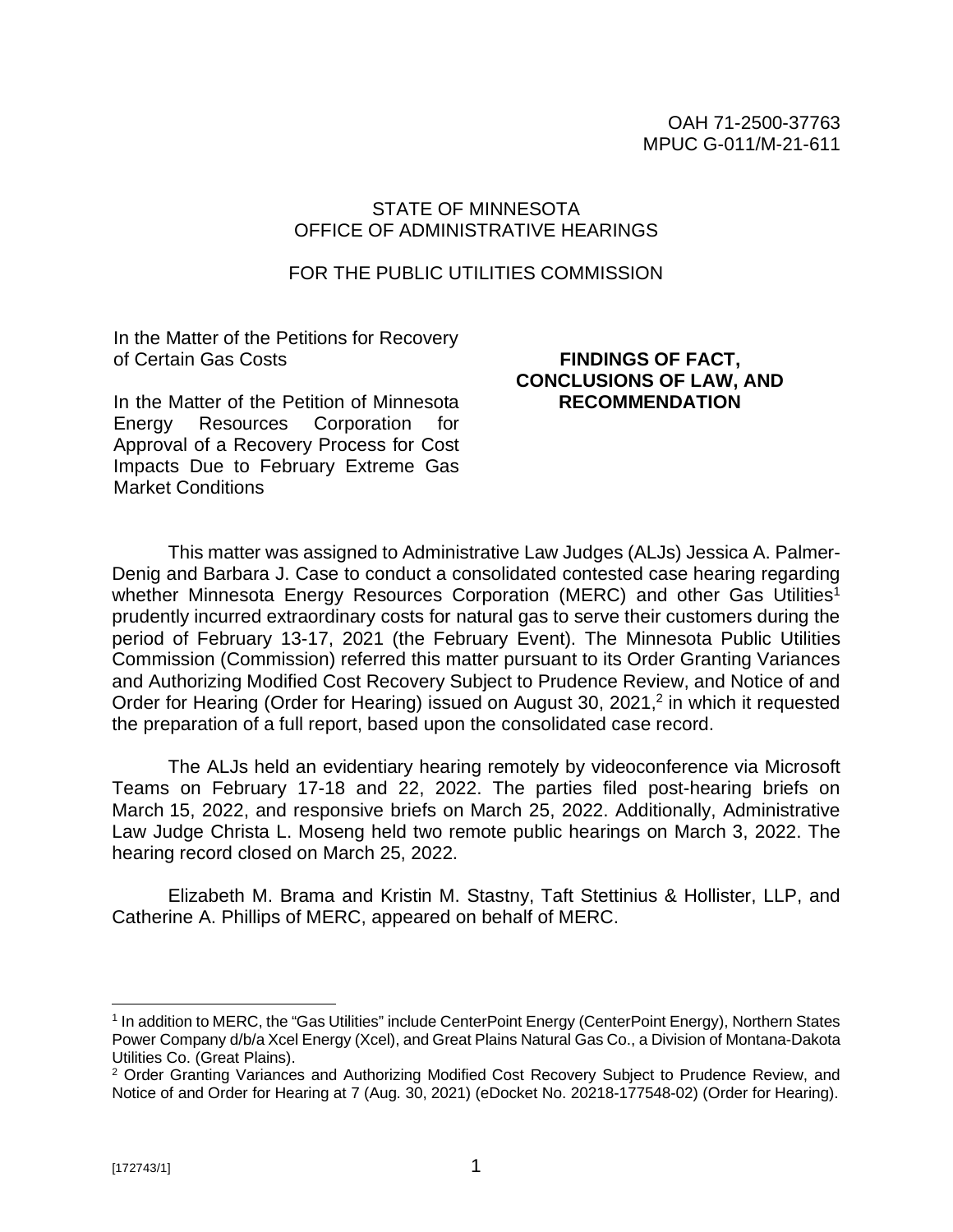Joseph C. Meyer, Kristin K. Berkland, and Peter G. Scholtz, Assistant Attorneys General, appeared on behalf of the Office of the Attorney General – Residential Utilities Division (OAG).

Katherine Hinderlie and Richard E.B. Dornfeld, Assistant Attorneys General, appeared on behalf of the Department of Commerce, Division of Energy Resources (Department).

Brian Edstrom, Citizens Utility Board of Minnesota (CUB), appeared on behalf of CUB.

Andrew P. Moratzka and Riley A. Conlin, Stoel Rives LLP, appeared on behalf of the Super Large Gas Intervenors (SLGI).

Ryan Barlow, General Counsel, Jorge Alonso, James Worlobah, and Andrew Larson of the Commission appeared on behalf of Commission Staff.

# **STATEMENT OF THE ISSUES**

The Commission identified the following issues in its Order for Hearing:<sup>3</sup>

A. Did the individual Gas Utilities act prudently before, during, and after the February Event, and are costs related to the February Event reasonable to recover from ratepayers?

B. Should the Commission disallow recovery of any costs for each utility?

C. If there are any disallowances for imprudent or unreasonable action, how should these costs be calculated?

D. The specific prudence questions raised so far, including but not limited to:

i. When and to what extent did Gas Utilities become aware of the potential for extreme weather during the February Event, and did they respond prudently and reasonably?

ii. Did the Gas Utilities have enough geographic diversity of gas supply and, if not, what was the potential financial impact?

iii. Should the Gas Utilities have had additional fixed-price contracts and, if so, what was the potential financial impact?

iv. Did the Gas Utilities maximize use of storage capacity and, if not, what was the potential financial impact?

<sup>3</sup> *Id.* at 7-8.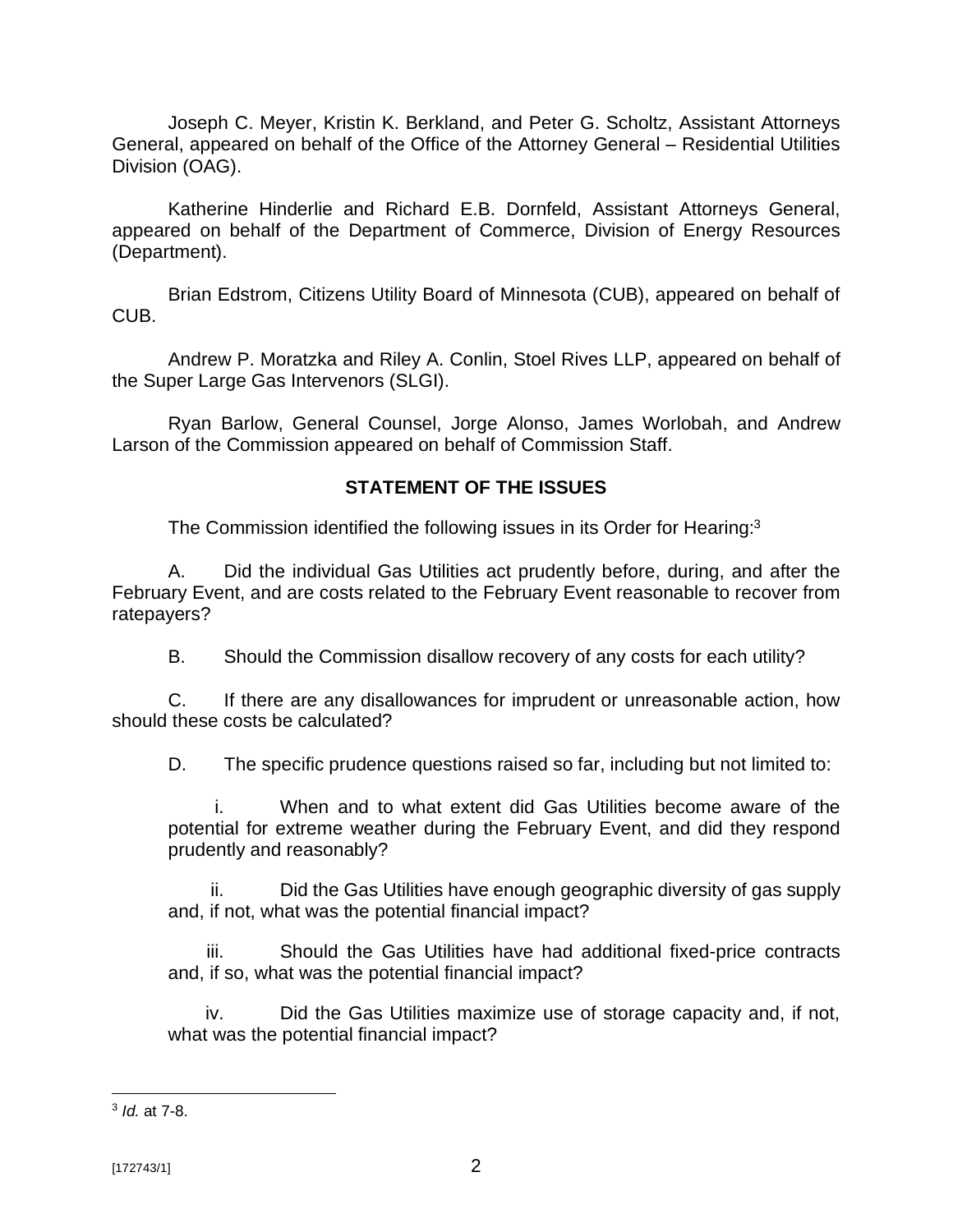v. Did the Gas Utilities maximize use of peaking capacity and, if not, what was the potential financial impact? Has Xcel's maintenance and operation of its Wescott, Sibley, and Maplewood facilities resulted in financial impact?

vi. Should the Gas Utilities have made more robust conservation efforts and, if so, what was the potential financial impact?

vii. Did the Gas Utilities timely and appropriately pursue recovery through insurance, federal regulatory actions, market rules, contract enforcement, and other available legal actions such that they have not missed deadlines or become barred from possible recovery on behalf of ratepayers and, if not, what is the potential financial impact?

viii. Are there any other issues or actions related to prudence and, if so, what is the potential financial impact?

E. Is it possible to assign extraordinary costs to customers or customer classes based on their consumption during the February Event and, if so, would it be reasonable to do so?

# **SUMMARY OF RECOMMENDATION**

The ALJs conclude that MERC acted prudently in connection with the February Event, that the extraordinary gas costs MERC incurred in order to serve its customers are recoverable, and that no disallowance related to the February Event is warranted.

Based on the testimony and other evidence in the record, the ALJs make the following:

## **FINDINGS OF FACT**

## **I. Introduction**

1. In February 2021, a winter weather event brought extremely cold weather to the southern United States, including the natural gas producing areas of Texas and Oklahoma. The cold temperatures caused significant disruption in the production and distribution of natural gas.

2. Natural gas is not price-regulated; rather it is a commodity and its price is determined by the marketplace. As a result of the cold weather event in February 2021, natural gas prices in some areas of the United States soared to levels never before previously seen.

3. In Minnesota, the four companies identified here as the Gas Utilities, provide rate-regulated natural gas service to nearly all Minnesota natural gas customers. These Gas Utilities are responsible for purchasing sufficient gas to meet customer demand and ensuring that their distribution systems remain functioning.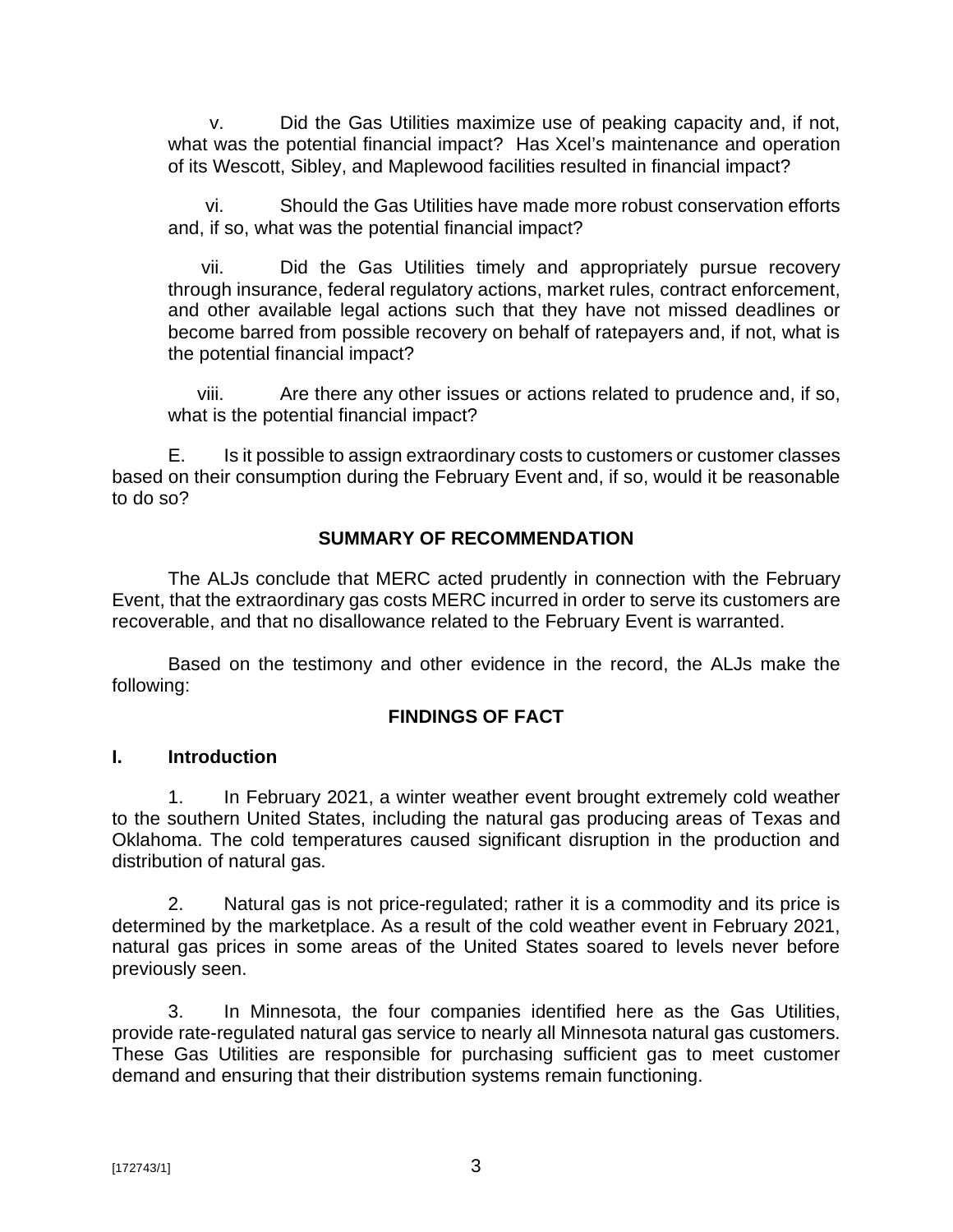4. During February 13-17, 2021, which the Commission calls the "February Event," the Gas Utilities maintained service to their customers, but incurred unprecedented levels of under-recovered costs for the purchase of natural gas in order to do so.

5. The Gas Utilities, including MERC, now seek to recover those costs. The Commission determined that a proceeding to assess the prudency of the Gas Utilities' decisions in connection with the February Event was necessary as a part of that process.

# **II. Procedural Background**

6. On August 30, 2021, the Commission issued its Order for Hearing, which, among other things, referred these matters to the Office of Administrative Hearings (OAH) for contested case proceedings.<sup>4</sup>

7. The Commission identified the parties to the contested case proceeding as CenterPoint, Xcel Energy, MERC, Great Plains, the Department, and OAG.<sup>5</sup>

8. The ALJs held a prehearing conference on September 13, 2021, and issued the First Prehearing Order on September 20, 2021.<sup>6</sup> The First Prehearing Order established a procedural schedule, procedures for discovery, deadlines for prehearing filings, and procedures for the evidentiary hearing and briefing.<sup>7</sup>

| <b>Event</b>                                                                       | Date                           |
|------------------------------------------------------------------------------------|--------------------------------|
| <b>Utility Direct Testimony</b>                                                    | October 22, 2021               |
| <b>Intervenor Direct Testimony</b>                                                 | December 22, 2021              |
| <b>Rebuttal Testimony by all Parties</b>                                           | <b>January 21, 2022</b>        |
| Surrebuttal Testimony by all Parties                                               | February 11, 2022              |
| All Parties File and Exchange Prehearing<br><b>Filings</b>                         | <b>February 14, 2022</b>       |
| <b>Evidentiary Hearing</b>                                                         | February 17-18 and 22-23, 2022 |
| Post-Hearing Briefs by All Parties and<br>Proposed Findings Submitted by Utilities | March 15, 2022                 |

9. The First Prehearing Order established the following schedule:

<sup>4</sup> Order for Hearing at 7.

<sup>5</sup> *See* First Prehearing Order at 3 (Sept. 20, 2021) (eDocket No. 20219-178082-03).

<sup>6</sup> *Id.*

<sup>7</sup> *Id.*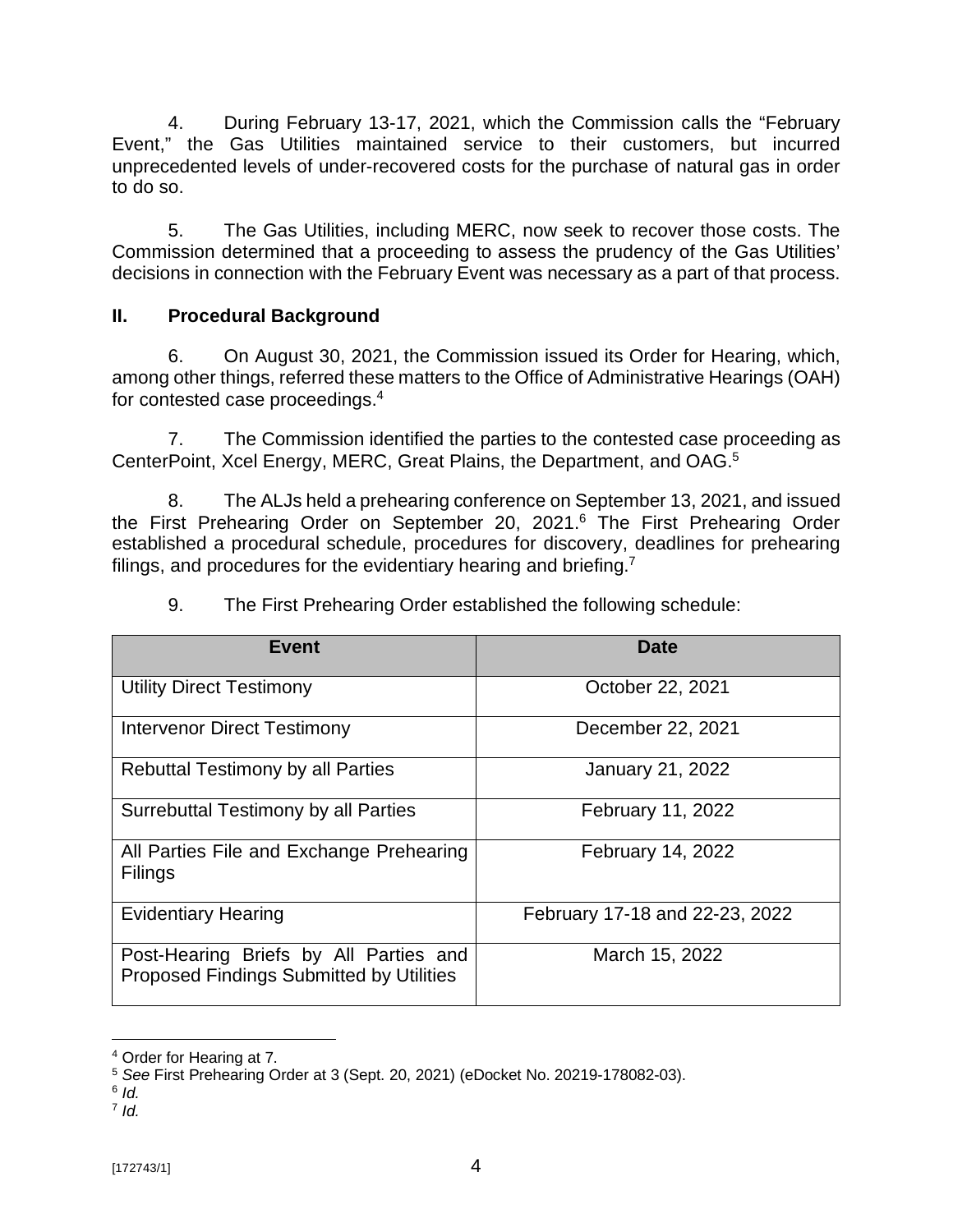| Event                                                                                                                                  | Date                      |
|----------------------------------------------------------------------------------------------------------------------------------------|---------------------------|
| Post-Hearing Reply Briefs and Revised<br>Findings Submitted by All Parties (All<br>Parties to Submit Redlines of Proposed<br>Findings) | March 25, 2022            |
| <b>ALJ Report Issued</b>                                                                                                               | May 24, 2022              |
| <b>Arguments and Exceptions</b>                                                                                                        | June 3, 2022 <sup>8</sup> |

10. On October 1, 2021, CUB petitioned to intervene as a party.<sup>9</sup> The ALJ's granted CUB's petition on October 12, 2021.<sup>10</sup>

11. On October 8, 2021, SLGI petitioned to intervene in MERC's Docket No. G011/CI-21-611.<sup>11</sup> On October 20, 2021, SLGI's Petition to Intervene was granted as to the prudence review in MPUC Docket No. G-011/CI-21-611.<sup>12</sup>

12. On October 11, 2021, Minneapolis submitted a Petition to Intervene in MPUC Docket No. G-008/M-21-138, stating that CenterPoint is the exclusive gas provider for Minneapolis and its residents.<sup>13</sup> On October 20, 2021, Minneapolis's Petition to Intervene was granted as to the prudence review in MPUC Docket No. G-008/M-21-138.<sup>14</sup>

13. A Protective Order was issued on October 8, 2021, to address the handling of trade secret and nonpublic data.<sup>15</sup> A Protective Order for Highly-Confidential Trade Secret Data was subsequently issued on October 11, 2021, and amended on October 26, 2021.<sup>16</sup>

<sup>8</sup> *Id.* at 4.

<sup>9</sup> Petition to Intervene by The Citizens Utility Board of Minnesota (Oct. 1, 2021) (eDocket No. 202110-178489-03).

<sup>&</sup>lt;sup>10</sup> Order Granting Petition to Intervene by The Citizens Utility Board of Minnesota (Oct. 12, 2021) (eDocket No. 202110-178734-02).

<sup>11</sup> Petition to Intervene of Super Large Gas Intervenors (Oct. 8, 2021) (eDocket No. 202110-178613-03).

<sup>&</sup>lt;sup>12</sup> Order Granting in Part and Denying in Part the Petition to Intervene of the Super Large Gas Intervenors (Oct. 20, 2021) (eDocket No. 202110-178980-01) (SLGI's Petition to Intervene in MPUC Docket No. G-999/CI-21-135 was denied as that docket was not referred to the OAH for inclusion in the contested case proceeding).

 $13$  Petition to Intervene (Oct. 11, 2021) (eDocket No. 202110-178639-01).

<sup>&</sup>lt;sup>14</sup> Order Granting in Part and Denying in Part the Petition to Intervene of the City of Minneapolis (Oct. 20, 2021) (eDocket No. 202110-178978-04) (To the extent that Minneapolis's filings could be construed as a request to intervene in the remaining three dockets, Minneapolis's Petition to Intervene was denied). <sup>15</sup> Protective Order (Oct. 8, 2021) (eDocket No. 202110-178630-04).

<sup>&</sup>lt;sup>16</sup> Protective Order for Highly-Confidential Trade Secret Data (Oct. 11, 2021) (eDocket No. 202110-178678-04); Amended Highly Confidential Trade Secret Protective Order (Oct. 26, 2021) (eDocket No. 202110- 179189-02).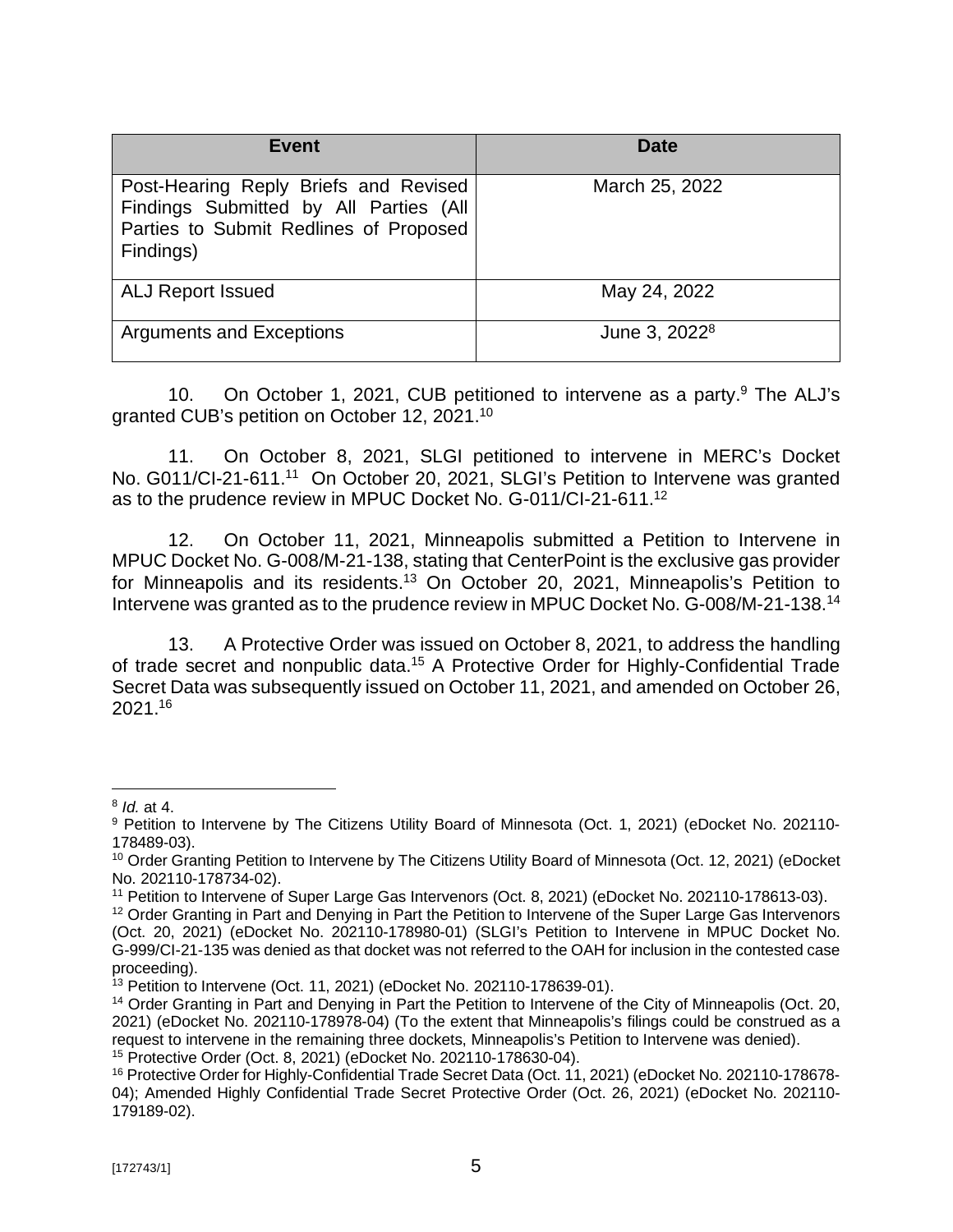14. On October 22, 2021, CenterPoint Energy, Xcel Energy, Great Plains, MERC, and the Joint Gas Utilities filed Direct Testimony.

15. On December 22, 2021, CUB, the Department, and the OAG filed Direct Testimony.

16. On January 21, 2022, CenterPoint Energy, Xcel Energy, Great Plains, MERC, and the Joint Gas Utilities filed Rebuttal Testimony.

17. On January 27, 2022, the Commission requested that the OAH hold two virtual public hearings in early March of 2022 and provide a summary report.<sup>17</sup>

18. The ALJ's held a second prehearing conference via Microsoft Teams on February 3, 2022.<sup>18</sup> They then issued the Second Prehearing Order on February 7, 2022, scheduling the evidentiary hearing to be held via Microsoft Teams on February 17, 18, 22, and 23, 2022, beginning at 9:30 a.m. each day, and requiring prehearing filings.<sup>19</sup>

19. On February 4, 2022, the Commission issued a Notice of Virtual Public Hearings, scheduling public hearings for March 3, 2022, at 1:00 p.m. and 6:00 p.m.<sup>20</sup> On February 14, 2022, the Commission issued an addition to the February 4, 2022, Notice to inform the public that the Commission will also accept video comments as another method to participate in the virtual hearings.<sup>21</sup>

20. On February 11, 2022, CUB, the Department, and the OAG filed Surrebuttal Testimony.

21. On February 14, 2022, the Joint Gas Utilities, CenterPoint Energy, Great Plains, Xcel Energy, MERC, the Department, CUB, and the OAG filed Written Summaries of Pre-Filed Testimony.

22. The ALJs held the evidentiary hearing on February 17, 18, and 22, 2022, via Microsoft Teams.

23. On March 3, 2022, ALJ Christa L. Moseng held virtual public hearings via telephone and internet.

24. On March 15, 2022, the parties filed Initial Briefs and Proposed Findings of Fact.

<sup>17</sup> Request for the OAH to Hold Public Hearings (Jan. 27, 2022) (eDocket No. 20221-182049-02).

<sup>18</sup> Notice of Prehearing Conference (Jan. 31, 2022) (eDocket No. 20221-182273-03).

<sup>19</sup> Second Prehearing Order (Feb. 7, 2022) (eDocket No. 20222-182513-02).

 $20$  Notice of Virtual Public Hearings (Feb. 4, 2022) (eDocket No. 20222-182412-03).

<sup>&</sup>lt;sup>21</sup> Addition to Notice of Virtual Public Hearings (Feb. 14, 2022) (eDocket No. 20222-182753-02).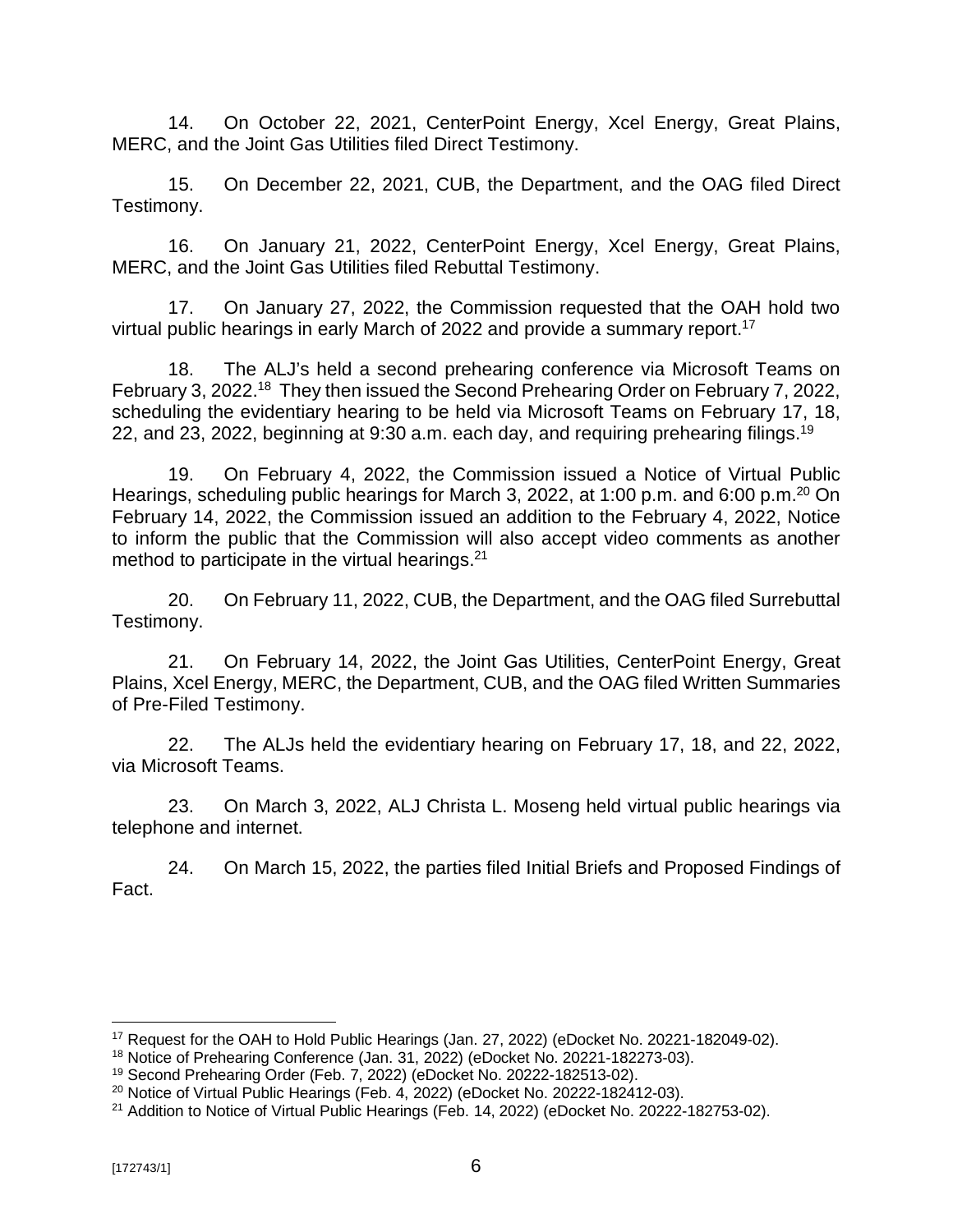25. On March 25, 2022, the parties filed Reply Briefs, redlines of the Proposed Findings of Fact,<sup>22</sup> and CenterPoint Energy, Great Plains, Xcel Energy, and MERC filed responses to public comments.

## **III. Standard of Review**

26. Every rate made, demanded, or received by any public utility must be just and reasonable.<sup>23</sup>

27. This proceeding addresses the reasonableness of the costs incurred by the Gas Utilities, and specific to this Report, whether MERC acted prudently before, during, and after the February Event, and whether the costs related to the February Event are reasonable to recover from ratepayers.<sup>24</sup>

28. The term "prudence" means "skill and good judgment in the use of resources," "caution or circumspection as to danger or risk,"<sup>25</sup> and "behavior that is careful and avoids risk." 26

29. The parties to this proceeding generally agree on the contours for determining prudence. Prudence is defined as reasonable action taken in good faith based on knowledge available at the time of the action or decision.<sup>27</sup> Actions taken in good faith are those taken without malicious intent,<sup>28</sup> exercising the care that a reasonable person would exercise under the same circumstances at the time the decision was made $^{29}$ 

 $22$  The Administrative Law Judges requested that the parties use their best efforts to provide redlined findings of fact, in order to clearly highlight specific areas of dispute. The parties did so, but given the short timelines required in this matter and the volume of material to be reviewed, the Department, OAG and CUB noted that the failure to strike or revise certain facts did not constitute a stipulation or waiver as to that issue. The Administrative Law Judges appreciate the efforts of all of the parties to build the record for the Commission's decision, and have reviewed the parties' final submissions and the entire record in light of the reservations asserted by the Department, OAG and CUB.

<sup>23</sup> Minn. Stat. § 216B.03 (2020).

<sup>&</sup>lt;sup>24</sup> Order for Hearing at 7.

<sup>25</sup> *Prudence*, MERRIAM WEBSTER,<https://www.merriam-webster.com/dictionary/prudence.>

<sup>26</sup> *Prudence*, CAMBRIDGE DICTIONARY, <https://dictionary.cambridge.org/us/dictionary/english/prudence.>

 $27$  Ex. 506 at 28 (King Direct) ("I define prudence as reasonable action taken in good faith based on the knowledge available at the time."); Ex. 103 at 13 (Honorable Direct) (noting that the prudence standard evaluates "whether the utility acted in good faith and reasonably, based upon the facts that it knew or should have known at the time, without the benefit of hindsight"); Ex. 819 at 13 (Nelson Surrebuttal) (noting the evaluation of prudence must "focus only on whether [t]he utilities exercised due care given what was known and knowable of their actions").

<sup>&</sup>lt;sup>28</sup> Evidentiary Hearing Tr. Vol. 2C at 25 (King) ("I had thought of it  $\ldots$  as just meaning without malicious intent.")

 $29$  Ex. 810 at 21 (Nelson Direct) ("The fact that a better outcome could have been reached in hindsight is not in itself permissible evidence in a prudence review; what matters is whether the utility acted reasonably based on the facts it 'knew or should have known' at the time. This is related to the concept of a 'reasonable utility,' which is expected to exercise 'the care that a reasonable person would exercise under the same circumstances at the time the decision was made.'").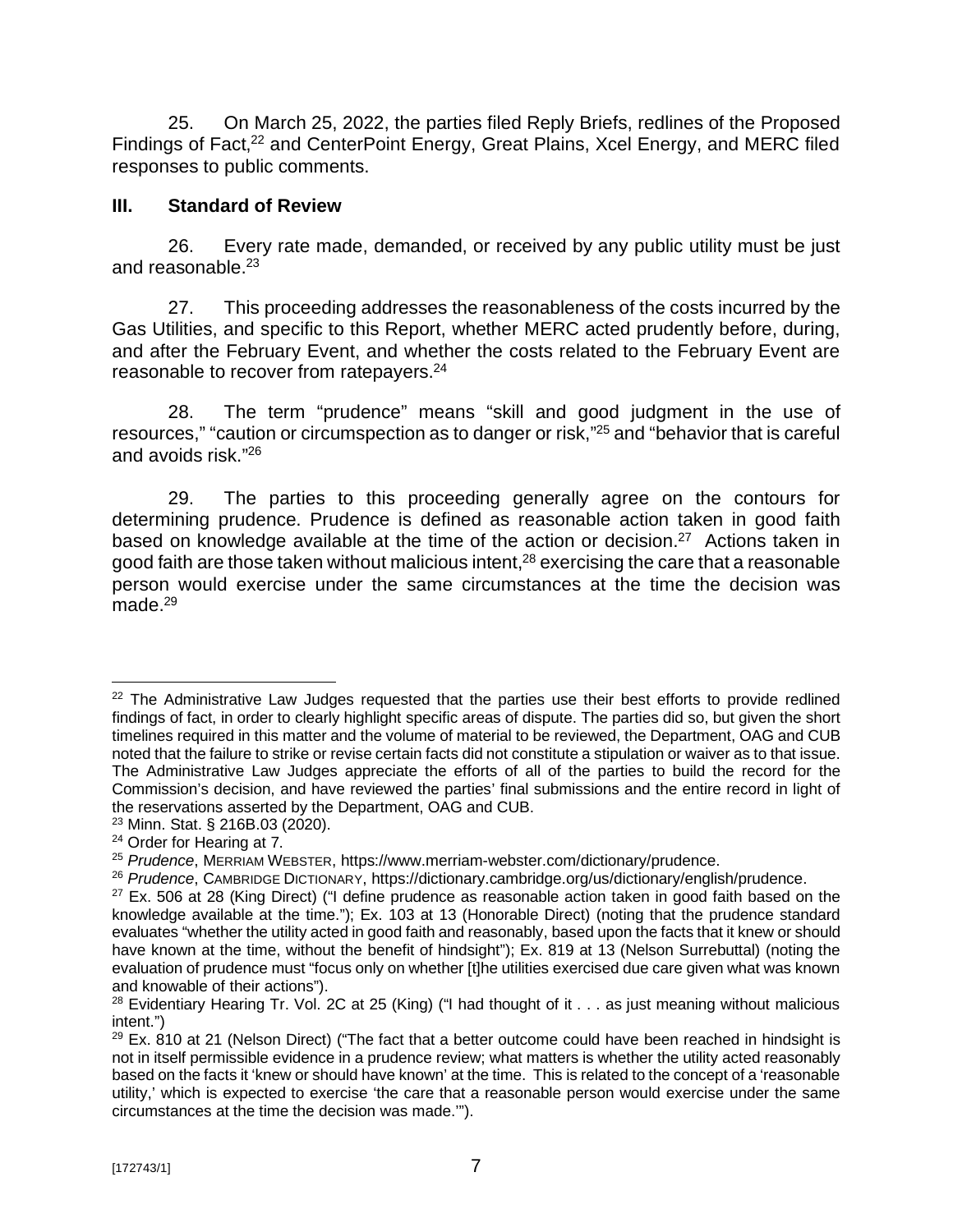30. Prudence is not evaluated using the benefit of hindsight. Instead, the Gas Utilities' actions and decisions must be judged on the basis of whether each action and decision was reasonable at the time, under all the circumstances, and based on the information that was or should have been known.<sup>30</sup>

31. A determination of prudence must recognize that a utility may take a range of actions or decisions that are prudent.<sup>31</sup> In most instances, there will not be one singular prudent action or decision but rather, a range of actions that are reasonable and prudent.<sup>32</sup> A prudence review is focused on an examination of a utility's specific decisions and whether the decisions were prudent or imprudent.<sup>33</sup>

32. The burden to prove that its actions were prudent, and that recovery of extraordinary costs is reasonable, rests on MERC.<sup>34</sup>

33. Utilities do not enjoy a presumption of prudence.<sup>35</sup> Doubts as to reasonableness are resolved in favor of the consumer.<sup>36</sup>

<sup>&</sup>lt;sup>30</sup> Ex. 506 at 28 (King Direct) (Prudence must be assessed "based on the information the Gas Utilities had, or could reasonably have obtained, at the time of their actions and not the benefit of hindsight now available."); Ex. 105 at 1 (Honorable Summary of Pre-Filed Testimony) ("It is my opinion that the Joint Gas Utilities have an obligation to act in good faith, based on the circumstances and facts known at the time, to obtain the necessary gas supplies to serve their retail customers at reasonable cost given the prevailing market at the time of the purchases. If they did so during the Winter Storm, the Joint Gas Utilities have acted in a prudent fashion and have incurred costs reasonably necessary to provide service to their customers."); Ex. 600 at 17 (Lebens Direct) (The Commission "should focus as much as possible on evaluating the decisions that would have been prudent based on the information available at the time when those decisions were made."); Ex. 104 at 4-5 (Honorable Rebuttal) ("This proceeding involves gas supply costs incurred by the Joint Gas Utilities to serve their customers during a recognized extreme weather event. Cold weather events create challenging and dynamic environments that require quick responses. Such circumstances should be considered as part of the overall prudence evaluation.").

<sup>&</sup>lt;sup>31</sup> Ex. 506 at 28 (King Direct) ("Illn order for the actions of the Gas Utilities to be deemed prudent, they must fall within a range of reasonable action."); Ex. 105 at 1 (Honorable Summary of Pre-Filed Testimony) ("Prudence is not evaluated on the basis of hindsight, and prudence determinations recognize that a utility may take a range of actions or decisions that are prudent."); Ex. 819 at 19 (Nelson Surrebuttal) (agreeing that a range of utility decisions taken in response to a specific circumstance may be prudent).

<sup>32</sup> *See* Evidentiary Hearing Tr. Vol. 2C at 23 (King) ("Q. In order to be deemed prudent, the gas utilities' actions must fall within a range of reasonable action. Correct? A. Yes. Q. Would you agree that a range of reasonable action includes more than one possible action? A. Yes"); Ex. 104 at 3 (Honorable Rebuttal) ("[T]he standard is clear that a range of reasonable utility management decisions made in response to specific circumstances may qualify as prudent – there is no single 'right answer.'").

 $33$  Ex. 819 at 16-17 (Nelson Surrebuttal) ("[T]he focus of a prudence review is on specific decisions – not a vague 'totality of the decisions' in which no specific decision can be identified as unreasonable."). <sup>34</sup> Minn. Stat. § 216B.16, subd. 4 (2020).

<sup>35</sup> *In re a Comm'n Investigation into Xcel Energy's Monticello Life-Cycle Management/Extender Power Uprate Project*, MPUC Docket No. E-002/CI-13-754, Order Finding Imprudence, Denying Return on Cost Overruns, and Establishing LCM/EPU Allocation for Ratemaking Purposes at 12 (May 8, 2015).

<sup>36</sup> Minn. Stat. § 216B.03; *see also* Order for Hearing at 3 ("In incurring costs necessary to provide service, utilities are expected to act prudently to protect ratepayers from unreasonable risks.").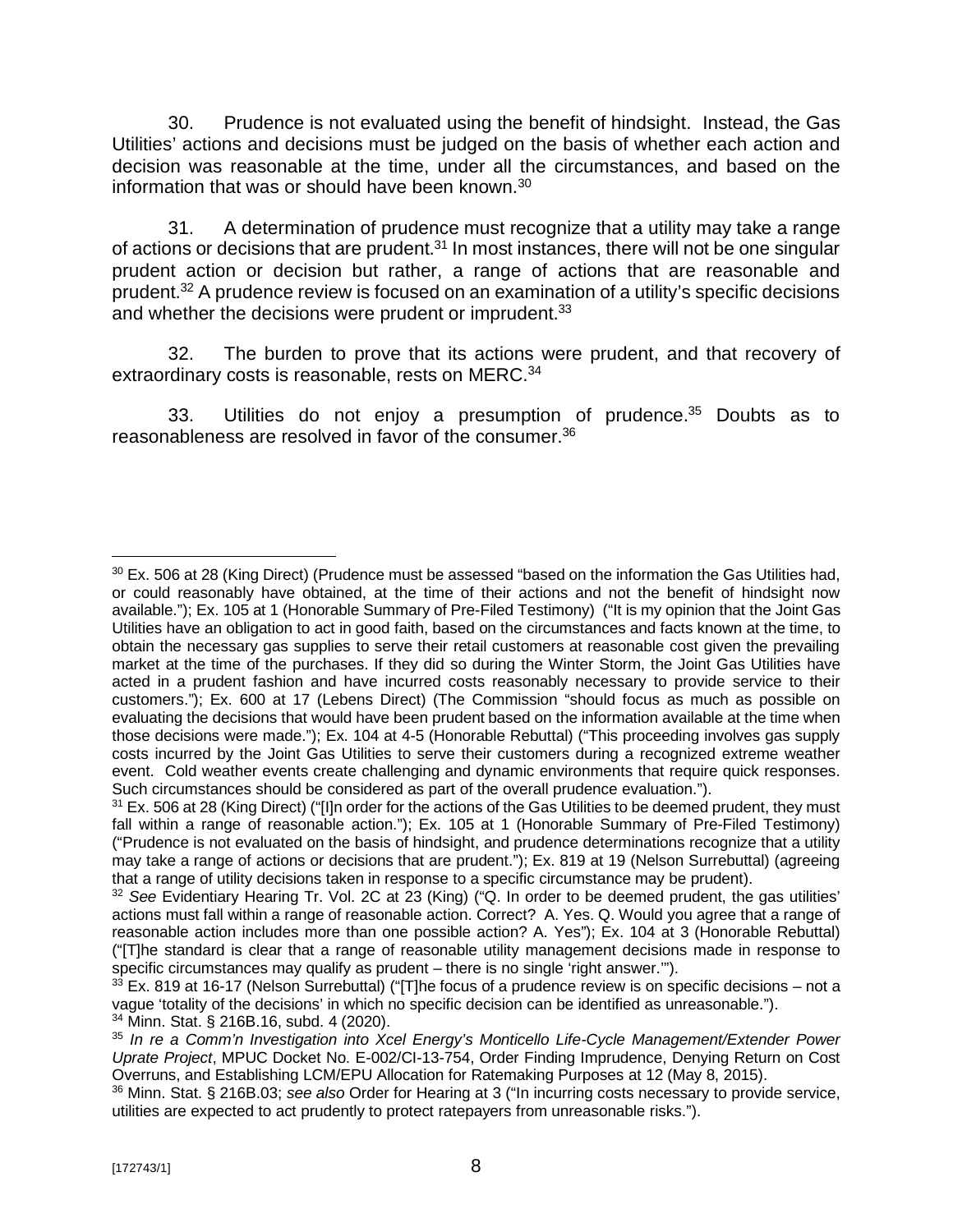# **IV. Overview of U.S. Natural Gas Markets**

34. The natural gas market differs in important and fundamental ways from the electric power market, reflecting the different structures of the two industries and the different products moving through those markets.<sup>37</sup> The electric power industry operates as a single, fully-integrated system, and the market operates in real-time, since electricity travels near the speed of light.<sup>38</sup> In contrast, the natural gas industry consists of multiple entities operating independently.<sup>39</sup> And while dynamic, the natural gas market is far more static than the electric market, particularly during strained operating conditions such as a winter storm.<sup>40</sup>

35. The natural gas industry consists of: (1) producers that drill wells that bring raw natural gas to the surface; (2) midstream gathering and processing entities that carry the raw gas to treatment and processing facilities; (3) transmission pipelines which move dry (processed) gas and gas from storage to distant consuming markets; (4) storage providers which supply underground natural gas storage for system balancing and/or for later consumption; (5) local distribution companies (LDCs) that supply and deliver the natural gas actually consumed by utility customers to those customers; and (6) directconnect end-users, such as power plants or large industrial users, which take natural gas service directly from the transmission pipelines rather than from an LDC.<sup>41</sup>

36. In 1993, Federal Energy Regulatory Commission (FERC) implemented Order No. 636.<sup>42</sup> Order No. 636 "unbundled" different aspects natural gas industry.<sup>43</sup> Previously transmission pipelines bought and sold the bulk interstate gas, and thus delivered to their customers a "bundled" product consisting of gas, transmission, and storage; through unbundling, FERC instituted the current structure in which transmission pipelines strictly transport and store gas as contract carriers, while buyers and sellers purchase and sell gas separately, moving it through the transportation and storage services provided by the pipelines.<sup>44</sup>

37. To serve the needs of firm customers, a natural gas LDC must contract with two different types of entities. First, the LDC contracts with transportation pipelines, who transport natural gas to the LDC's service territory from the locations where it is produced, purchased and stored, under agreements and pursuant to tariffs regulated by FERC. <sup>45</sup> Natural gas is not produced within Minnesota, so the Gas Utilities rely on interstate

<sup>37</sup> Ex. 100 at 3, 15-16 (Smead Direct).

<sup>38</sup> *Id.* at 3, 15-16.

<sup>39</sup> *Id.* at 3-4.

<sup>40</sup> *Id.* at 16.

<sup>41</sup> *Id.* at 3-4; *see also* Ex. 506 at 3-4 (King Direct).

 $42$  Ex. 100 at 4 (Smead Direct).

<sup>43</sup> *Id.*

<sup>44</sup> *Id.*; *see also* Ex. 506 at 5 (King Direct).

<sup>45</sup> Ex. 506 at 6 (King Direct).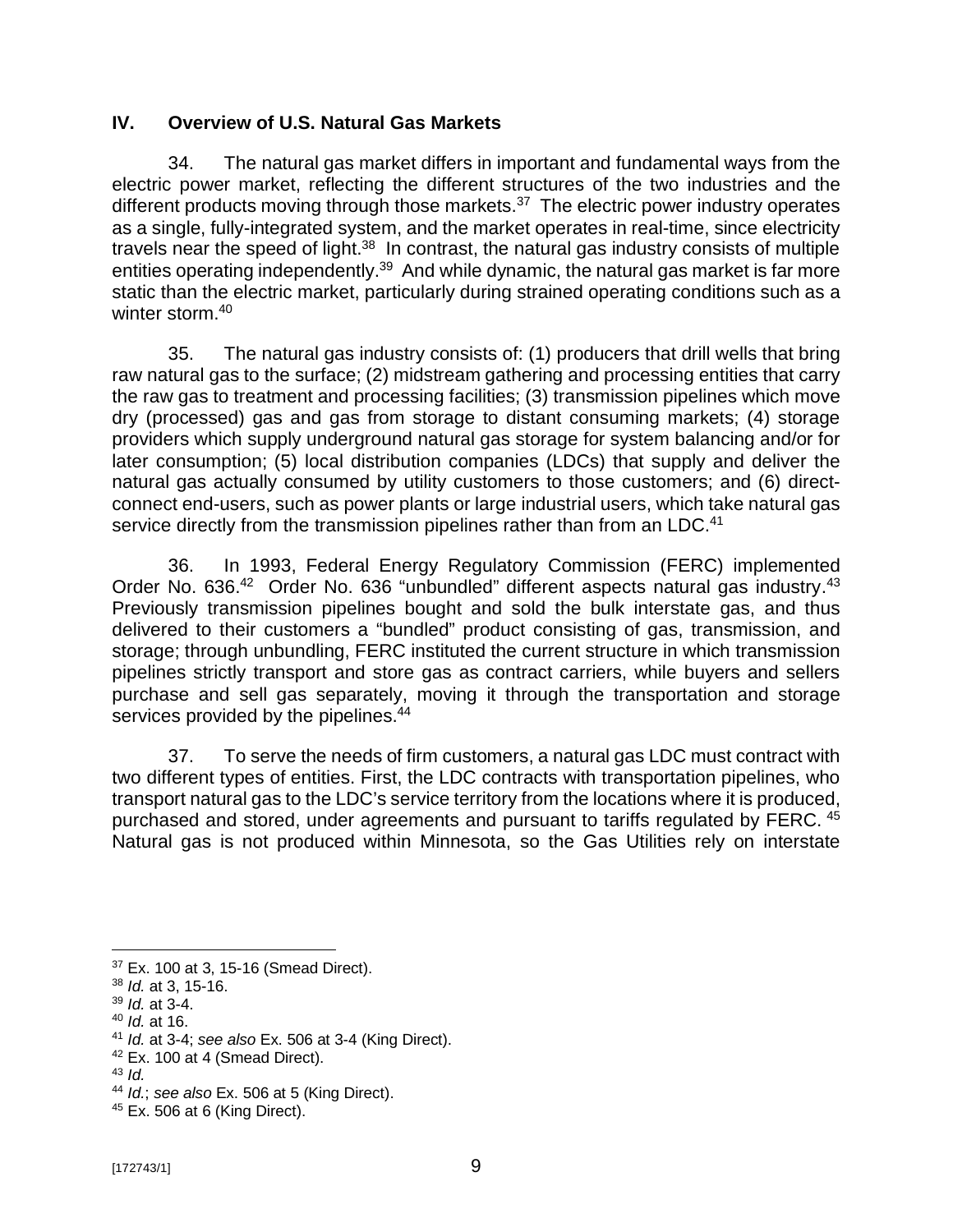pipelines to transport gas produced in other states to Minnesota.<sup>46</sup> Second, the LDC also contracts with suppliers of physical natural gas. $47$ 

38. The trading of natural gas as a commodity is unregulated, but the United States natural gas market is subject to extensive reporting, observation, and analysis.<sup>48</sup> Natural gas prices "are driven by the competitive market forces of supply and demand."<sup>49</sup>

39. Many factors affect the competitive market pricing of natural gas, including: weather forecasts, storage levels and activity, current and projected production levels, demand for liquefied natural gas (LNG) exports, pipeline constraints, pipeline tariff provisions and operational actions, and uncertainty of supply reliability.<sup>50</sup>

40. The sale and purchase of natural gas takes place both through one-on-one bilateral negotiated transactions directly between counterparties and through open and transparent trading on organized and regulated exchanges, including the Intercontinental Exchange (ICE).<sup>51</sup>

41. Physical gas is commonly traded at "market hubs" or "market centers", collectively referred to as "trading hubs." There are four trading hubs directly relevant to the Minnesota market: (1) Northern Natural Gas Company (NNG) Field/Market Demarcation (Demarc), which is the Kansas boundary between NNG's supply-area system and the market system that serves Minnesota; (2) Ventura, Iowa (Ventura), where Northern Border Pipeline Company (Northern Border) and NNG intersect; (3) Emerson, Manitoba (Emerson), where TransCanada Pipeline feeds both Great Lakes Gas Transmission LP and Viking Gas Transmission Company (VGT); and (4) NiGas in the Chicago area (Chicago), where extensive storage connects with the pipelines serving Minnesota.<sup>52</sup>

42. The physical delivery of gas from a seller to a buyer is based on three primary structures: (1) the daily physical spot market, where natural gas is bought and sold for delivery the next day (or in the case of a Friday, trades include nominations for flow on Saturday, Sunday, and Monday (and if Monday is a holiday, then Tuesday as well);<sup>53</sup> (2) the monthly spot market, where gas is sold on monthly contracts for the upcoming month during a period called "bidweek" historically being completed sometime during the last week prior to the first day of the month the gas is intended to flow; and (3) long-term contracts, where gas supply is contracted under seasonal, annual or multi-

<sup>46</sup> *Id.* at 7.

<sup>47</sup> *Id.* at 6. Suppliers can either be producers of natural gas or marketers, who aggregate supply for commercial disposition. Ex. 100 at 5 (Smead Direct).

<sup>48</sup> *Id.* at 7; Ex. 506 at 5-6 (King Direct).

<sup>49</sup> Ex. 506 at 5 (King Direct).

<sup>50</sup> Ex. 100 at 20-23 (Smead Direct).

<sup>51</sup> *Id.* at 7; *see also* Ex. 506 at 24 (King Direct).

<sup>52</sup> Ex. 100 at 5-6 (Smead Direct); *see also* Ex. 506 at 6-7 (King Direct).

<sup>53</sup> Ex. 100 at 11, 14 (Smead Direct).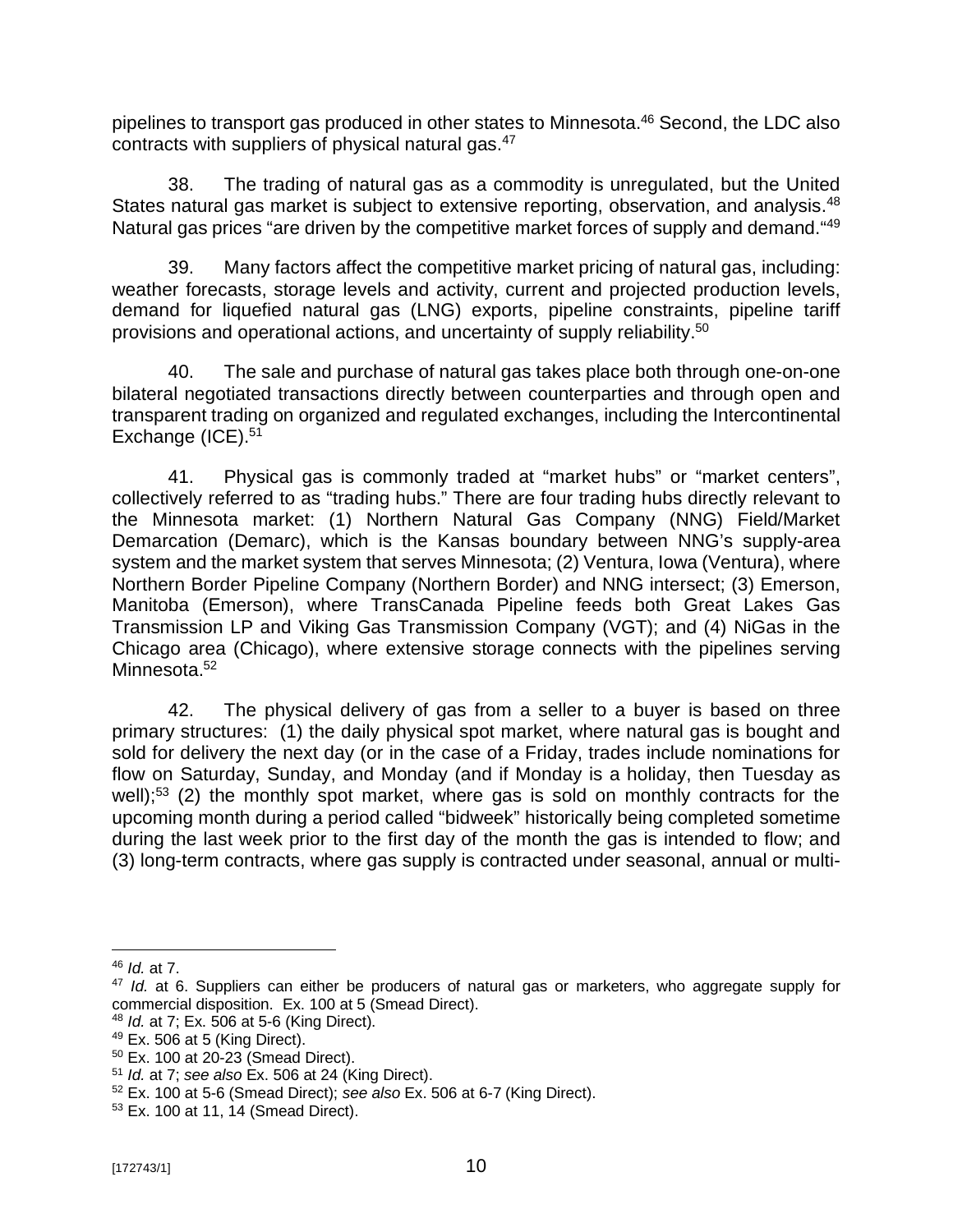year deals.<sup>54</sup> All of these different types of deals can be based on a fixed price or indexed based on a price reporting agency (PRA) $55$  index. $56$ 

43. Monthly transactions are for delivery of specified volumes, effective on the first of the month (and thus called "FOM") and remain in effect each day of the upcoming month.<sup>57</sup> These deals typically occur during bidweek, which closes prior to the end of the preceding month. The bidweek FOM index is then published on or about the first business day of the month in which the trades will flow.<sup>58</sup> For February 2021 FOM deals, trading closed on January 28, 2021.<sup>59</sup>

44. Because the major trading platforms are not open on the weekends or holidays, it is difficult for an LDC to find uncommitted supply during the weekend.<sup>60</sup> The intra-weekend market represents a less liquid bilateral market without the benefits of regular business day trading.<sup>61</sup>

45. A subset of physical fixed price transactions (both monthly and daily) are reported on a voluntary basis to PRAs such as S&P Global Platts and Natural Gas Intelligence.<sup>62</sup> PRAs use this information to produce price indices, which are used for index deals (i.e., deals that are settled based on a published index price).<sup>63</sup> Fixed price deals that companies choose to report must be reported to PRAs by 3:00 p.m. central time. The PRAs pull the information into a database to create a weighted average (or some other mathematical midpoint).<sup>64</sup>

46. Index deals are common in the natural gas industry—about 84 percent of the physical daily and monthly transactions in 2020 were done based on an index price.<sup>65</sup> Index deals are the dominant pricing structure, since neither counterparty is making a wager on the difference between the contract price and a changing market during the duration of the agreement.<sup>66</sup>

<sup>54</sup> *Id.* at 11.

<sup>&</sup>lt;sup>55</sup> In the wake of the Enron collapse, natural gas sales, futures transactions, the way these transactions are reported to PRAs, and the PRAs themselves became subject to a high degree of government oversight, through initiatives at FERC (such as FERC's 2003 Policy Statement on Natural Gas and Electric Price Indices and FERC Order No. 704), the Commodity Futures Trading Commission (CFTC) and through major federal legislation (such as the Energy Policy Act of 2005, which provides broad enforcement power to both FERC and the CFTC), in order to ensure the integrity and reliability of price indices, so that they will be representative of the market. *Id.* at 8-9.

<sup>56</sup> *Id.* at 12.

<sup>57</sup> *Id.* at 14.

<sup>58</sup> *Id.* at 14-15.

<sup>59</sup> Evidentiary Hearing Tr. Vol. 2C at 26-27 (King).

 $60$  Ex. 100 at 18 (Smead Direct).

 $61$  Ex. 506 at 24-25 (King Direct).

 $62$  Ex. 100 at 7 (Smead Direct).

<sup>63</sup> *Id.*; *see also* Ex. 506 at 75 (King Direct) ("Natural gas price indices are widely relied on to be representative of the price of gas at their respective locations.")

 $64$  Ex. 100 at 14 (Smead Direct).

<sup>65</sup> *Id.* at 7-8.

<sup>66</sup> *Id.* at 12.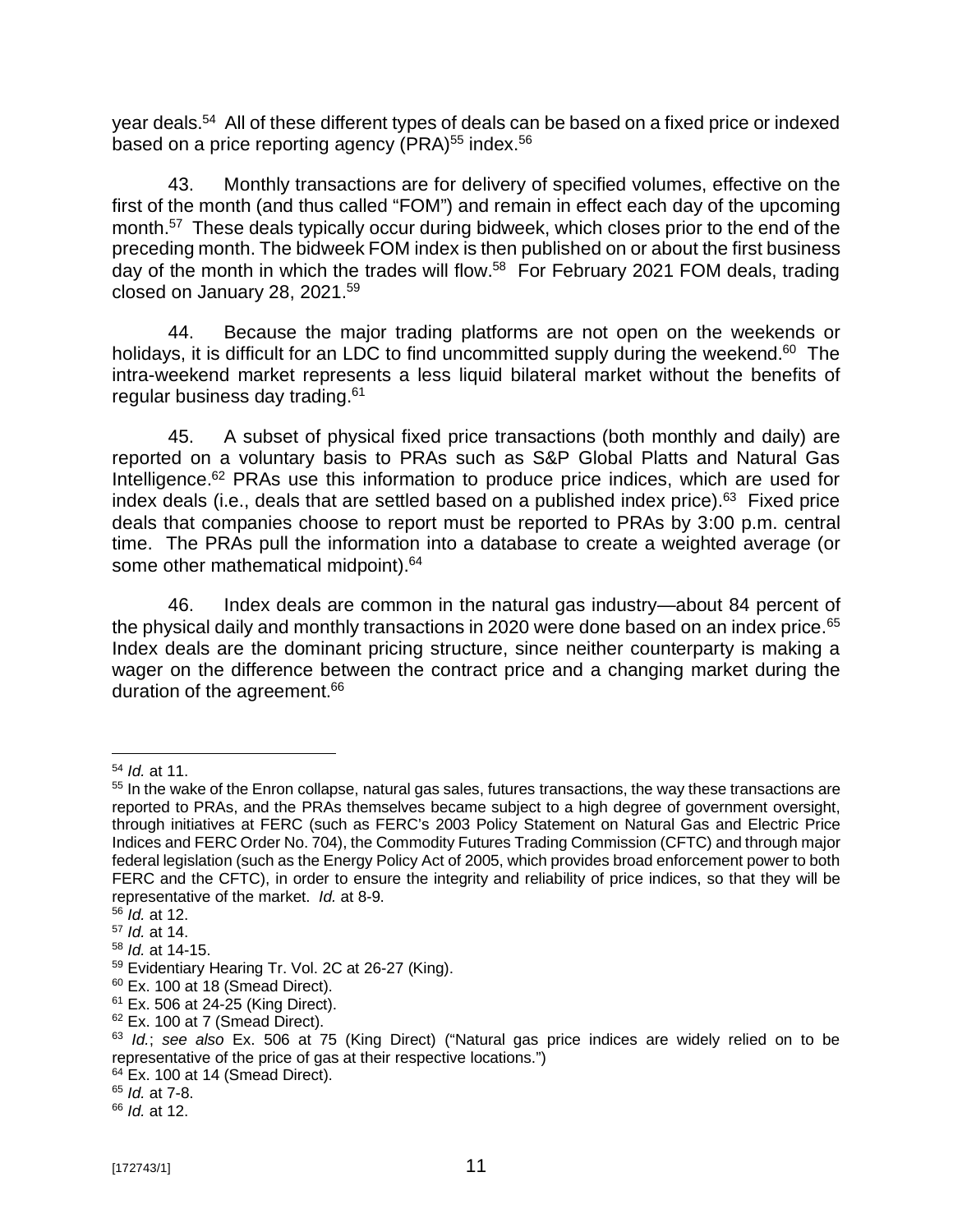47. Once physical natural gas is purchased, it needs to be scheduled (or nominated) to flow on the transportation pipelines. FERC requires transportation pipelines to incorporate nomination standards developed by the North American Energy Standards Board (NAESB) into their tariffs.<sup>67</sup> These standards set five different cycles upon which natural gas can be nominated—two prior to the Gas Day (i.e., the period of twenty-four consecutive hours beginning and ending at 9:00 a.m. Central Time) and three opportunities during the Gas Day.<sup>68</sup> The figure below illustrates these five nomination cycles. This pipeline nomination structure leaves limited ability to respond to changes during the day by buying and selling flowing gas supply.<sup>69</sup>



# **NAESB Timeline**<sup>70</sup>

48. When a transportation pipeline declares constrained operating conditions, which can include a "critical day," "system overrun limitation," or a "system underrun limitation," LDCs and others flowing gas through pipelines can be exposed to substantial penalties for taking too much natural gas, for being out of balance between receipts and deliveries.<sup>71</sup> Those penalties can be up to three times the applicable daily spot price per unit on that day.<sup>72</sup>

<sup>69</sup> *Id.* at 16.

<sup>67</sup> *Id.* at 16.

<sup>68</sup> *Id.* at 16-17.

 $70$  Ex. 506 at 24, Figure 10 (King Direct).

 $71$  Ex. 100 at 18 (Smead Direct).

<sup>72</sup> *Id.* at 24.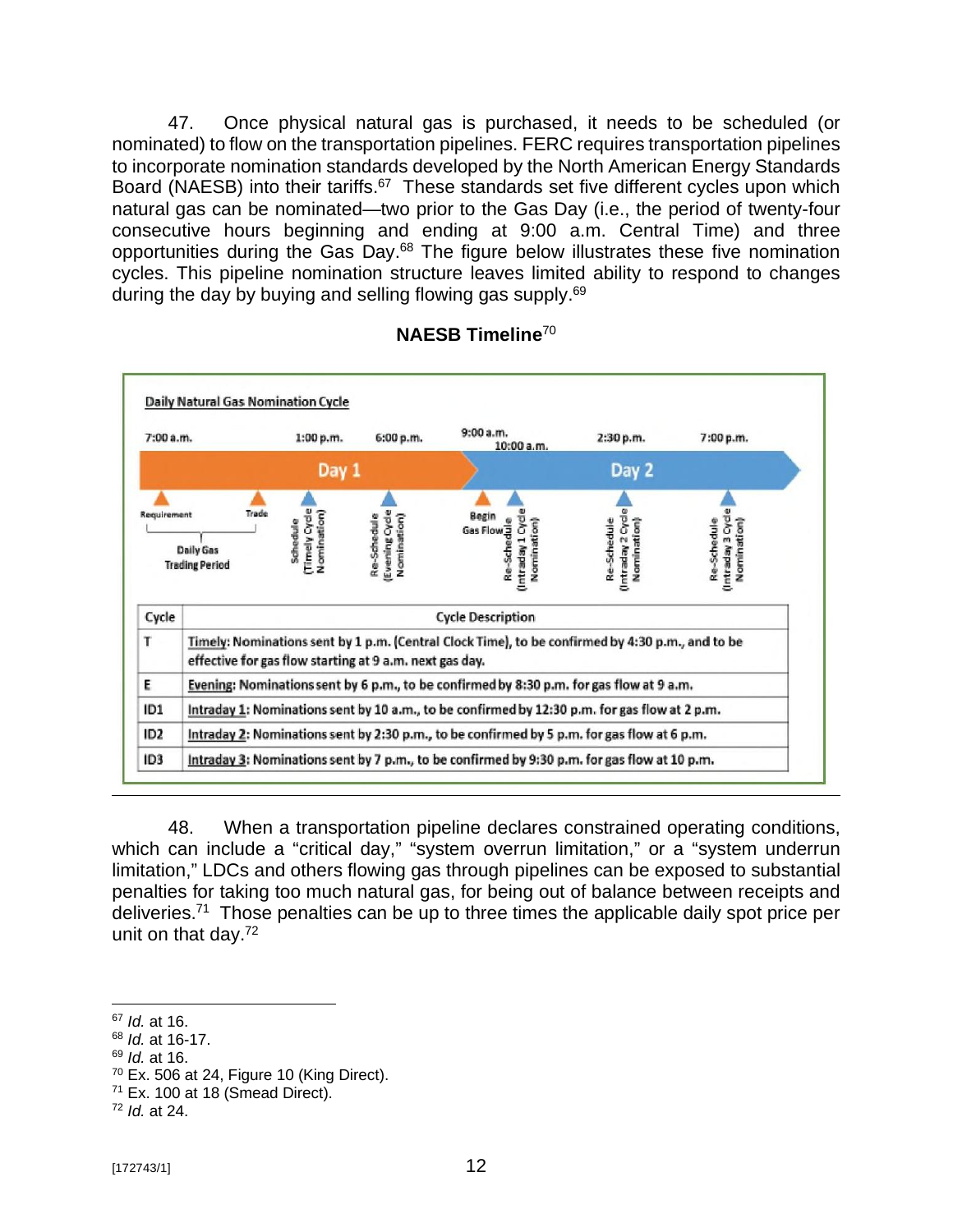49. The restriction and penalty provisions of pipeline tariffs mean that during strained operating conditions the penalty rate for a pipeline imbalance is a multiple of the prevailing market price, making an imbalance penalty far more expensive than ensuring an adequate supply at the market price.<sup>73</sup>

50. The physical gas supply options available to the Gas Utilities are: (1) baseload purchases; (2) storage assets; (3) swing supply; and (4) daily spot purchases.<sup>74</sup>

51. Baseload purchases refer to a fixed volumes of gas that flow every day for the term of the contract.<sup>75</sup> Baseload contracts are either monthly contracts or long-term contracts (more than one month).<sup>76</sup> Typically, these baseload purchases are prices at FOM index price or a fixed price.<sup>77</sup>

52. There are several different types of storage assets: (1) pipeline storage; (2) virtual marketer storage; and (3) utility-owned storage facilities. Pipeline storage contracts and virtual marketer storage contracts lay out the terms of how these storage assets can be used, including for example, maximum daily withdrawal limits.<sup>78</sup> Storage supplies are filled during the lower demand summer season for use during the higher demand winter season.<sup>79</sup> On a daily basis, storage provides an operational balancing tool to allow utilities to manage uncertainty and variability of load, including across weekends during which gas trading is limited.<sup>80</sup> Because regional storage around Minnesota is fully subscribed, the Gas Utilities cannot readily acquire additional storage without considerable effort and investment.<sup>81</sup>

53. Swing supply refers to a commitment in advance for a supplier to bring an agreed upon volume of supply at the option or request of the buyer.<sup>82</sup> Swing supply provides assurance in advance that a quantity of physical gas supply will be available.<sup>83</sup> Although swing supply provides quantity certainty, those deals are typically priced at a daily spot index.<sup>84</sup>

54. Daily spot purchases refers to gas bought in the spot market for delivery the next day or the next few days (weekend or holiday period).<sup>85</sup> Daily spot purchases can be

- <sup>76</sup> *Id.*
- <sup>77</sup> *Id.* <sup>78</sup> *Id.*
- <sup>79</sup> *Id.*
- <sup>80</sup> *Id.*
- <sup>81</sup> *Id.* at 21-22.
- <sup>82</sup> *Id.* at 20.
- <sup>83</sup> *Id.* <sup>84</sup> *Id.*
- 85 Ex. 100 at 11, 14 (Smead Direct).

<sup>73</sup> *Id.* at 24-25.

<sup>74</sup> *Id.* at 31.

 $75$  Ex. 506 at 21 (King Direct).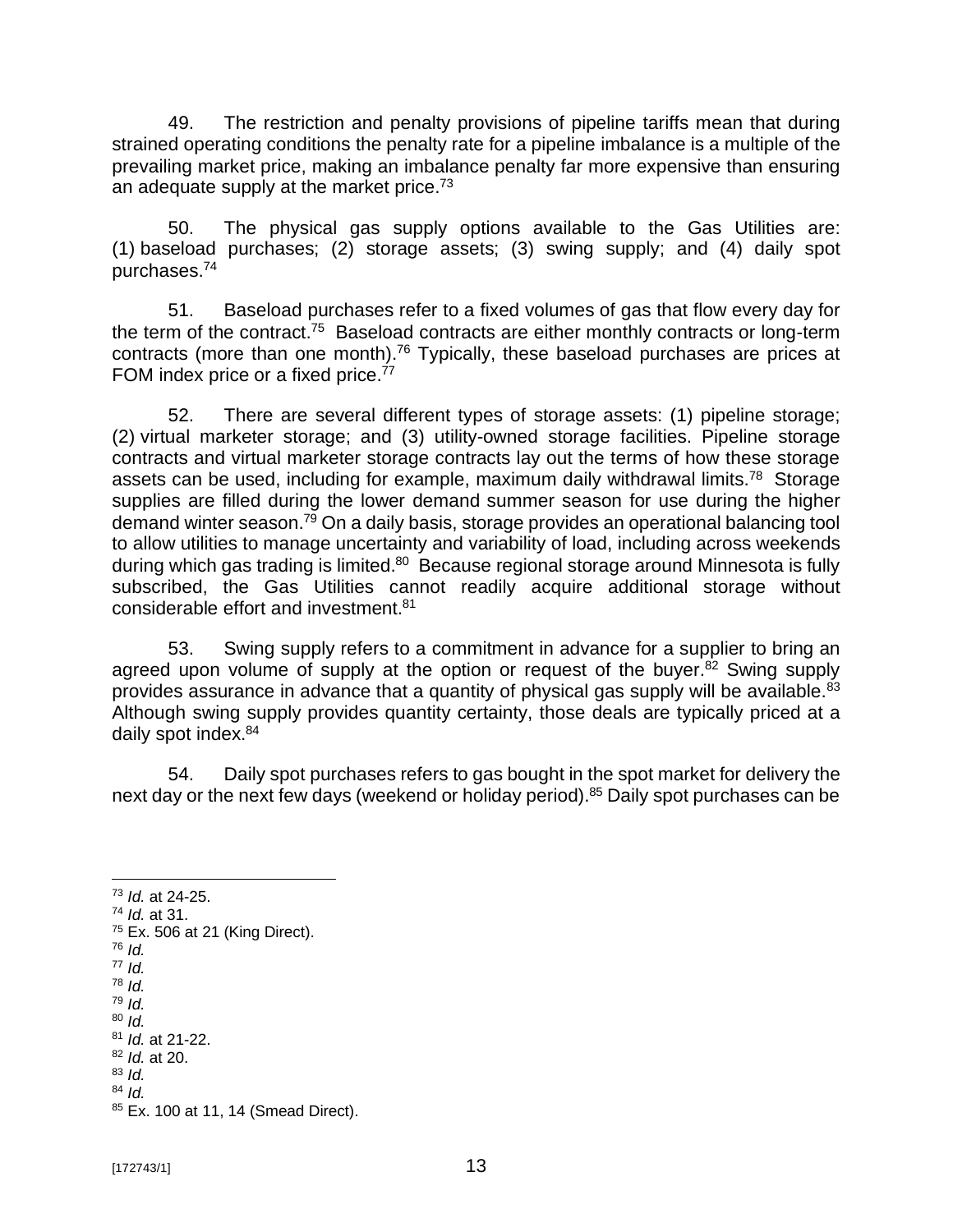purchased for a negotiated fixed price or pricing can be based on the published daily market price index.<sup>86</sup>

# **V. General Background Regarding the February Event**

55. In February 2021, cold weather across much of the United States led to increased demand for natural gas and, in some areas, supply disruptions. On February 12, 2021, an unprecedented and unforeseen rise in natural gas spot market prices ensued, including in Minnesota. MERC maintained continuous service to each of its 243,000 customers during this period, but incurred high levels of under-recovered costs purchasing gas on the spot market to provide that reliable gas supply.<sup>87</sup>

56. The large geographic scale of the cold weather led to large increases in the demand for natural gas. Freeze-offs<sup>88</sup> in production areas led to an abrupt and unexpected reduction in supply, just as demand across much of the U.S. spiked due to colder-than-normal temperatures.<sup>89</sup>

57. The Midwest, including Minnesota, did not have any physical issues getting gas, and MERC did not experience any operational issues delivering gas to MERC's customers during the February Event.<sup>90</sup> Although it was cold, it was not near the design day conditions<sup>91</sup> that MERC plans for and has previously experienced, and operates its system and manages its assets to meet.<sup>92</sup> Rather, the February Event was an economic market event, which resulted in unpredictable and unprecedented prices in the daily gas spot market.<sup>93</sup>

58. Based on the Commission's definition of extraordinary gas costs as costs incurred during the February Event, from February 13-17, 2021, and the margin between \$20/Dekatherm (Dth) and the actual average daily price, MERC incurred extraordinary gas costs of \$64,975,882 associated with the February Event.<sup>94</sup>

# **VI. Background Regarding MERC**

59. MERC is a gas distribution public utility and is a subsidiary of WEC Energy Group, Inc. (WEC). MERC provides natural gas service to approximately 243,000

<sup>86</sup> *Id.* at 12.

<sup>&</sup>lt;sup>87</sup> Ex. 400 at 7 (Eidukas Direct).

<sup>88</sup> Freeze offs occur when temperatures fall below freezing, resulting in water and other liquids contained in the natural gas mixture to freeze, blocking the flow of gas out of the wellhead. *Id.* at 8 n. 2.

<sup>89</sup> *Id.* at 8.

<sup>90</sup> *Id.*

 $91$  A design day is a 24-hour period of natural gas demand that is used as the basis for planning capacity requirements. Design day conditions reflect the coldest weather expected to occur based on historic weather events. Ex. 403 at 19 (Mead Direct).

<sup>92</sup> Ex. 400 at 8-9 (Eidukas Direct). On an Adjusted Heating Degree Day (AHDD) basis, which takes into account temperatures as well as the impacts of wind, the coldest weather on record at the weather stations used to plan for MERC's service areas took place in 2019 in the case of Bemidji, Cloquet, Minneapolis, Rochester, Worthington, and Ortonville and in 1996 for Fargo and International Falls. *Id.* at 9 n. 3. <sup>93</sup> *Id.* at 9.

<sup>94</sup> Order for Hearing at 20.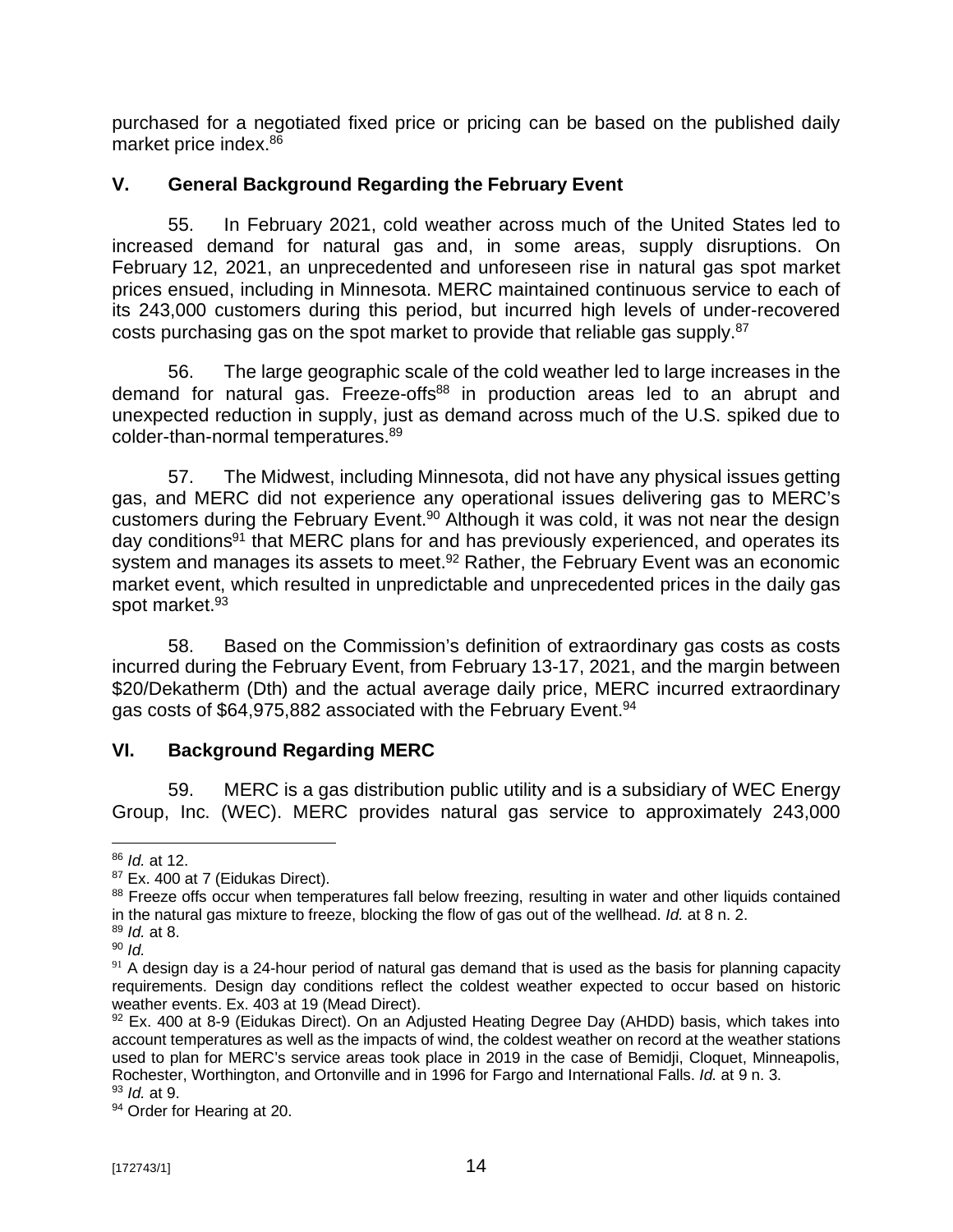customers in 52 counties and 179 communities throughout Minnesota, including Rochester, Rosemount, Fairmount, Appleton, Roseau, Cloquet, Silver Bay, and International Falls.<sup>95</sup>

60. To provide natural gas service to customers in the communities MERC serves, MERC must plan for and secure adequate interstate pipeline capacity (i.e., transportation on the interstate pipeline) to allow for the delivery of natural gas supplies from the areas where natural gas is produced to interconnection points on MERC's distribution system (receipt points). MERC must also contract for natural gas supplies to meet customer demand. Those gas supplies are delivered through the appropriate interstate pipeline(s) to the interconnections with MERC's distribution system, which delivers the natural gas to MERC's customers for use in their homes and businesses.<sup>96</sup>

61. Because it serves large and geographically diverse areas in Minnesota, MERC relies on four separate interstate pipelines to serve its customers in their various communities:

(1) Centra Pipeline (Centra) runs from Spruce Manitoba, Canada, into Minnesota from Warroad to Baudette. Centra is used to serve communities in Northern Minnesota.

(2) Viking Gas Transmission Pipeline (Viking) runs from Emerson (TransCanada) on the U.S. side to serve MERC's customers from Ada to Camp Ripley.

(3) Great Lakes Transmission Pipeline (Great Lakes) runs from Emerson (TransCanada) on the U.S. side to serve MERC's customers from Thief River Falls to Cloquet.

(4) Northern Natural Gas (NNG or Northern) Pipeline runs from Ventura in Iowa and Demarcation (Demarc) (near Clifton, Kansas), which is the transfer point for gas coming north from NNG's Field area to NNG's Market area, to serve MERC's customers in Southern Minnesota.<sup>97</sup>

62. MERC is divided into two distinct Purchased Gas Adjustment (PGA) areas, which are referred to as purchased gas adjustment areas (PGA Areas):

(1) MERC-Consolidated, which is served by Centra, Viking, and Great Lakes (the Consolidated pipelines); and

 $(2)$  MERC-NNG, which is served by NNG Pipeline.  $98$ 

<sup>95</sup> *Id.* at 1, 3-4; Ex. 404 at Sch. 1 (Mead Direct Schedules) (map of areas MERC serves).

<sup>96</sup> Ex. 400 at 5 (Eidukas Direct).

<sup>97</sup> *Id.* at 5-6; *see also* Ex. 408 at 6-7 (Sexton Direct).

<sup>98</sup> Ex. 400 at 6 (Eidukas Direct); Ex. 403 at 9-10 (Mead Direct); Ex. 408 at 6-7 (Sexton Direct).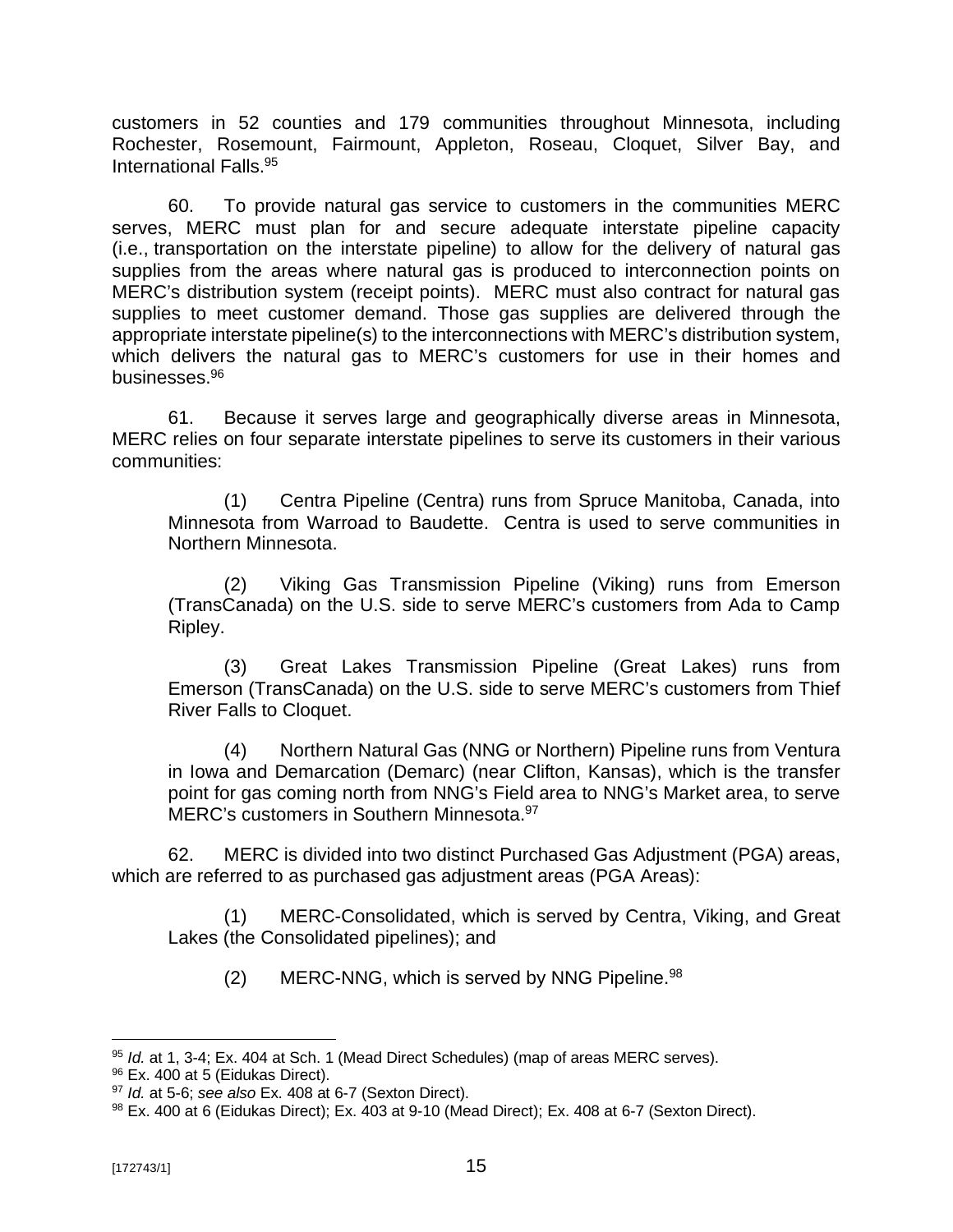63. Because these PGA areas are geographically separate, they do not share pipeline capacity, storage, or natural gas supplies.<sup>99</sup> In most cases, MERC's customers are served solely by a specific pipeline, with very few exceptions.<sup>100</sup>

64. MERC holds firm natural gas transportation capacity on the Centra, Viking, and Great Lakes pipeline systems to serve its customers in the Consolidated PGA area. Natural gas supplies are acquired at Emerson and Spruce, Manitoba and transported on Viking, Great Lakes, and Centra to MERC's Consolidated PGA area markets directly connected to those pipelines. 101

65. MERC did not incur any extraordinary costs during the February Event within its MERC-Consolidated PGA area market. During the February Event, natural gas market prices at Emerson, Manitoba and Spruce, Manitoba did not experience price spikes to the level that resulted in extraordinary costs.<sup>102</sup>

66. During the February Event, MERC-NNG had 195,556 Dth/day of firm pipeline transportation capacity on the NNG pipeline system from various receipt points to MERC-NNG PGA area markets.<sup>103</sup>

67. Upstream of Northern, MERC-NNG also holds a contract for 50,000 Dth/day of firm pipeline transportation capacity on the Northern Border Pipeline (Northern Border) system from Port of Morgan, Montana to an interconnect with Northern at Ventura,  $I<sub>0</sub>$  Iowa.<sup>104</sup>

68. During the 2020-2021 winter season, MERC had four upstream natural gas sources to supply its firm capacity on Northern, for ultimate delivery to customers on the MERC-NNG PGA area markets. The four sources were:

(1) Northern pipeline interconnects with Great Lakes at Carlton and Grand Rapids, Minnesota.

(2) Northern's Field to Market Demarcation point (Demarc).

(3) Northern pipeline interconnects with Northern Border at Ventura, Iowa; Welcome, Minnesota; Marshall, South Dakota; and Aberdeen, South Dakota.

(4) Physical receipt points along the Northern Border pipeline system from the US/Canadian border import point at Port of Morgan, Montana to Ventura, Iowa into MERC-NNG's firm capacity on Northern Border, which then flowed from

<sup>99</sup> Ex. 400 at 6 (Eidukas Direct).

 $100$  Ex. 403 at 10 (Mead Direct).

 $101$  Ex. 408 at 7-8 (Sexton Direct).

<sup>102</sup> *Id.* at 8-9.

<sup>103</sup> *Id.* at 10.

 $104$  *Id.*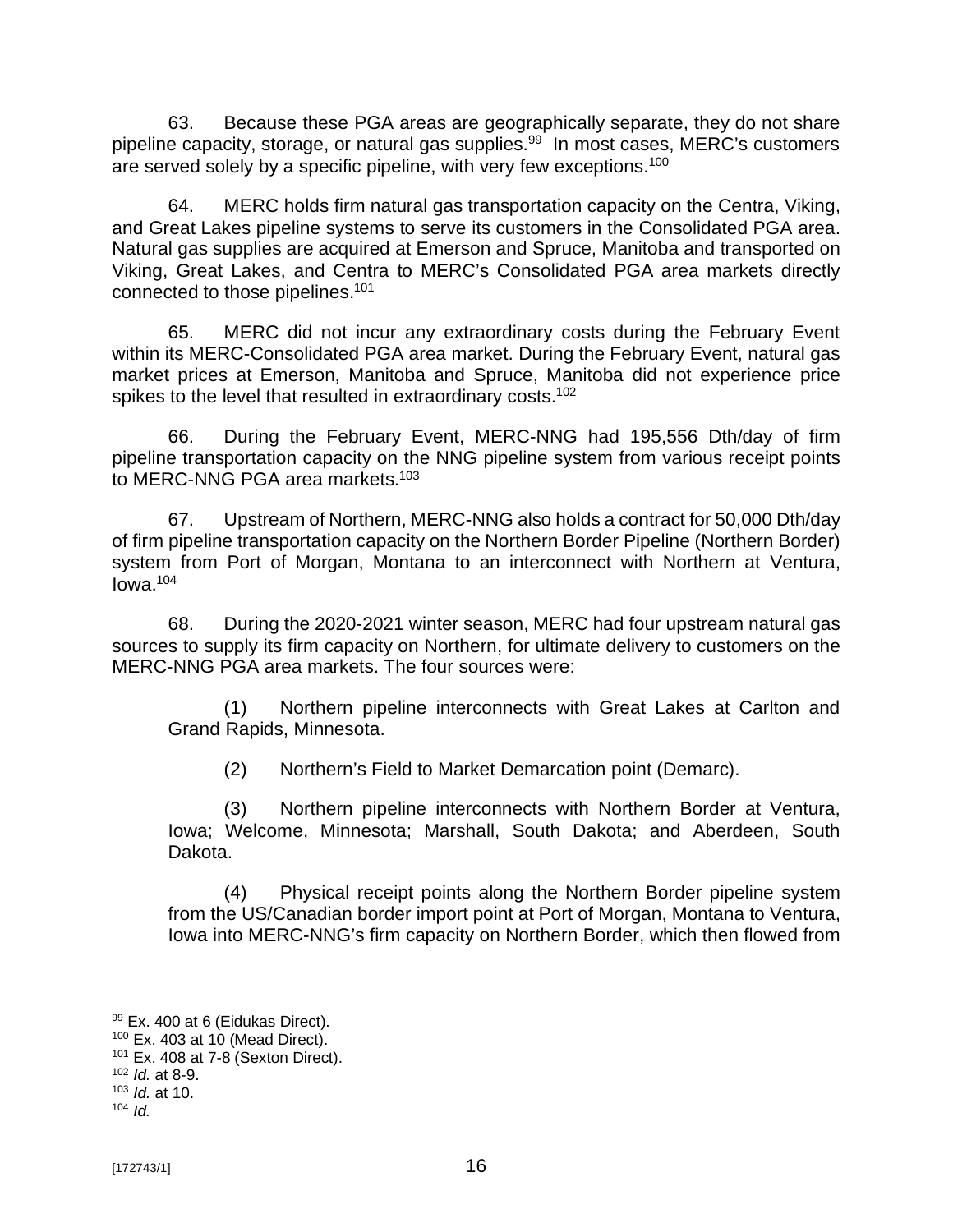Northern Border into Northern at MERC's available receipt point capacity at Northern's Demarc interconnects with Northern Border.<sup>105</sup>

69. The table below provides a summary of the MERC-NNG firm primary receipt point maximum daily quantity (MDQ) rights into its Northern firm transportation capacity during the February event.<sup>106</sup>

| <b>MERC-NNG Firm Receipt Point Capacity into Northern During February Event</b><br>(Dth/day) |  |
|----------------------------------------------------------------------------------------------|--|
|                                                                                              |  |

| <b>Receipt Point Location</b>              | <b>Firm</b><br><b>Receipt</b><br><b>Point MDQ</b> |  |  |
|--------------------------------------------|---------------------------------------------------|--|--|
| <b>Northern Border Interconnects</b>       |                                                   |  |  |
| Ventura, lowa                              | 95,651                                            |  |  |
| <b>Welcome, Minnesota</b>                  | 9,004                                             |  |  |
| <b>Marshall, South Dakota</b>              | 12,000                                            |  |  |
| Aberdeen, South Dakota                     | 5,558                                             |  |  |
| <b>Total Northern Border Interconnects</b> | 122,213                                           |  |  |
| <b>Northern Demarc</b>                     | 42,371                                            |  |  |
| <b>Great Lakes Interconnects</b>           |                                                   |  |  |
| <b>Carlton, Minnesota</b>                  | 24,972                                            |  |  |
| <b>Grand Rapids, Minnesota</b>             | 6,000                                             |  |  |
| <b>Total Great Lakes Interconnects</b>     | 30,972                                            |  |  |
| <b>Total Firm Receipt Point Capacity</b>   | 195,556                                           |  |  |

#### Note: MERC-NNG also retained 10,000 Dth/day of capacity on Northern Border that was available to deliver into the Northern system.

70. MERC's contracted pipeline capacity cannot serve the two PGA systems interchangeably. Contracts for the pipeline capacity specifically state a primary receipt point (origination location) and a primary delivery point (destination location) dictating the firmness and primary path of the capacity. On colder days, MERC nominates all gas supply on the pipeline capacity to the firm primary delivery point specified on the contract with the pipeline.<sup>107</sup>

<sup>105</sup> *Id.* at 11-12.

<sup>106</sup> *Id.* at 12; *see also id.* at Sch. 4 (Schedule 4 is a map showing the location of these receipt points).

<sup>107</sup> Ex. 403 at 11 (Mead Direct).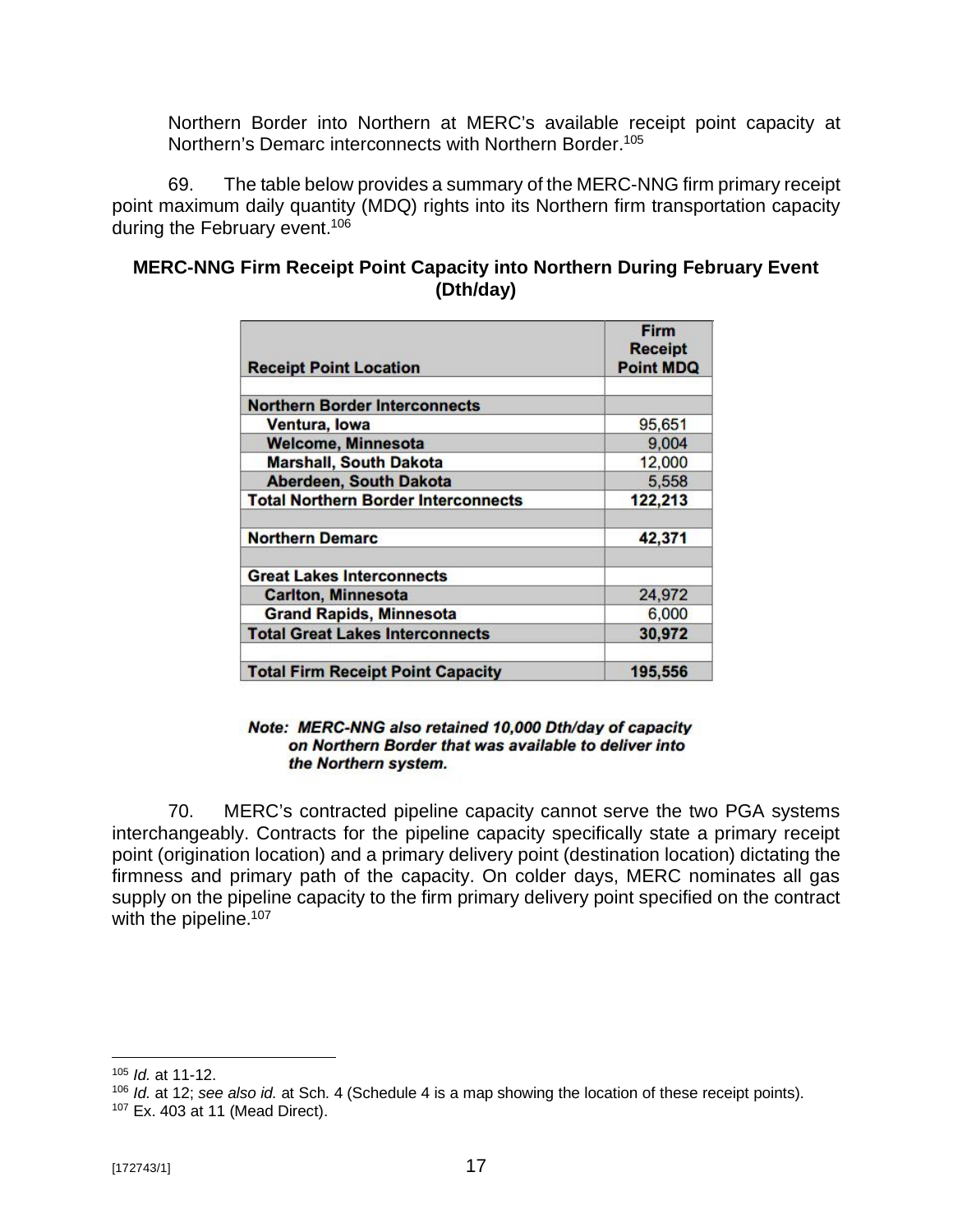#### **VII. When and to What Extent the Gas Utilities Became Aware of Potential for Extreme Weather During the February Event**

71. The Commission's Order for Hearing directed that this Report address the issue of when and to what extent the Gas Utilities became aware of the potential for extreme weather during the February Event, and whether they responded prudently and reasonably.<sup>108</sup>

72. MERC first became aware of the potential for cold weather in its service territory approximately 10 days prior to the event. Several days later, MERC became aware that widespread cold weather could impact much of the United States.<sup>109</sup>

73. In January 2021, the weather forecasts for February 2021 indicated that temperatures in Minnesota would be warmer than normal, as January 2021 had been.<sup>110</sup>

74. On January 31, 2021, the revised weather forecast indicated that Minnesota and the rest of the Upper Midwest would be colder than normal in the month of February but that temperatures would be normal or above normal in the south and south-central United States.<sup>111</sup> As of late January, the Gas Utilities expected that while demand for gas in Minnesota may be higher in February 2021, there was no indication that weather conditions would impact Minnesota's gas supplies from the southern United States.<sup>112</sup>

75. Although February's temperatures ultimately were very cold, the temperatures did not reach the peak conditions that MERC plans for, and that it operates its system and manages its assets, including storage assets, to meet.<sup>113</sup>

76. As shown in the table below, while February 14, 2021, was the coldest day during the February Event, the AHDDs were still well below MERC's planning level based on historic experience.<sup>114</sup>

| <b>MERC Design Day Criteria</b> |           |        | Daily AHDD65 February 2021 |                                              |    |    |    |    |    |    |    |
|---------------------------------|-----------|--------|----------------------------|----------------------------------------------|----|----|----|----|----|----|----|
| <b>Weather Station</b>          | Date      | AHDD65 |                            | 2/10 2/11 2/12 2/13 2/14 2/15 2/16 2/17 2/18 |    |    |    |    |    |    |    |
| Bemidji                         | 2/1/1996  | 107    | 87                         | 87                                           | 91 | 94 | 92 | 83 | 77 | 70 | 70 |
| Cloquet                         | 2/2/1996  | 103    | 84                         | 81                                           | 91 | 89 | 90 | 83 | 74 | 59 | 59 |
| Fargo                           | 1/18/1996 | 109    | 82                         | 85                                           | 82 | 92 | 85 | 80 | 73 | 68 | 59 |
| <b>International Falls</b>      | 2/1/1996  | 107    | 87                         | 86                                           | 90 | 91 | 93 | 84 | 79 | 71 | 66 |
| <b>Minneapolis</b>              | 2/2/1996  | 97     | 72                         | 76                                           | 78 | 83 | 82 | 76 | 64 | 61 | 57 |
| Ortonville                      | 1/14/2009 | 95     | 75                         | 81                                           | 79 | 87 | 85 | 81 | 74 | 63 | 61 |
| Rochester                       | 2/2/1996  | 101    | 74                         | 79                                           | 83 | 86 | 88 | 83 | 69 | 64 | 62 |
| Worthington                     | 1/18/1996 | 103    | 68                         | 80                                           | 76 | 83 | 87 | 82 | 72 | 65 | 62 |

# **Comparison of MERC Design Day Versus Actual Weather During the February Event**

<sup>108</sup> Order for Hearing at 22.

 $109$  Ex. 400 at 24 (Eidukas Direct).

<sup>110</sup> Ex. 100 at 41-42 (Smead Direct).

<sup>111</sup> *Id.* at 42-43.

<sup>112</sup> *Id.* at 42.

 $113$  Ex. 400 at 24-25 (Eidukas Direct); Ex. 403 at 42 (Mead Direct).

<sup>&</sup>lt;sup>114</sup> Ex. 400 at 25 (Eidukas Direct).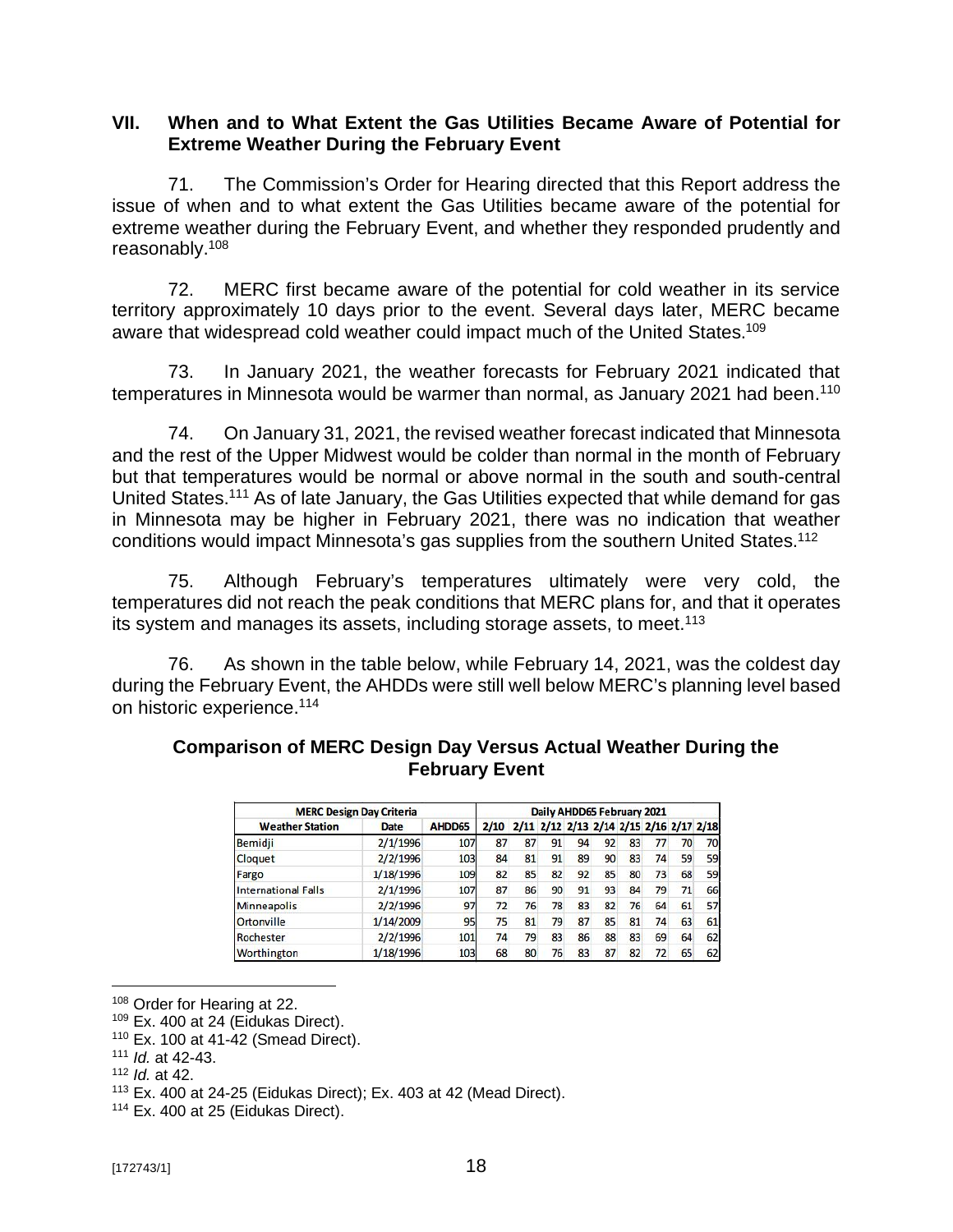77. The energy industry became aware of the potential for extreme weather at some point in early February,<sup>115</sup> but the extent of the extreme weather was not known at that time.<sup>116</sup> The weather situation leading to the February Event continued to change and develop.<sup>117</sup>

78. On Thursday, February 4, 2021, NNG first called a system overrun limitation (SOL) and continued to call SOLs daily through February 17.<sup>118</sup> When a SOL is in effect, the Gas Utilities are subject to the risk of significant imbalance penalties by the pipeline if they do not balance gas supply deliveries against actual daily demand.<sup>119</sup>

79. On Friday, February 5, 2021, the weekend before the February Event, Minnesota started to experience colder than normal temperatures.<sup>120</sup>

80. Also on February 5, 2021, the National Weather Service's 8- to 10-day outlook forecasted the probability of a cold weather event for the Midwest over the Presidents' Day weekend.<sup>121</sup>

81. Predictions that the southern United States, including natural gas producing states of Texas and Oklahoma, would be faced with extreme weather did not occur until February 8, 2021.<sup>122</sup>

82. Both the February 8 and February 10 forecasts for Texas, relied on by the Electric Reliability Council of Texas (ERCOT), underestimated the extent of the cold weather experienced during the February Event.<sup>123</sup> The February 12 forecast was the first Texas weather forecast that captured the extent of the cold weather, and even that forecast had significant errors on certain days.<sup>124</sup> Notably, the February 12 forecast for Texas projected a shorter duration of cold weather and warmer temperatures than actually occurred.<sup>125</sup>

83. Going into the February Event. MERC could not have reasonably predicted that the gas prices in February 2021 would reach the levels they did.<sup>126</sup> While previous cold weather events with similar temperatures have occurred in Minnesota, those events

<sup>117</sup> *Id.*

<sup>115</sup> Ex. 506 at 51 (King Direct).

<sup>116</sup> *Id.* at 53.

<sup>118</sup> Ex. 801 at 15 (Cebulko Direct); Ex. 403 at 44 (Mead Direct).

 $119$  Ex. 801 at 15 (Cebulko Direct); Ex. 403 at 44-45 (Mead Direct).

 $120$  Ex. 801 at 14 (Cebulko Direct).

<sup>121</sup> *Id.*

 $122$  Ex.100 at 42 (Smead Direct).

 $123$  Ex. 506 at 53 (King Direct).

 $124$  *Id.* 

<sup>125</sup> *Id.*

 $126$  Ex. 400 at 23 (Eidukas Direct); Ex. 403 at 42 (Mead Direct); Ex. 101 at 33 (Smead Rebuttal) ("A totally unprecedented price spike of monumental size occurred for a few days in February for reasons predominately related to the Texas and Oklahoma energy market that have been well examined in retrospect, but could not have been fully anticipated by Minnesota gas utilities.").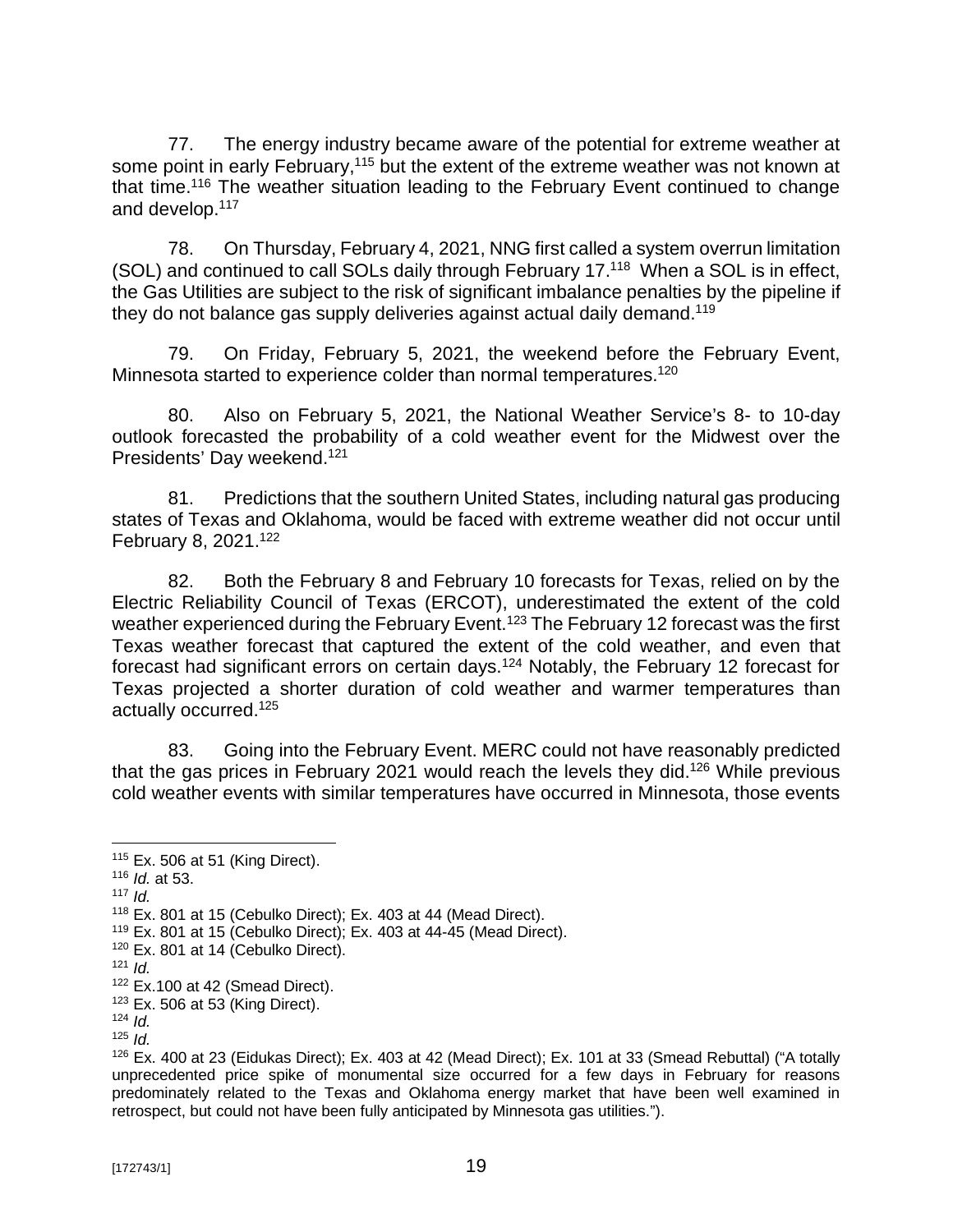did not result in similar, unprecedented market price spikes.<sup>127</sup> The following figure highlights previous gas spot prices following the TransCanada explosion and previous polar vortex winter events.<sup>128</sup>



# **10-Year Historical Gas Spot Prices**

84. With regard to previous price spikes, the table below lists the cold weather events that were as cold, or colder, than February 2021, and the prices associated with those events at Ventura and Demarc.<sup>129</sup>

| Weather<br><b>Event Period</b><br>(Year/Mo) | HDD<br>Range $^{1/2}$ | Period | Max Vent<br>\$/Dth during | Max Demarc<br>\$/Dth during<br>Period |        |  |
|---------------------------------------------|-----------------------|--------|---------------------------|---------------------------------------|--------|--|
| $Feb-21$                                    | 77-85                 | Ś      | 154.91                    | \$                                    | 231.67 |  |
| $Feb-20$                                    | 77                    | \$     | 2.07                      | S.                                    | 2.07   |  |
| Mar-19                                      | 79                    | S      | 8.96                      | S                                     | 8.48   |  |
| $Feb-19$                                    | 77                    | S      | 3.57                      | S                                     | 3.43   |  |
| $Jan-19$                                    | $77 - 99$             | s      | 6.74                      | S                                     | 4.23   |  |
| $Dec-17$                                    | 80-85                 | s      | 67.46                     | S                                     | 3.50   |  |
| $Dec-16$                                    | $78 - 81$             | \$     | 4.07                      | S                                     | 4.07   |  |
| $Jan-16$                                    | 82-83                 | s      | 2.65                      | S                                     | 2.65   |  |
| $Feb-15$                                    | 79                    | S      | 7.06                      | S                                     | 6.81   |  |
| $Jan-15$                                    | 80                    | S      | 3.72                      | S                                     | 3.69   |  |
| $Mar-14$                                    | 82                    | S      | 41.58                     | s                                     | 19.14  |  |
| $Jan-14$                                    | 79-84                 | s      | 53.31                     | S                                     | 6.22   |  |
| $Jan-14$                                    | 91                    | s      | 9.61                      | S                                     | 6.38   |  |

# **Historic Cold Weather Events and Prices**

Heating Degree Days (HDD) value represents the day's average temperature that is below 65 Fahrenheit, including the wind factor.

<sup>&</sup>lt;sup>127</sup> Ex. 400 at 21 (Eidukas Direct).

<sup>128</sup> *Id.* at 22-23.

<sup>129</sup> Ex. 403 at 43 (Mead Direct).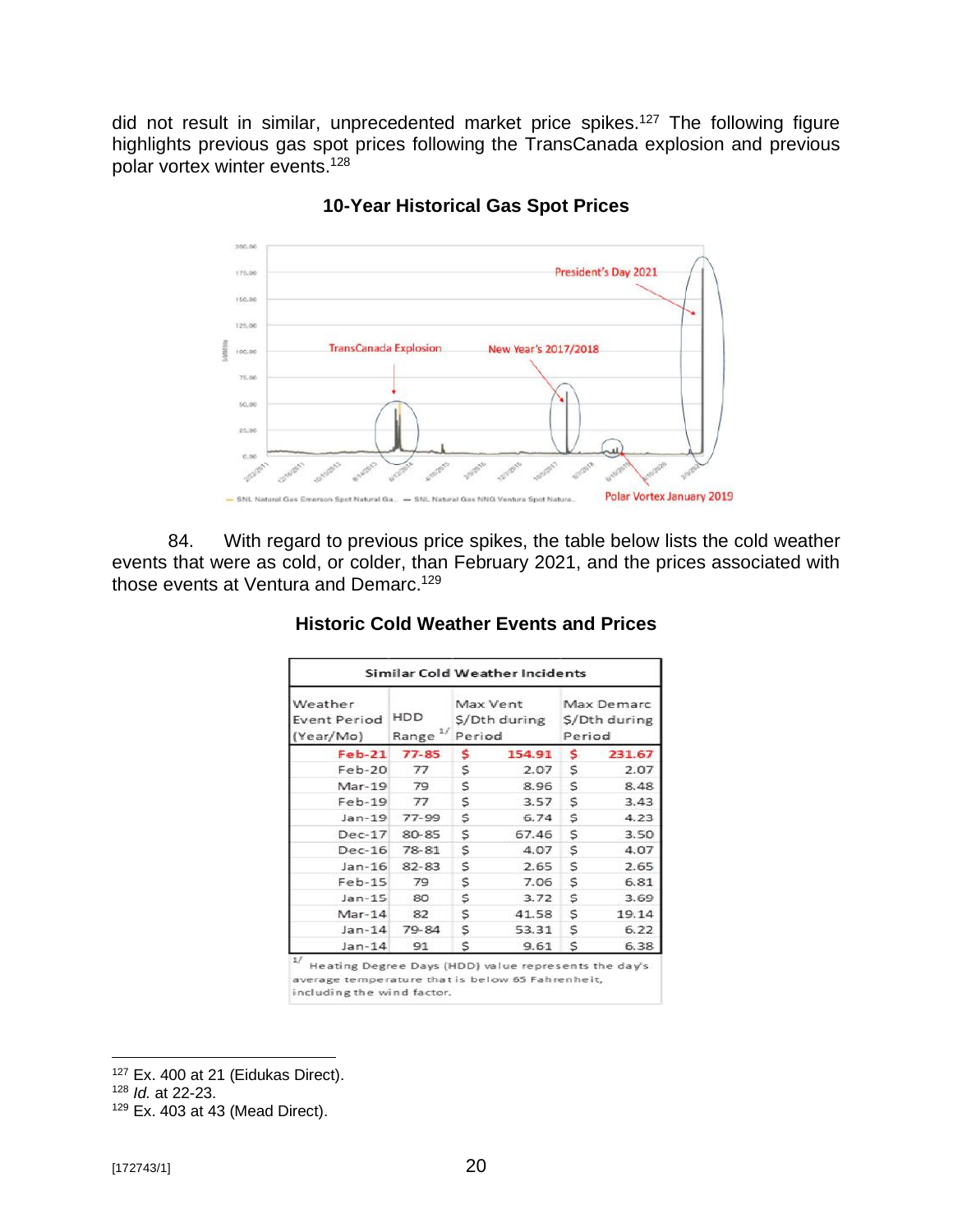85. The following table identifies all the periods since 2014 in which the prices went over \$20/Dth at either Ventura or Demarc along with a brief explanation of the event. 130

| <b>Time Period</b> | \$/Dth Ventura | \$/Dth Demarc | <b>Additional</b><br>Information                                 |
|--------------------|----------------|---------------|------------------------------------------------------------------|
| February 2021      | \$188-\$7      | \$232-\$15    | <b>February Market</b><br>Event                                  |
| December 2017      | \$67           | \$3.50        | <b>Cold weather</b><br>event                                     |
| March 2014         | $$41 - $10$    | $$19-$9$      | Waves of polar<br>vortex fronts<br>beginning Dec.<br>2013        |
| February 2014      | $$43 - $10$    | \$35-\$10     | <b>Waves of polar</b><br>vortex fronts<br>beginning Dec.<br>2013 |
| January 2014       | $$41 - $10$    | \$6.21        | <b>Waves of polar</b><br>vortex fronts<br>beginning Dec.<br>2013 |

# **Historic Daily Price Increases**

86. The price spike event that immediately preceded the February Event occurred over the New Year holiday weekend in 2017-18, and caused Ventura to spike to the then record high level of about \$65/Dth for the three-day delivery period of December 29-31 (2017-18 New Year Event).<sup>131</sup>

87. The 2017-18 New Year Event was similar to the February Event in some ways. First, the event involved extreme cold weather. Second, prices spiked considerably for a short period of time and then returned to pre-spike levels. This price spike at the Ventura hub also occurred over a holiday weekend.<sup>132</sup>

88. But, the 2017-18 New Year Event was not identical to the February Event, as it occurred earlier in the winter and did not involve natural gas production declines as significant as those seen in the February Event. Further, the actual price spike at Ventura, although record setting at the time, was significantly lower than the February Event (~\$65/MMBtu versus \$155/MMBtu at Ventura). Finally, the New Year Event price spike was focused on the Ventura hub.<sup>133</sup>

89. Historically, the highest prices for gas supply on NNG was under \$70, so when the February Event began, any price offered above that was outside of the range of where a reasonable actor would or could have expected prices to settle.<sup>134</sup>

<sup>130</sup> *Id.* at 44.

 $131$  Ex. 506 at 15 (King Direct).

<sup>132</sup> *Id.*

<sup>133</sup> *Id.* at 11, 17.

<sup>134</sup> Ex. 403 at 41-42 (Mead Direct).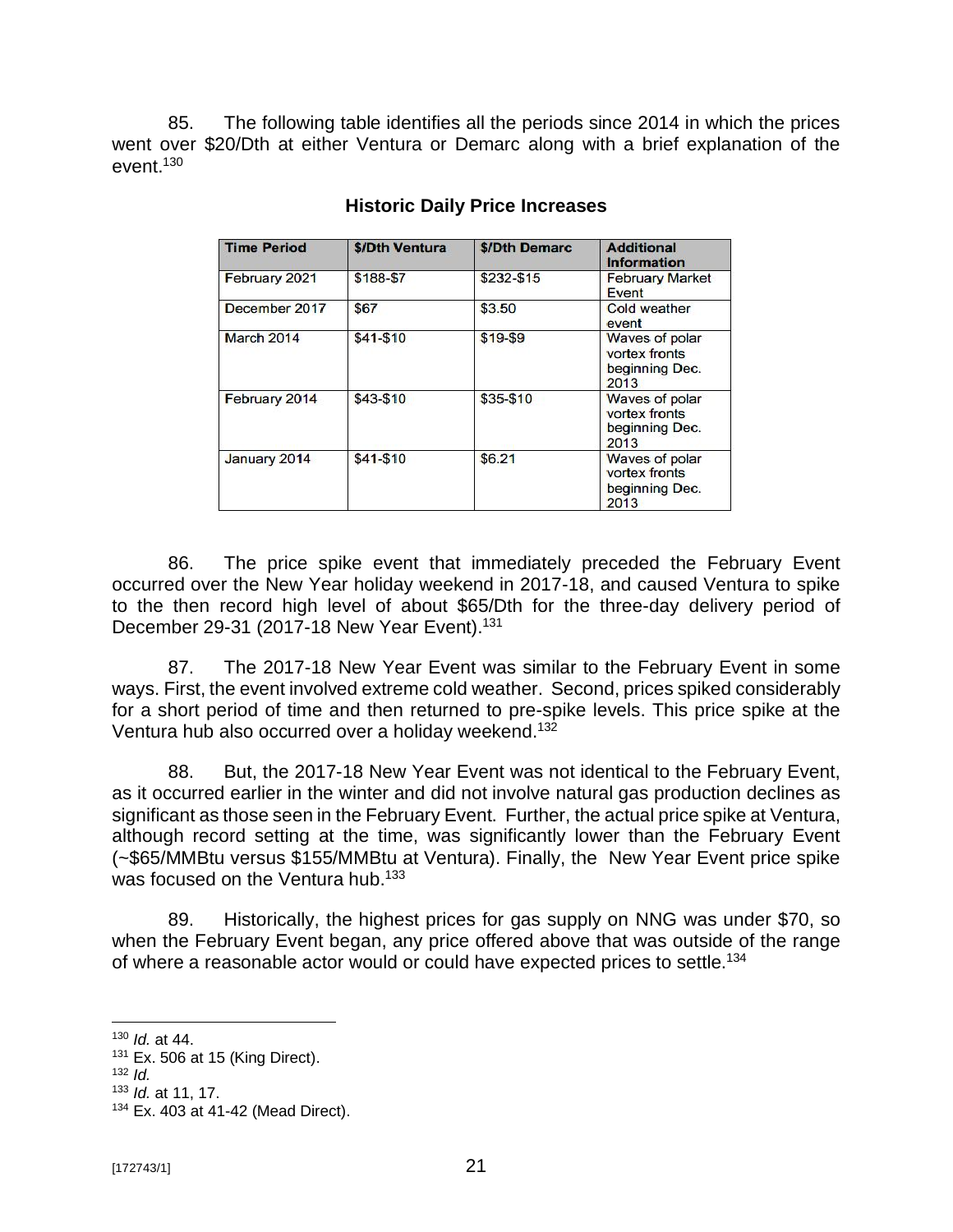90. While prices on February 10 and 11 were above average, at \$6.605/Dth to \$15.68/Dth, these prices were still well within the range of historic experience.<sup>135</sup>

91. Daily index prices at the end of the day on February 11 for gas day February 12 settled at \$15.68/Dth at Northern-Demarc and \$15.42/Dth at Northern-Ventura.<sup>136</sup>

92. As noted by the Department, "a reasonable actor" would have understood that on the morning of February 12, that prices could settle in the range of \$15 to \$65/Dth, meaning a continuing increase of prices from the prior day with a ceiling expectation provided by a recent, similar event. "A reasonable actor would also have understood the potential for prices to manifest outside of that range but would not have ascribed much serious possibility with those outcomes."<sup>137</sup>

93. MERC did not become aware of the price spike that occurred during the February Event until after MERC completed its purchase of daily supply on February 12. Late on the morning and through the afternoon of February 12, fixed price trades reached unprecedented price levels, but the final index prices were not known until prices were published on the evening of February 12.<sup>138</sup>

94. The Department has acknowledged that "the price spike that occurred was unprecedented. Also, the index trading that occurred prior to 9 AM occurred, by design, without the benefit of any price discovery." 139

95. CUB contends that MERC should have known about spiking gas prices prior to February 12, when prices in the spot market were in the 98th percentile at Emerson, Demarc, and Ventura compared to the previous five years. CUB argues that gas prices were significantly higher than average in Minnesota heading into the February Event, and these prices "should have caught the attention of all the utilities especially considering awareness of tightened supply conditions and deliverability concerns due to the pipeline warnings." CUB also maintains that MERC did not acknowledge available information on February 16 when planning for gas day February 17.<sup>140</sup>

96. However, CUB's witness, Mr. Cebulko, agreed that the \$14 spot market price at Demarc on February 11 was less than a one percent increase over three previous price spikes during the previous 10 years, and so was consistent with prices previously seen by the Gas Utilities during those events.<sup>141</sup>

<sup>&</sup>lt;sup>135</sup> Ex. 401 at 35 (Eidukas Rebuttal).

<sup>136</sup> Ex. 203 at Sch. 2 at 23 (Derryberry Direct); Ex. 403 at 47 (Mead Direct); Ex. 133 at 75-76 (Reed Direct).  $137$  Ex. 506 at 60 (King Direct).

 $138$  Ex. 400 at 26 (Eidukas Direct).

<sup>139</sup> Ex. 506 at 59 (King Direct).

<sup>140</sup> Ex. 801 at 27-28 (Cebulko Direct).

<sup>&</sup>lt;sup>141</sup> Evidentiary Hearing Tr. Vol. 3 at 69-71 (Cebulko). It should also be noted that the Commission has determined that prices under \$20/Dth can be considered normal when it set the parameters for determining recovery of extraordinary costs. Order for Hearing at 11-12.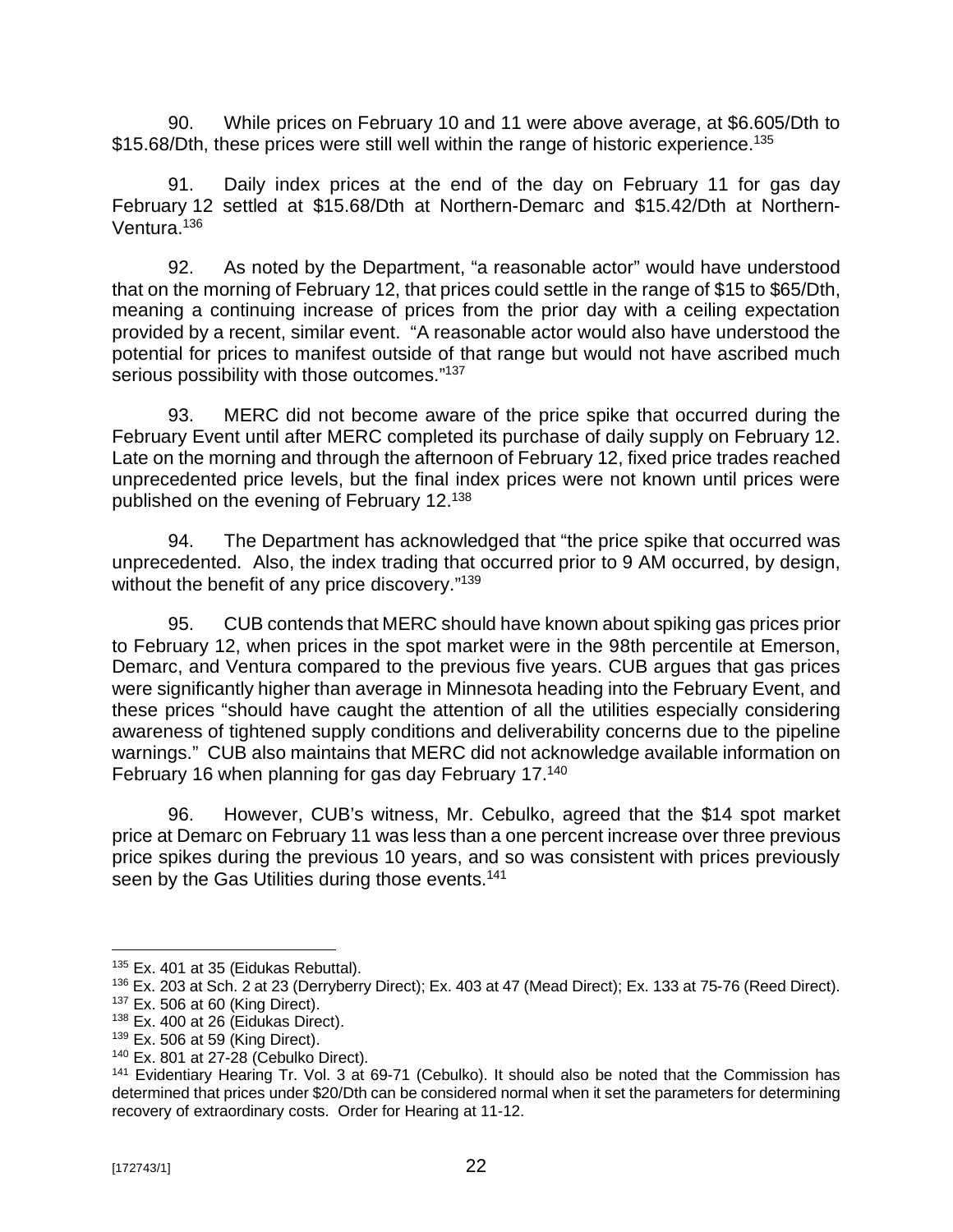97. MERC disagrees that that tightening gas supply and rising prices heading into the February Event meant that an unprecedented price spike would occur. MERC notes Mr. Cebulko's assertions are in conflict with those of the Department's witness Mr. King.<sup>142</sup> The OAG agreed that price spike that occurred during the February Event, could not have been predicted, though, as noted herein, the OAG contended that the Gas Utilities should have hedged against such price risk.<sup>143</sup>

98. \$15/Dth prices on February 11 did not place MERC on notice that prices would rise to the unprecedented level they ultimately did, or that MERC should have expected prices to continue to rise, or to reach anywhere close to where the prices settled. 144

99. While MERC knew of forecasted temperatures for the February Event, it did not know what actual temperatures would be on any given day. MERC was aware of supply production declines and the risk of possible supply cuts but had no way to reasonably predict the scale of potential production declines, how those supply shortages would impact the market (and for how long), or whether there would be cuts to MERC's supply.<sup>145</sup> MERC was also aware of the risk of incurring significant pipeline penalties. The penalties could have been up to three times the natural gas procurement costs during the February Event.<sup>146</sup>

100. Given the limited tools available to MERC to respond to increases in customer requirements due to changes in weather or load variability or reductions in planned supply due to pipeline issues or supply cuts, and in light of the potential for punitive imbalance penalties, it was critical that MERC plan for adequate supply to meet customer load requirements.<sup>147</sup>

101. All parties to this proceeding agree that the price spike that occurred during the February Event was unprecedented.<sup>148</sup> While the Gas Utilities had knowledge of increasing prices heading into the February Event, the historically unprecedented gas prices were not reasonably foreseeable.<sup>149</sup>

102. As of February 16, the Gas Utilities knew that natural gas production failures had continued to increase considerably.<sup>150</sup> The U.S. Department of Energy's February 16 Situation Update (DOE Update) summarizes the circumstances over the previous

<sup>142</sup> Ex. 406 at 7-10 (Mead Rebuttal).

<sup>143</sup> Ex. 603 at 12 (Lebens Surrebuttal).

<sup>144</sup> Ex. 401 at 35-36 (Eidukas Rebuttal).

 $145$  Ex. 406 at 6-7 (Mead Rebuttal).

<sup>146</sup> *Id.* at 27.

<sup>147</sup> *Id.* at 7.

<sup>148</sup> Ex. 506 at 13-14 (King Direct); Ex. 810 at 28 (Nelson Direct); Ex. 801 at 7 (Cebulko Direct); Ex. 604 at 12 (Lebens Surrebuttal).

<sup>&</sup>lt;sup>149</sup> Ex. 406 at 3-7 (Mead Rebuttal); Ex. 506 at 59-61 (King Direct); Ex. 604 at 12 (Lebens Surrebuttal).

<sup>150</sup> Ex. 506 at 62 (King Direct).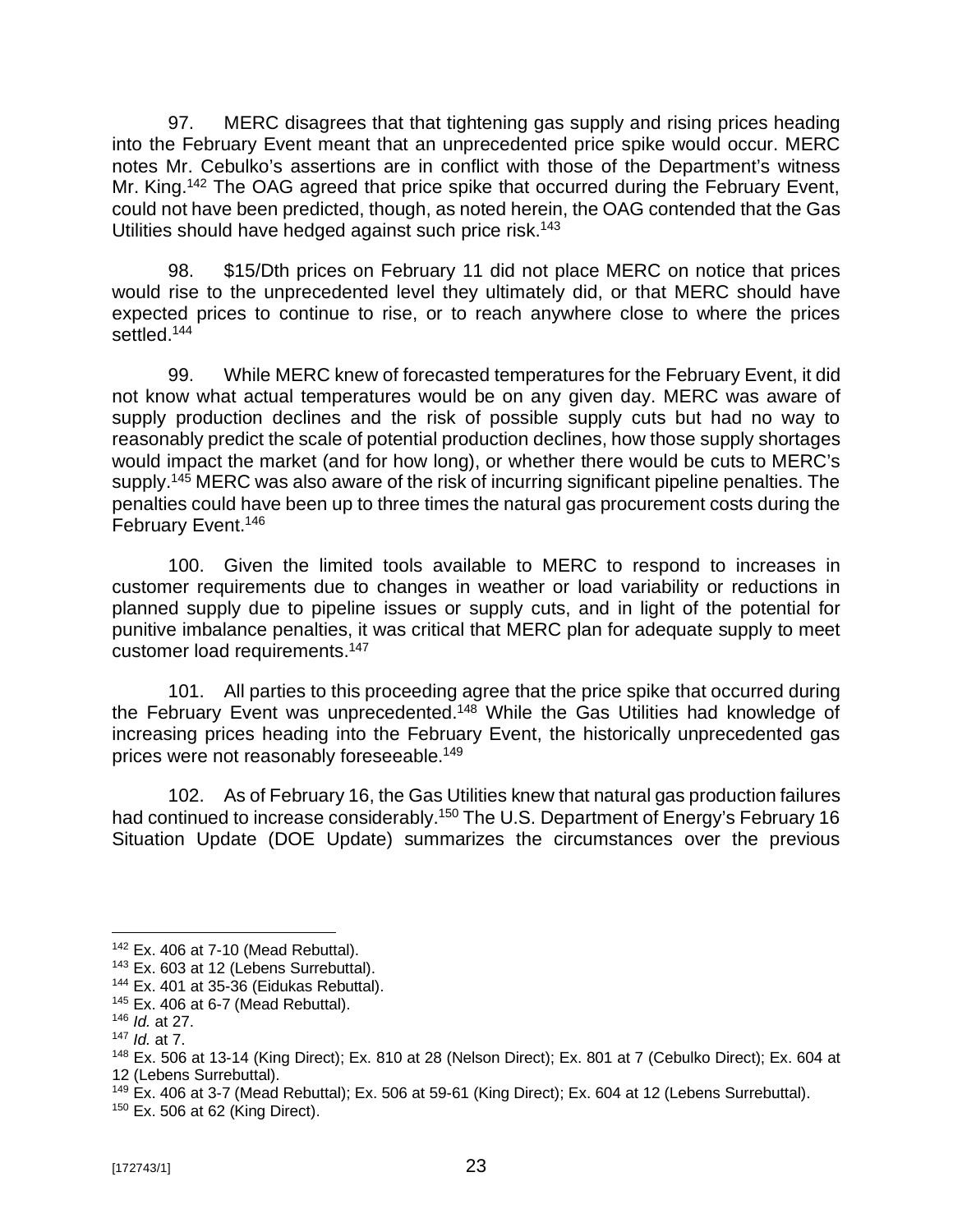weekend, including information the Gas Utilities would have known by that time.<sup>151</sup> Specifically, the DOE Update states that "Extreme cold temperatures have led to sharp increases in gas demands for home heating and electricity generation across much of the Central U.S. At the same time, the cold has led to supply disruptions caused by well freeze-offs and natural gas processing plant outages in several producing areas in the U.S. South Central region (TX, OK, KS, LA, AR, MS, AL), which typically accounts for approximately 20-25% of total U.S. gas production." <sup>152</sup> Production outages represented "approximately 7% of total U.S. gas production." <sup>153</sup> The DOE Update also states, "Although production losses due to freeze-offs are temporary, output takes time to return to normal levels and the cumulative reduction over several days could be substantial." 154

103. By the time they needed to purchase gas on February 16, the Gas Utilities knew or reasonably should have known that ERCOT, SPP, and MISO were instituting controlled power outages and millions of customers were without power, including wellhead operations, processing facilities, and pipelines moving gas out of the Permian Basin.<sup>155</sup> During the February Event, the Permian output dropped by 2.9 Bcf/d, or 25 percent, from 1:30 a.m. to 9:00 a.m. Monday, the end of the Sunday gas day. Monday, output fell another 20 percent, and Tuesday, February 16, another 10 percent. At the end of that period, the Permian output had dropped by 8.7 Bcf/d, or 74.5 percent."<sup>156</sup>

# **VIII. MERC's Actions Before the February Event**

# **A. Overview of MERC's Gas Procurement Planning**

104. MERC's natural gas procurement strategy utilizes a variety of procurement tools to provide reliable, reasonably priced natural gas to its customers. MERC engages in advance planning to identify the need for and procurement of adequate pipeline transportation and storage resources and to procure adequate and diverse gas supplies, including hedged contracts and baseload gas supplies.<sup>157</sup>

105. To meet the goals of providing reliable, reasonably priced natural gas to its customers while mitigating price volatility, MERC uses a diverse mix of firm gas supplies, including:

(1) Fixed-price contracts (futures);

<sup>151</sup> *Id.* Although the DOE Update was not released until noon on Tuesday, February 16, it summarizes information that had developed over the long weekend and that a reasonable utility in the gas industry would have been aware of. Ex. 507 at 4 n.3 (King Surrebuttal).

 $152$  Ex. 506 at Sch. 11 at 7 (King Direct).

<sup>153</sup> *Id.* at Sch. 11 at 2.

<sup>154</sup> *Id.*

<sup>155</sup> *Id.* at Sch. 11; Ex. 100 at 49 (Smead Direct).

 $156$  Ex. 100 at 49 (Smead Direct).

<sup>157</sup> Ex. 400 at 15 (Eidukas Direct); *see also* Ex. 403 at 12-40 (Mead Direct). No party challenged MERC's general gas procurement planning, including MERC's geographic diversity of gas supply. Aside from the OAG's conclusion that the natural gas utilities should have utilized certain financial hedging instruments, no party suggested MERC's gas supply procurement was unreasonable or imprudent. Ex. 401 at 7 (Eidukas Rebuttal).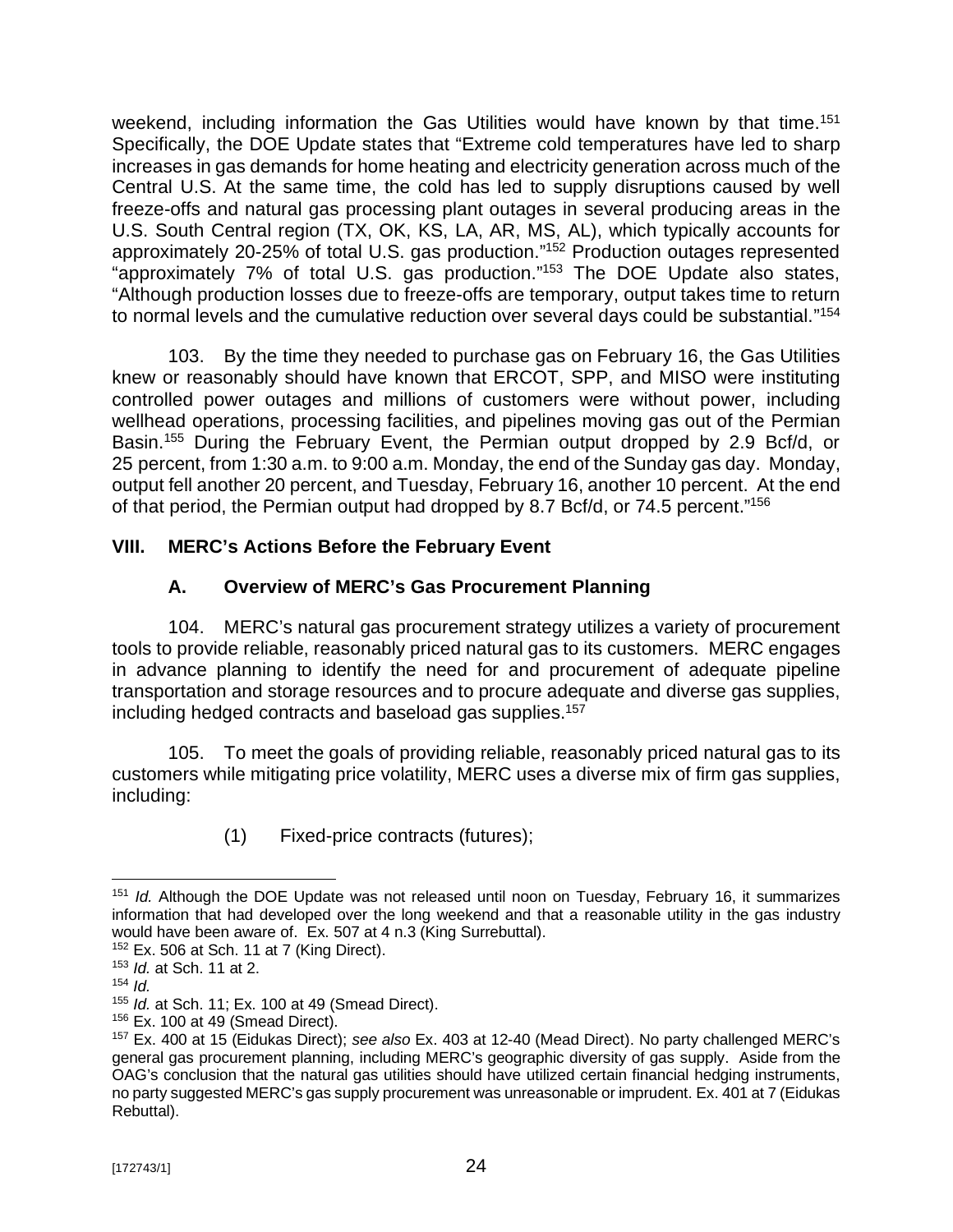- (2) Pipeline storage contracts;
- (3) Financial calls (options);
- (4) FOM Index; and
- (5) Daily Spot Market Gas Daily Index (GDD) or fixed prices.<sup>158</sup>

106. The timeline for when MERC must take action on various aspects of its gas procurement is explained in the table below. Many decisions must be made well in advance of a particular winter or cold weather event.<sup>159</sup>

| <b>Approximate Timeline Relative to a</b><br><b>Cold Weather Event</b> | <b>Activity</b>                          |
|------------------------------------------------------------------------|------------------------------------------|
| Years in advance $-$ prior to the heating                              | Contracting for pipeline capacity        |
| season                                                                 |                                          |
| Years in advance $-$ prior to the heating                              | Contracting for storage capacity         |
| season                                                                 |                                          |
| During the spring/summer before the                                    | Issuing RFPs to secure seasonal          |
| heating season                                                         | baseload FOM gas purchases               |
| During the spring/summer before the                                    | Implementing financial<br>hedging        |
| heating season                                                         | instruments                              |
| During the spring/summer before the                                    | Issuing RFPs to secure call options for  |
| heating season                                                         | daily supplies                           |
| During the summer before the heating                                   | Contracting for gas supplies to inject   |
| season                                                                 | into available contracted storage        |
| Midmonth prior to each month during                                    | Make any adjustments or add any          |
| the heating season                                                     | baseload monthly gas<br>supply           |
|                                                                        | deliveries for the upcoming month        |
| A few days prior to the start of each                                  | Nominate on the pipelines all baseload   |
| month during the heating season                                        | supply, and schedule expected            |
|                                                                        | storage withdrawals                      |
| 25 hours in advance of the gas day and                                 | Call on supplies pursuant to call option |
| trading period (in the case of non-                                    | swing contracts                          |
| holiday weekdays)                                                      |                                          |
| Prior to 9:00 a.m. the day ahead                                       | Adjust storage, and secure any daily     |
|                                                                        | gas                                      |

# **Gas Procurement Chronology**

<sup>158</sup> Ex. 400 at 15-16 (Eidukas Direct); Ex. 403 at 13 (Mead Direct).

<sup>159</sup> Ex. 403 at 17-18 (Mead Direct).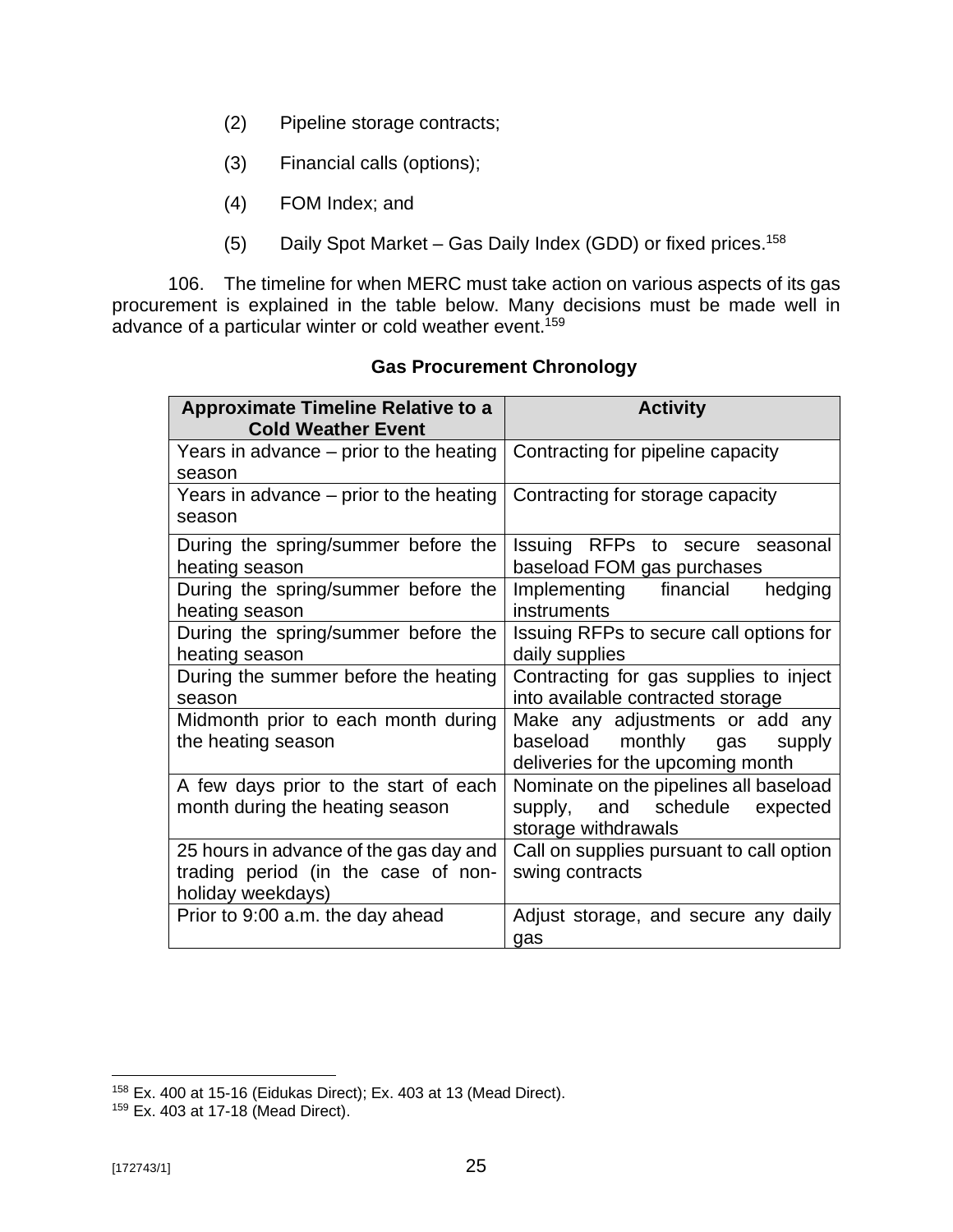107. MERC also invests in conservation measures through its Conservation Improvement Program (CIP), which serves to reduce overall customer demand through increased efficiency. 160

108. MERC engages with the Commission for regular review and/or approval of certain gas procurement planning and activities in which it engages. MERC submits a number of filings with the Commission to provide for review of the Company's design day forecasting, pipeline entitlements, storage assets, natural gas procurement planning and policies, hedging plans, and gas commodity costs. These include:

- (1) An annual demand entitlement filing,
- (2) Annual automatic adjustment and true-up reports,
- (3) Monthly purchased gas adjustment reports, and

(4) Periodic petitions for approval of variances to recover the costs of financial hedging instruments through the purchased gas adjustment.<sup>161</sup>

109. The Commission reviews MERC's gas capacity and supply contracting and costs on a routine basis to ensure the reasonableness of MERC's actions and decisions with respect to securing natural gas supply and transportation capacity along with other assets and contracts for adequate natural gas supply to meet customer needs.<sup>162</sup>

110. Each year, MERC submits a demand entitlement filing for each of its PGA Areas (MERC-Consolidated and MERC-NNG) pursuant to Minn. R. 7825.2910, subp. 2 (2021). Through that filing, MERC describes changes to its demand entitlements, including pipeline capacity necessary to meet firm requirements for the upcoming heating season under design day conditions. Specifically, this filing includes analysis of firm customer demand requirements under the coldest expected temperatures based on historical weather over 25 years for the upcoming heating season and proposed changes to meet forecasted design day requirements and any other proposed demand entitlement changes. This process ensures that MERC's design day analysis is updated to reflect the most current information and that MERC contracts for adequate pipeline capacity to meet firm customer demand under the most extreme weather conditions.<sup>163</sup>

111. For 2020-2021, MERC calculated a design day forecast of 57,065 Dth for MERC Consolidated and 280,796 Dth for MERC-NNG. Demand during the February Event did not reach this planning design day level, and temperatures across the areas MERC serves, while cold, did not reach design day temperature conditions<sup>164</sup>

<sup>160</sup> Ex. 400 at 16, 20-21 (Eidukas Direct).

<sup>161</sup> *Id.* at 16.

<sup>162</sup> *Id.* at 16-17; *see also* Ex. 506 at 18 (King Direct).

<sup>&</sup>lt;sup>163</sup> Ex. 400 at 17 (Eidukas Direct).

<sup>164</sup> *Id.* at 17-18.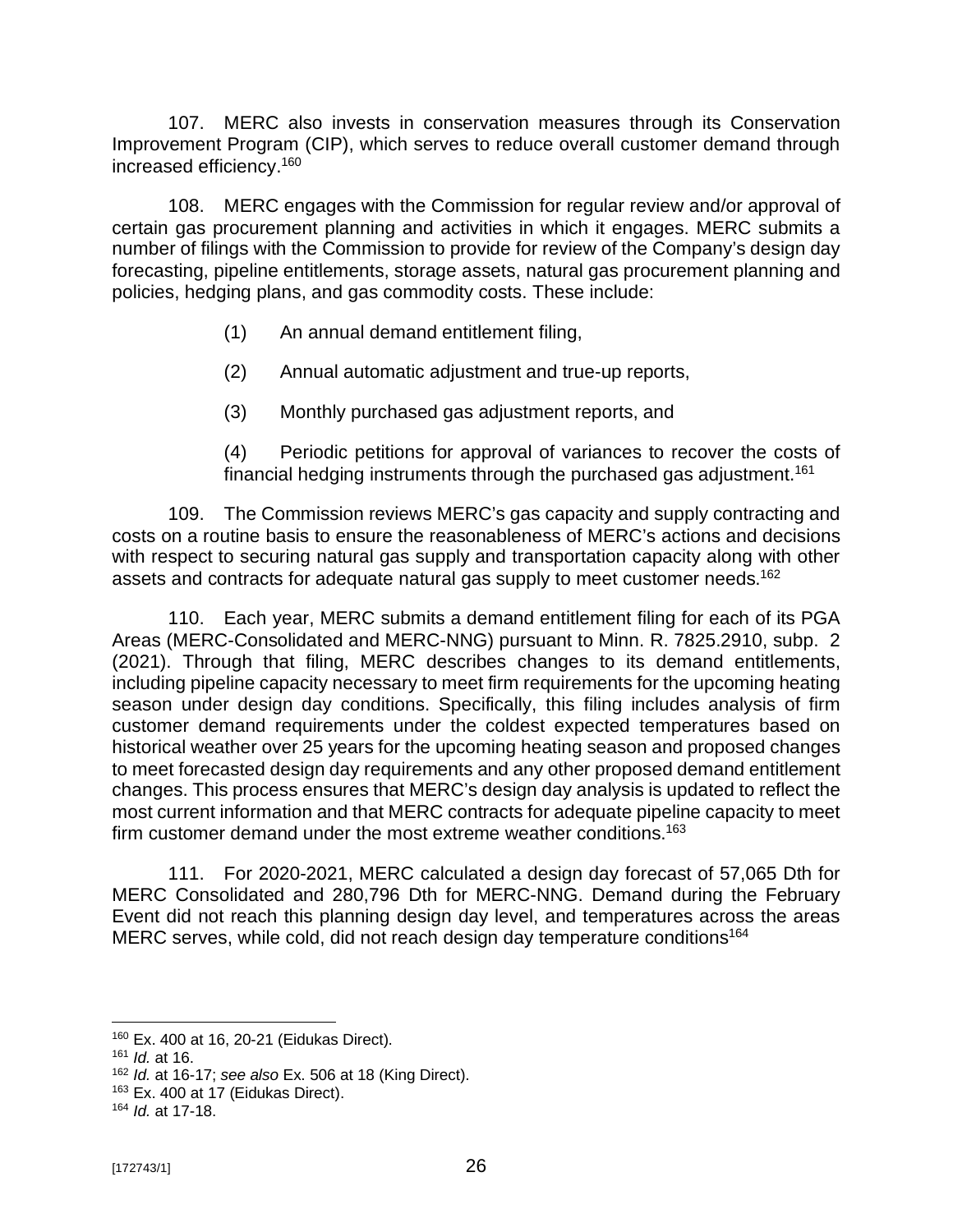112. MERC files its Annual Automatic Adjustment (AAA) report pursuant to Minn. R. 7825.2390-.2920 (2021), and specifically, reporting requirements outlined in Minn. R. 7825.2800-.2840. Through the AAA review, the Department and Commission review annual gas prices, daily delivery variance charges, curtailment and balancing penalties imposed, pipeline transportation sources, diversity of gas supplies, capacity release practices, purchasing practices, storage contracts and costs, and hedging practices. The AAA report details MERC's policies and procedures concerning its purchases of natural gas. <sup>165</sup> MERC also submits detailed information regarding its hedging program in each AAA Report, including:

(1) A clearly defined and quantified description of the risk MERC is insuring against by implementing its hedging strategies and a clearly defined estimate of the probability of the events occurring.<sup>166</sup>

(2) A quantitative analysis of the value of reducing price volatility and managing price risk through MERC's hedging program (the cost and benefit of these programs to all customers and the companies) that includes: (1) a comparison of what actual low, average, and high usage customer bills (on a monthly basis) would have been with and without the use of the hedging strategies as implemented during the relevant time period; and (2) a comparison of what these customer bills would have been under budget billing, assuming normal gas usage for low, average, and high-usage customers, and assuming catastrophically high prices. 167

(3) A full post-mortem analysis of their hedged volumes for the preceding heating season compared to other hedging strategies and the prevailing market prices strategy.<sup>168</sup>

(4) Data on the relative benefits of price-hedging contracts, including the average cost per dekatherm for natural gas purchased under financial instruments compared to the comparable monthly and daily spot index prices.<sup>169</sup>

113. Each month, MERC submits a report for each of its PGA Areas (MERC-Consolidated and MERC-NNG) pursuant to Minn. R. 7825.2910, subp. 1. Through that filing, the Company provides information detailing the calculation of the monthly PGA, the calculation of the weighted average cost of gas (WACOG) to be effective in the upcoming month, revised tariff sheets defining retail rate revisions by rate schedule, daily delivery variance charge information, estimated previous month and year-to-date commodity

<sup>165</sup> *Id.* at 18.

<sup>166</sup> *See In re the Review of the 2008 Annual Automatic Adjustment Reports and Annual Purchased Gas Adjustment True-Up Filings of All Gas Utilities*, MPUC Docket No. G999/AA-08-1011, Order Acting on Certain Gas Utilities' Annual Reports and True-Up Proposals and Setting Further Requirements (Mar. 2, 2010).

<sup>167</sup> *See id.* 

<sup>168</sup> *See In re a Petition Submitted by Minnesota Energy Resources Corporation (MERC) Requesting Approval for an Extension of Variances to Minnesota Rules 7825.2400, 7825.2500 and 7825.2700 (the Purchased Gas Adjustment Rules)*, MPUC Docket No. G007,011/M-11-296, Order (Aug. 17, 2011). <sup>169</sup> *See id.*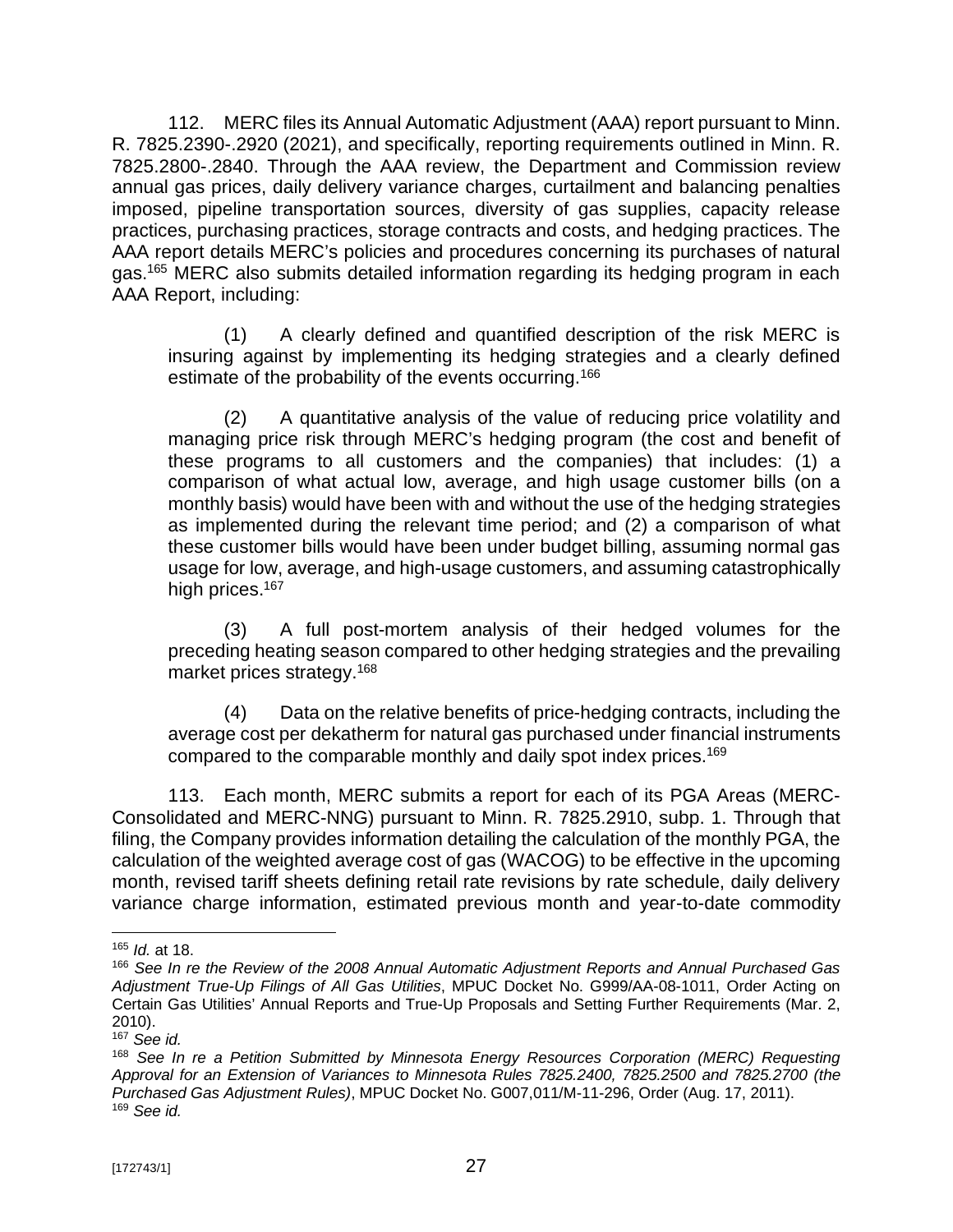delivered gas cost by supplier, and a statement of changes in commodity costs, as compared to the previously submitted PGA report.<sup>170</sup>

114. MERC also submits periodic filings seeking Commission authorization to engage in hedging and to extend necessary rule variances related to hedging activities.<sup>171</sup> In its periodic petitions for continued authority to engage in hedging, MERC provides information and analysis demonstrating that customers benefit from hedging and that there is not an undue price premium paid for such hedging.<sup>172</sup> In approving MERC's hedging petitions, the Commission has established limitations on hedging, including limiting the types of hedging instruments the Company may use and applying a cap to the volume of gas supply that may be hedged.<sup>173</sup>

115. In authorizing MERC's hedging program, the Department and Commission have recognized that hedging acts as an "insurance policy" to protect customers from price spikes in the natural gas market. 174

116. MERC's goal with respect to hedging is to have a balanced approach that provides price protection for a portion of supply. MERC's financial hedging is focused on monthly prices increasing over forward prices, and is not designed to mitigate against the risk of daily market price spikes.<sup>175</sup>

117. MERC uses a series of steps and processes to plan for and secure gas supply and related purchases. MERC's overall objectives for its gas supply portfolio are to provide reliable and reasonably-priced natural gas for sales customers. These objectives are accomplished through utilizing diverse purchase locations, multiple counterparties, firm transportation contracts, storage, hedging, FOM supply, wing supply, or "call options," and daily priced supply, including multiple supply sources, providing a diversity of supply points and prices where possible. MERC determines supply requirements for its customers on a daily, monthly, and seasonal basis.<sup>176</sup>

# **B. MERC's Gas Procurement Before the February Event**

# **1. Customer Demand and Design Day Planning**

118. To plan for customer demand during the winter heating season, MERC must ensure there is enough contracted interstate pipeline capacity to provide firm delivery of natural gas to its firm customers on a peak day. MERC's natural gas supply policy is to

<sup>&</sup>lt;sup>170</sup> Ex. 400 at 19 (Eidukas Direct).

<sup>&</sup>lt;sup>171</sup> *Id.* Hedging means reducing or controlling risk. A hedge is an investment or position taken in the futures market that is opposite to the one in the physical market with the objective of reducing or limiting risks associated with adverse price movements in an asset. *Id.* at 19 n. 5.

<sup>172</sup> *Id.* at 19-20.

<sup>173</sup> *See In re the Petition of Minnesota Energy Resources Corporation for Extension of Rule Variances to Recover the Costs of Financial Instruments Through the Purchased Gas Adjustment*, MPUC Docket No. G011/M-20-833, Order (Apr. 9, 2021).

<sup>174</sup> *Id.*; Ex. 400 at 20 (Eidukas Direct).

 $175$  Ex. 400 at 19 n.5 (Eidukas Direct).

<sup>176</sup> Ex. 403 at 12, 14 (Mead Direct).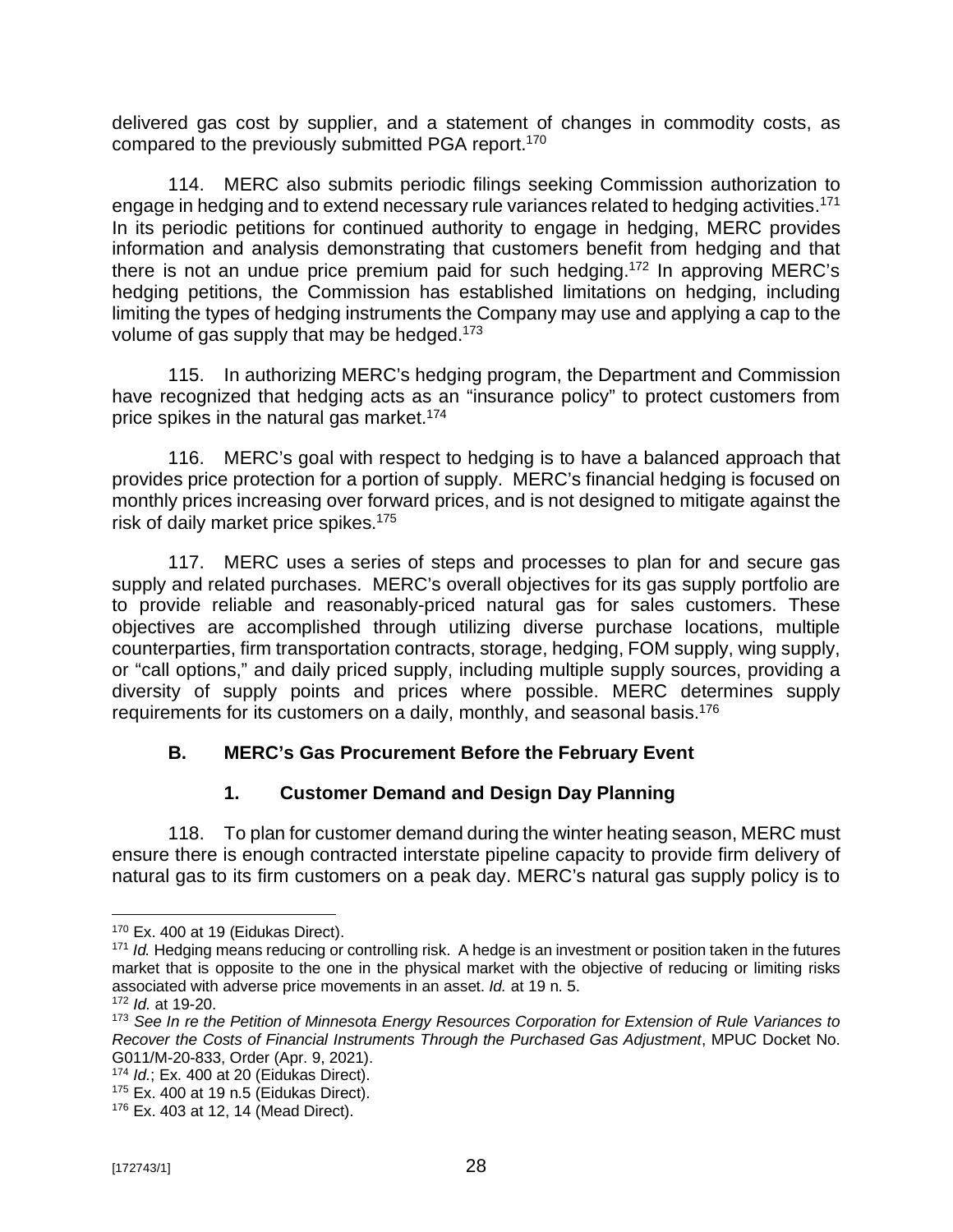have adequate firm transportation capacity to protect against a one-in-twenty-year cold weather event, plus a positive reserve margin. Because MERC's service territories are geographically spread throughout the state, MERC contracts for firm pipeline capacity on NNG, Great Lakes, Viking, Centra, and Northern Border.<sup>177</sup>

119. For the 2020-2021 winter heating season, MERC planned to meet the supply for forecasted design day load through a combination of monthly baseload, call options, daily priced gas purchases, and storage supplies; however, winter 2020-2021 peak day demand never reached the design day forecast.<sup>178</sup>

120. The design day forecast identifies the coldest adjusted heating degree days since January 1996 for a variety of weather stations within the MERC-NNG and MERC-Consolidated service areas. MERC then utilizes the last three years of weather for December, January, and February, and firm system sales load, to calculate forecasted firm customer demand under design day conditions, using regression analysis.<sup>179</sup>

121. When forecasting design day customer demand, MERC excludes all interruptible customers in the design day. Therefore, the design day forecast only includes firm customer sales volumes.<sup>180</sup>

122. The following table summarizes MERC's design day forecasts for MERC-Consolidated and MERC-NNG for each of the pipelines used to serve customer load requirements.<sup>181</sup>

| <b>Pipeline/PGA</b>             | Design Day Forecast (2020-2021) |  |  |
|---------------------------------|---------------------------------|--|--|
| Centra/Consolidated             | 9,364 Dth                       |  |  |
| <b>Great Lakes/Consolidated</b> | 30,279 Dth                      |  |  |
| Viking/Consolidated             | 17,422 Dth                      |  |  |
| <b>Total Consolidated</b>       | 57.065 Dth                      |  |  |
| <b>NNG</b>                      | 280,796 Dth                     |  |  |

# **2020-2021 Design Day Forecasts**

## **a. Interstate Pipeline Transportation Capacity**

123. To meet its forecasted design day load obligation and ensure adequate supply, capacity, and storage on a peak day, MERC contracts for firm transportation

<sup>177</sup> *Id.* at 20.

<sup>178</sup> *Id.* at 21. Schedule 3 displays the five highest firm customer sendout days during the 2020-2021 winter heating season and the corresponding forecasted peak winter volumes. As shown in Schedule 3, despite the February Event, from November 2020 through March 2021, peak day usage never exceeded MERC's design day forecast for the period. Ex. 404 at Sch. 3 (Mead Direct Schedules).

 $179$  Ex. 403 at 19 (Mead Direct).

<sup>180</sup>  $\overline{d}$ 

<sup>181</sup> *Id.* at 20. These design day forecasts were approved in MPUC Docket Nos. G011/M-20-636 (MERC-Consolidated) and G011/M-20-637 (MERC-NNG) by Orders issued January 25, 2021. *Id.*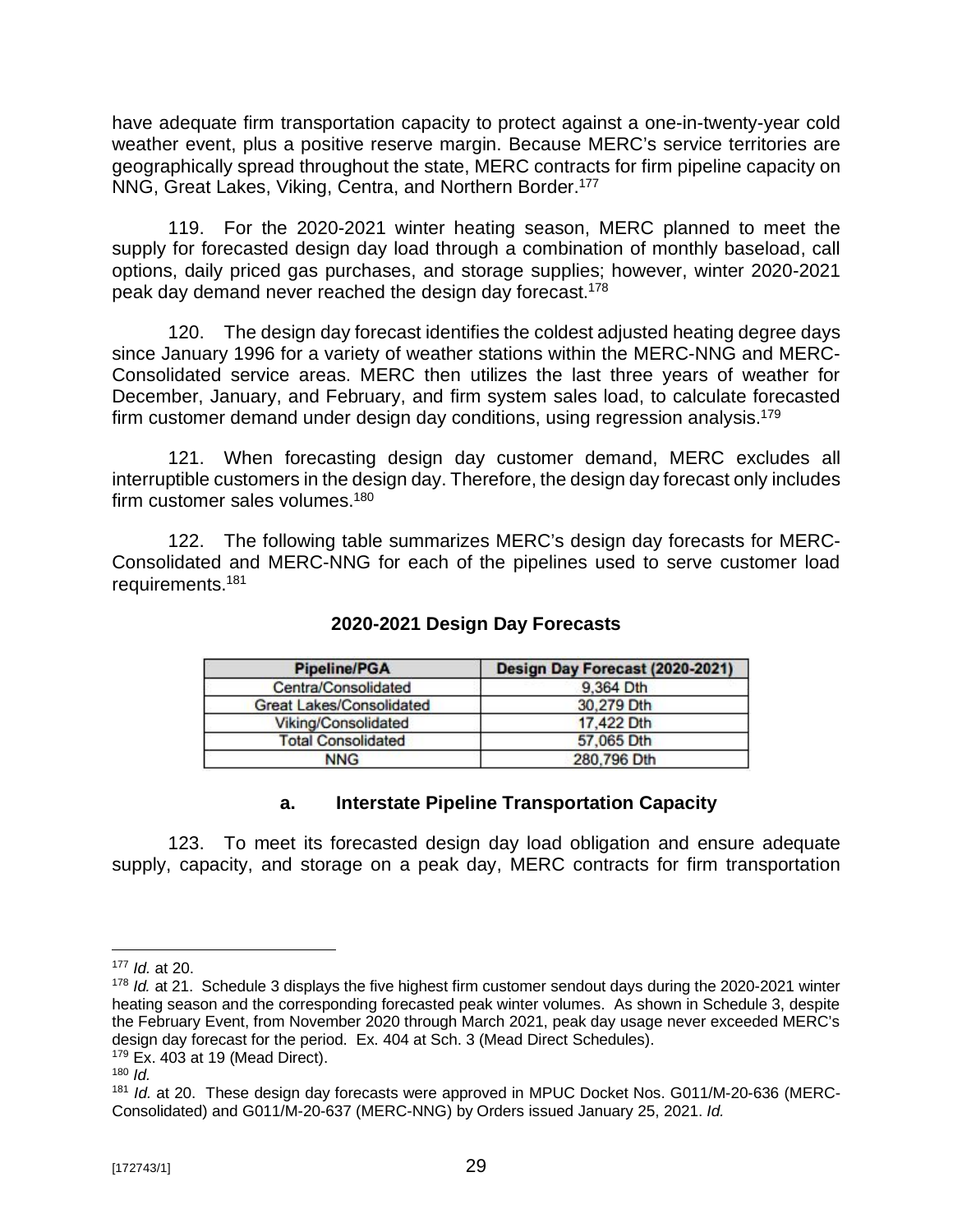capacity to allow for the delivery of contracted natural gas supplies to specified delivery points where the interstate pipelines interconnect to MERC's distribution system.<sup>182</sup>

# **b. Baseload Gas Purchases**

124. MERC's baseload gas supply is the first layer of supply used to meet customer requirements. Baseload is the same volume every day for a given period and typically priced at a FOM index. Baseload gas ensures a level of reliability for the period contracted for, that it will be there and can be planned on. Because baseload gas supply is delivered every day of the contract, all storage activity, call options, and daily purchases are layered on top of it.<sup>183</sup> Baseload purchases avoid the daily spot price by instead using a FOM index price or a fixed price, so they provide both quantity and price certainty. However, baseload purchases provide a fixed volume each day, so they do not provide the flexibility that swing supply does.<sup>184</sup>

125. MERC annually forecasts system demand for both the NNG and Consolidated systems. To determine the level of baseload purchases for each month over the winter season, MERC takes into account storage withdrawal/injection rights, historical seasonal weather variations, market factors, and daily operational flexibility, among other variables. MERC generally will maximize the amount of baseload purchases while ensuring sufficient operational flexibility to balance load variability through the winter heating season. In Minnesota, daily temperatures over a given winter month can vary significantly, and it is necessary to have more flexible supply to balance those variations.<sup>185</sup> Ultimately, the Department reviews and the Commission approves MERC's annual gas costs as part of the AAA process each year, including the volume of baseload gas purchases.<sup>186</sup>

126. MERC completed its planning for and execution of baseload purchases in late April 2020 for the 2020-2021 winter, which is consistent with past practice.<sup>187</sup>

127. For February 2021, MERC had 94,640 Dth/day of contracted baseload supplies for the MERC-NNG PGA.<sup>188</sup>

128. The Department reviewed MERC's February baseload volumes and approach to determining baseload quantities and did not dispute that MERC's level of baseload volumes was within the range of reasonableness.<sup>189</sup>

<sup>&</sup>lt;sup>182</sup> *Id.* at 22. Schedule 5 shows the capacity utilization for the Company's transportation contracts. This exhibit shows capacity utilization, capacity release volumes, capacity that was part of MERC's AMA, and the combination of these three elements. Additionally, capacity needed for call options is shown, but not included in the total utilization values. *Id.*; *see also* Ex. 404 at Sch. 5 (Mead Direct Schedules).

<sup>183</sup> Ex. 403 at 28 (Mead Direct); *see also* Ex. 506 at 21 (King Direct).

 $184$  Ex. 506 at 21 (King Direct).

<sup>185</sup> Ex. 403 at 29 (Mead Direct).

<sup>186</sup> *Id.* This AAA review occurs after the fact and is not a preapproval of MERC's gas purchases. <sup>187</sup> *Id.*

<sup>188</sup> *Id.* at 47; Ex. 408 at 27 (Sexton Direct).

<sup>189</sup> Ex. 506 at 34-39 (King Direct).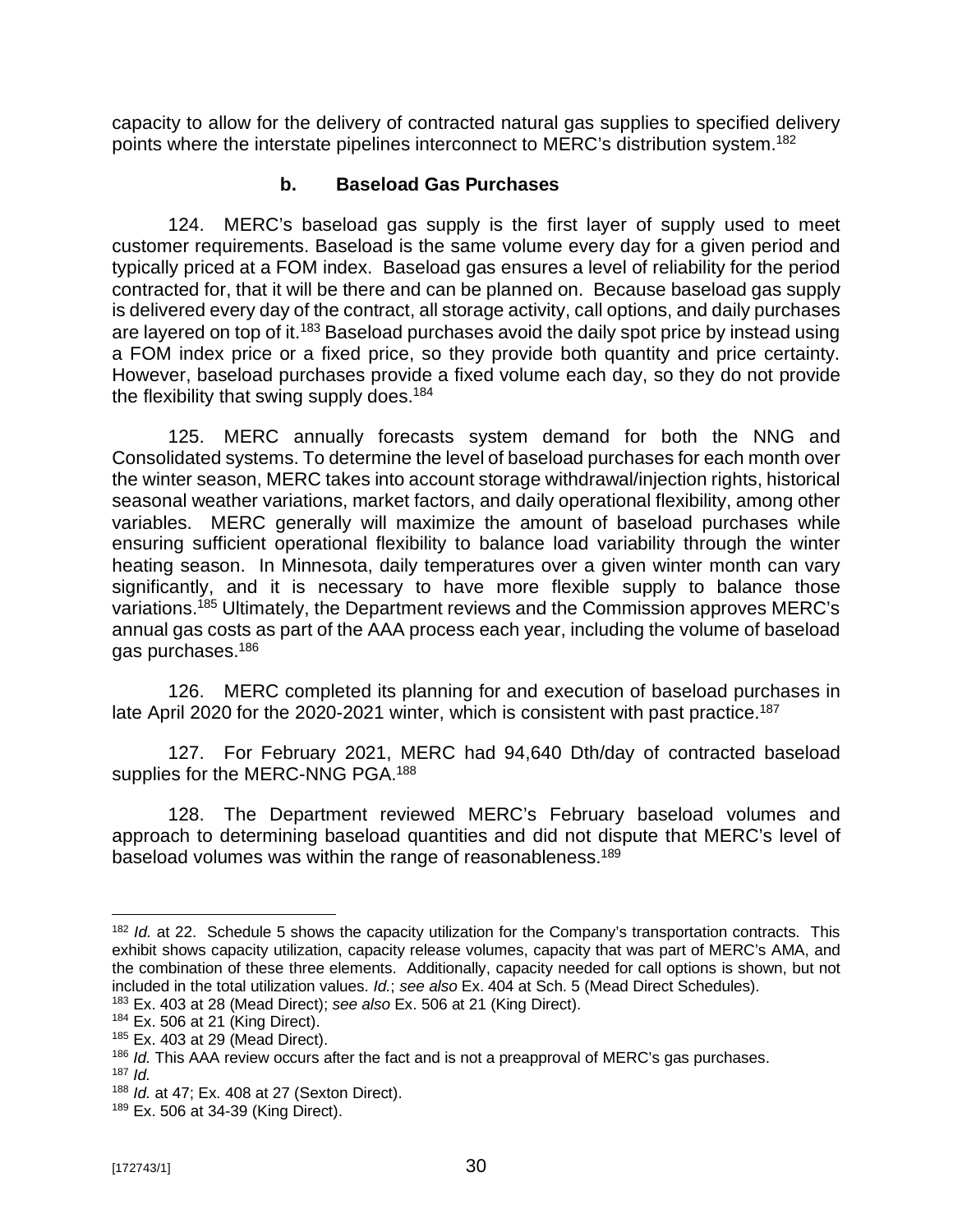129. MERC developed and implemented a reasonable baseload purchasing plan based upon the information available at the time prior to the February Event. MERC's procurement of baseload volumes for February 2021 was reasonable and prudent.

130. MERC's baseload gas purchase avoided an estimated \$76 million in additional costs for MERC-NNG during the February Event.<sup>190</sup>

# **c. Geographic Diversity of Supply**

131. Among the issues identified in the Commission's Order for Hearing, the Commission directed that this proceeding address whether the Gas Utilities had enough geographic diversity of gas supply.<sup>191</sup>

132. Geographic diversity of supply refers to the ability of the Gas Utilities to acquire gas supply from a variety of locations. As purchasers of gas, the Gas Utilities' geographic diversity of supply is ultimately tied to the transportation arrangements they hold with pipelines, which specify receipt points where the utilities have rights to receive gas and then ship it to the delivery point (i.e., the point at which the utility system connects with the interstate pipeline).<sup>192</sup>

133. Alternative pipeline capacity cannot be readily obtained, and causing it to be built would require ongoing, fixed costs at a significant level. These additional fixed costs would need to be justified on a cost basis.<sup>193</sup>

134. MERC appropriately utilized the geographic diversity in its portfolio to minimize exposure to rising daily gas prices during the February Event. Based on the physical location of MERC-NNG's PGA area markets and its portfolio of firm pipeline services, the only sources available to obtain required incremental daily natural gas supply during the February Event were at Northern-Ventura and to a much smaller degree at Northern-Demarc. MERC had no alternative supply locations available during the February Event to meet daily requirements in the MERC-NNG PGA area.<sup>194</sup>

135. No party in this proceeding has disputed that MERC had sufficient geographic diversity of supply during the February Event.<sup>195</sup>

136. The record establishes that MERC had a reasonable and prudent geographic diversity of supply. 196

<sup>190</sup> Ex. 400 at 32 (Eidukas Direct); Ex. 403 at 57 (Mead Direct).

<sup>&</sup>lt;sup>191</sup> Order for Hearing at 22.

<sup>192</sup> Ex. 506 at 42 (King Direct).

<sup>193</sup> *Id.* at 49.

<sup>&</sup>lt;sup>194</sup> Ex. 408 at 13 (Sexton Direct); Ex. 409 at 3-4 (Sexton Rebuttal).

<sup>195</sup> *See* Ex. 401 at 7 (Eidukas Rebuttal).

<sup>196</sup> *See* Ex. 409 at 3-4 (Sexton Rebuttal).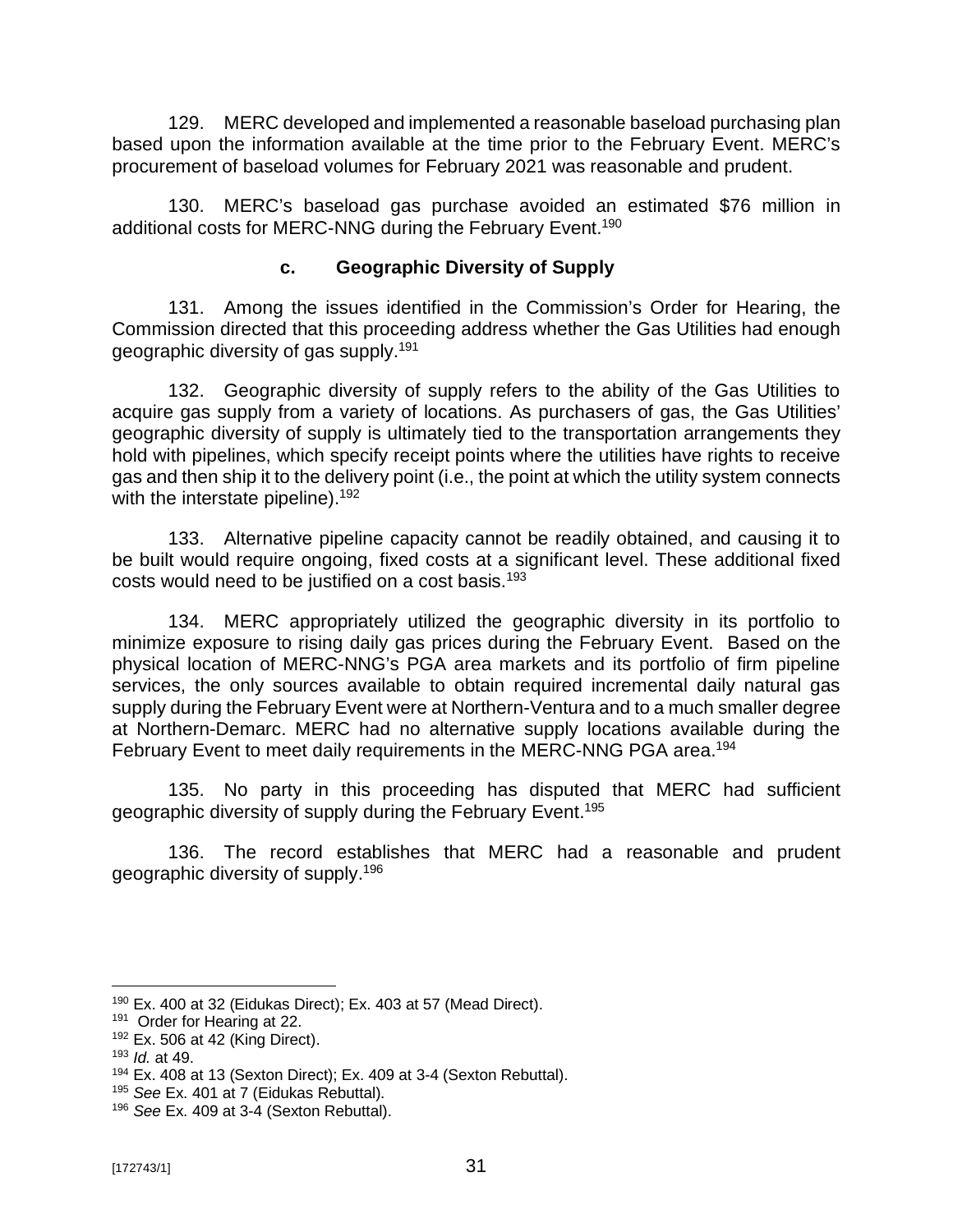# **d. Swing Supply/Call Options for Gas**

137. MERC contracted for swing supply, which it calls "call options" during the 2020-2021 winter period. Swing supply provides a gas utility with the right to call upon gas supply for a certain number of days for a specific period and location with a predetermined price, typically priced around the daily market.<sup>197</sup>

138. Swing supply plays a role in ensuring that MERC can reliably serve customer needs. The benefit of swing supply is to secure firm supply on days when it is needed without having the requirement to pay for the gas when it is not needed or risk having to sell the gas during low-demand days at a loss. To have the ability to call on gas through swing supply ensures the supply will be there on a cold day or during peak days. Typically, utilities are required to call on swing supply for an entire trading window and the gas is priced at daily market indices. For example, if gas is needed on a Monday, the entire weekend would need to be called upon, Saturday, Sunday, and Monday, in equal volumes (i.e., ratable volumes). If there happens to be a holiday, that is also included in the trading window.<sup>198</sup>

# **e. Daily Gas Purchases**

139. MERC plans to meet customer load requirements in excess of available baseload, storage withdrawals, and call options with daily spot market purchases.<sup>199</sup>

140. The use of daily supply purchases provides needed flexibility to address the reality of variability in weather and customer load day-to-day during the month or the heating season. In particular, daily purchases provide operational flexibility during months where the range in temperatures can be large, such as February.<sup>200</sup>

141. In MERC's normal practice, the business day before flow date, 201 MERC analyzes the forecast for accuracy based on previous days or previous similar weather prior to 7:30 a.m. In extreme weather conditions, MERC will analyze the forecast one and half business days before the flow date.<sup>202</sup>

142. Once the forecast is reviewed, the gas supply traders ensure there is sufficient firm capacity within MERC's portfolio on the pipelines needed to serve the load. First, the trader subtracts off from the forecast an estimate of what transport customers will be delivering. Next, the trader takes into consideration what natural gas supplies MERC already has flowing (i.e., baseload purchases for the month or season), storage withdrawal limits and availability, and call deals; and determines a plan to supply

<sup>&</sup>lt;sup>197</sup> Ex. 403 at 36 (Mead Direct). Schedule 2 is a listing of natural gas purchases or deals by price type for February 2021, specifically call deals are labeled "Call Option." *Id.*; Ex. 404 at Sch. 2 (Mead Direct Schedules).

 $198$  Ex. 403 at 37 (Mead Direct).

<sup>199</sup> *Id.* at 37-38.

<sup>200</sup> *Id.*

 $201$  The flow date or gas day runs from 9 a.m. to 9 a.m. Central. For weekends, this date is the Friday before. For holidays, it is the business day immediately preceding the holiday. *Id.* at 38 n.6. <sup>202</sup> *Id.* at 38.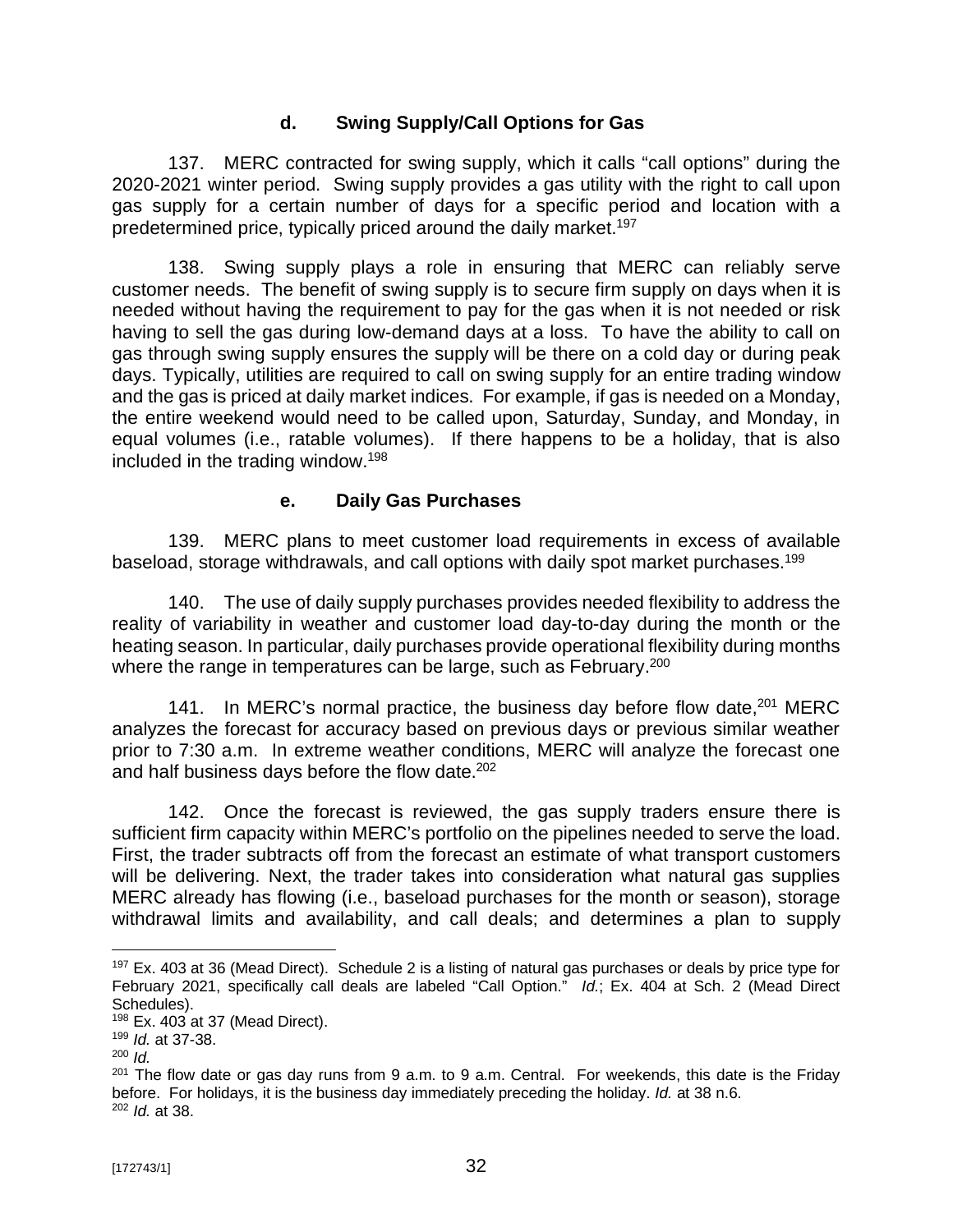customer requirements. If there is a shortfall after storage withdrawals are maxed out and call deals have been called on, only then does MERC purchase additional supply on the daily market utilizing available firm capacity on the relevant pipeline. $203$ 

143. If additional supply is to be purchased on the daily market, typically before 8:15 a.m., MERC will send out a Request for Price on the Intercontinental Exchange (ICE) trading platform to three or more counterparties with which MERC has North American Energy Standards Board (NAESB) contracts, requesting to bid on MERC's volume needs at a settled index price. Typically by 8:30 a.m., the bids are reviewed, and purchases are completed based on the least cost supply that will fill the forecasted needs. Once the supply is procured, MERC nominates it on the pipeline for the timely cycle. Timely cycle is due at 1:00 pm for most pipelines. $204$ 

144. In the afternoon, MERC's Gas Supply Group reviews the forecast and compares it to the scheduled/nominated supply for the current and upcoming days.<sup>205</sup>

145. The daily index price, which is calculated based on the average of all reported fixed-price sales, is not published until later that night.<sup>206</sup>

146. On the NNG pipeline, just before the gas day ends at around 7:15 a.m., MERC calculates the estimated load for that gas day (ending at 9:00 a.m.) and adjusts the storage nomination to better match the actual flow to minimize daily imbalances.<sup>207</sup>

147. The record shows that MERC's general gas procurement, planning, and implementation for the 2020-2021 winter heating season, and prior to and during the February Event, were prudent and reasonable. Overall, MERC's actions before the February Event were prudent and reasonable.

# **C. Disputed Issue Related to MERC's Planning: Use of Hedging Instruments**

# **1. Overview of Hedging**

148. Hedging means reducing or controlling risk associated with market price volatility.<sup>208</sup> In the context of purchasing natural gas, hedging can take the form of physical or financial hedging.<sup>209</sup>

149. An example of physical hedging is purchasing natural gas during the summer when prices are low and storing it for later use during the winter. $210$ 

<sup>203</sup> *Id.* at 38-39.

<sup>204</sup> *Id.* at 39.

<sup>205</sup> *Id.*

<sup>206</sup> *Id.* <sup>207</sup> *Id.*

<sup>208</sup> Ex. 403 at 33 (Mead Direct).

 $209$  Ex. 600 at 3 (Lebens Direct).

<sup>210</sup> *Id.*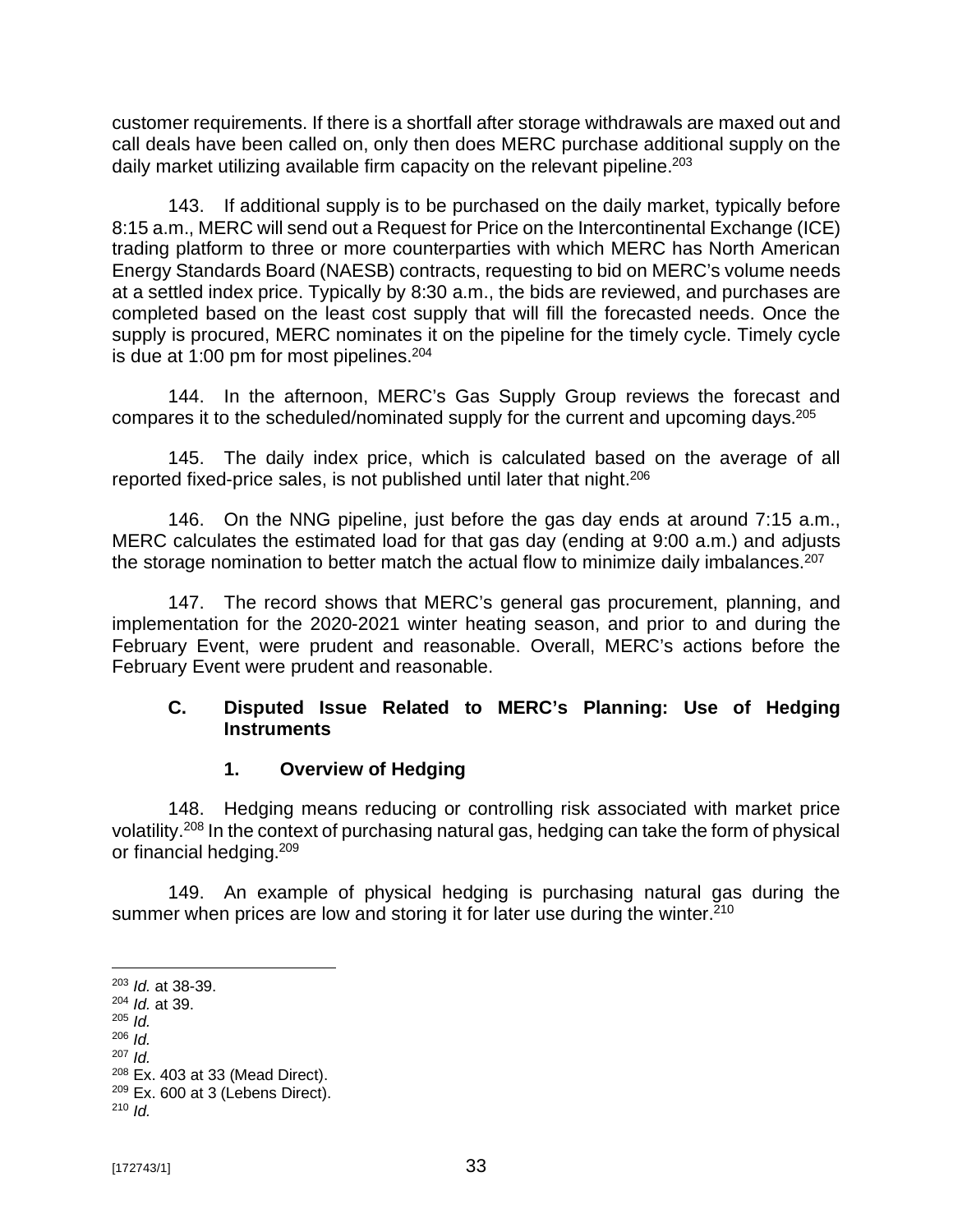150. Financial hedging often involves derivatives, such as options and futures contracts.<sup>211</sup> For example, a "call" option gives the owner of the option the right, but not the obligation, to buy a specific amount of a commodity at a specific price for a limited period of time.<sup>212</sup> In such circumstances, a hedge is an investment or position taken in the futures market that is opposite to the one in the physical market with the objective of reducing or limiting risks associated with adverse price movements in an asset.<sup>213</sup>

151. MERC uses natural gas price hedging tools for a portion of its gas supply portfolio to mitigate risks associated with significant price increases of natural gas purchased each winter. MERC has developed and implemented a hedging strategy that targets price protection for 60 percent of normal winter volumes – 30 percent through physical storage and 30 percent through financial instruments (10 percent futures and 20 percent options).<sup>214</sup>

152. MERC hedges winter months with these contracts executed in the preceding summer months. Specific to 2021, MERC purchased all winter (November 2020-March 2021) financial contracts by the end of October 2020. MERC hedges against NYMEX volatility, which provides protection from monthly market volatility.<sup>215</sup>

153. Available hedging tools are monthly-oriented similar to baseload purchases. As a result, these tools are ineffective with respect to gas purchased using daily price indices and as a result do not mitigate daily price spikes.<sup>216</sup>

154. MERC uses hedging to reduce its month-to-month price swings in the PGA. Ideally, the PGA would have less price volatility than the market index price volatility, but it is not expected that the PGA would be lower than the market index price over time, because there are costs associated with hedging, and the objective of hedging for the Gas Utilities is not to beat the market.<sup>217</sup>

155. In its April 25, 2019, review of 2017-2018 AAA Reports in Docket No. G999/AA-18-374, the Department described the goal of hedging to be to "use appropriate strategies to minimize the risk of cost increases for any given level of reduced volatility. In a sense, a hedge is an insurance policy that, for a fee, protects utilities (and their ratepayers) against a specific (unfavorable) event occurring during the term of a policy." Hedging should not be expected to reduce the average price of gas purchases

<sup>211</sup> *Id.*

<sup>212</sup> *Id.* at 4.

<sup>213</sup> Ex. 403 at 33 (Mead Direct).

<sup>214</sup> *Id.*

<sup>215</sup> *Id.*

 $216$  Ex. 409 at 12-13 (Sexton Rebuttal); Ex. 506 at 23 (King Direct).

<sup>217</sup> Ex. 403 at 34 (Mead Direct); *see also* Ex. 506 at 76 (King Direct) ("I do not believe the Gas Utilities should be expected to systematically beat the index or engage in a behavior that risks increased cost without having the parameters for doing so established and agreed to in advance.").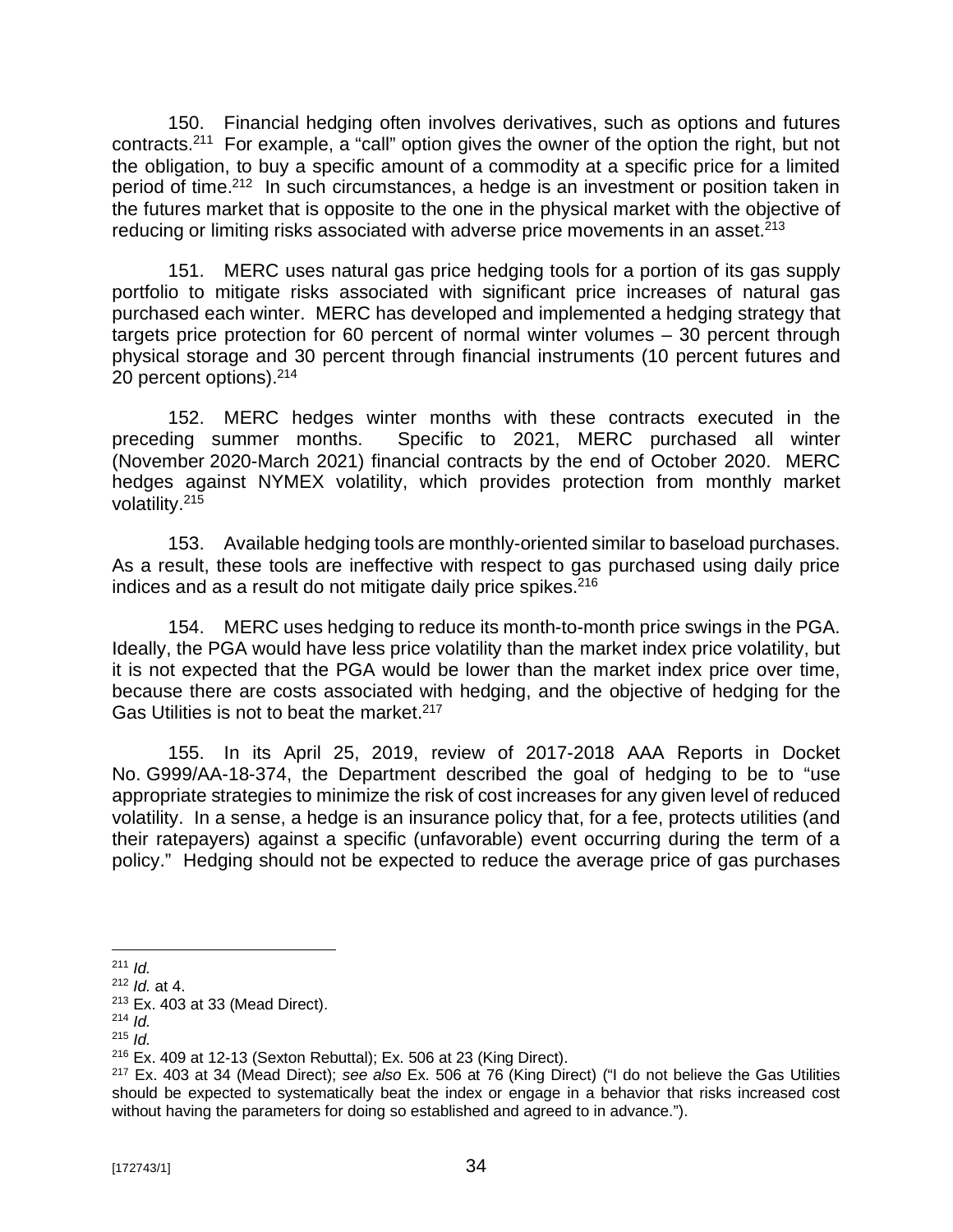over time and, in its purest form, does not provide a means to reduce the expected price of gas. $218$ 

156. Hedging protects against market volatility, but this strategy requires a balanced approach. The more a company hedges, the higher the reduction of volatility. However, hedging more risks over-hedging (e.g., procuring gas supplies in excess of actual customer load), especially when winter volumes change due to weather and other factors. In addition, the higher the hedging percent, or the more volume that is locked at a price, the less opportunity there is to benefit from a falling gas market, which risks ultimately increasing customers' gas costs.<sup>219</sup>

157. MERC is authorized to financially hedge up to 30 percent of expected winter volumes. This reduces the risk of being in an over-hedged situation during a warm winter, while still reducing volatility.<sup>220</sup>

158. As with storage supply, MERC purchased financial products from May through October 2020.<sup>221</sup> MERC is required to report, in its annual Demand Entitlement filing filed on or before November 1 each year, a list of all financial instrument arrangements entered into for the upcoming heating season, the cost premium associated with each contract, the size of the contract, the contract price, and to provide a detailed discussion of the anticipated benefits to customers associated with completed hedging instrument contracts.<sup>222</sup>

## **2. Prudency of MERC's Use of Hedging Tools**

159. As a public utility, MERC's hedging objectives are to provide continuous and reliable gas supply at a reasonable overall price relative to the alternative market prices at that time (including the premium associated with the hedges), while providing reasonable protection from market volatility.<sup>223</sup>

160. The Commission has established conditions to ensure hedging is designed to provide a value to customers as insurance at an overall reasonable price (inclusive of the premium required to procure that insurance).<sup>224</sup> The timing and instruments used in MERCs hedging program are subject to Commission review and approval.<sup>225</sup>

161. Department witness Mr. King testified that hedging tools generally do not provide daily price spike mitigation. Rather, Mr. King testified that hedging tools, if in place, could be valuable to mitigate against consistent upward market moves, "rather than

<sup>218</sup> Ex. 403 at 34 (Mead Direct).

<sup>219</sup> *Id.* at 34-35.

<sup>220</sup> *Id.* at 35.

<sup>221</sup> *Id.* at 36.

<sup>222</sup> *In re the Petition of Minnesota Energy Resources Corporation for Extension of Rule Variances to Recover the Costs of Financial Instruments Through the Purchased Gas Adjustment*, MPUC Docket No. G011/M-20-833, Order (Apr. 9, 2021).

<sup>&</sup>lt;sup>223</sup> Ex. 401 at 13 (Eidukas Rebuttal).

<sup>224</sup> *Id.* at 13-14.

<sup>225</sup> *Id.* at 12.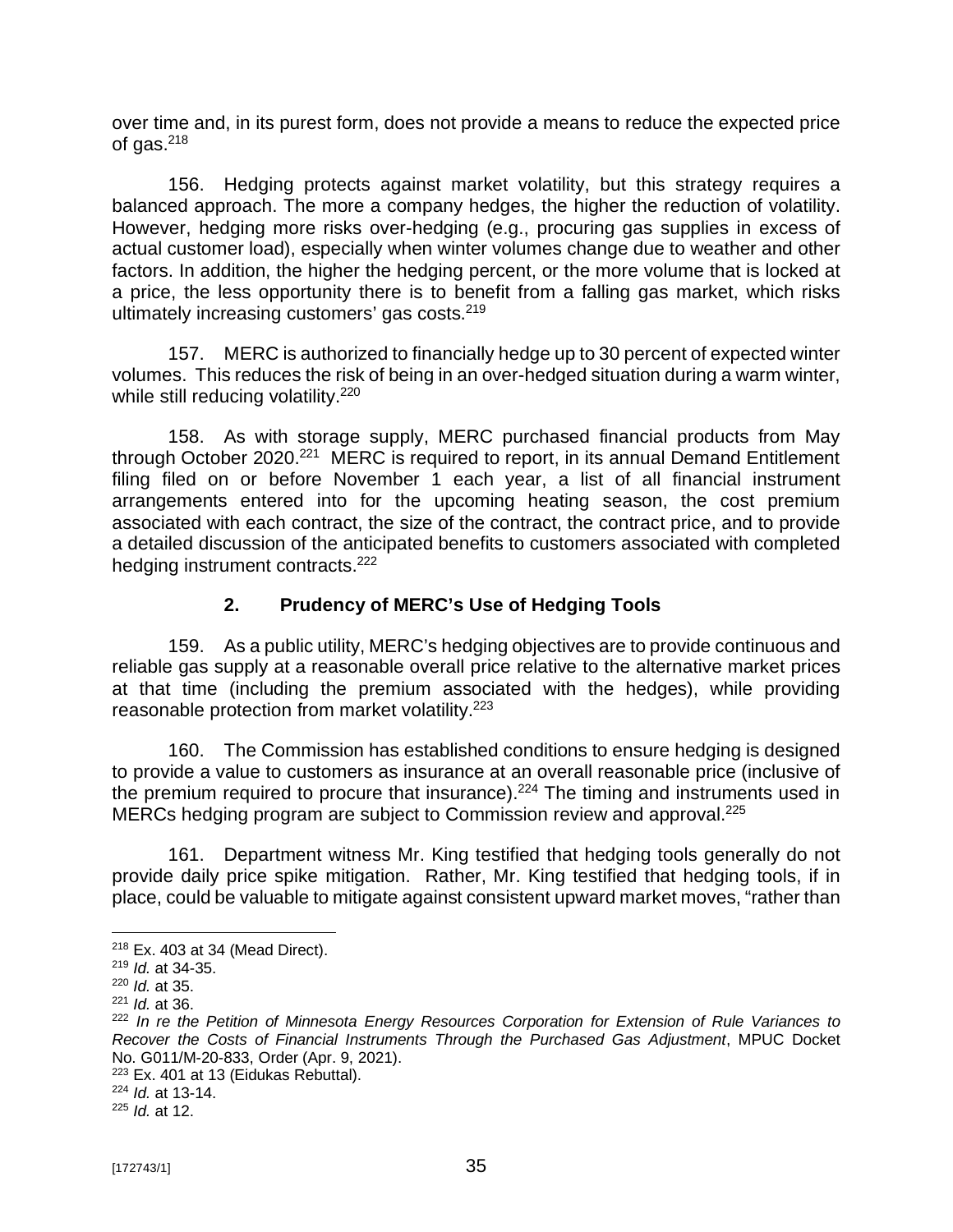a transient spike."<sup>226</sup> "Financial hedges typically point to monthly FOM prices as opposed to daily prices."<sup>227</sup>

162. The OAG contends the Gas Utilities should have implemented price ceilings and price floors in their swing contracts to ensure that prices remained inside the expected range of prices. The OAG further argued that over-the-counter (OTC) type contracts, if planned sufficiently in advance, could have completely avoided extraordinary gas costs during the February Event.<sup>228</sup> According to the OAG, the utilities' hedging decisions, spanning several years, contributed to the extraordinary gas costs incurred during the February Event and were not prudent.<sup>229</sup> The OAG recommends a disallowance of up to \$64,975,882 for MERC (all of its incurred extraordinary costs).<sup>230</sup>

163. The OAG's arguments rely on the testimony of its witness, Brian Lebens, who provided information regarding potential hedging instruments that he believes the gas utilities, including MERC, could have pursued to offset part, and even potentially all, of the cost of the price spike during the February Event.<sup>231</sup>

164. Mr. Lebens testified that the utilities could have utilized "daily options, weekly options, and short-term options" as traded on the CME Group platform to mitigate extraordinary costs. Mr. Lebens suggested the utilities could have pursued "customizable [OTC] contracts that cap the maximum price that they would have paid." Finally, Mr. Lebens suggests that the utilities could have used Weather Futures and Options to hedge price risk during the February Event.<sup>232</sup>

165. Mr. Lebens acknowledged that he is not aware of any such daily, weekly, or short-term hedges or exchange-traded hedges at Ventura or Demarc that were traded in the market during 2021.<sup>233</sup> He also did not identify any OTC products that could have been utilized to hedge against gas price spikes at either Northern-Demarc or Northern-Ventura. Rather, he requested that the Gas Utilities identify such products.<sup>234</sup>

<sup>226</sup> Ex. 506 at 23 (King Direct).

<sup>227</sup> *Id.*

<sup>228</sup> Ex. 603 at 13 (Lebens Surrebuttal).

<sup>229</sup> Ex. 604 (Lebens Written Summary of Pre-Filed Testimony).

<sup>230</sup> Ex. 600 at 43 n.91 (Lebens Direct); *see also* Ex. 603 at 17 (Lebens Surrebuttal).

<sup>231</sup> *See* Ex. 600 at 6-14 (Lebens Direct); *see also* Ex. 409 at 13-14 (Sexton Rebuttal).

 $232$  Ex. 600 at 6 (Lebens Direct).

<sup>233</sup> *Id.* at 8, 10.

<sup>234</sup> *Id.* at 10-11. The OAG contends that Mr. Lebens' acknowledgements are irrelevant because the Gas Utilities must prove they acted prudently, and it is not the OAG's burden to show that they acted imprudently. *See* OAG Reply Br. at 4 (Mar. 25, 2022) (eDocket No. 20223-184153-02). The OAG maintains that it has no burden to establish that hedges tied to Demarc and Ventura existed, but instead that MERC must show these hedging products did not exist. *Id.* The OAG has proposed that the Commission should disallow a substantial portion, if not all, of the extraordinary gas costs incurred by the Gas Utilities. In doing so, the OAG has an obligation to adequately support its recommendations and ensure that the evidence it offers is reliable. To the extent that a witness lacks knowledge or familiarity with issues related to the opinions offered, those opinions are less reliable and persuasive.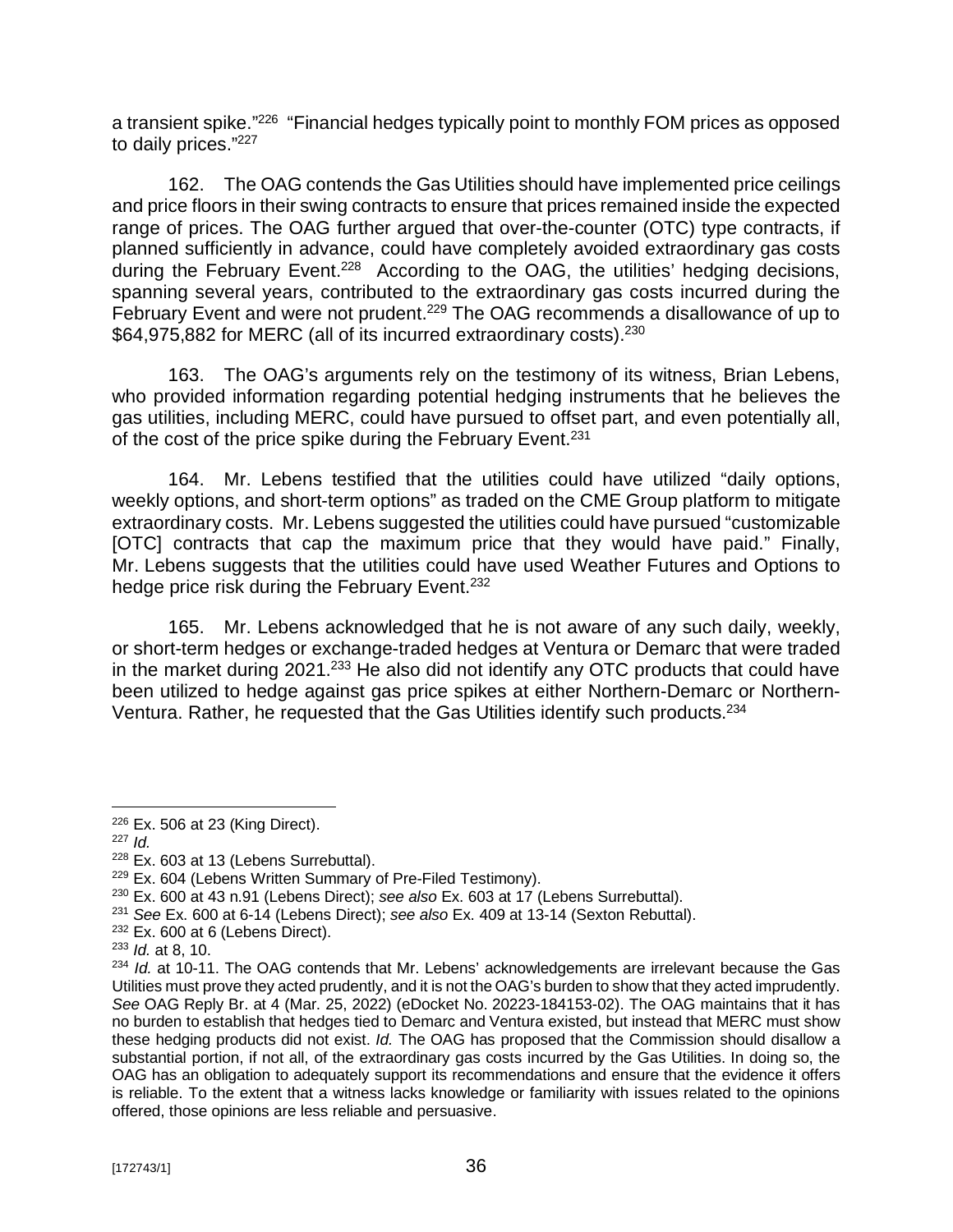166. During the evidentiary hearing, Mr. Lebens indicated that he was "not sure" whether he had reviewed the Commission orders related to MERC's hedging. $235$ Mr. Lebens was not aware that, in obtaining approval to engage in hedging, MERC was required to demonstrate the benefits of its proposed hedging plans, and he was unaware that MERC is required to file detailed information regarding its hedges in advance of each heating season.<sup>236</sup> Further, Mr. Lebens testified that he was not aware of any Commission proceeding that directed the utilities to engage in the kind of financial hedging that he advocates the utilities should have performed to be found prudent.<sup>237</sup>

167. MERC offered the testimony of Timothy Sexton, who testified that he was not aware of any financial hedging tools that could have been utilized by MERC to mitigate intra-month daily price spikes during the February Event.<sup>238</sup> Mr. Sexton also testified that he is not aware of any actively traded hedging instrument designed to provide a hedge against daily price indices at either of Northern-Ventura or Northern-Demarc pricing locations.<sup>239</sup> The Gas Utilities' witness, Mr. Smead, opined that the suggestions made in the OAG testimony are either a highly risky commodity-speculation strategy, posit priceprotection tools that would be prohibitively expensive, or do not exist.<sup>240</sup>

168. MERC-NNG is able to purchase incremental daily supplies only at Northern-Ventura, and to a much lesser extent, Northern-Demarc.<sup>241</sup> To offset daily price risk without incurring speculative locational price risk MERC would need to use hedging instruments priced based on these locations.<sup>242</sup>

169. In his surrebuttal testimony, Mr. Lebens addressed swing futures, stating that they "allow a utility to lock-in the price of gas at a specific location like Ventura or Demarc ahead of time."<sup>243</sup> He proposed that, with enough advanced planning, a utility could negotiate with another party to mimic a swing future using an OTC-style contract.<sup>244</sup>

<sup>&</sup>lt;sup>235</sup> Evidentiary Hearing Tr. Vol. 3 at 49 (Lebens).

<sup>236</sup> *Id.* at 49-50.

<sup>&</sup>lt;sup>237</sup> *Id.* at 50-51. Mr. Lebens further testified that he is not aware of any proceeding before the Commission in which the Commission had previously discussed the financial hedging strategies he is talking about and indicated that it would bear on prudency. *Id.* at 51. The OAG proposed a finding of fact indicating that this testimony and the questions that elicited it are not relevant to this proceeding, because the Commission does not approve hedging plans or direct utilities to engage in hedging, it only authorizes the recovery of costs incurred in connection with hedging. *See* OAG Redlined MERC's Proposed Findings of Fact, Conclusions of Law, and Recommendation at 6 (Mar. 25, 2022) (eDocket No. 20223-184153-03). The OAG is proposing, however, that the utilities should have made large-scale changes in their hedging practices, including changes it contends should have been made long before the February Event. The Commission's approach to hedging, its expectations about how hedging will be used by the utilities, and statements that the Commission has made to the utilities about these issues, are relevant to determining whether the utilities were required to hedge as urged by the OAG in order to be deemed to have acted prudently.

 $238$  Ex. 409 at 13-14 (Sexton Rebuttal).

<sup>239</sup> *Id.* at 13.

<sup>240</sup> Ex. 101 at 3 (Smead Rebuttal)

 $241$  Ex. 409 at 13 (Sexton Rebuttal).

<sup>242</sup> *Id.* at 14.

<sup>&</sup>lt;sup>243</sup> Ex. 603 at 11 (Lebens Surrebuttal). <sup>244</sup> *Id.*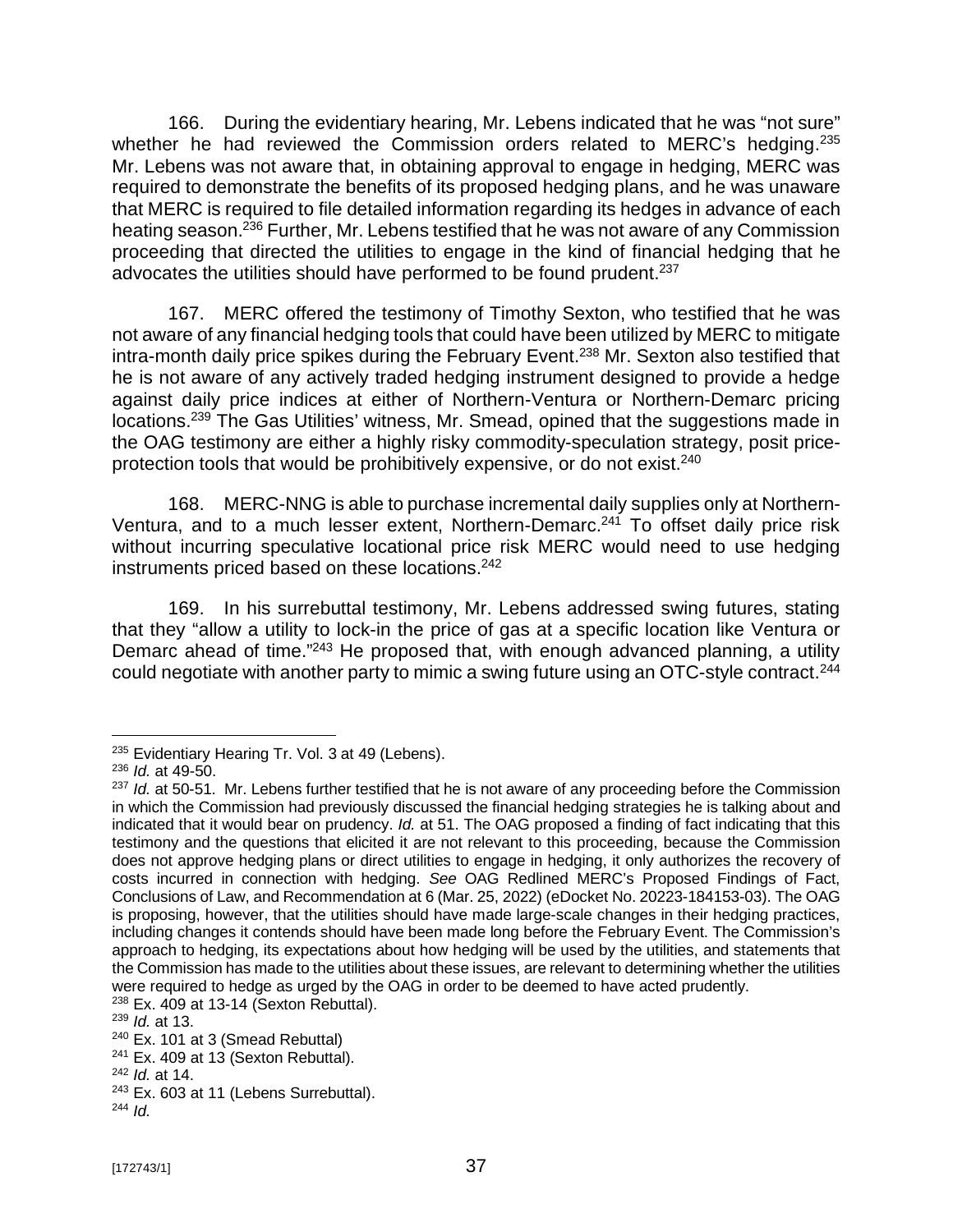The OAG contends that swing futures were available priced at Ventura and Demarc on the  $ICF<sub>.245</sub>$ 

170. In response to an information request from the OAG on swing futures at Demarc or Ventura, MERC responded:

Prior to the event, MERC was aware of the Swing Futures product from the Intercontinental Exchange and was aware of its volatile liquidity. Counterparties who buy a Swing Future pay a fixed price and receive a floating daily price for a certain delivery period and delivery point. It is important to note that in order to mitigate the cost risks associated with price volatility, MERC would only enter into this type of financial transaction (Swing Future) if it also entered into a physical transaction for the same delivery period and same delivery point. As stated in MERC's May 20, 2021 Reply Comments filed in docket 21-135; "The largest drawback for this product is that it is most volatile during pending cold periods. Market participants would need to predict a price-event beforehand." In addition, there is a high probability that MERC or anyone else would miss the opportune time to layer on these hedges without hindsight, layering on these hedges when the pricing does not move, resulting in no benefit and increasing sunk costs with the fixed prices. Given these identified drawbacks, MERC has not entered into any Swing Futures.<sup>246</sup>

171. Weather derivatives are not designed to hedge gas prices, because they are not correlated to the price of gas. Rather, these are tools by which a utility might hedge against the risk that distribution service revenues are below associated forecasts due to warmer than average temperatures during the winter season. As such, these tools are not suited to hedge against daily gas price risk.<sup>247</sup>

172. Even if a weather derivative were utilized by a utility such as MERC-NNG to hedge overall costs and revenues, a weather derivative based upon weather in a location far removed and with minimal correlation to Minnesota weather, such as the Dallas weather derivative cited by Mr. Lebens, would not represent a reasonable choice to hedge weather risk in Minnesota. That is, even if the kind of weather derivative suggested by Mr. Lebens were available, the record does not show how it would have provided price protection for MERC with respect to the Northern-Demarc and Northern-Ventura daily index price.<sup>248</sup>

173. The daily options, weekly options, and short-term options suggested by the OAG are not designed to hedge price risk associated with natural gas purchases at NNG-Ventura and NNG-Demarc because these options are settled based upon the price of natural gas at Henry Hub, Louisiana. It is not reasonable to utilize an option priced at

<sup>245</sup> *Id.* at Sch. 2, 3.

<sup>246</sup> *Id.* at Sch. 2 at 3.

 $247$  Ex. 409 at 16 (Sexton Rebuttal).

<sup>248</sup> *Id.* at 17-18.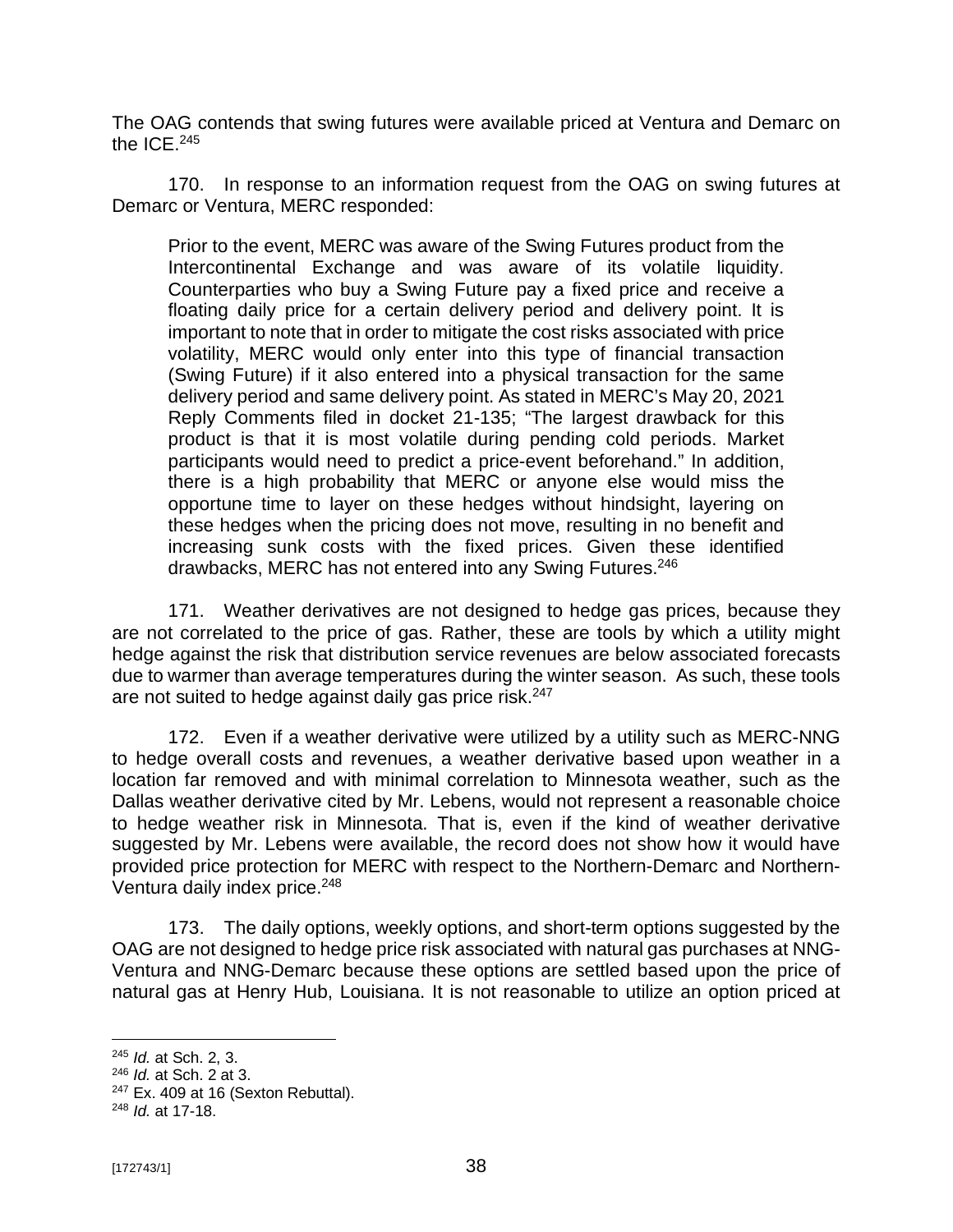Henry Hub, Louisiana to hedge against natural gas price risk at NNG-Ventura or NNG-Demarc.<sup>249</sup>

174. As illustrated in the table below, the market price of natural gas at Henry Hub was very different than the market price of natural gas at Ventura or Demarc during the February Event.<sup>250</sup>

|            | Gas Daily Midpoint Index Price for day of Delivery (\$/MMBtu) |                                        |           |  |  |
|------------|---------------------------------------------------------------|----------------------------------------|-----------|--|--|
| Date       | <b>Henry Hub</b>                                              | Northern - Demarc   Northern - Ventura |           |  |  |
| 02/13/2021 | \$6,000                                                       | \$231.670                              | \$154,905 |  |  |
| 02/14/2021 | \$6.000                                                       | \$231.670                              | \$154,905 |  |  |
| 02/15/2021 | \$6.000                                                       | \$231.670                              | \$154,905 |  |  |
| 02/16/2021 | \$6.000                                                       | \$231.670                              | \$154,905 |  |  |
| 02/17/2021 | \$16,995                                                      | \$133.635                              | \$188.320 |  |  |

### **Daily Natural Gas Pricing During February Event**

175. If MERC-NNG had purchased a call option with a strike price of \$4 per MMBtu with delivery at Henry Hub, this would have provided MERC-NNG with the right to resell the call option at a market value of about \$2 per MMBtu immediately prior to gas flow (\$6 per MMBtu Henry Hub Index price less \$4 per MMBtu Call Option strike price). Netting this \$2 option value gain against MERC-NNG's daily gas purchase price would have provided very little offset versus the historically high Ventura and Demarc daily gas prices incurred during the February Event.<sup>251</sup>

176. To the extent the OAG's proposal is for MERC to trade in Henry Hub options to mitigate the cost of gas to MERC's customers, the proposal would require MERC to engage in financial speculation in a market in which it would not otherwise participate. To the extent OAG's proposal is for MERC to purchase options speculatively in markets that it does participate in, the OAG does not articulate a principle that MERC could apply to determine when it would be prudent to use ratepayer money to buy call options to time price spikes.

177. The OAG contends its proposal to incorporate a ceiling and a floor to create hedged swing contracts would have managed price risk in nearly all situations.<sup>252</sup> The OAG also argues that review of the "price action that occurred for actual hedges during February 2021" is useful "because it mimics how other hedges would have performed, and because it mimics how hedged swing contracts would have performed if they had been in place." 253

<sup>249</sup> *Id.* at 18-19.

<sup>250</sup> *Id.* at 19.

 $251$  *Id.* 

<sup>252</sup> *See* Ex. 600 at 17-18 (Lebens Direct) (opining that hedged swing contracts would essentially be sold at the top fully maximizing that potential value of the hedge, with no specific decisions required, other than the utilities planning ahead by putting hedged swing contracts in place in advance). <sup>253</sup> Ex. 603 at 3 (Lebens Surrebuttal).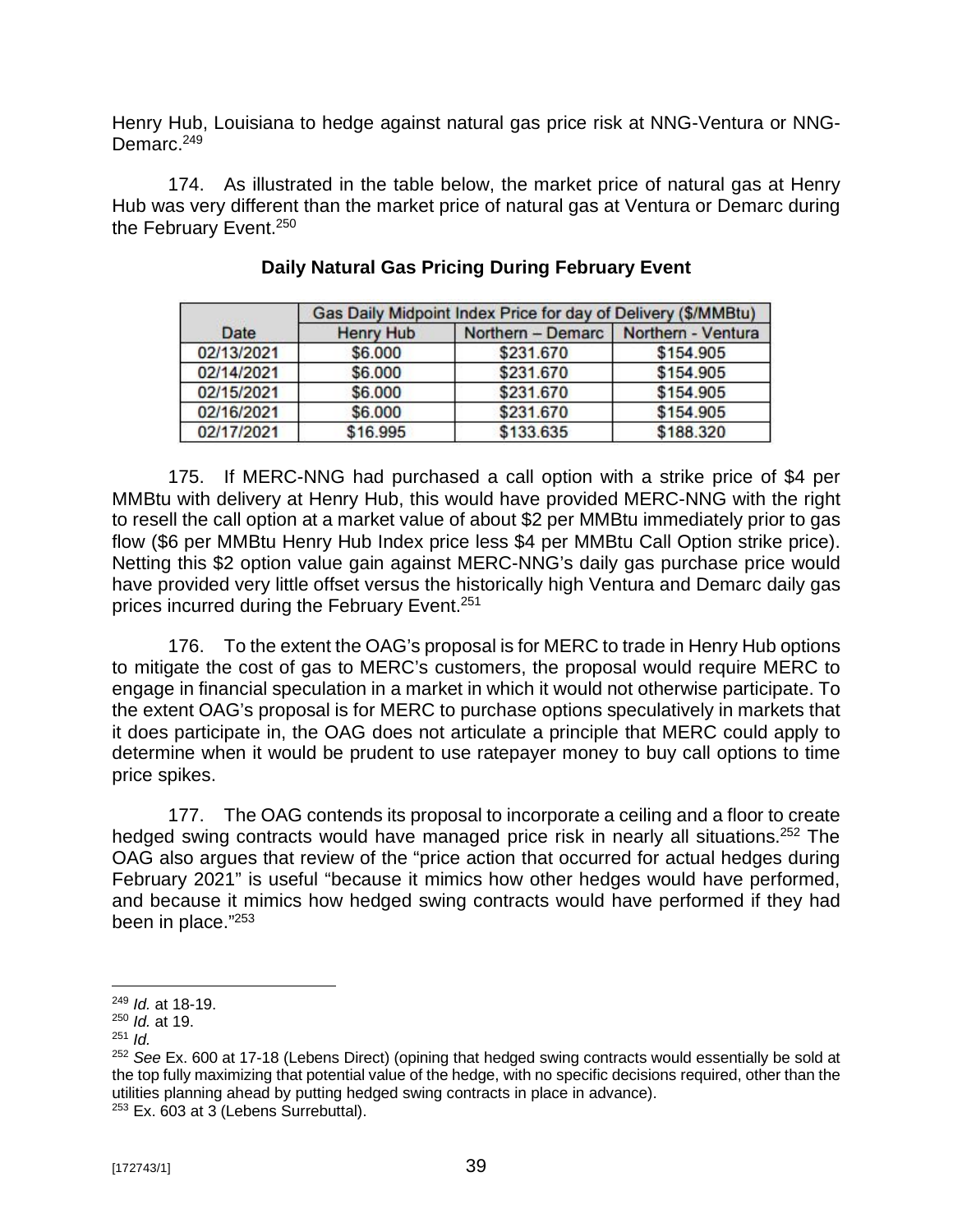178. However, the "current monthly call options" Mr. Lebens suggests the gas utilities, including MERC, could have purchased to hedge against February gas costs were actually for deliveries in March 2021. February call options were not available at the time Mr. Lebens suggests these options should have been purchased.<sup>254</sup> Additionally, the OAG's suggested options are for purchases at Henry Hub in Erath, Louisiana and not any of the delivery points where MERC purchases gas to serve its Minnesota customers.<sup>255</sup>

179. The OAG contends that its analysis of actual hedges was not an argument that the utilities should have executed those specific hedges, but instead the OAG intended to illustrate how the utilities could have achieved savings had they priced protections into their contracts for swing supply, in advance.<sup>256</sup>

180. The OAG also suggested the utilities should have used costless collars, which Mr. Lebens asserts "do not cost anything."<sup>257</sup> MERC critiques Mr. Lebens' testimony because he considered collars that are CME options based on futures contracts for purchase at Henry Hub, not Demarc or Ventura. MERC also notes that the put or floor price obliges the buyer to purchase a futures contract even if the floor price is higher than the current market price.<sup>258</sup> MERC contends it could not have acted in the way proposed by the OAG to avoid the price spike during the February Event.<sup>259</sup>

181. Costless collars are appropriate to hedge baseload gas supply that a utility is certain it will purchase during the winter. They are not suited, however, as a hedging mechanism for swing supplies purchased at daily index prices.<sup>260</sup>

182. Further, a costless collar is a structured product that requires three components to operate effectively. These three components include the purchase of a call option, the sale of a put option, and the purchase of baseload supply.<sup>261</sup>

183. As swing supplies represent weather dependent supplies only required under certain conditions, a utility, such as MERC-NNG, has no certainty if these supplies will be required and purchased. Absent certainty that physical supply will be needed, one of the three components required to utilize a costless collar, the baseload supply

<sup>254</sup> Ex. 410 at 3 (Sexton Written Summary of Pre-Filed Testimony); *see also* Ex. 409 at 20-22 (Sexton Rebuttal).

<sup>255</sup> Ex. 409 at 18 (Sexton Rebuttal) ("As illustrated in Schedule BPL-D-1, BPL-D-2, and BPL-D-3 to Mr. Lebens's Direct Testimony, each of these three Options are settled based upon the price of natural gas at Henry Hub, Louisiana."); Ex. 101 at 6 (Smead Rebuttal) ("All CME products require trades at Henry [Hub] in Erath, Louisiana. The Joint Utilities' market is in Minnesota, over 1,000 miles away."); Evidentiary Hearing Tr. Vol. 3 at 17-18 (Lebens) ("Q: You're aware that these contracts are priced based on the price of natural gas at Henry Hub located in Erath, Louisiana, correct? A: Yes.").

<sup>256</sup> OAG Reply Br. at 10 (Mar. 25, 2022) (eDocket No. 20223-184153-02).

<sup>257</sup> Ex. 600 at 20, 29 (Lebens Direct).

 $258$  Ex. 101 at 12-14 (Smead Rebuttal).

<sup>259</sup> *Id.* at 17.

<sup>&</sup>lt;sup>260</sup> Ex. 409 at 23 (Sexton Rebuttal).

<sup>261</sup> *Id.*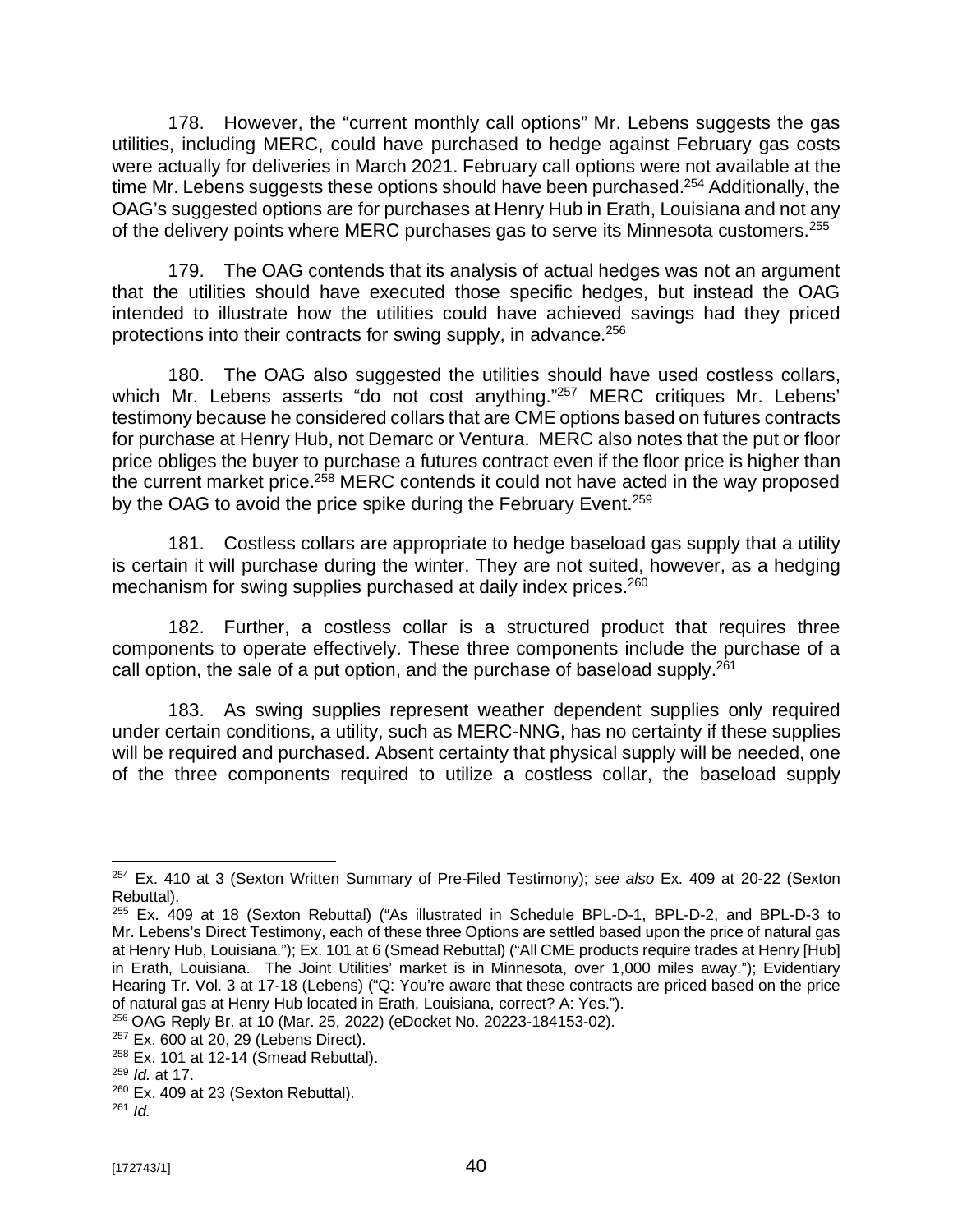purchase, is absent and as such, a costless collar cannot be acquired to support hedging of swing supply purchases.<sup>262</sup>

184. The record does not show that such collars on swing supplies as suggested by Mr. Lebens could take place, or that there would be willing counterparties to such collars. Further, MERC offered evidence that placing hedges on swing supplies would not be feasible and would result in significant costs and restrict operational flexibility.<sup>263</sup> Only one approach fits Mr. Lebens' recommendations on placing hedges on swing supplies, and it would be very expensive, even if available.<sup>264</sup>

185. When planning for a winter season, MERC-NNG plans to make swing purchases at daily prices for supply requirements that may or may not be needed depending upon weather conditions. As a result, sales of put contracts (such as those in costless collars) is not a reasonable strategy to hedge against swing natural gas purchases. Mr. Lebens also discussed limits on selling puts.<sup>265</sup>

186. The record establishes that MERC's use of hedging instruments as part of its gas procurement planning for the 2020-2021 winter was prudent and reasonable. The record does not establish that prudency required MERC to engage in the hedging strategies urged by the OAG, that it even would have been able to do so, or that there are specific, measurable costs that would have been avoided had MERC done so.

187. If the Commission wishes to consider reevaluating the utilities' use of hedging strategies and products in order to mitigate price risk, it may wish to explore these issues in connection with its forward-looking docket. In connection with the February Event, however, MERC did not act imprudently by not procuring hedging instruments as recommended by the OAG. Therefore, the Commission should not disallow extraordinary gas cost recovery to MERC on the basis of its hedging.

## **IX. MERC's Actions During the February Event**

#### **A. General Timeline of MERC's Actions Leading Up to and During the February Event**

188. Beginning February 4, 2021, NNG called a SOL with zero percent System Management Service (SMS), which is a tool used by utilities to balance actual throughput with supply.<sup>266</sup> When a SOL is in place, MERC's typical five percent tolerance above the scheduled volume of SMS is not available. In other words, when a SOL is in effect, MERC has no tolerance available to be short on balancing gas supply deliveries against actual daily demand without being assessed significant imbalance penalties by NNG.<sup>267</sup>

<sup>262</sup> *Id.* at 23-24.

<sup>263</sup> Ex. 101 at 25-28 (Smead Rebuttal).

<sup>264</sup> *Id.* at 29-31.

 $265$  Ex. 409 at 26 (Sexton Rebuttal).

<sup>266</sup> Ex. 403 at 44 (Mead Direct); *see also* Ex. 803 at Sch. 11 (Cebulko Direct Schedules) (Response to Information Request CUB 39).

<sup>267</sup> Ex. 403 at 44-45 (Mead Direct).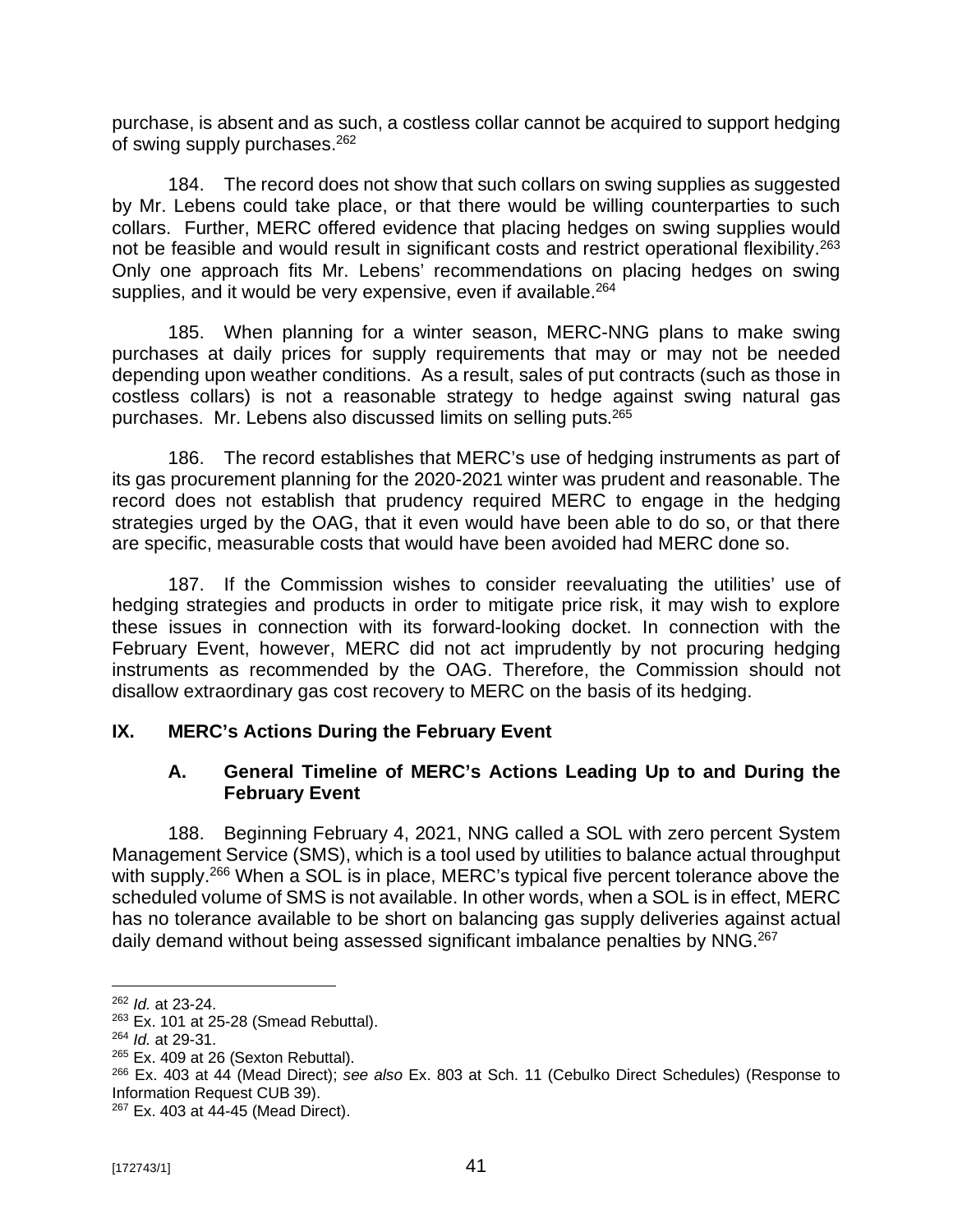189. On Monday, February 8, MERC evaluated the weather for February 9 and beyond and identified that the weather was trending colder than normal for the next week. MERC called on its call options on February 8 for gas days February 9 and beyond.<sup>268</sup> MERC continued to exercise this call option until February 18. MERC made no additional daily purchases for the February 9 gas day. At the end of the day of February 8, Gas Daily index prices settled at \$3.71 at Demarc and \$4.20 at Ventura for gas day February 9.<sup>269</sup>

190. On the morning of February 9, MERC again forecasted colder than normal weather and secured an additional 2,875 Dth/day at Gas Daily index prices. This purchase was agreed upon at 7:47 a.m. for the February 10 gas day only. At the end of the day on February 9, Gas Daily index prices settled at \$3.86 at Demarc and \$4.06 at Ventura for gas day February 10.<sup>270</sup>

191. On the morning of February 10, when forecasting for the February 11 gas day, MERC continued to see colder than normal weather forecasted. MERC forecasted for 248,375 Dth of system sales load for gas day February 11, after backing out forecasted transportation customer volumes (estimated to be 190,655 Dth). MERC met this forecasted load through storage withdrawals, baseload supplies, an Asset Management Agreement (AMA) call option, and 37,875 Dth of daily purchases. At the end of the day on February 10, daily prices on gas day February 11 settled at under \$7/Dth (\$6.61 at Demarc and \$6.91 at Ventura).<sup>271</sup>

192. Because the daily gas market does not actively trade over weekends and holidays, MERC had to plan for its gas supply needs for the entire four-day holiday weekend, February 13-16, on or before February 12. Additionally, all call options and daily gas purchases over the four-day weekend had to made ratably (i.e., in the same volume for each day of the four-day weekend). As a result, MERC planned for the highest forecast demand day and utilized storage to balance on the other three days. Because February 14 was the highest forecast demand day of the holiday weekend, MERC focused on that day.<sup>272</sup>

193. MERC started planning on the afternoon of February 11 for gas to be delivered starting on Saturday, February 13. MERC purchased daily gas on February 11 between 1:45 p.m. and 2:25 p.m. to ensure it could secure sufficient supply for customer demand. On the afternoon of February 11, when forecasting for the February 14 gas day (the highest demand day in the weekend), MERC continued to see colder than normal weather forecasted. Daily index prices at the end of the day on February 11 for gas day February 12 settled at \$15.68 at Demarc and \$15.42 at Ventura.<sup>273</sup>

<sup>268</sup> *Id.* at 45. This call option was part of an AMA as detailed in Schedule 6 under the section labeled "Physical Forward Start (AMA) Exercised Trades" for the amount of 39,245 Dth/day. *Id.*

<sup>269</sup> *Id.* <sup>270</sup> *Id.*

<sup>271</sup> *Id.* at 45-46.

<sup>272</sup> *Id.* at 46; *see also* Ex. 408 at 28-29 (Sexton Direct).

<sup>273</sup> Ex. 403 at 46-47 (Mead Direct).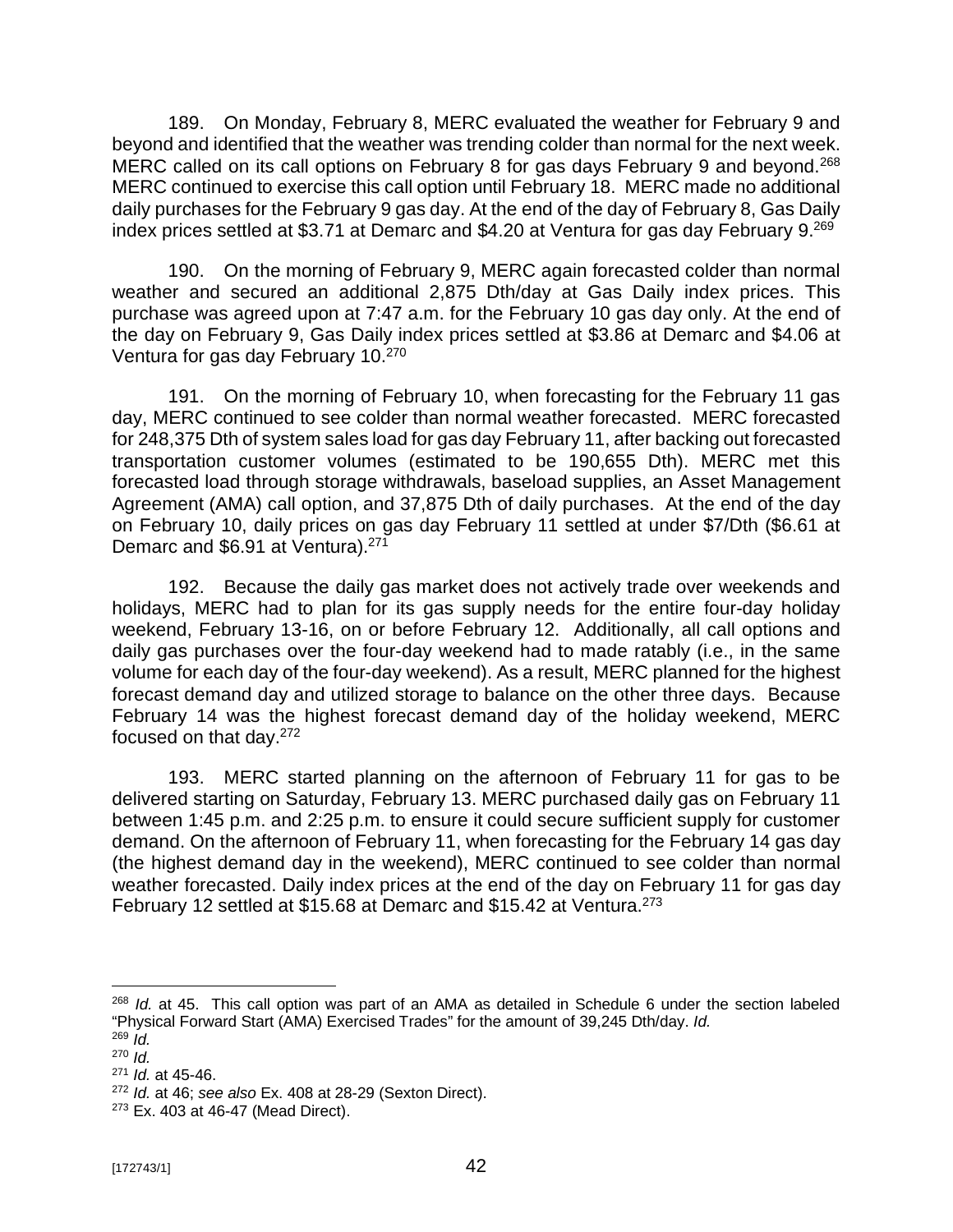194. MERC was first notified on February 12, midmorning, that NNG had declared a Critical Day. A Critical Day is called when the operating condition of NNG's system has severely deteriorated and the integrity of the system is threatened.<sup>274</sup>

195. MERC's forecasted demand for gas day February 14 was 456,675 Dth for MERC-NNG system demand. Transportation customers were estimated at 187,789 Dth, making the total at the beginning of the planning period 268,886 Dth. MERC made a storage withdrawal from NNG storage of 87,341 Dth; however, based on fuel loss as dictated by NNG's FERC tariff, 86,302 Dth was planned for delivery to MERC's distribution system. MERC had monthly priced baseload gas purchases of 94,640 Dth, call options as part of an AMA of 38,779 Dth, and finally daily purchases of 56,832 Dth for a total flowing gas of 276,553 Dth, about 7,667 Dth or 1.68 percent long prior to the start of the gas day. At the end of the day February 12, index prices for the weekend (February 13-16) published at unprecedented levels – \$231.67 at Demarc and \$154.91 at Ventura.<sup>275</sup>

196. Throughout the next 40 hours, MERC continued to monitor the weather and review gas supplies for reliability. In addition, MERC evaluated the notices on the pipelines, fielded calls from suppliers, verified gas was scheduled correctly on the pipelines and from storage, and confirmed the overall volumes and processes. Around 7:00 a.m. on February 14, the forecast of gas load was reduced from 456,675 Dth to 379,990 Dth, and the transport customers' estimated volumes were reduced from 187,789 Dth to 137,765 Dth, or 50,024 Dth less than originally expected. MERC adjusted its storage withdrawal by 33,675 Dth to limit the daily imbalance on NNG. Once actuals were available, MERC's final forecast with all information now known, transport customers delivered 146,905 Dth or 40,884 Dth difference from the start of day planning period. The MERC-NNG system finalized the day with a 3.08 percent or 12,225 Dth long position.<sup>276</sup>

197. MERC started planning on the afternoon of February 15 for gas to be delivered starting on Wednesday, February 17. On the morning of February 16, when forecasting for the February 17 gas day, MERC continued to see colder than normal weather forecasted, but it was moderating. MERC purchased daily index priced gas on the morning of February 16 between 7:30 a.m. and 7:45 a.m. to ensure it was able to secure sufficient supply for customer demand.<sup>277</sup>

198. MERC's forecasted demand for gas day February 17 based on its raw load forecast was 391,379 Dth for the MERC-NNG system demand. Transportation customers were estimated at 138,405 Dth, making the total at the beginning of the planning period 252,974 Dth. MERC made a storage withdrawal from NNG storage of 87,341 Dth; however, based on fuel loss as dictated by NNG's FERC tariff, 86,302 Dth was expected for delivery to MERC's distribution system. MERC had monthly priced baseload gas purchases of 94,640 Dth, call options as part of an AMA of 38,779 Dth, and finally daily

<sup>274</sup> *Id.* at 47.

<sup>275</sup> *Id*.

<sup>276</sup> *Id.* at 48.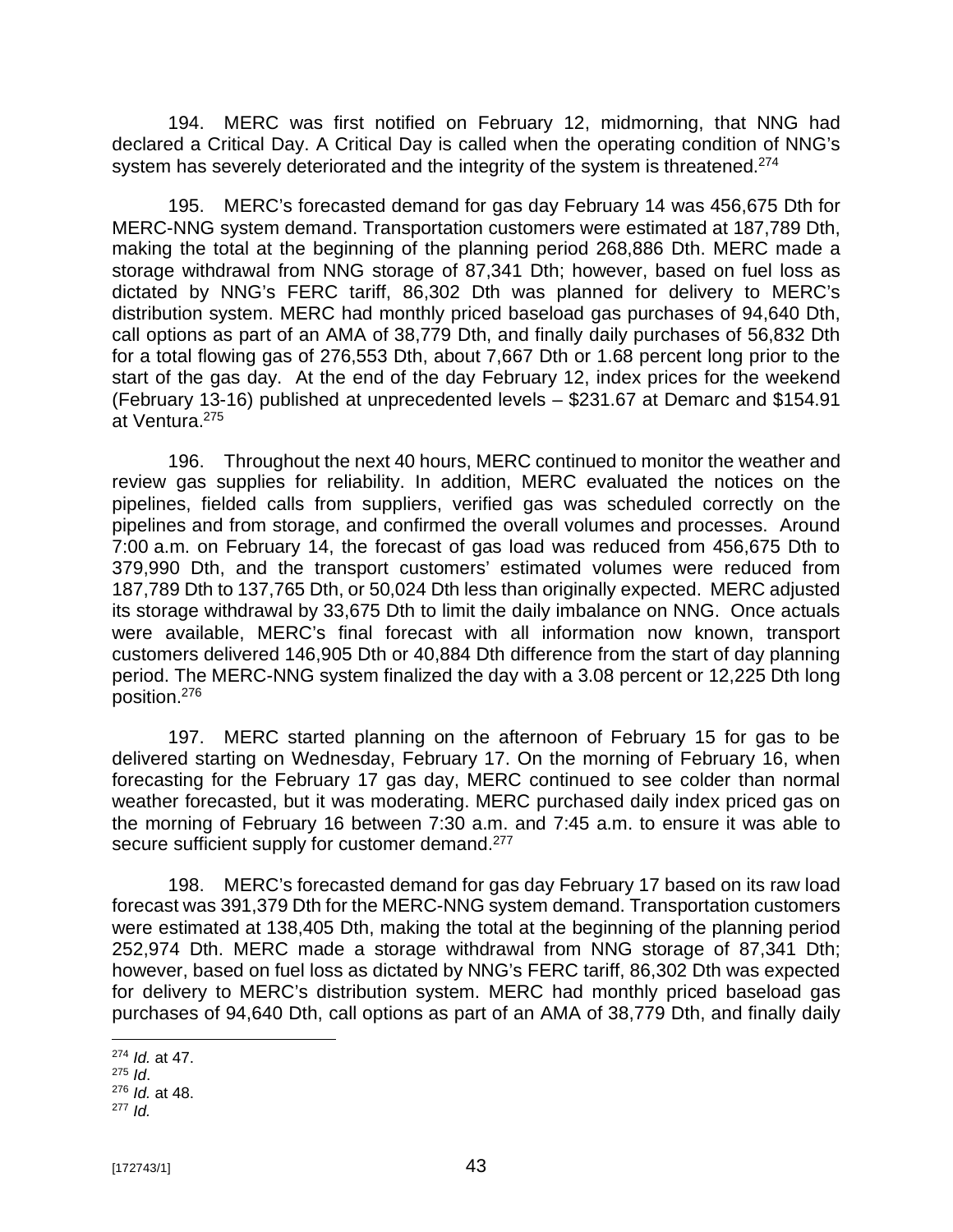purchases of 29,644 Dth for a total flowing gas of 249,365 Dth, about 3,609 Dth or 0.92 percent short prior to the start of the gas day.<sup>278</sup>

199. Throughout the next 20 hours, MERC continued to monitor the weather and review gas supplies for reliability. In addition, MERC evaluated the notices on the pipelines, fielded calls from suppliers, verified gas was scheduled correctly on the pipelines and from storage, and confirmed the overall volumes and processes. At the end of the day on February 16, gas daily index prices were published with a midpoint of \$133.64 at Demarc and \$188.32 at Ventura.<sup>279</sup>

200. On February 16 when planning for gas day February 17, MERC adjusted its raw load forecast for February 17 by reducing planned daily purchases by 27,188 Dth because it realized its forecast for gas deliveries was trending long over the previous few days. After this adjustment, MERC's adjusted load forecast for February 17 was 364,191 Dth.<sup>280</sup>

## **B. MERC Reliably Served Gas Customers During the February Event**

201. On colder than normal days, such as those during the February Event, MERC proactively plans its natural gas supplies to ensure that it has sufficient supply to meet its customers' needs. MERC starts by forecasting its customer loads using the most recent weather forecast information and continuously, twice per day at a minimum, updates these load forecasts as the cold weather period approaches. Based on these customer load forecasts, MERC plans to procure sufficient amounts of gas, through either storage, baseload purchases, or daily market purchase, to ensure that it has adequate supply to meet its customers' needs and avoid extremely high pipeline penalties.<sup>281</sup>

202. Natural gas commodity markets are not active during weekends and holidays. As a result, during a typical week, daily natural gas purchases for Saturday, Sunday, and Monday are made on Friday morning and must be made ratably (at the same quantity each day) over this period. In other words, the same volumes need to be purchased for each gas day within the period.<sup>282</sup>

203. Once MERC purchases gas supply for a day, MERC does not have the right to reduce its purchase quantity during the day of gas flow.<sup>283</sup> The structure of the gas market does not typically allow for changes to purchased gas supply quantities during the flow day. Once a natural gas supply transaction is agreed upon, the purchase and sales quantity are in effect for the entire day of gas flow or on multiple days in the case of a weekend or holiday such as the four-day period during the February Event.<sup>284</sup>

<sup>278</sup> *Id.* at 49.

<sup>279</sup> *Id.*

 $280$  Ex. 406 at 20 (Mead Rebuttal).

<sup>281</sup> Ex. 403 at 54-55 (Mead Direct).

<sup>282</sup> Ex. 408 at 27-28 (Sexton Direct).

<sup>283</sup> *Id.* at 28. Although it is possible for a utility to sell gas back into the market, MERC has not regularly engaged in this practice. Ex. 506 at 61-62 (King Direct).

 $284$  Ex. 408 at 28 (Sexton Direct).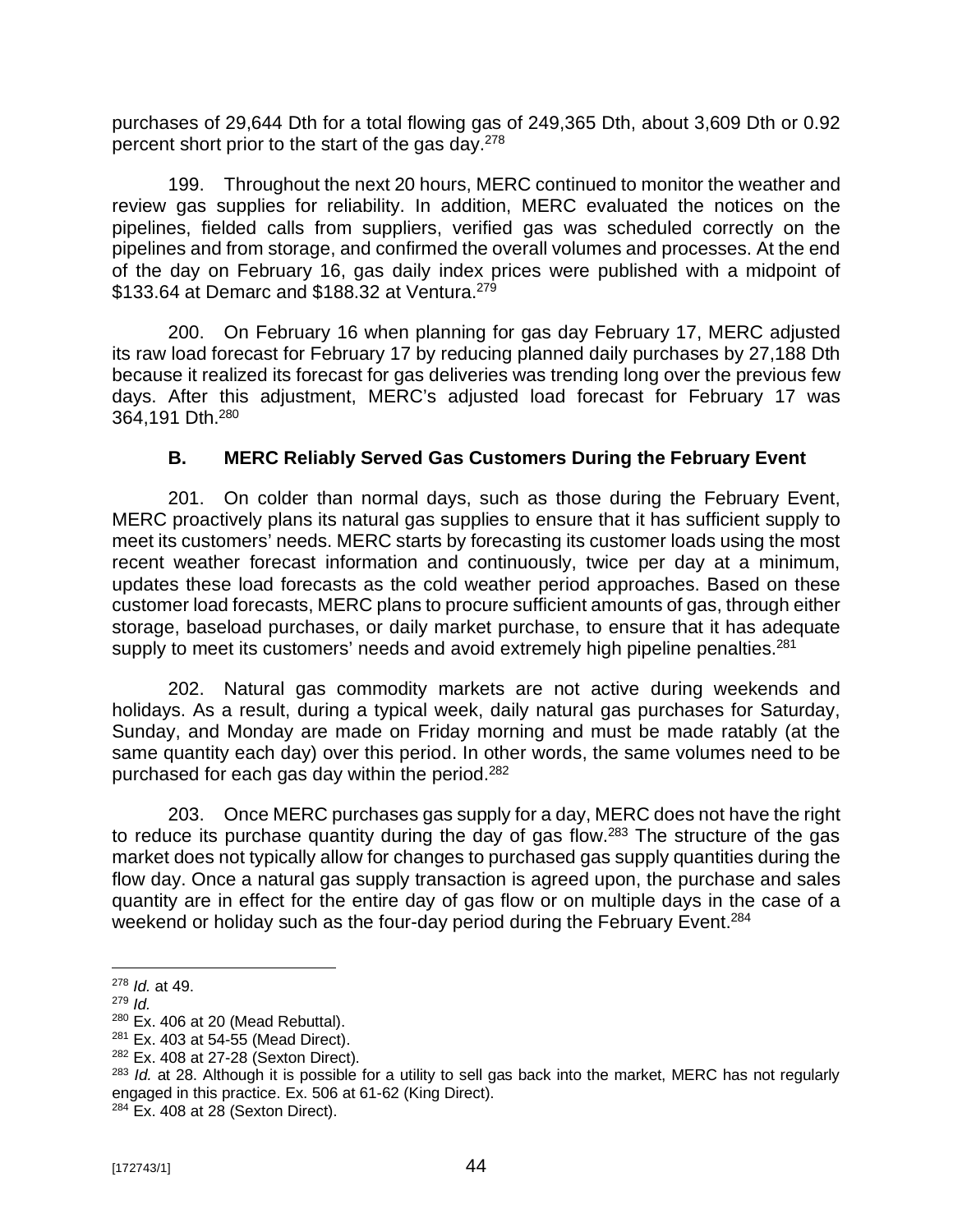204. Certain circumstances impacted MERC's planning and implementation of gas procurement during the February Event. From February 12-17, NNG had called a SOL with zero percent SMS. Additionally, from February 13-18, NNG called a Critical Day. For the Presidents' Day weekend, NNG also issued a warning that wellhead freezeoffs could occur. Freeze-offs occur when temperatures fall below freezing, resulting in water and other liquids contained in the natural gas mixture to freeze, blocking the flow of gas out of the wellhead. These conditions emphasized the importance for MERC to purchase sufficient gas supplies during the February Event to meet its customers' load.<sup>285</sup>

205. When a SOL is in place, MERC's typical five percent tolerance above the scheduled volume of SMS is not available. Therefore, when an SOL is in effect, MERC has no tolerance available to be short on balancing gas supply deliveries against actual daily demand without being assessed significant imbalance penalties by NNG. With the SOL notices that NNG declared, neither imbalance tolerance nor SMS were available, and MERC was left with no balancing services.<sup>286</sup>

206. A Critical Day is called when the operating condition of NNG's system has severely deteriorated and the integrity of the system is threatened. Usually, an SOL day will already be in effect prior to a Critical Day being called, but not always. A Critical Day may be called for all or part of the system by localizing the smallest affected area, beginning with individual points, followed by branch line, operational zone, market/field area, and up to the entire system, in that order.<sup>287</sup>

207. Because NNG declared a Critical Day on February 13, the potential risks became even higher because penalties of up to three times the daily spot price,<sup>288</sup> or approximately \$695/Dth, would be assessed if the amount of gas that MERC took off the system did not match what it purchased.<sup>289</sup>

208. During the February Event, MERC had an obligation to provide continuous and reliable service to its firm customers and needed to purchase daily gas supplies in order to meet that obligation. MERC reviewed the latest available forecast along with the latest nominations made by transportation customers. The net difference represents the MERC requirements to serve system sales customers. MERC then planned for full delivery of the term baseload purchases and maximum storage withdrawals available. Due to a remaining need for gas, MERC executed all of its contracted call options and executed daily index purchases to ensure it had sufficient supply to meet the planning period needs.<sup>290</sup>

<sup>290</sup> *Id.* at 52-53.

<sup>285</sup> Ex. 403 at 50 (Mead Direct).

<sup>286</sup> *Id.* at 51.

<sup>287</sup> *Id.*

<sup>&</sup>lt;sup>288</sup> The imbalance penalty under these circumstances is up to three times the index price which for the Market Area is the highest published Platt's Gas Daily Midpoint price at NNG, Demarc or NNG, Ventura. *Id.* at 51 n.7.

<sup>289</sup> *Id.* at 51; *see also* Ex. 408 at 29-30 (Sexton Direct). These imbalance penalties are set forth on NNG's Tariff Sheet No. 53 and the Daily Delivery Variance Charges (DDVC) rates page on NNG's website. Ex. 403 at 52 (Mead Direct).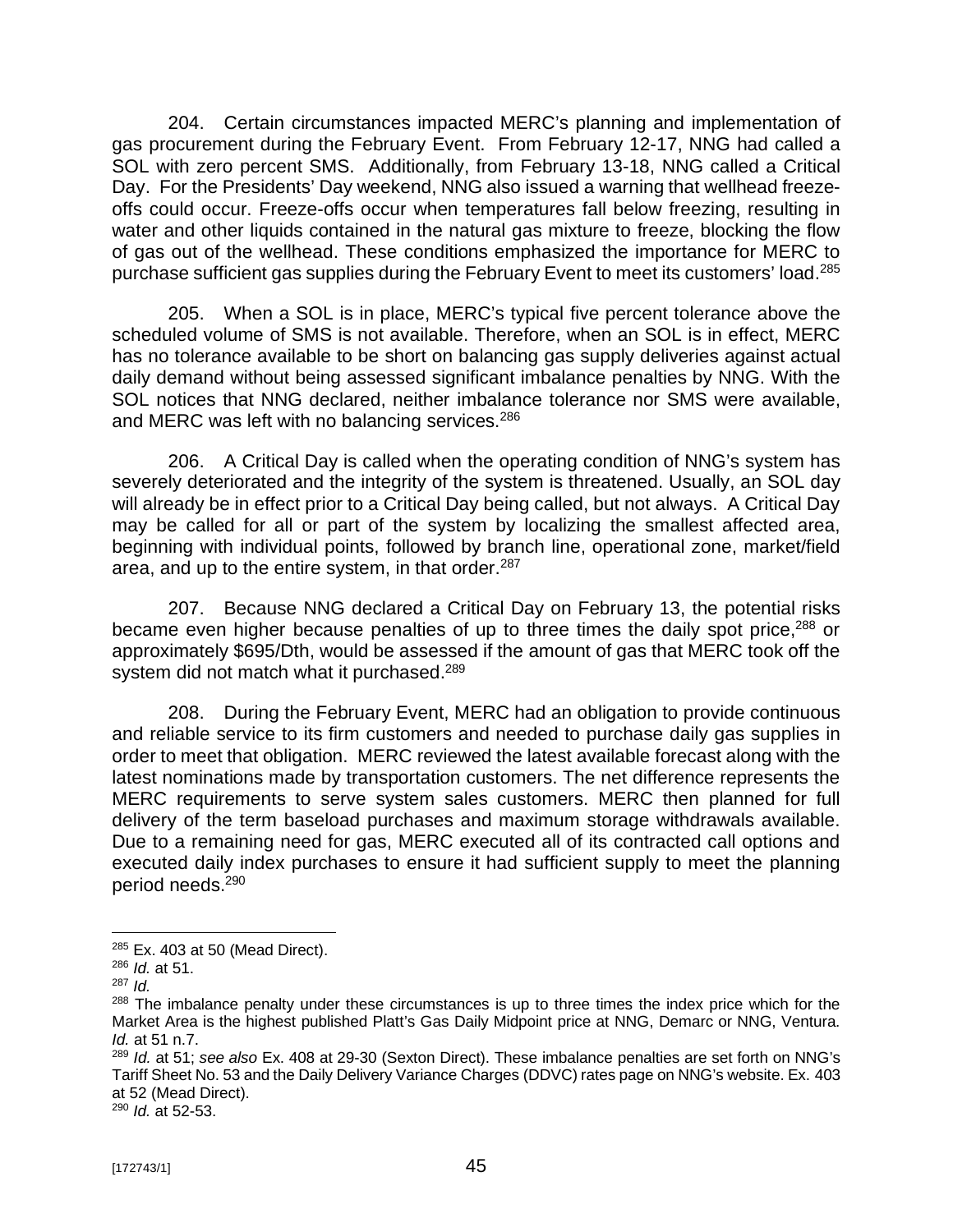209. MERC successfully arranged for sufficient natural gas supply to meet its customer needs during the February Event.<sup>291</sup>

210. The Department, CUB, and the OAG do not dispute that the Gas Utilities provided reliable service to their customers during the February Event. They further maintain that reliability is not at issue in this proceeding, because this docket is directed to the issue of prudency related to the costs incurred. The Administrative Law Judges do not agree that reliability is not a consideration in this matter. The Gas Utilities incurred the extraordinary costs at issue in connection with their provision of reliable service, without experiencing customer shutoffs and all of the negative consequences that could have arisen if they did not procure sufficient gas during a tumultuous market event and during a weekend when Minnesota experienced cold weather. While reliability is not the central question of this proceeding, as it could be in the event the Gas Utilities had not procured sufficient gas to serve customers, reliability is integral to the understanding of this proceeding, and is not an afterthought.<sup>292</sup>

### **C. Disputed Issues Related to Load Forecasting and Curtailments During the February Event**

211. The Commission's Order for Hearing directed development of the record as to any other issues or actions related to prudence that should be considered, and the potential financial impact of those issues.<sup>293</sup> Two such issues have been developed related to MERC's extraordinary gas costs during the February Event: (1) MERC's load forecasting; and (2) curtailment of interruptible customers.

212. The Department and CUB allege that MERC's load forecasting for February 17 was unreasonably high or overly conservative and resulted in too much gas being procured for that day.<sup>294</sup> Relatedly, CUB challenges MERC's storage optimization in light of its load forecasting recommendation.<sup>295</sup>

213. As to load forecasting, the Department and CUB recommend disallowances for February 17, though the two parties have identified different amounts that should be disallowed. CUB's ultimate recommended disallowance for load forecasting issues is \$3,903,233.<sup>296</sup> The Department's recommended disallowance related to MERC's load forecasting on February 17 is \$9,707,206. 297

 $291$  Ex. 408 at 6 (Sexton Direct).

 $292$  The Commission regulates public utilities "in order to provide the retail consumers of natural gas and electric service in this state with adequate and reliable services at reasonable rates." Minn. Stat. § 216B.01. <sup>293</sup> Order for Hearing at 23.

 $294$  Ex. 401 at 5 (Eidukas Rebuttal).

 $295$  Ex. 801 at 54 (Cebulko Direct).

 $296$  Ex. 819 at 4 (Nelson Surrebuttal); Ex. 811 at 7 (Cebulko Surrebuttal).

 $297$  Ex. 506 at 109 (King Direct); Ex. 507 at 53 (King Surrebuttal).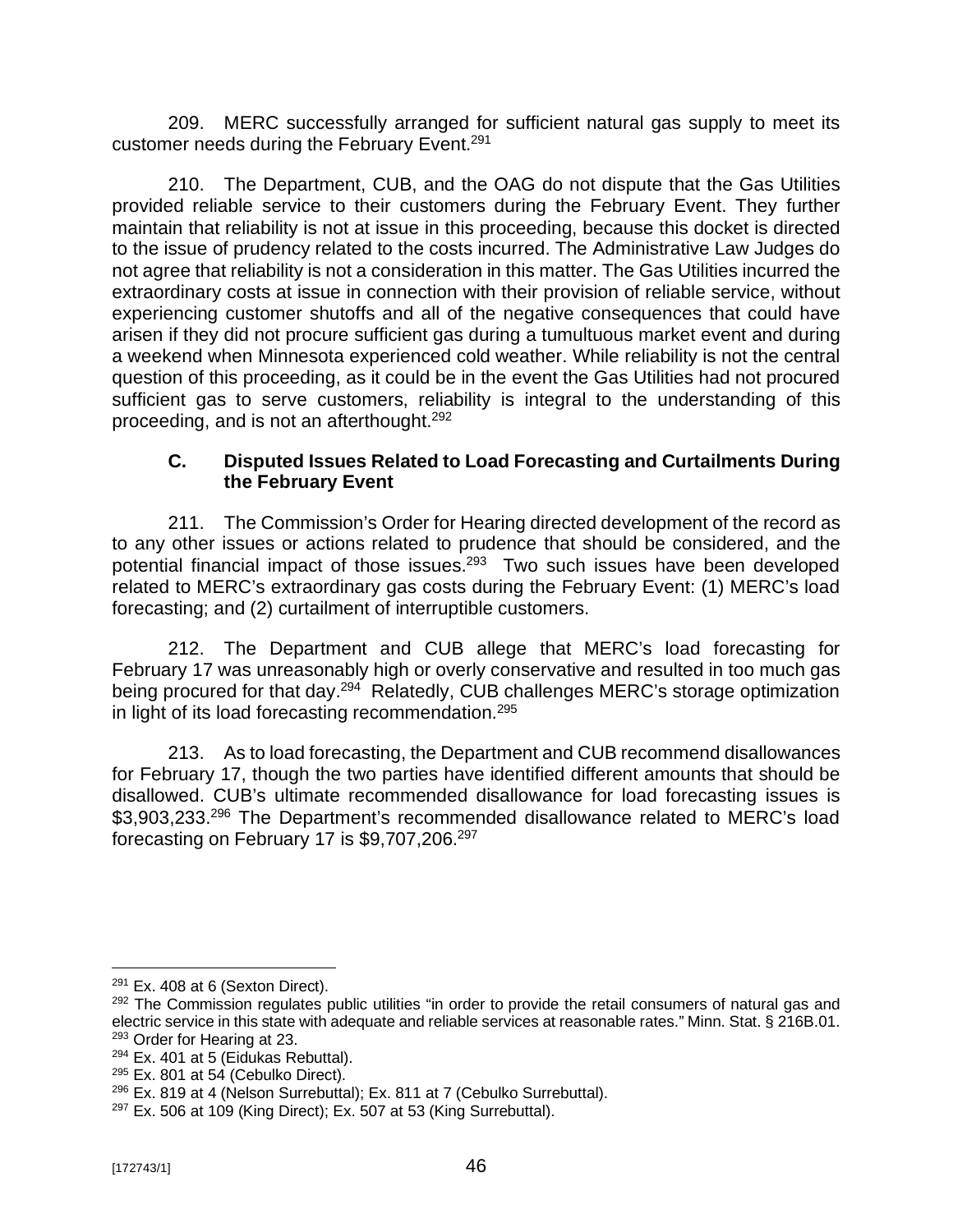214. The Department and CUB also take the position that MERC's decision not to curtail its interruptible customers in response to market uncertainty and increasing prices was not reasonable.<sup>298</sup>

215. Regarding curtailments, the Department recommended a disallowance of \$958,307 based on the conclusion that MERC should have curtailed 50 percent of its available interruptible load on February 16 for Gas Day February 17, and reduced daily spot purchases accordingly.<sup>299</sup> CUB recommended a disallowance of \$4,165,683 based on its position that MERC should have curtailed 50 percent of the interruptible load available on February 16 (the date with the most interruptible load available) over each day of the February Event.<sup>300</sup>

### **1. MERC's Load Forecasting and Supply Reserve Margin During the February Event**

216. MERC evaluates its supply based on a range of factors, including monthly imbalance levels, pipeline constraints, storage inventory levels, and forecast uncertainty, including the duration of the forecast (i.e., a forecast covering a four-day weekend has more forecast uncertainty than a single-day forecast). Risk associated with supply cuts and production issues also impact the Company's planning for the appropriate level of supply reserve.<sup>301</sup>

217. MERC contracts with DTN for actual and a 10‐day weather forecast data, including Temperature, Normal Temperature, Dew Point, Humidity, Heat Index, Wind Chill, Wind Direction, Wind Speed, Wet Bulb, Cloud Cover, and Sunshine minutes. MERC also contracts with Marquette University to prepare gas day forecasts. Marquette University provides a forecasted average gas day temperature, average wind speed, and forecasted overall system load, inclusive of firm, interruptible, and transportation customers.<sup>302</sup> This information is then loaded into MERC's forecast planning system, which calculates heating degree days (HDD) that MERC uses for planning and monitoring the weather. <sup>303</sup>

218. MERC develops a raw load forecast based on the forecasted average temperature and wind speeds, day of the week, and historical actual load data. Customer usage patterns vary, for example, depending on whether it is a weekend or a weekday, and these variations are accounted for in the development of the forecasted load requirements.<sup>304</sup>

219. MERC also serves transportation customers who arrange for their own natural gas supply and interstate pipeline delivery. MERC forecasts its overall load

 $298$  Ex. 401 at 5 (Eidukas Rebuttal).

 $299$  Ex. 506 at 100, 109 (King Direct); Ex. 507 at 53 (King Surrebuttal).

<sup>300</sup> Ex. 819 at 4 (Nelson Surrebuttal); Ex. 811 at 7 (Cebulko Surrebuttal).

 $301$  Ex. 406 at 28 (Mead Rebuttal).

 $302$  Ex. 406 at 14 (Mead Rebuttal).

<sup>303</sup> Ex. 400 at 24 (Eidukas Direct).

<sup>304</sup> Ex. 406 at 14-15 (Mead Rebuttal).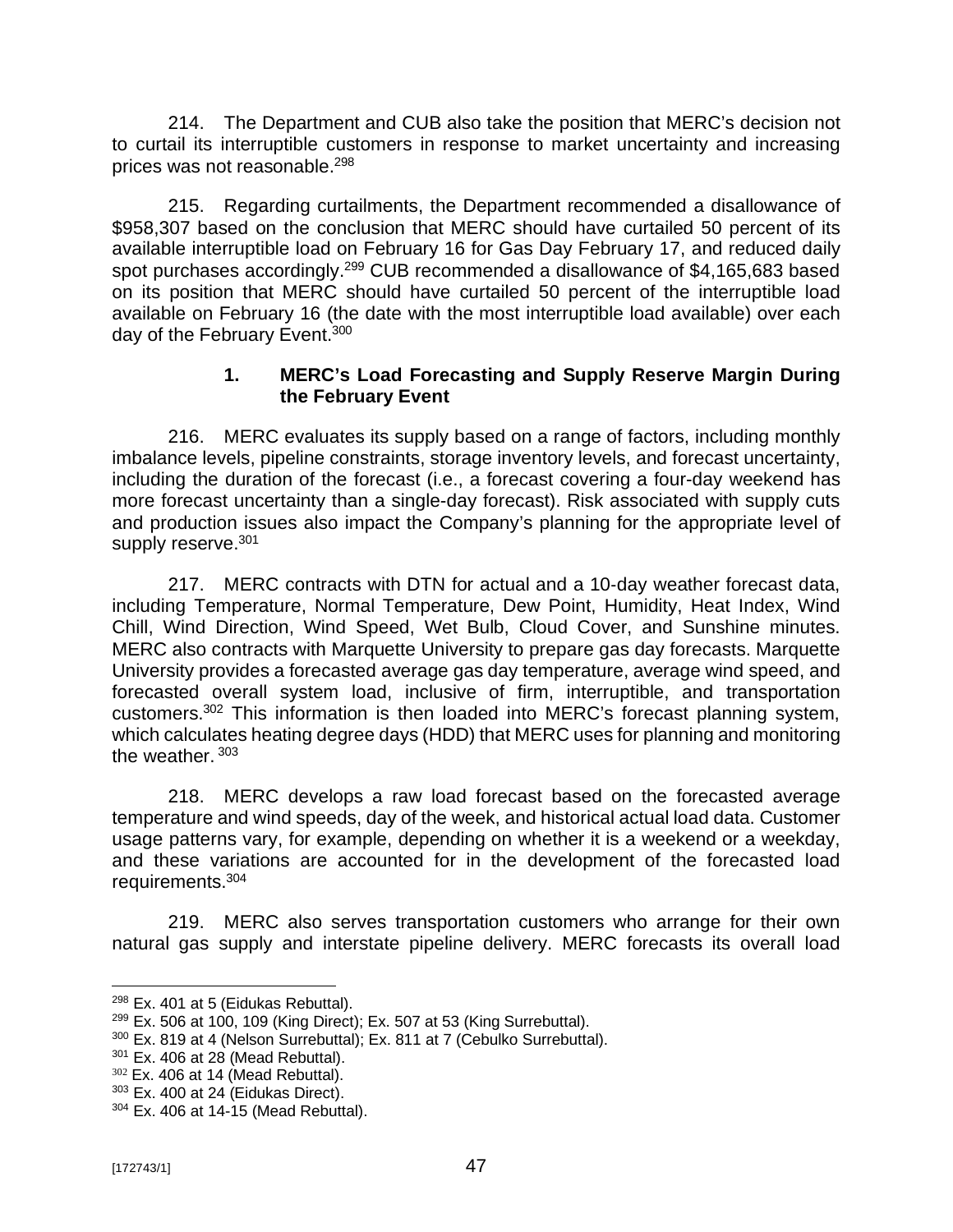requirements for all customers and then removes the volumes transportation customers actually scheduled for delivery on the pipeline on the previous gas day to yield a system sales load forecast. That system sales load forecast forms the basis for MERC's gas supply decisions.<sup>305</sup>

220. MERC's normal practice is to begin the calculation of its load forecast on the business day before flow date; MERC's Gas Supply Group analyzes the forecast for accuracy based on previous days or previous similar weather prior to 7:30 a.m. The Gas Supply Group may adjust the raw forecast if that review results in a determination that the forecast is over- or under-stated relative to previous days, previous similar weather or similar market events, where the monthly imbalance is, pipeline conditions, exposure to penalties, and other relevant information.<sup>306</sup>

221. MERC's raw load forecast for the February Event is presented in the following table which reflects forecasted load before any adjustments were made for February 13-16, and for February 17.<sup>307</sup>

| <b>Gas Day</b>                                                                           | <b>February</b><br>13 | <b>February</b><br>14 | <b>February</b><br>15 | <b>February</b><br>16 | <b>February</b><br>17 |
|------------------------------------------------------------------------------------------|-----------------------|-----------------------|-----------------------|-----------------------|-----------------------|
| Raw Load<br>Forecast                                                                     | 431,685               | 456,675               | 433,605               | 399,023               | 391,379               |
| Scheduled<br>Transport<br><b>Volumes</b>                                                 | 187,789               | 187,789               | 187,789               | 187,789               | 138,405               |
| <b>System</b><br><b>Requirements</b><br>(forecast less<br>known<br>transport<br>volumes) | 256,570               | 243,896               | 245,816               | 211,234               | 252,974               |

### **MERC's February Event Raw Load Forecasts**

222. For the Presidents' Day weekend, MERC was required to purchase gas ratably and take the same amount each day of the weekend. Therefore, MERC was required to purchase gas for each day of the weekend based on the day with the highest projected load, February 14.<sup>308</sup>

223. No party in this proceeding has recommended a disallowance for MERC's extraordinary gas costs for the February 13-16 period related to load forecasting.<sup>309</sup> With respect to February 13-16, the Department did not take issue with MERC's load forecast, noting that because system-wide and transportation customer forecast both included the over-anticipation of transportation customer load compared to the load that was ultimately

<sup>305</sup> *Id.* at 15.

<sup>306</sup> *Id.*

<sup>307</sup> *Id.* at 16.

<sup>308</sup> Ex. 408 at 27-29 (Sexton Direct); Ex. 409 at 5-7 (Sexton Rebuttal); Ex. 506 at 25-26 (King Direct).

<sup>309</sup> *See* Ex. 506 at 66-71 (King Direct); Ex. 811 at 20-21 (Cebulko Surrebuttal).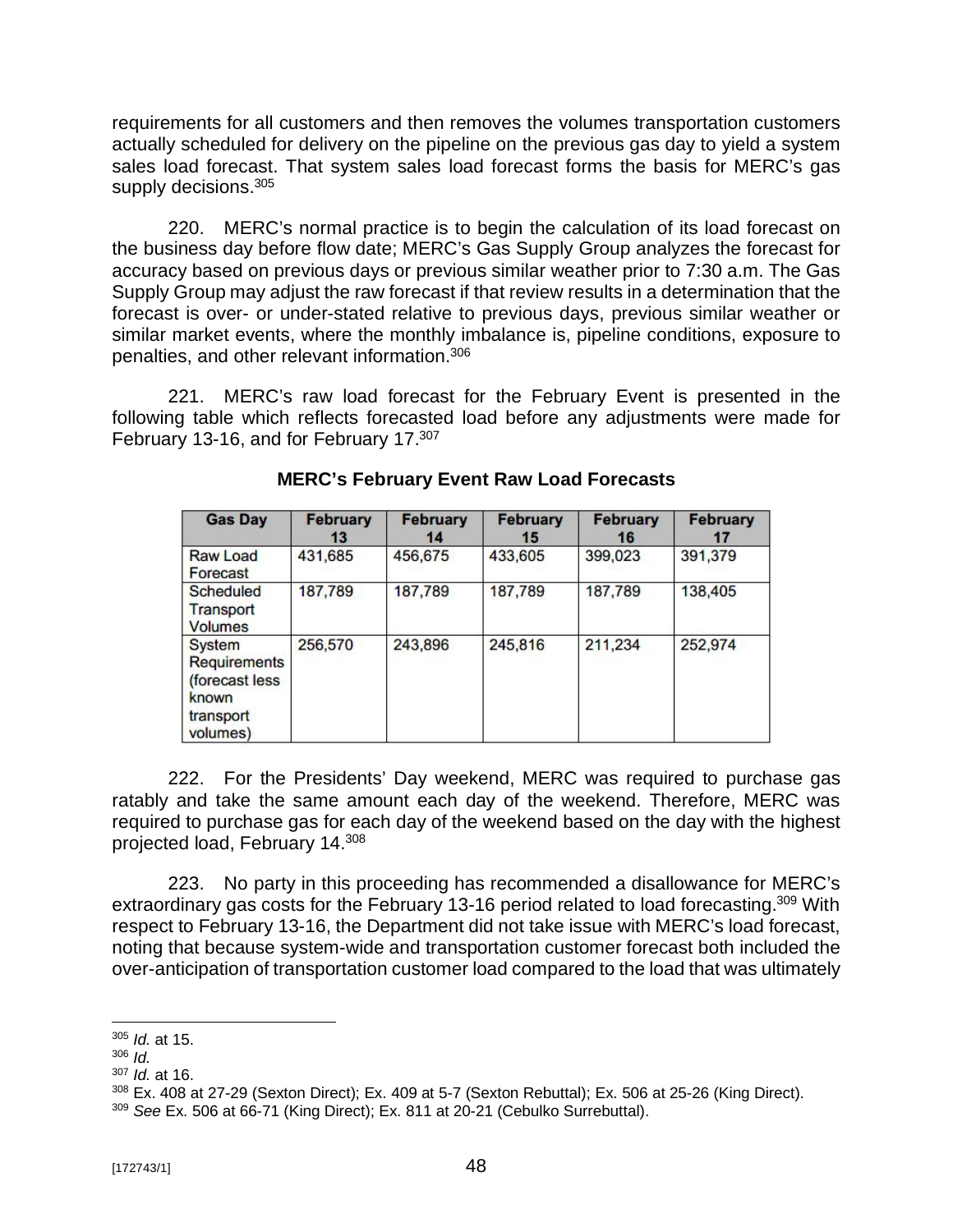delivered, the net sales customer forecast is not necessarily impacted.<sup>310</sup> Further, in surrebuttal testimony, CUB witness Mr. Cebulko no longer recommended a disallowance for load forecasting related to February 13-16. Mr. Cebulko concluded that "MERC introduced new information that justifies its load forecast on February 14." 311

224. As February 14 was the coldest forecasted day of the Presidents' Day weekend, MERC reasonably procured gas to ensure safe and reliable service to its customers based on its load forecast for February 14.<sup>312</sup> MERC's actions related to load forecasting for February 13-16, 2021, were prudent and reasonable and do not support a disallowance.

225. The Department and CUB challenge the prudency of MERC's load forecasting for February 17, however, and recommend disallowances.<sup>313</sup> As a corollary to this issue, the Department contends that MERC used a supply reserve margin that was too high. The latter issue is addressed here first.

226. The Gas Utilities use various terminology to discuss their practice of purchasing additional gas supply, including supply reserve and being or buying slightly  $lona.<sup>314</sup>$ 

227. During cold weather events, MERC typically targets being 20,000 to 25,000 Dth (about 7-9 percent of peak demand) long in order to avoid the risk of NNG's escalated penalties and to ensure adequate supply of gas in light of other unknown variables, such as colder than forecasted temperatures and supply disruptions.<sup>315</sup>

228. During the February Event, MERC considered additional variables related to developments over the weekend. Freeze-offs in the production wells started to occur, leading to reduced supply, just as demand across much of the U.S. spiked due to colder than normal temperatures.<sup>316</sup> Production losses were a significant issue at the time that MERC needed to purchase supply for February 17. Permian Basin production (which feeds Northern-Demarc) had suffered production losses of approximately 65 percent by the start of February 16 and the losses were still growing; those losses increased another 10 percent through February 16 and reached an unprecedented level of about 75 percent of Permian Basin natural gas production lost on February 17.<sup>317</sup>

229. MERC took a conservative approach to planning for February 17 based on its knowledge that utilities were experiencing an unprecedented natural gas supply

 $315$  Ex. 406 at 28 (Mead Rebuttal).

<sup>310</sup> Ex. 406 at 16 (Mead Rebuttal); Ex. 506 at 69 (King Direct).

<sup>311</sup> Ex. 811 at 18, 20-21 (Cebulko Surrebutal).

 $312$  Ex. 406 at 43 (Mead Rebuttal).

<sup>313</sup> Ex. 506 at 68-71 (King Direct); Ex. 801 at 39-41, 43-50, 59 (Cebulko Direct).

<sup>&</sup>lt;sup>314</sup> See, e.g., Ex. 304 at 12 (Nieuwsma Rebuttal) ("supply reserve"); Ex. 409 at 9 (Sexton Rebuttal) ("supply reserves"); Ex. 121 at 26 (Grizzle Rebuttal) ("[I]f the Company is aware of the potential for supply cuts, we will purposefully try to be slightly long when we procure gas supplies. . . ."); Ex. 203 at Sch. 2 at 26 (Derryberry Direct) ("supply reserve (or safety margin)").

<sup>316</sup> Ex. 403 at 58 (Mead Direct).

<sup>317</sup> Ex. 409 at 10-11 (Sexton Rebuttal); *see also* Ex. 100 at Sch. 5 (Smead Direct).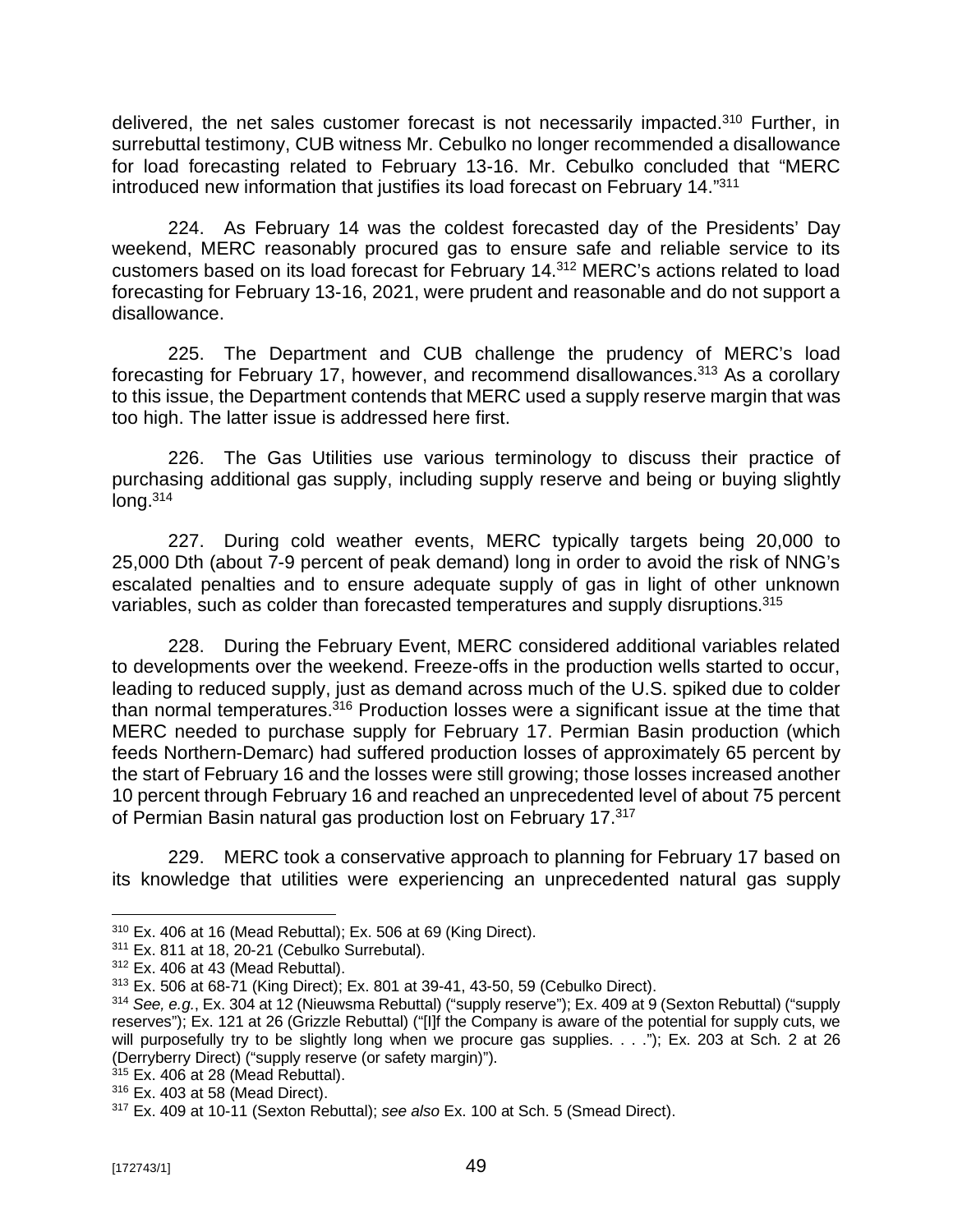situation with significant, and growing, production losses, and uncertainty regarding weather forecasts and the accuracy and completeness of actual usage data, the continued risk associated with production freeze-offs, and the risk of supply cuts.<sup>318</sup> Under these conditions, MERC determined it should plan for a higher reserve margin for February 17.<sup>319</sup> For February 17, MERC planned to be about 23,000 Dth long, which means that MERC planned for a 10 percent supply reserve margin.<sup>320</sup>

230. MERC considered certain specific factors in planning for gas day February 17 including: (1) MERC does not own any peak shaving facilities to serve its Minnesota customers, which means that MERC does not have this tool to balance intraday load variability in the event the weather becomes colder than forecasted, customer load increases, or the Company experiences large supply cuts; and (2) MERC-NNG has access only to the NNG pipeline, and could not access other pipelines to mitigate any imbalances.<sup>321</sup>

231. CUB does not take issue with MERC's use of a 10 percent reserve margin under the circumstances of the February Event. Mr. Cebulko, CUB's witness, noted: "MERC does not have peaking plants, nor does the Company have the same level of interruptible customers as CenterPoint or Xcel. I understand why, under these circumstances, a utility would create a relatively conservative supply margin." 322

232. Mr. King, the Department's witness, acknowledged that it is important to have a reserve margin to address the risk of imbalance penalties, potential supply cuts, and forecast uncertainty.<sup>323</sup> Mr. King also noted that "[a]lthough large supply cuts did not manifest for February 14, natural gas production declines continued to increase."<sup>324</sup>

233. Even so, the Department argues that MERC should have used a supply reserve margin of two percent. The proposed two percent supply reserve margin is based on, but is slightly higher than, the actual supply reserve plans for the Four-Day Period as stated by CenterPoint (1.8 percent), MERC (1.7 percent), and Great Plains  $(1.8 \text{ percent})^{.325}$ 

234. There are several problems with the Department's analysis. First, Mr. King acknowledges that there is no "single figure for a supply reserve margin that can be universally applied," and that he "would not apply two percent outside of the specific facts and circumstances where it's being applied here." <sup>326</sup> Further, he testified that he was not

<sup>318</sup> Ex. 406 at 29 (Mead Rebuttal); Ex. 409 at 11-12 (Sexton Rebuttal).

 $319$  Ex. 406 at 29 (Mead Rebuttal).

<sup>320</sup> *Id.* at 26, 29.

<sup>321</sup> *Id.* at 30-31.

<sup>322</sup> Ex. 811 at 22 (Cebulko Surrebuttal).

 $323$  Ex. 506 at 56 (King Direct).

<sup>324</sup> *Id.* at 65.

 $325$  Ex. 507 at 34 (King Surrebuttal).

<sup>326</sup> Evidentiary Hearing Tr. Vol. 2C at 50 (King).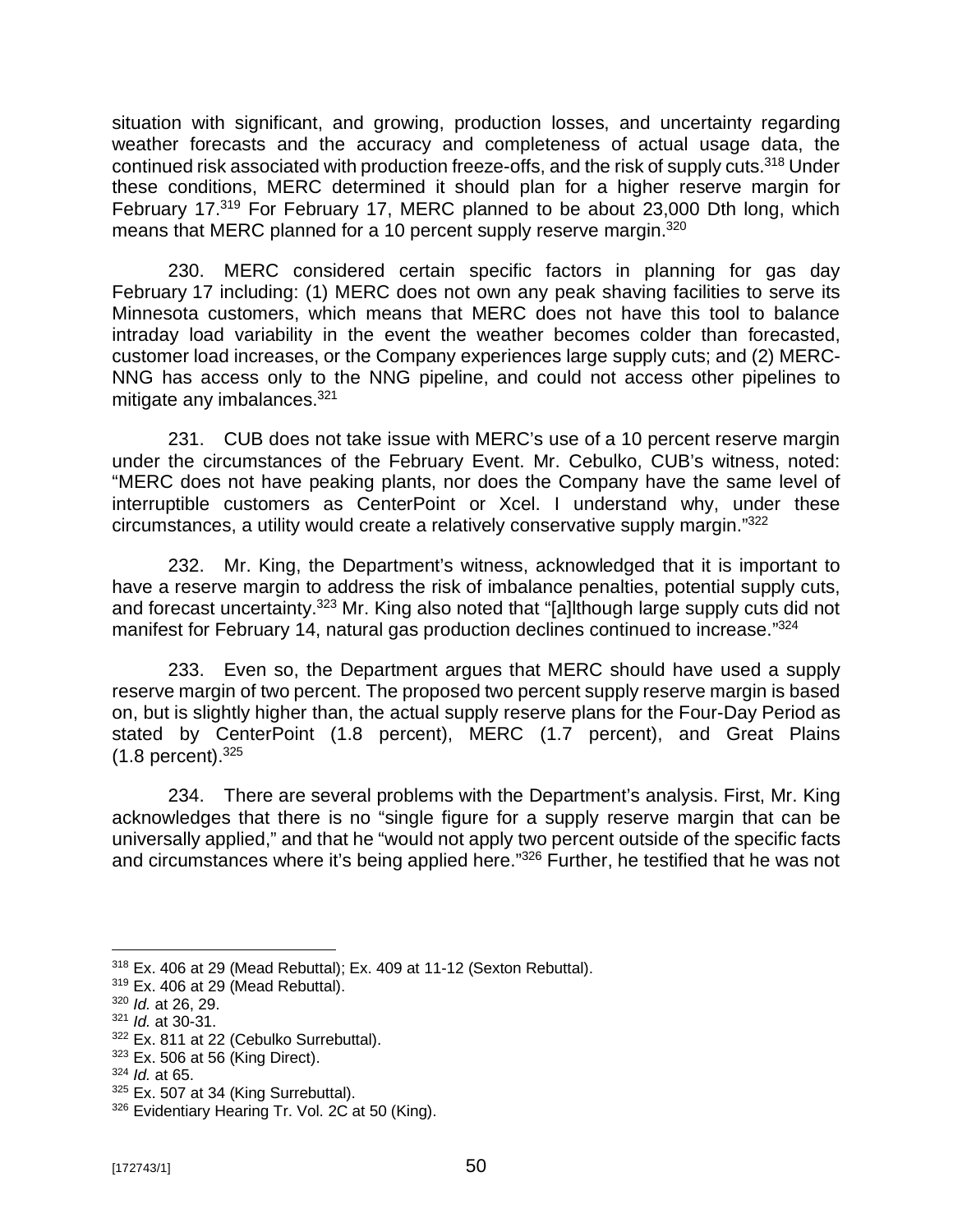recommending what a gas utility in Minnesota should use for a supply reserve margin on a permanent basis.<sup>327</sup>

235. Mr. King was asked about his selection of two percent as the recommended figure, in light of those other acknowledgements:

Q: "So I think, just to confirm that we're understanding this right, you said that you don't think there is a specific supply reserve margin that's, you know, reasonable in all cases, but you have to fix something, right, in order to calculate a disallowance, which is what the Commission asked you to do. Is that a fair characterization of what you just said?"

A: Yes.<sup>328</sup>

236. Mr. King's opinion and testimony on this point suggests a result-oriented approach to his selection of two percent as an appropriate supply reserve margin. To be clear, the Administrative Law Judges have not read the Commission's charge to the parties or this tribunal as a directive to find and calculate disallowances. Rather, the Commission directed that this matter comprehensively consider the circumstances that arose during the February Event to determine if the Gas Utilities acted prudently, and if not, to identify the basis upon which disallowances should be calculated.

237. Mr. King contends that two percent is a reasonable figure because it is roughly based on the actual experience of CenterPoint, MERC, and Great Plains during the first four days of the February Event. This is a narrow window through which to view the Gas Utilities' decisions, and reflects an after-the-fact review, rather than an assessment of the appropriateness of a forward-looking planning strategy for February 17. It also does not consider the information the Gas Utilities had in calculating a supply reserve margin for February 17, which included new knowledge of disruptions in the production of natural gas and ongoing supply issues; this knowledge was not available to the Gas Utilities when they made supply decisions for the four-day period in which they had lower reserve margins.

238. The Department asserts that a supply reserve margin should be deliberately determined and explainable.<sup>329</sup> It further notes that failing to have some type of deliberate and explainable position for the supply reserve would essentially give the Gas Utilities unfettered discretion to purchase gas in excess of anticipated load and pass those costs onto ratepayers.<sup>330</sup>

239. The record reflects that MERC deliberately determined that it would approach supply decisions for February 17 from a conservative position because it was concerned about supply disruptions and its ability to obtain sufficient gas to serve its customers. During cold weather events, MERC typically targets being 20,000 to 25,000

<sup>327</sup> *Id.* at 63.

<sup>328</sup> *Id.* at 82.

<sup>329</sup> Ex. 506 at 56 (King Direct); Ex. 507 at 32 (King Surrebuttal).

<sup>330</sup> Evidentiary Hearing Tr. Vol. 2C at 80 (King).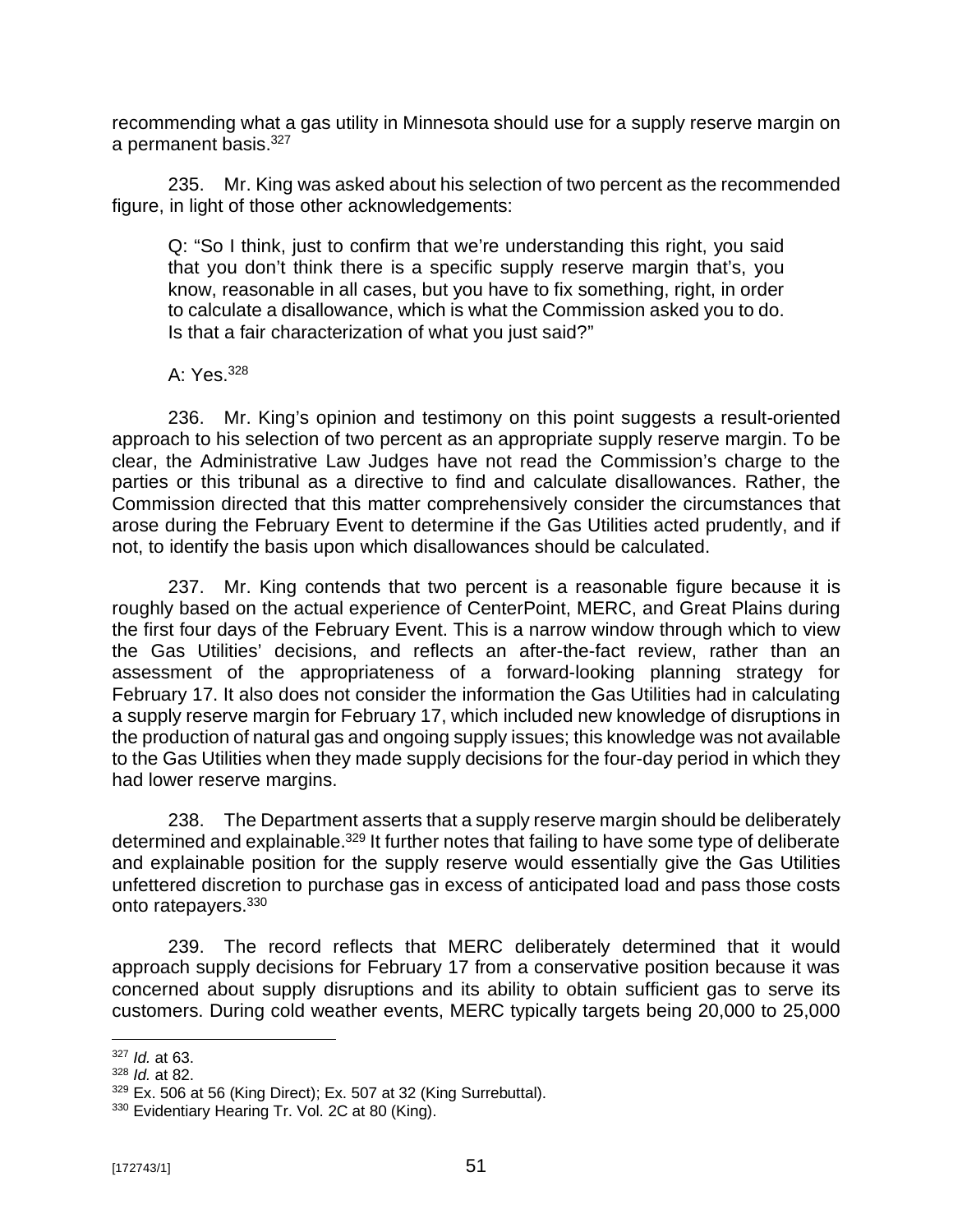Dth (about 7-9 percent of peak demand) long.<sup>331</sup> For February 17, MERC planned to be about 23,000 Dth long, which was within that range, and represented a 10 percent supply reserve margin for that day.<sup>332</sup>

240. The Administrative Law Judges determine that MERC's use of a 10 percent supply reserve margin for February 17 was reasonable and is supported by the record. Applying a two percent margin for February 17 retroactively to calculate a disallowance is not supported by the record.

241. Both the Department and CUB also contend that MERC erred in its load forecast for February 17, leading it to purchase excess gas.

242. The Department maintains that MERC-NNG's load forecast for February 17 was unreasonably high. Department witness Mr. King noted that while February 17 was the warmest day of the February Event, MERC-NNG's load forecast for its sales customers was the second highest after February 14.<sup>333</sup> Mr. King opined that the forecasting error on February 17 occurred because MERC failed to account fully for the reductions in transportation load in its system-wide forecast.<sup>334</sup> The Department contends that the method MERC uses to determine its sales forecast—subtracting a backwards-looking transport load (which for February 17 reflected the reduction in transportation load that manifested over the holiday weekend) from its forward-looking system-load forecast (which did not fully reflect the reduction in transportation load) inflated the sales-customer forecast amount, causing MERC to forecast that its sales customers would use 20 percent more gas on February 17 than on February 16.<sup>335</sup> The Department recommended a disallowance based on the difference between the forecasted transportation load over the four-day weekend February 13-16 and the forecasted transportation load on February 17, $^{336}$  in the amount of \$9,707,206. $^{337}$ 

243. CUB opined MERC had "overly conservative" load forecasts, which led to the over-procurement of gas.<sup>338</sup> CUB maintained in surrebuttal testimony that MERC had not adequately addressed its concerns regarding load forecasting for February 17.<sup>339</sup> Mr. Cebulko concluded in surrebuttal that "[a]lthough MERC's forecasting error on February 17 is lower than it appeared in direct testimony, given the revised figures introduced in the Company's rebuttal testimony, MERC's forecasting error for Sales

<sup>331</sup> Ex. 406 at 28-29 (Mead Rebuttal).

<sup>332</sup> *Id.* at 26, 29.

<sup>333</sup> Ex. 506 at 68 (King Direct).

<sup>334</sup> Ex. 507 at 46-48 (King Surrebuttal).

<sup>&</sup>lt;sup>335</sup> Department's Reply Br. at 21-22 (Mar. 25, 2022) (eDocket No. 20223-184159-08). Because this error was an unreasonable mistake from a mathematical perspective, the Department recommended disallowing the full amount of the error. *Id.*

 $336$  Ex. 506 at Sch. 3 at 1 (King Direct).

<sup>&</sup>lt;sup>337</sup> Ex. 507 at 53 (King Surrebuttal).

<sup>338</sup> Ex. 801 at 32-50 (Cebulko Direct).

<sup>339</sup> Ex. 811 at 22 (Cebulko Surrebuttal).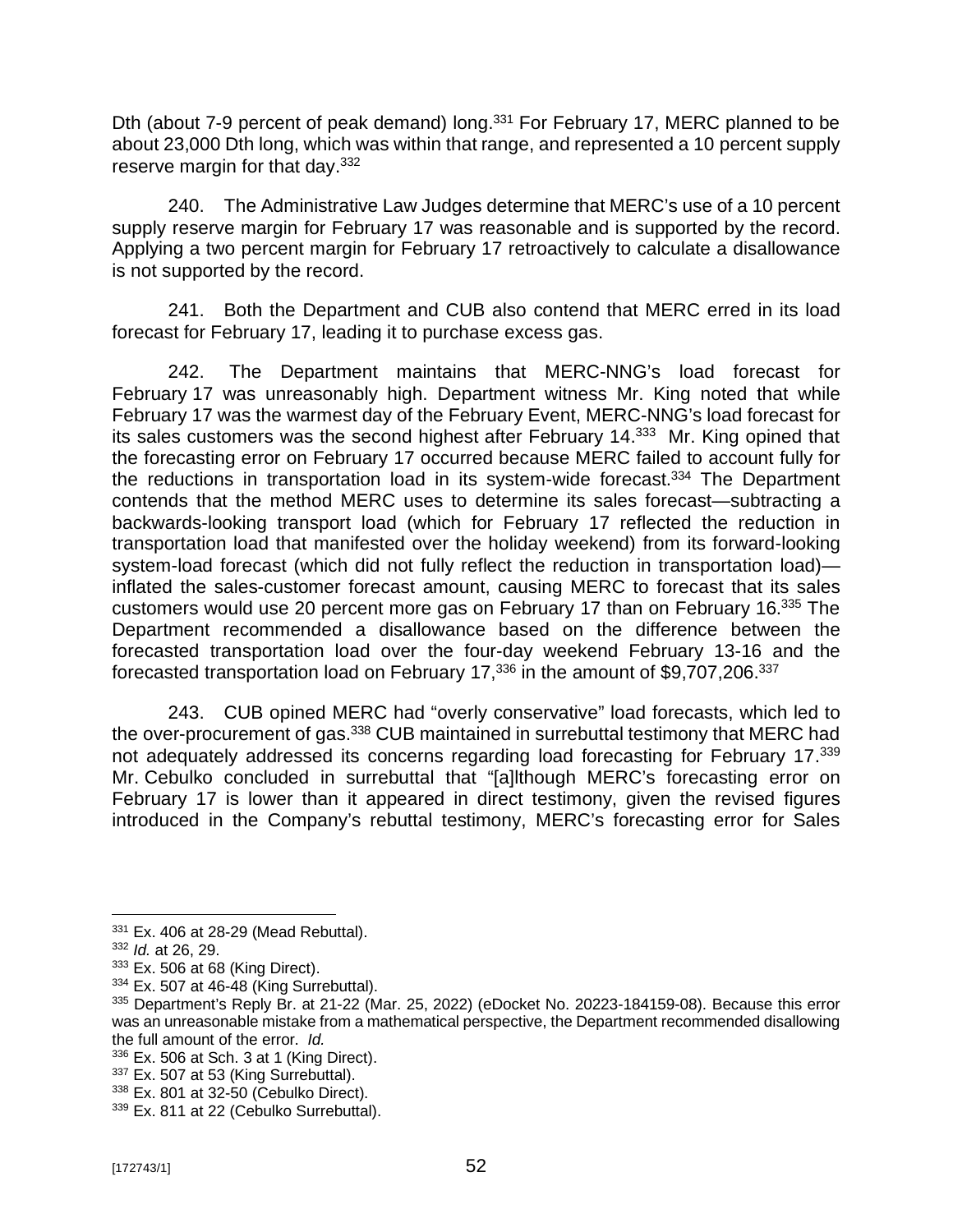customers on February 17 remains quite high: 14 percent." 340 CUB recommended a disallowance of \$3,903,233 based on a 5 percent forecasting error. $341$ 

244. MERC's load forecast of 391,379 for February 17 is in line with actual load experienced under similar weather and during a weekday period. But on February 16, as MERC planned purchases for February 17, MERC realized the prior few days' forecasts trended to be over forecasted. MERC adjusted its estimates and reduced the daily purchases from the previous days by 27,188 Dth, or from 56,832 to 29,644 Dth, for spot purchases.<sup>342</sup> Due to this reduction, MERC's adjusted load forecast for February 17 was 364,191 Dth.<sup>343</sup>

245. MERC witness Sarah Mead testified that MERC's experience in recent history with similar weather and day of the week resulted in actual customer loads ranging from about 348,000 Dth to 382,000 Dth.<sup>344</sup>

246. Specifically, for 13 mid-week days since December 2019 with similar average temperatures as February 17, the historical actuals varied between 348,018 Dth to 382,727 Dth, with an average of 361,706 Dth. Prior to being adjusted downward for actual daily gas purchases, the raw forecasted data for February 17 (391,379 Dth) was only 8,652 Dth higher than the historical actuals with a similar average temperature and day of week that occurred on December 11, 2019.<sup>345</sup>

247. The table below shows the high, low, and average forecasts available at the time decisions were made for February 17 gas purchases. Because MERC was aware that the raw forecast was not the best forecast to plan to, MERC targeted between the highest historical actual day and the lowest historical actual day, settling around the average historical days and going into the day with planned supply approximately 10 percent above adjusted forecasted load as a supply reserve margin.<sup>346</sup>

<sup>340</sup> *Id.*

<sup>341</sup> *Id.* at 7; Ex. 819 at 4 (Nelson Surrebuttal).

 $342$  Ex. 406 at 24 (Mead Rebuttal).

<sup>343</sup> *Id.* at 20.

<sup>344</sup> *Id.* at 29.

<sup>345</sup> *Id.* at 23.

<sup>346</sup> *Id.* at 25-26.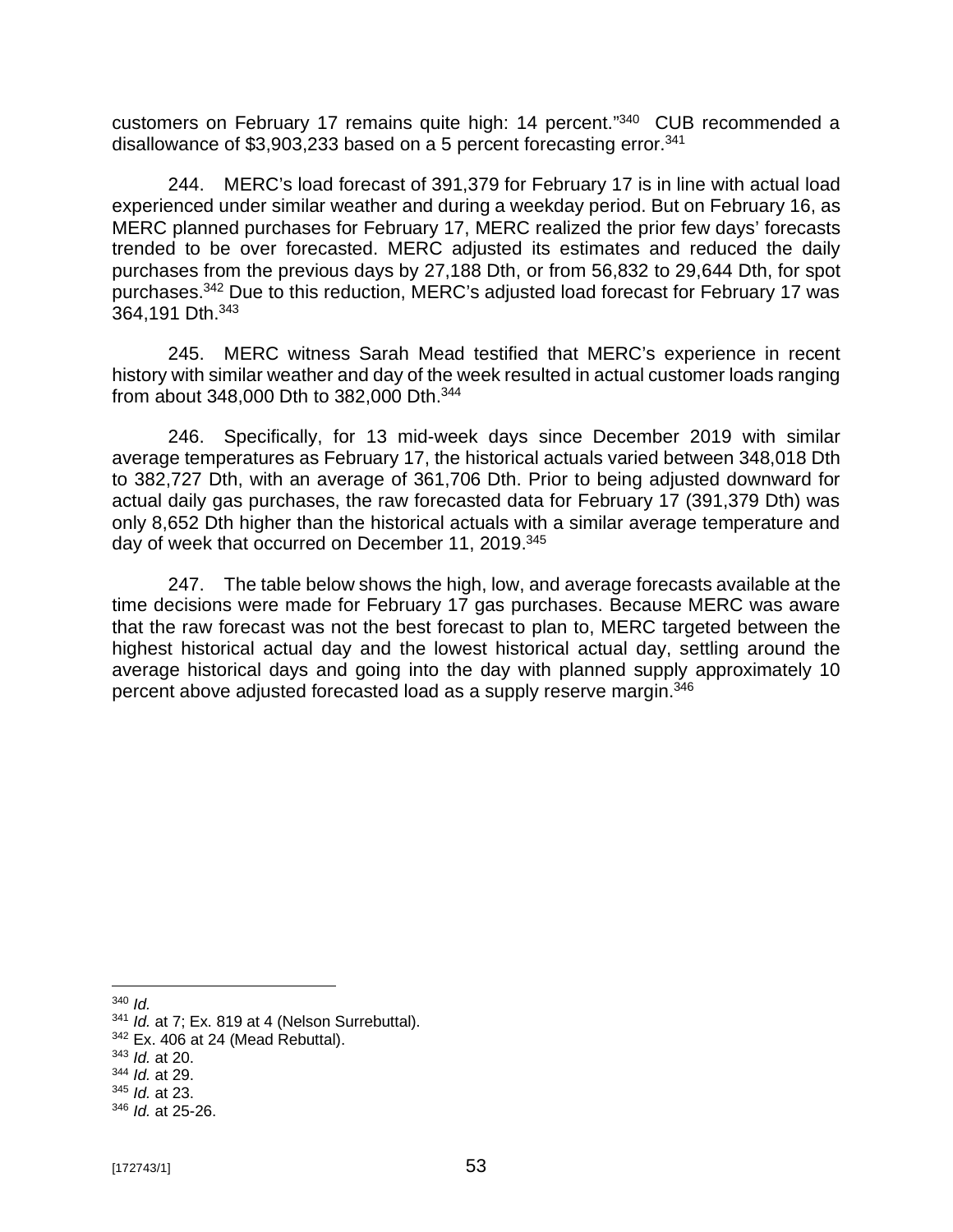# **High, Low, and Average Load Range**

| Day of Gas Flow                                                                                       | Wednesday<br>2/17/2021<br>Original filed | 2/17/2021<br>Lowest | Wednesday Wednesday Wednesday<br>2/17/2021<br><b>Highest</b> | 2/17/2021<br><b>Average</b> | <b>Wednesday</b><br>2/17/2021<br><b>Final Adjusted</b> |
|-------------------------------------------------------------------------------------------------------|------------------------------------------|---------------------|--------------------------------------------------------------|-----------------------------|--------------------------------------------------------|
| Gas Purchase Process Based upon Information Known at time of Final Spot Gas Purchase Day for Flow Day |                                          |                     |                                                              |                             |                                                        |
| <b>Forecast For Day of Gas Deliveries</b>                                                             | 391,379                                  | 348,018             | 382,727                                                      | 361.706                     | 364,191                                                |
| Latest Transportation Customer Info Known at Time of Purchase                                         | (138, 405)                               | (138, 405)          | (138, 405)                                                   | (138, 405)                  | (138, 405)                                             |
| System Requirements (Forecast less known Transport)                                                   | 252,974<br>۳<br>252.974                  | 209,613<br>209,613  | 244,322<br>244,322                                           | 223,301<br>223.301          | 225,786<br>225.786                                     |
| Start of Day Storage Nominations                                                                      | 87,341                                   | 87,341              | 87,341                                                       | 87,341                      | 87,341                                                 |
| Delivered Storage per Start of Day Nominations                                                        | 86,302                                   | 86,302              | 85.302                                                       | 86.302                      | 86.302                                                 |
| <b>Planned Delivered Suppplies (Ignores Cuts)</b>                                                     |                                          |                     |                                                              |                             |                                                        |
| Term Baseload                                                                                         | 94,640                                   | 94,640              | 94,640                                                       | 94,640                      | 94,640                                                 |
| Physical Forward Option                                                                               | 38,779                                   | 38,779              | 38,779                                                       | 38,779                      | 38,779                                                 |
| Spot Purchase                                                                                         | 29,644                                   | 29,644              | 29,644                                                       | 29,644                      | 29.644                                                 |
| Planned Purchases/ Withdrawals - Long/(Short) vs Forecast                                             | (3,609)                                  | 39,752              | 5.043                                                        | 26.064                      | 23,579                                                 |
| Reserve Delivered Supply (%)                                                                          | $-1.43%$                                 | 18.96%              | 2.06%                                                        | 11.67%                      | 10.44%                                                 |

248. As shown in the next table, MERC's actual total load on gas day February 17 was lower than the Company's total load forecast by approximately 12 percent. MERC contends that the variance resulted from several factors, including that the weather was warmer than forecasted and transportation customers used less than they scheduled on the pipeline to have delivered into MERC's distribution system.<sup>347</sup>

## **Actual Load Results for Gas Day February 17**

| <b>Gas Day 2/17/2021</b>                               | <b>Formula</b>                                                      | <b>Total</b><br>(Dth) | <b>Transport</b><br>(Dth) | <b>Sales</b><br>(Dth) |
|--------------------------------------------------------|---------------------------------------------------------------------|-----------------------|---------------------------|-----------------------|
| A. Forecast when<br>Planning                           | "Total" = $Raw$<br>Forecast (391,379)<br>w/ Adjustment<br>(27, 188) | 364,191               | 138,405                   | 225,786               |
| <b>B.</b> Actual Load                                  |                                                                     | 325,439               | 126,790                   | 198,649               |
| C. Imbalance                                           | $A-B$                                                               | 38,752                | 11,615                    | 27,137                |
| D. % Imbalance of<br><b>Customer Type</b><br>(Actuals) | $(A-B)/B$                                                           | 12%                   | 9%                        | 14%                   |
| E. % Imbalance of<br><b>Total (Actuals)</b>            | $(A-B)/B$                                                           | 12%                   | 4%                        | 8%                    |

<sup>347</sup> *Id.* at 31.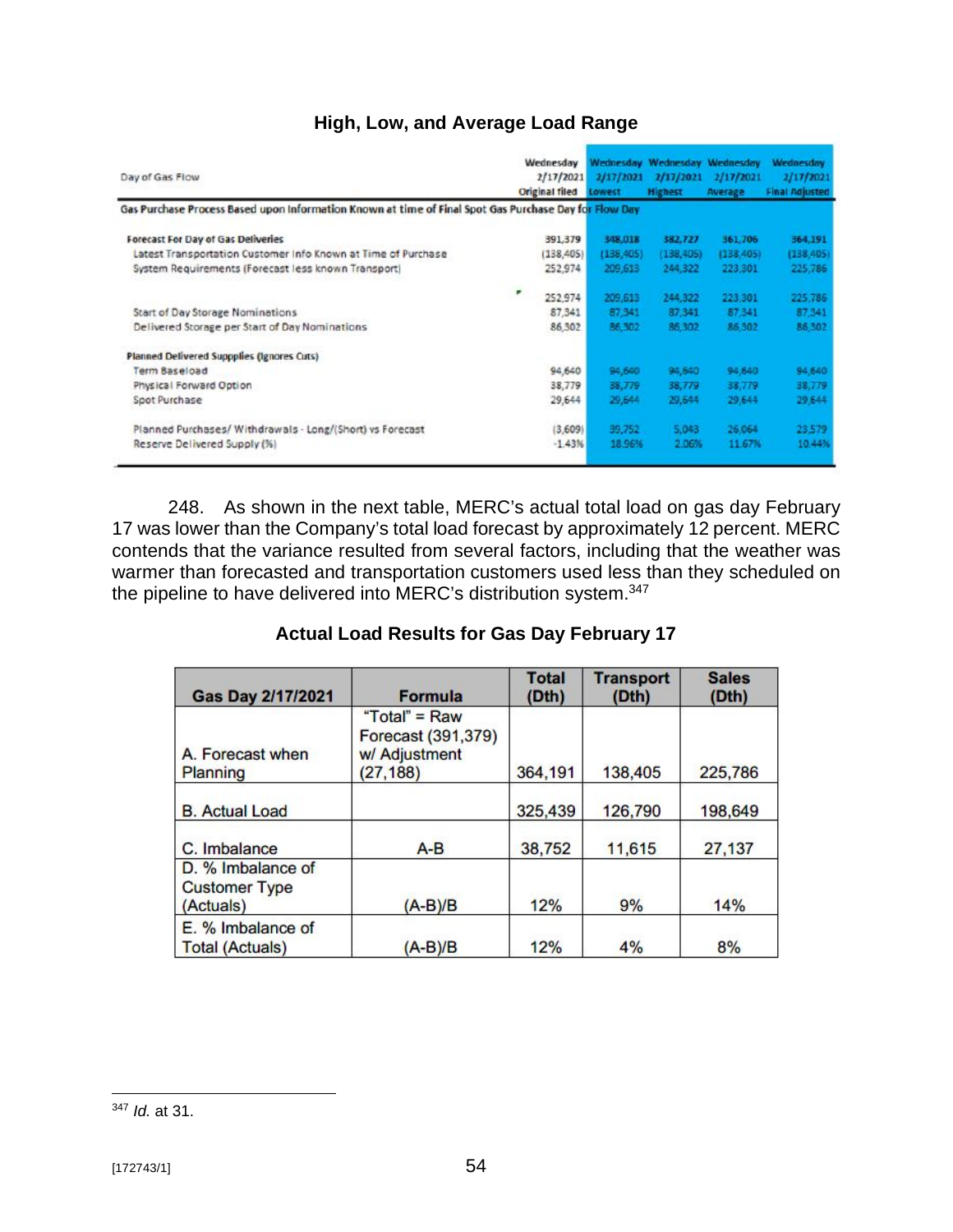249. The "Total" column (which uses the adjusted forecast) shows the actual load at the end of the day and the imbalance as an over-delivery of about 38,000 Dth, or 12 percent, for February 17.348

250. MERC-NNG's adjusted daily load forecast of 364,191 Dth for February 17 was 12 percent over its actual daily load of 325,439 Dth.<sup>349</sup> But MERC's forecast was consistent with historic actual load under similar weather conditions.<sup>350</sup> MERC's adjusted February 17 daily load forecast of 364,191 was less than one percent higher than the average daily load of 361,706 Dth over all Tuesdays and Wednesdays in January through March of 2019, 2020, and 2021 with similar temperatures.<sup>351</sup> MERC's actual daily load for February 17 was more than 22,500 Dth lower than the next highest MERC-NNG actual daily load under similar weather occurring on either a Tuesday or Wednesday in 2019, 2020, and 2021. MERC-NNG's actual daily load for February 17, 2021, was more than 36,200 Dth lower than the average daily load over these same timeframes.<sup>352</sup>

251. MERC's transport customers contributed a significant portion of the total imbalance for February 17. Of the total MERC imbalance of about 38,000 Dth, transportation customers directly caused about 11,000 Dth or about 30 percent of MERC's daily imbalances on the interstate pipeline. Sales customers contributed about 27,000 Dth to the total imbalance.<sup>353</sup>

252. MERC has little control of transportation customer imbalances. MERC's transportation tariff (Tariff sheet 6.03) has a monthly cashout procedure that financially settles the monthly net imbalance at the end of each month. However, MERC does not have control over daily load issues with respect to transportation customers. MERC does know what the transportation customers' usage will be each day, beyond customer nominations, and it cannot assume that transportation customers will over-deliver, even if they are incentivized to balance supplies to avoid punitive penalties during critical days.<sup>354</sup>

253. The Department contends that MERC has provided only system-wide historical data and has not offered information comparing its historic sales customer load to its amount of gas it purchased to serve sales customers on February 17. The Department also contends MERC failed to properly account for a dwindling transportation load in its forecasting.<sup>355</sup> The question presented in this matter is whether MERC acted prudently based on the information it had at the time it made decisions. Load forecasting is not a science and it is not possible to forecast with exact precision; with regard to transportation customer load, MERC used information from the day before, which was the most recent information available. Further, even if some variability existed between

<sup>348</sup> *Id.* at 32.

<sup>349</sup> *Id.*

<sup>350</sup> *Id.* at 24.

<sup>351</sup> *See id.* at 23.

<sup>352</sup> *See id.*

<sup>353</sup> *Id.* at 32-33.

<sup>354</sup> *Id.* at 33-34.

<sup>355</sup> Department's Reply Br. at 21-22 (Mar. 25, 2022) (eDocket No. 20223-184159-08).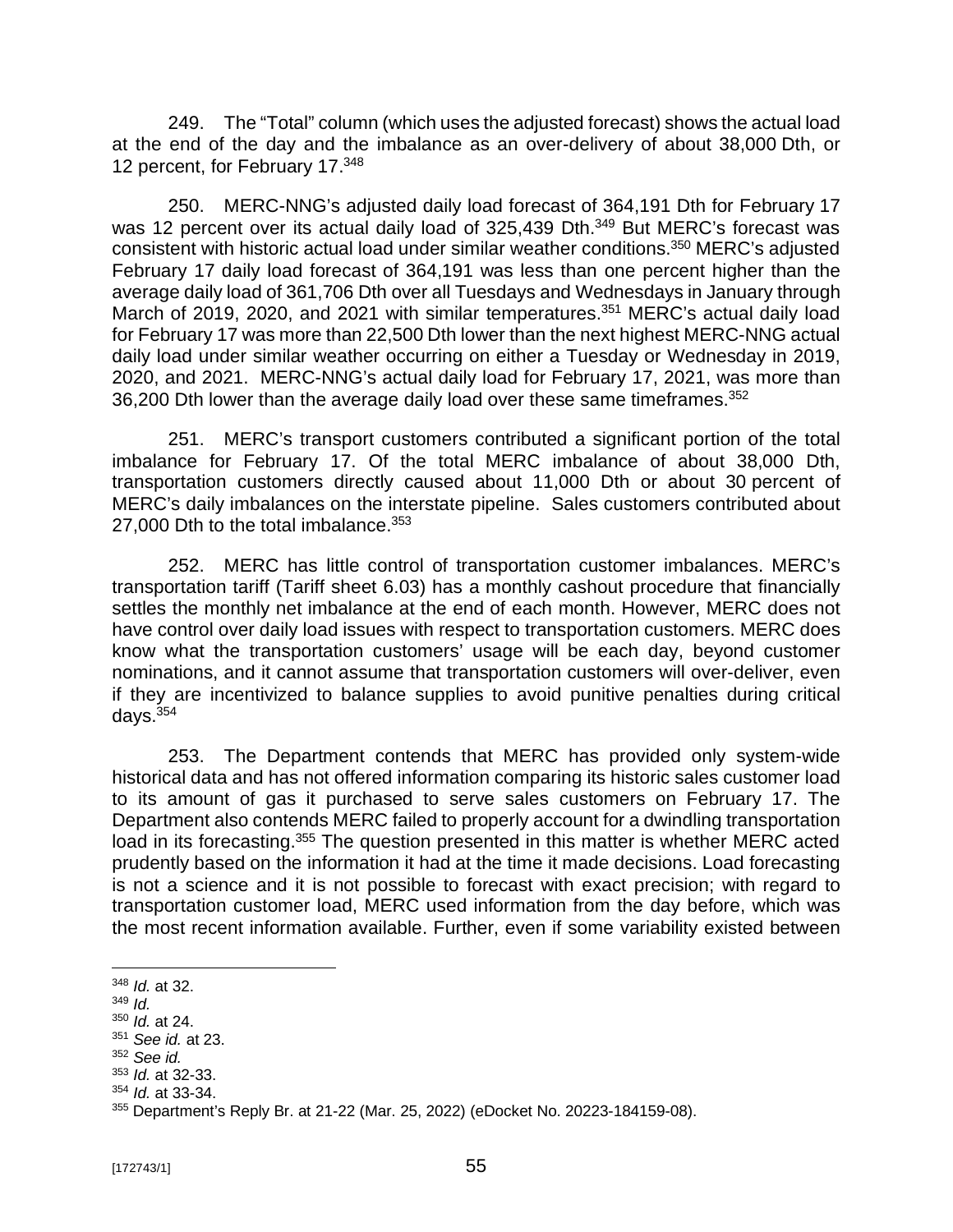MERC's historical figures and its forecast and actuals for February 17, that would not establish MERC was imprudent.

254. Additionally, actual temperatures for February 17 were warmer across all four of the weather stations used to forecast load for MERC-NNG, as shown below.<sup>356</sup> All else equal, warmer than forecasted temperatures will result in actual load below forecast.<sup>357</sup>

| <b>Weather Station</b>    | <b>Forecasted Average Daily</b><br><b>Temperature (Feb. 17)</b> |  |  |
|---------------------------|-----------------------------------------------------------------|--|--|
| Minneapolis International | 7.7 degrees Fahrenheit (1.4 degrees<br>warmer)                  |  |  |
| Rochester                 | 4.8 degrees Fahrenheit (0.7 degrees<br>warmer)                  |  |  |
| Cloquet                   | 6.8 degrees Fahrenheit (6.1 degrees<br>warmer)                  |  |  |
| Worthington               | 5.3 degrees Fahrenheit (0.3 degrees<br>warmer                   |  |  |

| Actual Average Daily Temperatures - Gas Day February 17 |  |  |  |
|---------------------------------------------------------|--|--|--|
|                                                         |  |  |  |

255. The Department argues that MERC has failed to provide a quantification of the impact of a degree or fraction of a degree in temperature in its service area impacts its customer load.<sup>358</sup> But this issue is really addressed to the actual load MERC experienced on February 17, not to its forecast, as it could not predict exactly where temperatures would settle out. The actual load, and the difference in calculation degree by degree, is not at issue.

256. CUB contends that that MERC's load forecast, when coupled with its 10 percent supply margin, was unreasonable, given that MERC was aware by February 16 that spot market prices were extraordinarily expensive.<sup>359</sup> CUB witness, Mr. Cebulko, testified that MERC's forecasted load exceeded actual demand by over 10 percent on only one occasion throughout January and February of 2018-2020, and had never exceeded 12 percent.<sup>360</sup> Yet, he also notes that it would be unreasonable to expect a utility to forecast load perfectly,<sup>361</sup> and he acknowledged that MERC had *under*forecasted load by over 10 percent on additional occasions.<sup>362</sup>

257. CUB maintains that, under the circumstances presented for February 17, "a reasonable utility would have more carefully balanced the real, readily apparent risk of

<sup>356</sup> Ex. 406 at 22 (Mead Rebuttal).

<sup>357</sup> *Id.*

<sup>358</sup> Department's Reply Br. at 23 (Mar. 25, 2022) (eDocket No. 20223-184159-08).

<sup>359</sup> CUB Reply Brief at 7 (Mar. 25, 2022) (eDocket No. 20223-184162-06).

<sup>360</sup> Ex. 811 at 22 (Cebulko Surrebuttal).

 $361$  Ex. 801 at 47 (Cebulko Direct).

<sup>362</sup> Evidentiary Hearing Tr. Vol. 3 at 110 (Cebulko).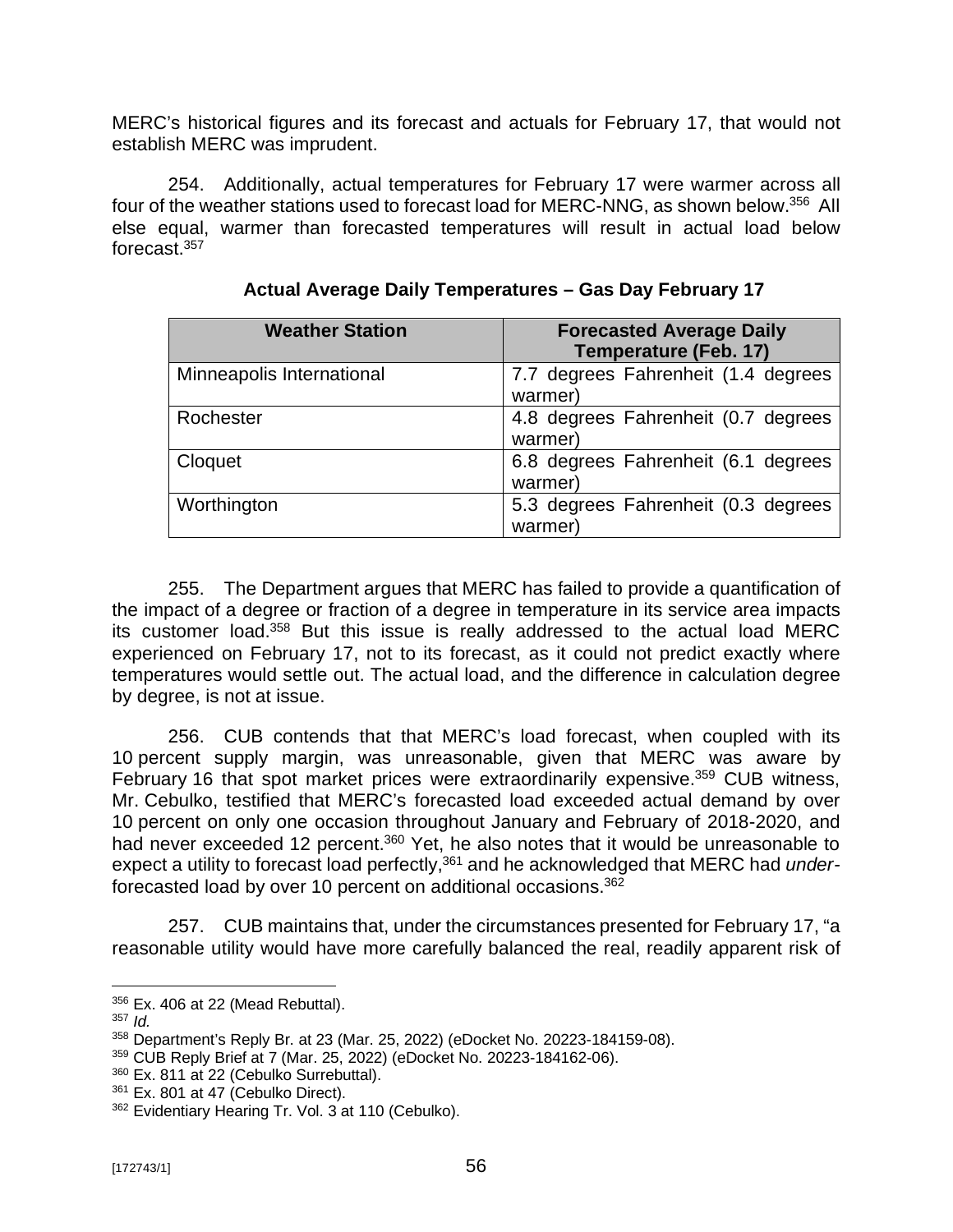financial harm to MERC's customers associated with the spot market prices against the warranted, but still speculative, concerns about potential supply disruptions or potential pipeline imbalance penalties."<sup>363</sup> There are several problems with this approach. First, CUB acknowledges that MERC's concerns about obtaining adequate supply were warranted, and simultaneously dismisses them as speculative. Second, CUB does not adequately consider the very real possibility that a pipeline imbalance could have led to gas prices of up to three times the amount that MERC actually incurred, and that MERC sought to ensure it had sufficient gas to avoid this even greater financial injury to its customers. Finally, MERC's foremost priority over the February Event was reliably serving its customers during a period of cold temperatures during the peak heating season; pricing concerns, while very important, do not shift this fundamental prioritization.

258. MERC's load forecast procurement practices related to February 17 were prudent and reasonable under the circumstances. The Administrative Law Judges do not recommend a disallowance related to load forecasting on February 17.

## **2. Curtailment During the February Event**

259. Both Department and CUB recommended disallowances because MERC did not plan to curtail interruptible load during the February Event.<sup>364</sup>

260. The Department maintains that it was reasonable that MERC did not call curtailments for February 13 through 16. <sup>365</sup> The Department's witness, Mr. King, acknowledged that "[t]he traditional use of curtailment is for capacity-related needs when pipeline availability is fully utilized," and that "[c]alling curtailment based on economics due to a spot gas price spike is outside of how the Gas Utilities plan on and have historically used curtailments."<sup>366</sup> Further, Mr. King acknowledged that the magnitude of the price spike was unprecedented and not fully understood on February 12 when MERC had to make its purchasing decisions for the four-day weekend.<sup>367</sup>

261. However, the Department contends that MERC should have planned on February 16 to curtail interruptible customer load, thereby reducing its need for spot purchases made on February 16 for February 17. Department witness Mr. King testified that "[e]ven though outside of planned and historical usage, the Gas Utilities should have planned to curtail on February 17 in light of the extraordinary price spike."<sup>368</sup>

262. The Department recommended a disallowance for MERC of \$958,307, based on an assumed volume of planed curtailments equal to 50 percent of the usage of curtailment customers on February 17. 369

<sup>363</sup> CUB Reply Brief at 7 (Mar. 25, 2022) (eDocket No. 20223-184162-06).

<sup>364</sup> Ex. 506 at 100-01, 109 (King Direct); Ex. 507 at 53 (King Surrebuttal); Ex. 811 at 7 (Cebulko Surrebuttal).

<sup>365</sup> Ex. 506 at 98-99 (King Direct).

<sup>366</sup> *Id.* at 99.

<sup>367</sup> *Id.*; *see also* Ex. 401 at 21-22 (Eidukas Rebuttal).

<sup>368</sup> Ex. 506 at 100 (King Direct).

<sup>369</sup> *Id.* at 100-01; *see also* Ex. 401 at 22-23 (Eidukas Rebuttal).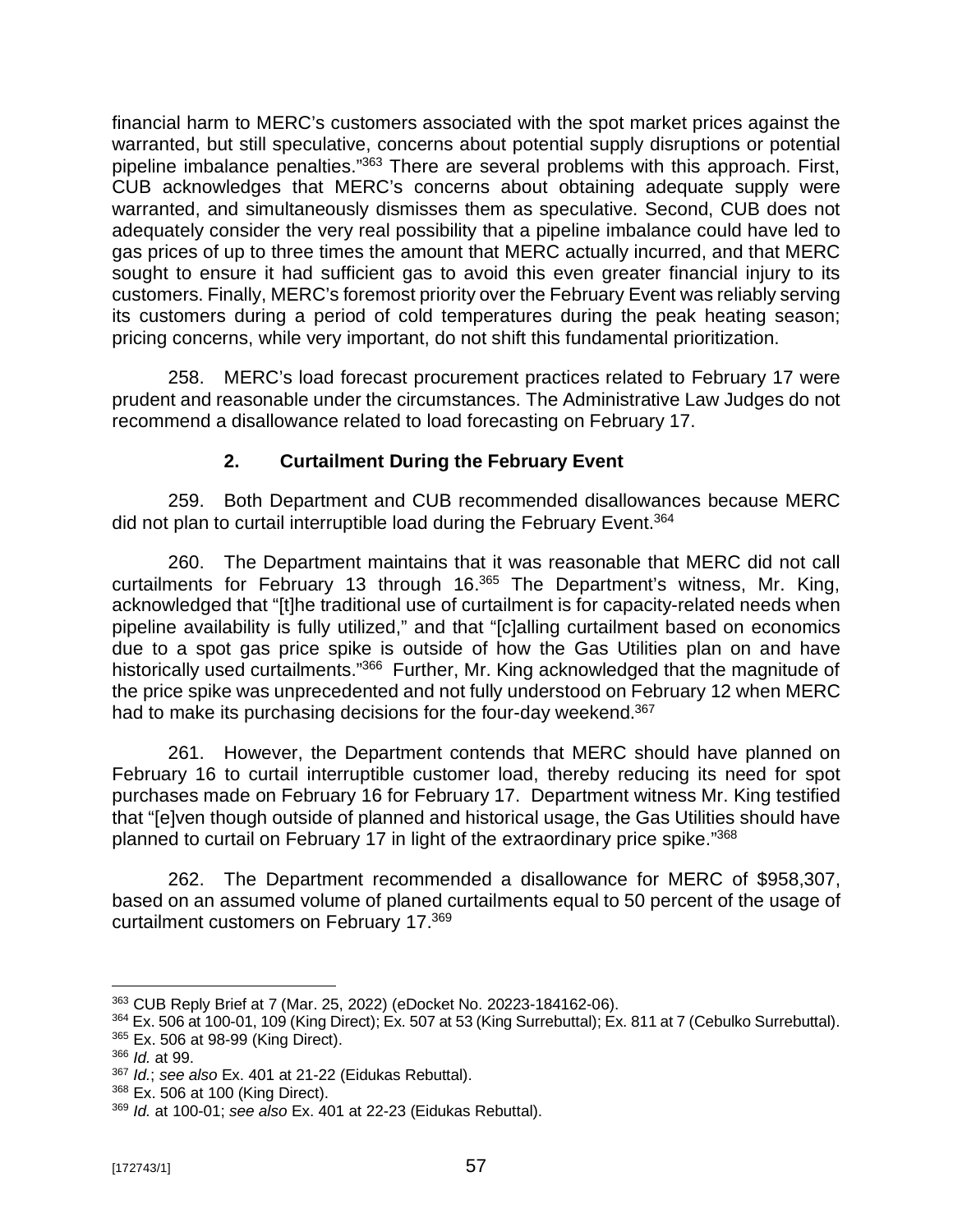263. CUB's witness, Mr. Cebulko, concluded that based on prices for gas on February 11, pipeline warnings, and uncertainty going into the four-day weekend, MERC should have "locked in the benefit to the system and customers by curtailing interruptible customers." 370 Mr. Cebulko also opined that MERC's decision not to curtail customers on February 17 was unreasonable in light of the fact that the settled price of natural gas was greater than \$150/Dth.<sup>371</sup>

264. CUB calculated a range of a potential disallowance starting at \$902,791 on the basis that MERC did not curtail 50 percent of its interruptible load on February 17, to a disallowance of \$4,165,683 for MERC's not curtailing interruptible load for February 13 through 17.<sup>372</sup> The high end of CUB's range is based on an assumption that MERC could have "curtailed 50% of the interruptible load available on February 16 [the date with the most interruptible load available] over each day of the weekend to comply with the requirement for ratable spot purchases."<sup>373</sup> Mr. Nelson opined that MERC should have curtailed interruptible customers on all five days resulting in a disallowance at the high end of the range.<sup>374</sup> CUB's eventual recommended disallowance is \$4,165,683.<sup>375</sup>

265. MERC contends that: (1) its tariffs do not provide for price-based curtailment; (2) price-based curtailments would be contrary to its Commission-approved interruptible rate structure; (3) MERC has not previously curtailed interruptible customers based on the price of natural gas and while such events have been the subject of Commission review and investigation, neither the Commission nor any other party has urged the adoption of economic-based curtailments; (4) MERC had no knowledge when it purchased gas for the four-day weekend that prices would spike to unprecedented levels. 376

266. None of MERC's customers were interrupted during the February Event. MERC did not experience distribution system issues or issues with adequate pipeline capacity or constraints that would have required interruption of customers for operational or supply reasons. MERC's system performed as expected, and MERC had adequate pipeline capacity to meet customer demand with no interruptions to customers.<sup>377</sup>

267. Interruptible customers reduce overall pipeline capacity costs and distribution system fixed costs for the benefit of all of MERC's general service customers, while ensuring MERC can provide continuous and reliable natural gas service to firm customers in the event of a design day. MERC plans its pipeline capacity and sizes the distribution system only to meet firm customer load requirements in the event of design

 $370$  Ex. 801 at 71 (Cebulko Direct).

<sup>371</sup> *Id.* at 72.

<sup>372</sup> Ex. 811 at 7 (Cebulko Surrebuttal).

<sup>&</sup>lt;sup>373</sup> Ex. 801 at 76 (Cebulko Direct).

<sup>374</sup> Ex. 810 at 10 (Nelson Direct).

<sup>&</sup>lt;sup>375</sup> Ex. 811 at 7 (Cebulko Surrebuttal); Ex. 819 at 4 (Nelson Surrebuttal).

 $376$  Ex. 401 at 25-26 (Eidukas Rebuttal).

<sup>377</sup> *Id.* at 27-28.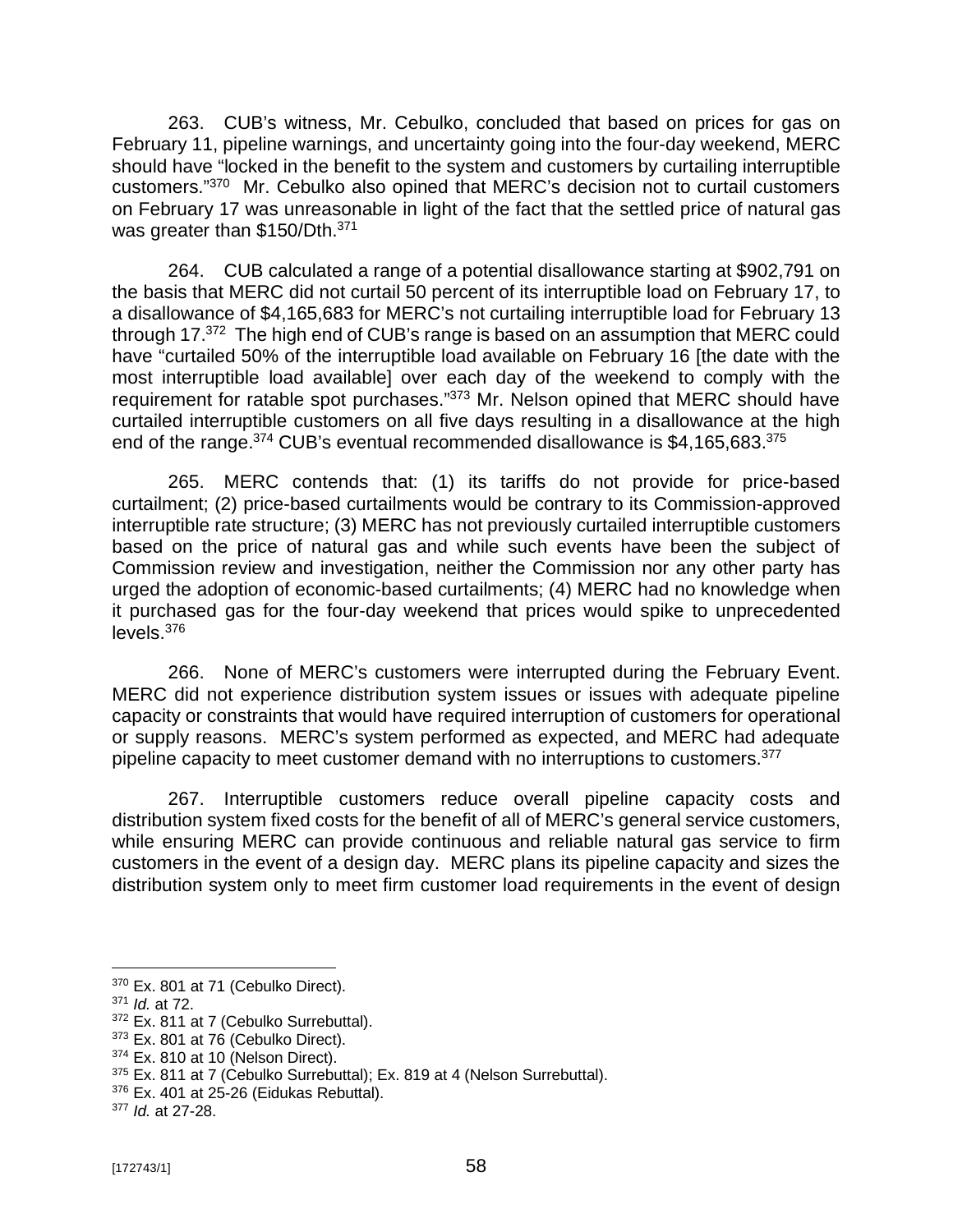day conditions. Under such conditions, interruptible customers will be subject to curtailment so that MERC can provide continuous reliable service to its firm customers.<sup>378</sup>

268. In exchange for agreeing to curtail, interruptible customers pay a lower rate for interruptible distribution service than they otherwise would for firm distribution service.<sup>379</sup> MERC's interruptible rates are calculated to reflect the risk associated with interruptible customers being called upon to curtail their natural gas usage in the event of inadequate interstate pipeline capacity or a distribution system constraint or issue.<sup>380</sup>

269. In MERC's last general rate case, in Docket No. G011/GR-17-564, MERC narrowed the differential between firm and interruptible distribution rates to recognize the reduced risk of interruption following the addition of its Rochester pipeline capacity. The Commission approved final rates with a reduction in the differential between firm and interruptible rates, to reflect the reduction in the risk of curtailment resulting from MERC's increasing its interstate pipeline capacity.<sup>381</sup>

270. MERC's tariffs provide the following definition of "Interruptible Service":

Customers taking natural gas service which may be interrupted, curtailed or discontinued at any time at the option of the Company in accordance with the provisions herein. All interruptible customers must either (1) have and maintain adequate standby facilities and have available sufficient fuel supplies to maintain operations during periods of curtailment or (2) have the ability to fully and completely suspend the use of interruptible gas on one hour's notice when requested to do so by the Company.<sup>382</sup>

271. MERC's Interruptible Service Tariff states: "Customers under this rate schedule are subject to interruption at any time upon order of MERC" and goes on to state the customers' requirements for maintaining standby service, the requirements for transferring from firm to interruptible service, and the penalty for unauthorized use while service is interrupted.<sup>383</sup> MERC's interruptible tariff also cross-references the General Terms and Conditions.

272. MERC's tariff establishes the priority for which customers will be cut off as follows:

<sup>378</sup> *Id.* at 28.

<sup>379</sup> *Id.*

<sup>380</sup> *Id.* at 30.

<sup>381</sup> *Id.* at 30-31.

<sup>382</sup> General Rules, Regulations, Terms and Conditions, 3rd Revised Sheet 8.01, *available at* <https://www.minnesotaenergyresources.com/company/tariffs/rules.pdf.> The tariff defines "Firm Service" as "Service supplied to customers under schedules or contracts which are not normally subject to curtailment or interruption except under occasional, extraordinary circumstances." *Id.* at 8.03.

<sup>383</sup> Rate Schedule NNG Interruptible Service, 9th Revised Sheet No. 5.10, *available at* <https://www.minnesotaenergyresources.com/company/tariffs/iss.pdf.>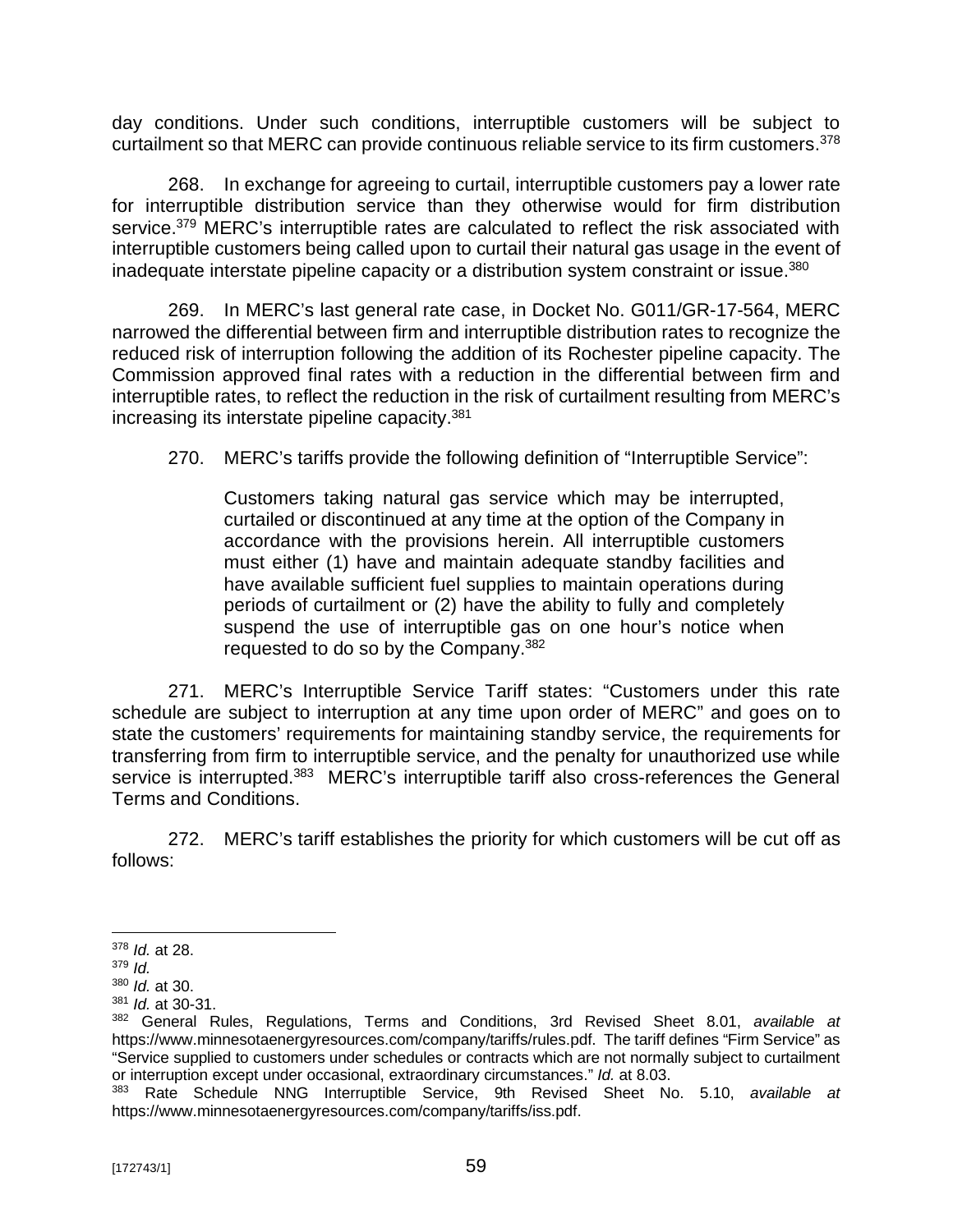Priority of Service

Company will make every reasonable attempt to maintain continuous gas service to firm service customers. Interruptible customers are subject to curtailment. The following priorities will be followed when operational and supply conditions require service interruptions with highest priorities listed first:

1. Residential Sales/Farm Tap Residential

2. Commercial & Industrial Firm Class 1 / Farm Tap Firm Class 1

…

9. Firm/Interruptible Service Customers' Firm Nominations 10. Commercial and Industrial Interruptible Class 1

… 16. Power Generating Unit Class 1 17. Power Generating Unit Class 2 18. Agricultural Grain Dryer Class 1 …. 384

273. MERC contends that it was not permitted to curtail interruptible customers for economic reasons, but rather that it could curtail when it became necessary because it could not obtain adequate supply, or for operational reasons related to the delivery of gas.<sup>385</sup> MERC contends that, within the utility industry, the term "supply conditions" in the context of customer curtailments refers to conditions under which the utility has inadequate supply or is unable to deliver supply to customers, it does not relate to pricing.<sup>386</sup> It further argues that, if such curtailments could be called, its existing rate structure and differential between firm and interruptible service would need to be reevaluated in a rate case or other proceeding and implemented only on a forward-looking basis.<sup>387</sup>

274. During the February Event, MERC evaluated the pipeline capacity it holds each day to determine if the capacity was adequate to supply the forecasted load. MERC also analyzed any distribution system constraints or operational issues. MERC determined that adequate pipeline capacity and natural gas were available to supply MERC's system sales customers, so MERC did not interrupt customers during the four-day period from Saturday, February 13, 2021, through Tuesday, February 16, 2021.<sup>388</sup>

<sup>384</sup> General Rules, Regulations, Terms and Conditions, 3rd Revised Sheet 8.40a, *available at* <https://www.minnesotaenergyresources.com/company/tariffs/rules.pdf.>

 $385$  Ex. 400 at 28 (Eidukas Direct).

<sup>386</sup> Ex. 401 at 32-33 (Eidukas Rebuttal).

<sup>387</sup> *Id.* at 30; *see also* Ex. 506 at 99 (King Direct).

<sup>388</sup> Ex. 400 at 27-28 (Eidukas Direct).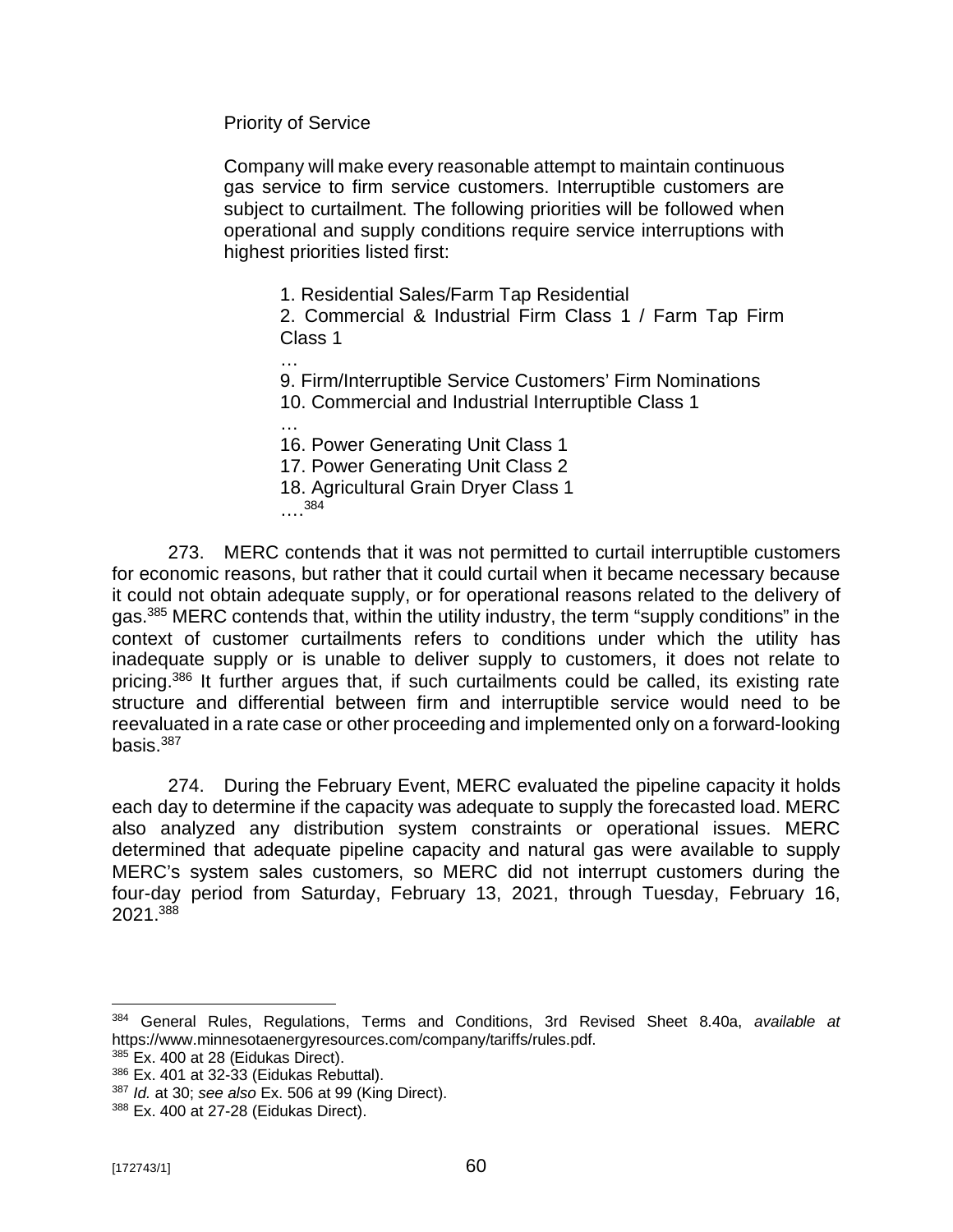275. MERC reviewed its tariffs and determined that MERC could not curtail interruptible customers based only on high prices, and its historic practice is consistent with this judgment. 389

276. CUB argues that MERC's tariff allowed it to curtail interruptible customers "at any time at the option of the Company."" CUB further argues that MERC's tariffs do not expressly allow, or prohibit, curtailments for economic reasons, and that the tariff does not define "operational and supply conditions" that trigger the prioritization of service. CUB posits that, due to the high price of gas during the February Event and uncertainty about possible supply cuts during the event, MERC should have curtailed.<sup>390</sup>

277. CUB's argument is flawed. CUB's position rests on a reading of the tariff that ignores limiting language stating that MERC may curtail customers at any time and at the option of the company "in accordance with the provisions herein."<sup>391</sup> MERC does not have unfettered discretion to use its pool of interruptible customers as a price protection mechanism. Further, the tariff establishes a priority of service "when operational and supply conditions require service interruptions." <sup>392</sup> Reading the document consistent with CUB's interpretation requires determining that a priority system exists for curtailments for operational or supply reasons, but that there is no specific priority of service when curtailments are called for other reasons.

278. To adopt CUB's position, the Commission would be required to hold that MERC was required to curtail interruptible customers in order to be considered to have acted prudently, when MERC's tariff makes no mention of economic curtailment, contains no terms indicating when such a curtailment may be triggered, and does not establish a priority of service in such an event, MERC has never engaged in such curtailments in the past, and the Commission did not indicate prior to the February Event that economic curtailments can or should be undertaken by MERC in the event of high gas prices. This is not a reasonable position.

279. The Department's argument fares similarly. The Department does not contend MERC should have curtailed prior to February 16, because the extent of the increase in gas prices was not known when MERC initially purchased gas for the four-day weekend. It argues, that by February 16, when MERC purchased gas for February 17, it knew that prices had increased to extremely high levels and that production failures were continuing. While MERC had not historically curtailed based on price, the Department argues that MERC should have taken unprecedented steps to deal with those unprecedented prices.<sup>393</sup>

<sup>389</sup> Ex. 401 at 34 (Eidukas Rebuttal).

<sup>390</sup> *See* CUB Reply Brief at 9-10 (Mar. 25, 2022) (eDocket No. 20223-184162-06).

<sup>391</sup> General Rules, Regulations, Terms and Conditions, 3rd Revised Sheet 8.01, *available at* <https://www.minnesotaenergyresources.com/company/tariffs/rules.pdf.>

<sup>392</sup> General Rules, Regulations, Terms and Conditions, 3rd Revised Sheet 8.40a, *available at* <https://www.minnesotaenergyresources.com/company/tariffs/rules.pdf.> 393 Ex. 507 at 6 (King Surrebuttal).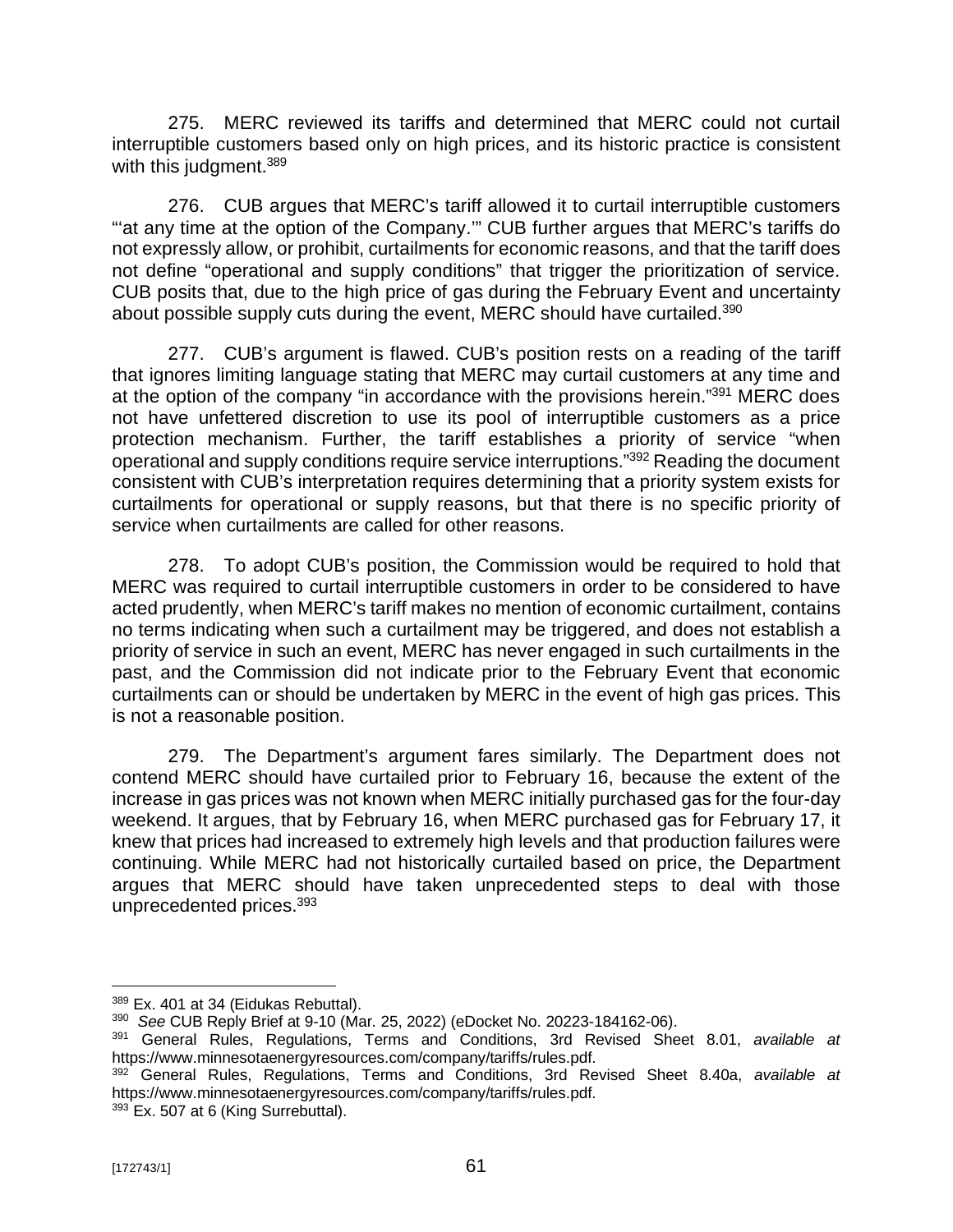280. While the Department has recommended a more limited disallowance based on these arguments, its position still relies on a determination that MERC could have curtailed interruptible customers based on gas prices when it had never done so before, and its tariff contained no terms governing such a curtailment or indicating when it might be called.

281. MERC's tariff does not contemplate curtailment of interruptible customers based on the price of gas, and in the absence of any supply or operational system constraints. Therefore, MERC did not act imprudently when it did not curtail customers during the February Event. Therefore, no disallowance on this basis is warranted.

282. The Commission may wish to consider whether price-based curtailments are a reasonable mechanism to use in the event of a price spike event in the future, and to establish parameters governing the terms of such a curtailment and require appropriate revisions to MERC's tariff. At the time of the February Event, these provisions were not in place.

# **D. MERC's Usage of Storage During the February Event**

283. The Commission's Order for Hearing directed consideration as to whether the Gas Utilities maximized their use of storage capacity during the February Event.<sup>394</sup>

# **1. Overview of Storage Contracts and Planning**

284. Natural gas storage provides MERC's primary means of balancing supply and demand day-to-day through nominations. Storage is imperative to maintain system integrity and to respond to weather pattern changes. In addition, customer consumption fluctuations may affect MERC's ability to meet customer demand. MERC utilizes storage to provide natural gas deliverability during periods of high demand and for operational flexibility in balancing the system.<sup>395</sup> NNG storage allows for a nomination to be made utilizing MERC's NNG storage prior to 8 a.m. or when about 23 hours of the gas day<sup>396</sup> have passed. This provides MERC with operational flexibility to manage the daily, as well as cumulative monthly, imbalances it has with NNG.<sup>397</sup>

285. In addition to operational benefits, storage provides a physical price hedge for customers by reducing the amount of gas purchased in the winter and increasing the amount purchased in the summer for delivery at a later date.<sup>398</sup>

286. Department witness Mr. King agreed: "On a daily basis, storage provides an operational balancing tool to allow utilities to manage uncertainty and variability of load, including across weekends during which gas trading is limited. Storage is a very

<sup>&</sup>lt;sup>394</sup> Order for Hearing at 22.

<sup>395</sup> Ex. 400 at 23 (Mead Direct).

 $396$  A "gas day" is defined as the 24-hour period from 9 a.m. Central Clock time to 9 a.m. Central Clock time. *Id.* at 27 n.3.

<sup>397</sup> *Id.* at 26-27; *see also* Ex. 408 at 31 (Sexton Direct).

<sup>398</sup> Ex. 403 at 23 (Mead Direct).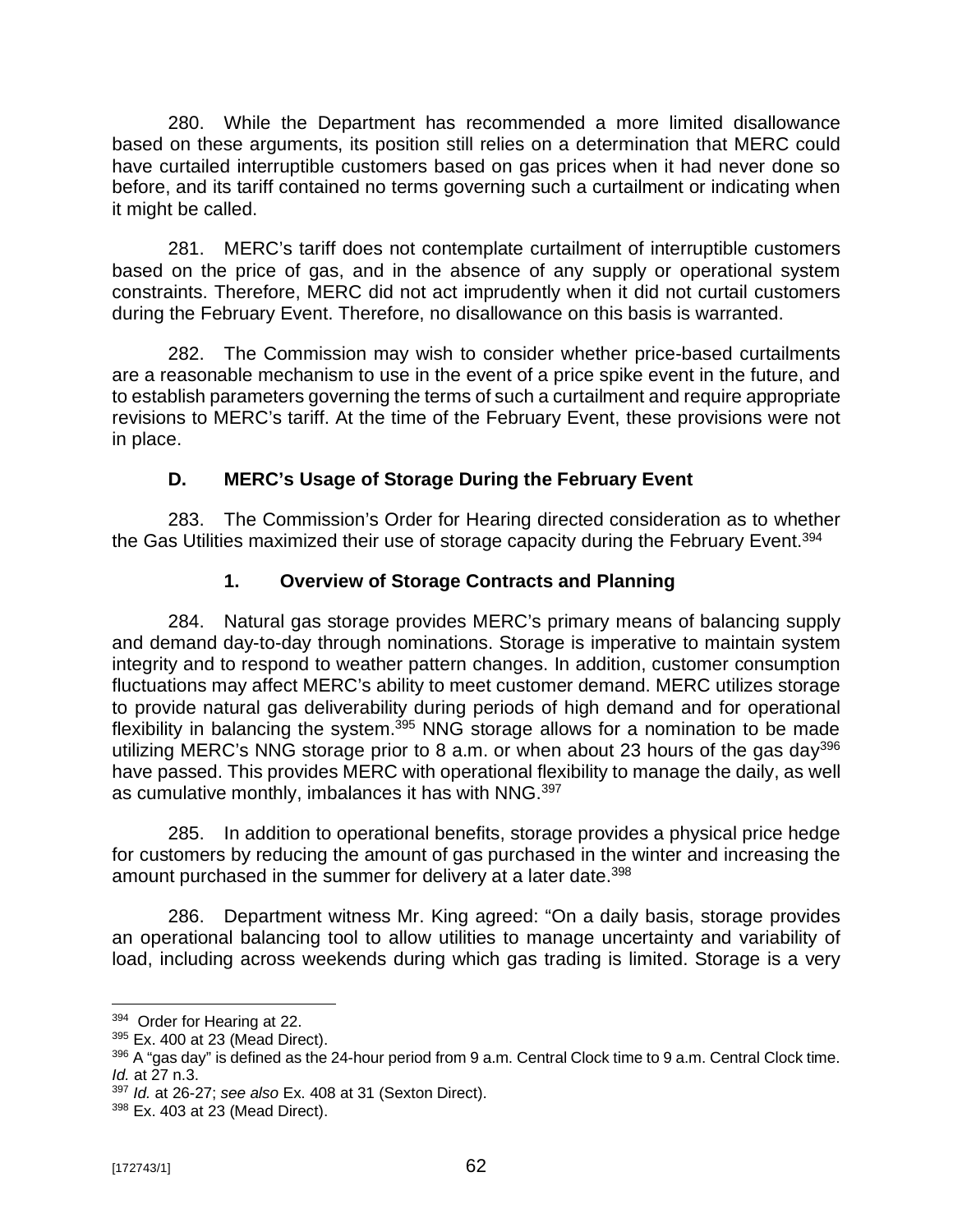valuable asset, an important operational tool, and all the Gas Utilities hold contracts for storage."<sup>399</sup>

287. For the most part, storage costs are controlled by long-term service agreements with pipelines. Gas prices associated with storage do not react to changing market conditions as rapidly as gas commodity prices react. During the winter season (November 2020 through March 2021), MERC utilized a 40 percent/30 percent/30 percent strategy to mitigate price volatility and provide reasonably priced natural gas. The strategy consists of 40 percent of normal winter supply requirements purchased at a FOM index price, 30 percent supplied by physical storage, and 30 percent covered by financial hedges (10 percent futures and 20 percent call options). Storage supply and financial products were purchased from May through October 2020. This approach provided MERC customers with 60 percent of the portfolio protected from increasing market prices via storage, call options, and futures.<sup>400</sup>

288. MERC has contracted pipeline storage contracts with ANR and NNG. The ANR storage is only deliverable to the MERC-Consolidated system customers, while the NNG storage is only deliverable to customers served by the MERC-NNG system. MERC's storage contracts specify a maximum storage volume and set forth contractual requirements related to the injection and withdrawal of natural gas from storage throughout the year.<sup>401</sup>

289. To meet its customers' forecasted needs, MERC regularly evaluates its existing storage situation to understand what storage options are available and to evaluate the best use of available storage based on information known at the time. MERC's evaluation considers: (1) the withdrawal capability available; (2) MERC's total storage balance; (3) the amount of storage gas needed to meet customer needs for the remainder of the winter season; (4) what options are available; and (5) the best use for the asset based on the information available. During extremely cold periods—including the February Event—MERC maximizes its storage withdrawal limits to the fullest extent allowed by its contracts, especially later in the winter, as less storage is needed to meet customer needs for the remainder of the winter.<sup>402</sup>

290. MERC must utilize contracted pipeline capacity to deliver withdrawn storage supplies to customers on the MERC-Consolidated and MERC-NNG systems.<sup>403</sup>

291. MERC's total NNG storage capacity for the 2020-2021 winter heating season was 6,519,321 Dth with a maximum daily withdrawal of capability prior to ratchets

- <sup>400</sup> Ex. 403 at 23-24 (Mead Direct).
- <sup>401</sup> *Id.* at 24 (Mead Direct). The Commission approved MERC's ANR Storage contract on January 8, 2018, in MPUC Docket No. G011/M-17-587. *Id.* at 25.

<sup>399</sup> Ex. 506 at 21 (King Direct).

<sup>402</sup> *Id.* at 55.

<sup>403</sup> *Id.* at 24.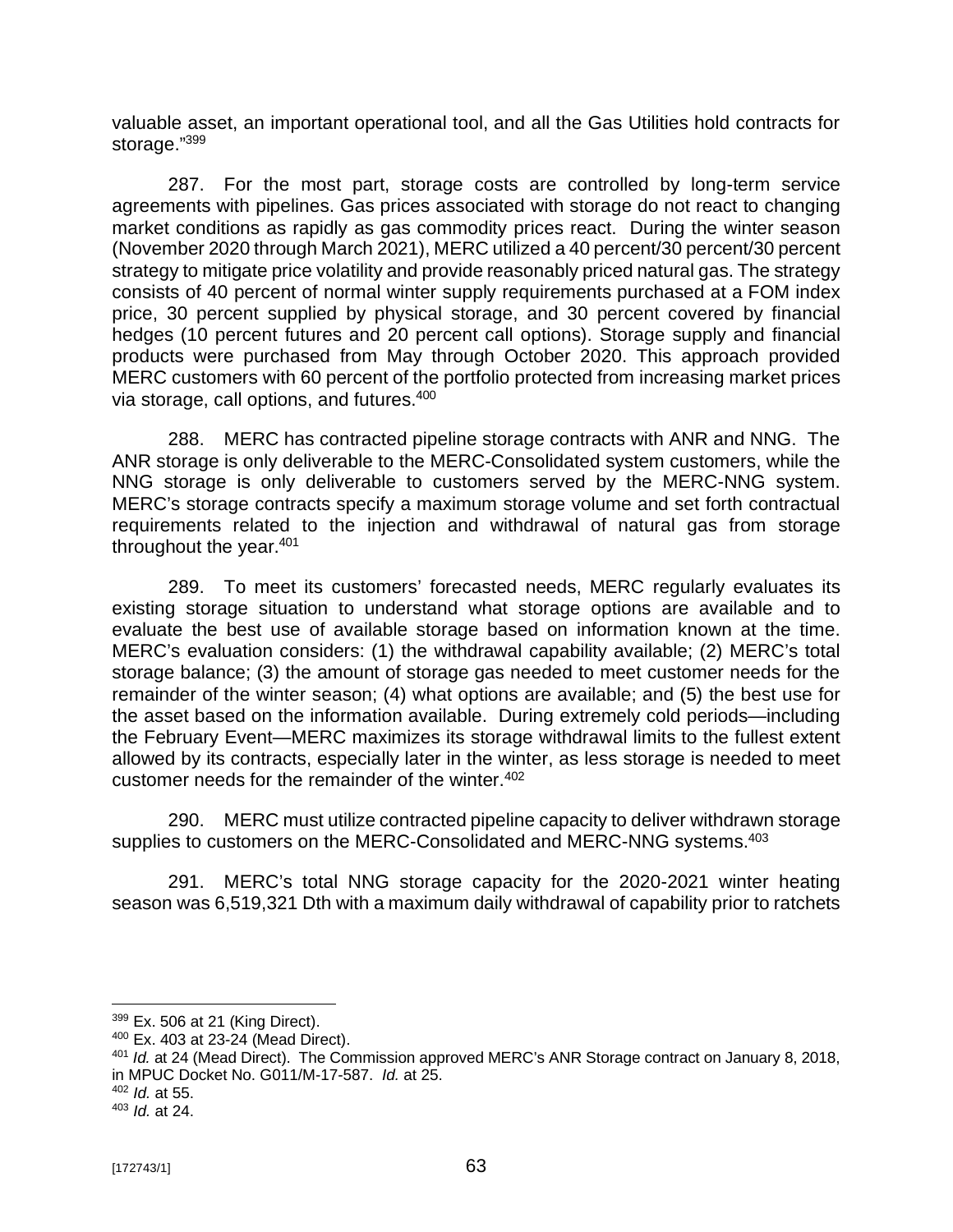of 104,402 Dth. Based on this, MERC's NNG storage accounted for 29 percent of the MERC-NNG forecasted normal winter demand for the 2020-2021 heating season.<sup>404</sup>

292. Each day, MERC performs a final forecast by reviewing estimated throughput available for the first 20 plus hours of the gas day as well as the latest scheduled volumes made by MERC's transportation customers. MERC also requests that transportation customers communicate any nomination changes they plan to make for the 23rd hour nomination cycle. With the latest forecast and transportation nominations, MERC can adjust its storage nominations to minimize any daily imbalances. Minimizing daily imbalances lowers the costs associated with daily imbalances and also minimizes the costs associated with the cumulative monthly imbalance. This approach also allows MERC to retain gas in storage for use on the remaining days within the month instead of having those volumes in an inaccessible imbalance account.<sup>405</sup>

293. MERC determines supply requirements for MERC customers on a daily and monthly basis. On a monthly basis, MERC's policy is to purchase and schedule the required flowing natural gas supply and required storage injections or withdrawals based upon the forecast monthly requirements, taking into account applicable contract requirements.<sup>406</sup>

294. On a daily basis, MERC's policy is to purchase and schedule additional flowing gas supply and storage injections or withdrawals based upon changes from the monthly plan. In the event additional market supply is necessary, MERC considers the most economic and operationally efficient option available in deciding whether to purchase supply in the market, decrease injections, or increase storage withdrawals.<sup>407</sup>

## **2. Use of Storage Capacity During the February Event**

295. During the February Event, MERC's Maximum Daily Withdrawal Quantity (MDWQ) was 87,341 Dth/day.<sup>408</sup>

296. After deploying maximum storage withdrawals, MERC seeks to meet the remainder of its forecasted customer demand by calling on prearranged purchase agreements and then, as a last resort, purchasing gas in the daily market.<sup>409</sup>

297. During the February Event, there was a holiday on Monday, which required MERC to make purchase decisions by the morning of Friday, February 12 for gas deliveries for the four-day period from Saturday, February 13 through Tuesday,

- <sup>405</sup> *Id.* at 27; *see also* Ex. 408 at 31 (Sexton Direct).
- <sup>406</sup> Ex. 403 at 27-28 (Mead Direct).

<sup>404</sup> *Id.* at 26. MERC has sought opportunities over the years to increase its available storage capacity and, effective June 1, 2017, acquired 1,500,000 Dth of released storage on NNG, which was approved by the Commission on December 6, 2017, in MPUC Docket No. G011/M-16-650. This contract was permanently released to MERC in January 2021 and was renegotiated with a new expiration of May 31, 2026.

<sup>407</sup> *Id.* at 28.

<sup>408</sup> Ex. 408 at 24 (Sexton Direct).

<sup>409</sup> Ex. 403 at 55-56 (Mead Direct).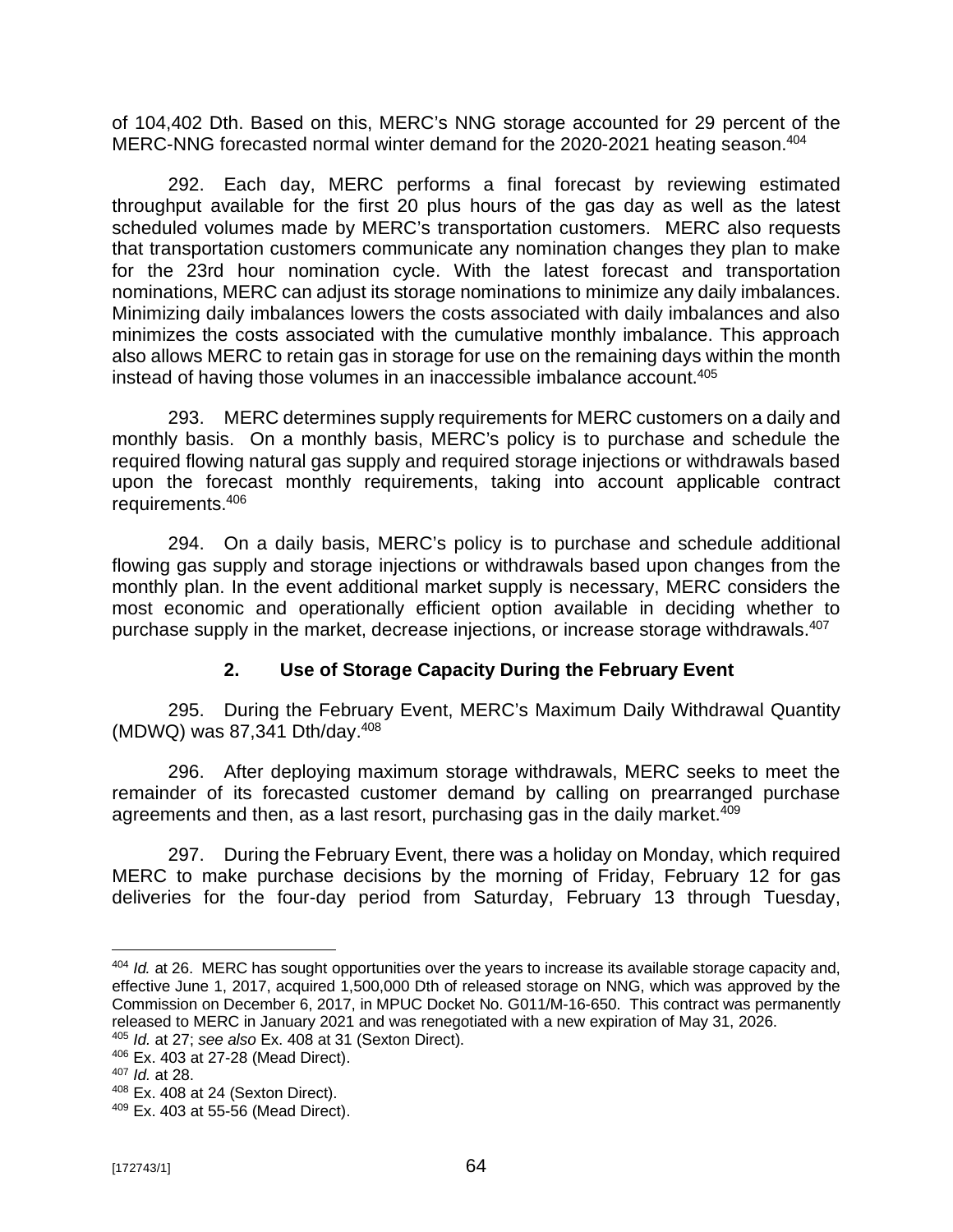February 16.<sup>410</sup> Because purchases over the four-day weekend were required to be ratable (i.e., the same volume of gas must be purchased each day of the four-day weekend),<sup>411</sup> MERC planned its gas purchases to meet the highest daily load forecast by setting daily purchases for the weekend based off this day. While the forecasted demand was not the same on all four days (due to forecasted warmer and colder days over this period), because natural gas had to be traded in equal increments for all four days, MERC was required to purchase more than what it forecasted for three of the four days during the weekend.<sup>412</sup>

298. After MERC had completed its daily market purchases, MERC monitored its supply position throughout each day. In doing so, MERC waits until the final cycle on NNG, which is due at 8:00 a.m. (one hour prior to the end of the gas day), before it does its final balancing. MERC reviewed the available information at that time and determined what, if any, adjustments to make. At this point, the only supply that MERC is able to adjust is storage withdrawals because MERC had already made its daily market purchases. MERC reduced these withdrawals to closely match the total actual flows to customers.<sup>413</sup>

299. MERC does a final review of its supply and compares it to the forecasted demand just prior to this deadline. At that time, transportation customers have made more accurate nominations, and the forecasted demand typically is much closer to the final actual expected throughput. If there is a large enough difference between the supply and forecasted demand, MERC will adjust the storage withdrawal nominations to be much closer to the latest forecasted system requirements. In situations like the February Event, MERC targets being long to reduce the risk of NNG's penalties.<sup>414</sup>

300. MERC nominated all of its storage withdrawal rights when executing its day ahead process (87,341 Dth/day each day of February Event). MERC continued to nominate all of its storage withdrawal rights throughout the day, evening, and night right up until the next morning or the 23rd hour nomination for NNG storage. NNG allows for nomination changes up until 8:00 a.m. on the gas day or after about 23 hours have passed in the gas day. $415$ 

301. Department witness Mr. King did not recommend any disallowance of costs associated with MERC's use of storage. 416

302. CUB disputed MERC's use of storage only in relation to the accuracy of MERC's load forecasting during the February Event. That is, CUB concluded that due to

<sup>410</sup> *Id.* at 56.

<sup>411</sup> Ex. 506 at 25-26 (King Direct) ("Purchases for the Four-Day period of February 13-16 faced the ratable market requirement.").

<sup>412</sup> Ex. 403 at 56 (Mead Direct).

<sup>413</sup>  $\overline{d}$ 

<sup>414</sup> *Id.* at 59.

<sup>415</sup> *Id.*; Ex. 408 at 24 (Sexton Direct).

<sup>416</sup> Ex. 506 at 109 (King Direct) (no disallowance depicted in the storage row for MERC).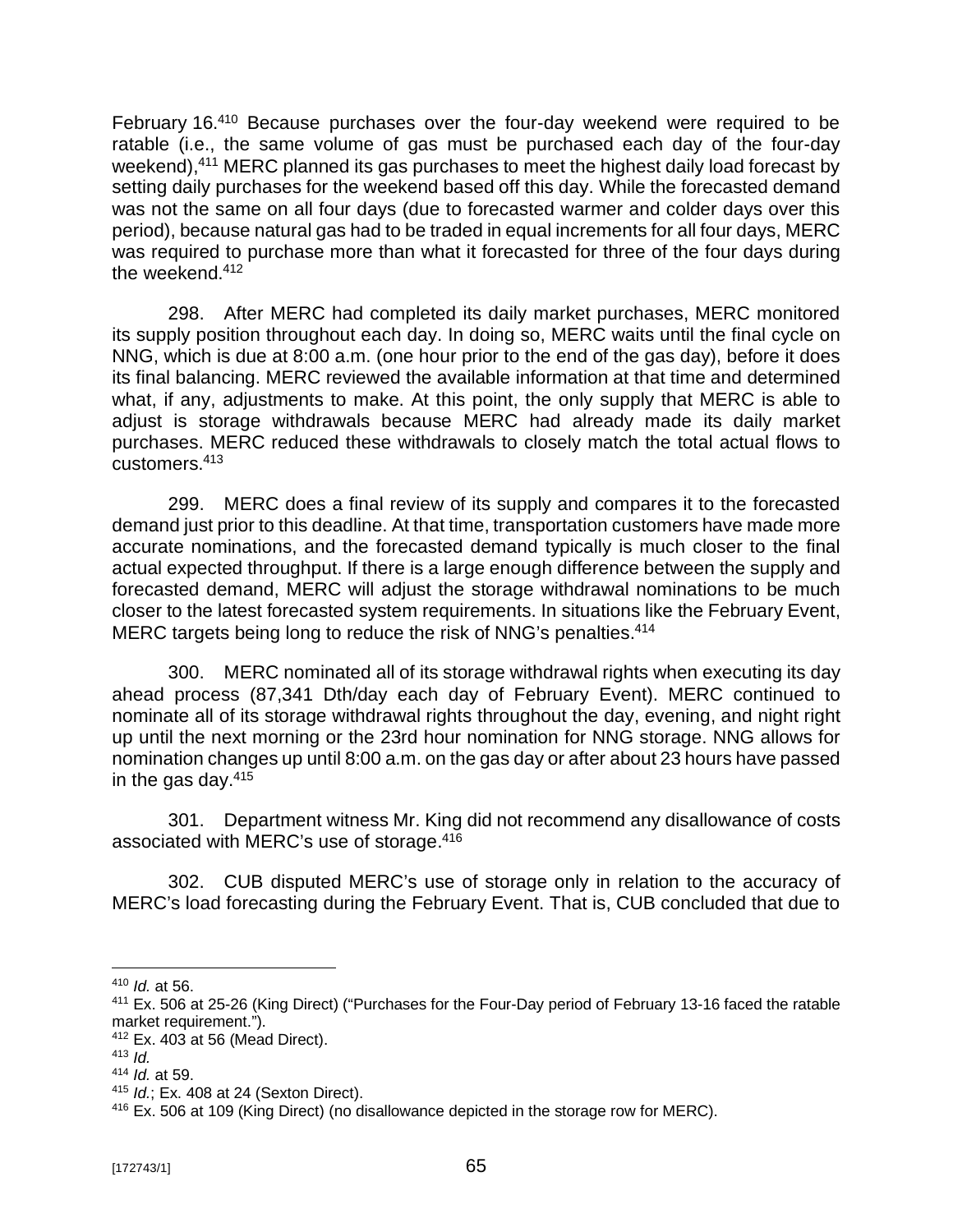MERC's load forecasting for February 17, 2021, MERC did not optimize its use of storage.<sup>417</sup>

303. MERC initially made storage withdrawal nominations consistent with its maximum storage contract rights. Then MERC utilized its contracted storage flexibility to reduce its storage nominations during the day such that MERC's total flowing supplies were within allowable pipeline balancing tolerances versus total demand requirements on the system. As a result, based upon the information that MERC-NNG had available at the time it made gas supply purchases, storage nominations were at maximum levels and as a result, MERC maximized the use of its storage capacity during the February Event.<sup>418</sup>

304. MERC acted prudently with regard to its use storage of its storage capacity, and no disallowances are warranted with respect to this issue during the February Event.

## **X. Additional Undisputed Issues**

## **A. MERC's Conservation Messaging**

305. The Commission's Order for Hearing requested development of the record as to whether the Gas Utilities should have made more robust conservation efforts during the February Event.<sup>419</sup>

306. MERC provides its customers with energy conservation messages and energy saving tips throughout the year. These communications are provided in bill inserts, through MERC's website, and on its social media channels.<sup>420</sup>

307. MERC did not request that customers turn down thermostats or take other action in response to prices during the February Event due to how natural gas is purchased on the market. MERC completes all of its daily gas purchases early in the morning, to ensure it is able to secure adequate supply to serve forecasted customer needs. Once the commitment to purchase natural gas in the market was made on the morning of Friday, February 12, 2021, MERC was unable to adjust its daily volumes of  $a$ as. $421$ 

308. Prudence did not require MERC to issue a broad conservation appeal to try to mitigate cost associated with the February Event. Voluntary conservation requests have significant limitations in terms of gas supply planning and cost mitigation, especially under the circumstances experienced during the February Event. If, in anticipation of voluntary conservation requests, MERC had reduced its daily gas purchases and ended up short, pipeline penalties would have significantly exceeded avoided gas costs.<sup>422</sup>

<sup>&</sup>lt;sup>417</sup> Ex. 801 at 54 (Cebulko Direct).

<sup>418</sup> Ex. 409 at 8-9 (Sexton Rebuttal).

<sup>419</sup> Order for Hearing at 22.

<sup>&</sup>lt;sup>420</sup> Ex. 400 at 29 (Eidukas Direct).

<sup>421</sup> *Id.* at 29-30.

<sup>422</sup> *Id.* at 30.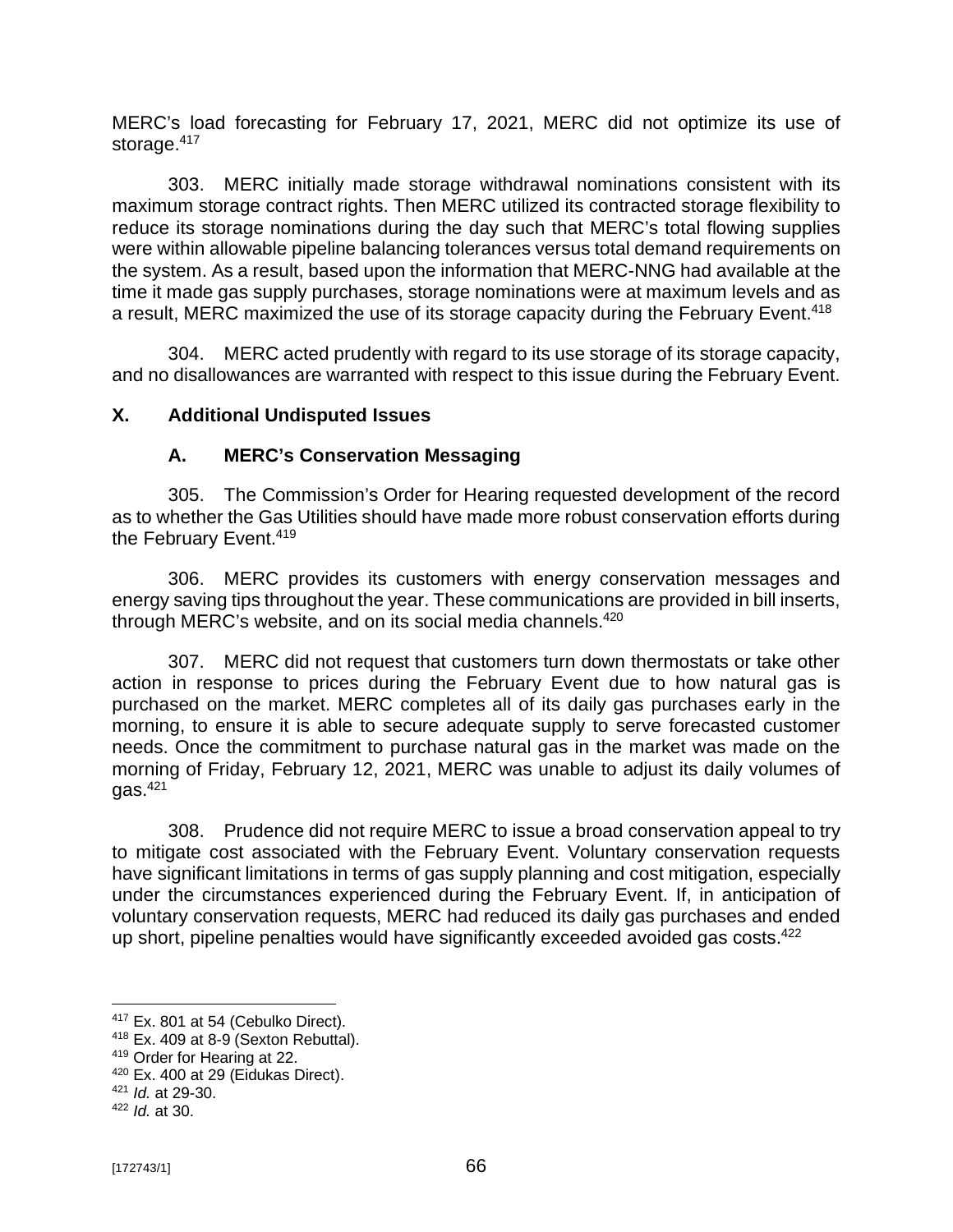309. The Department agrees that it was reasonable for the gas utilities, including MERC, not to have reduced their spot market purchases during the February Event for planned conservation pleas. In addition to timing and volume estimation issues, conservation pleas are traditionally a last-resort reliability tools.<sup>423</sup>

310. No other party disputed MERC's actions on this issue or recommended a disallowance attributable to conservation appeals.

311. MERC's actions related to conservation messaging before and during the February Event were prudent and reasonable, and no disallowance is recommended related to conservation messaging.

### **B. MERC's Use of Daily Index Priced Versus Fixed-Price Natural Gas Supply During the February Event**

312. The Commission's Order for Hearing directed consideration of whether the Gas Utilities should have had additional fixed-price contracts.<sup>424</sup>

313. MERC utilized daily index pricing versus fixed-price gas supplies during the February Event.<sup>425</sup> MERC generally purchases any daily gas at index prices.<sup>426</sup>

314. MERC has purchased index priced gas when in the short-term market to ensure it is not paying higher than the midpoint of the price where the gas trades. By nature of a fixed-price product, the buyer and seller are setting a rate for a predetermined period of time, and there is as much chance of being above the index as there is of being below the index. The index price, in contrast, reflects the midpoint of the market, and therefore will not be above where the market settles.<sup>427</sup>

315. It was reasonable for MERC-NNG to purchase its daily natural gas supplies based upon the Gas Daily Index price compared to purchasing at fixed daily prices. Use of the Gas Daily Index price ensures that natural gas costs are consistent with average market conditions. As a result, purchasing daily gas at daily index prices is a reasonable and prudent decision.<sup>428</sup>

316. The Department concluded that the utilities should not have made more fixed-price purchases.<sup>429</sup> "Buying at a fixed-price represents a risk that the price paid could ultimately be higher or lower than the index. . . . [T]he Gas Utilities should [not] be expected to systematically beat the index . . . ."<sup>430</sup>

 $423$  Ex. 506 at 102-03 (King Direct).

<sup>424</sup> Order for Hearing at 22.

 $425$  Ex. 408 at 32 (Sexton Direct).

<sup>426</sup> Ex. 403 at 53 (Mead Direct).

<sup>427</sup> *Id.*

<sup>428</sup> Ex. 408 at 36-37 (Sexton Direct).

<sup>429</sup> Ex. 506 at 75-76 (King Direct).

<sup>430</sup> *Id.* at 76.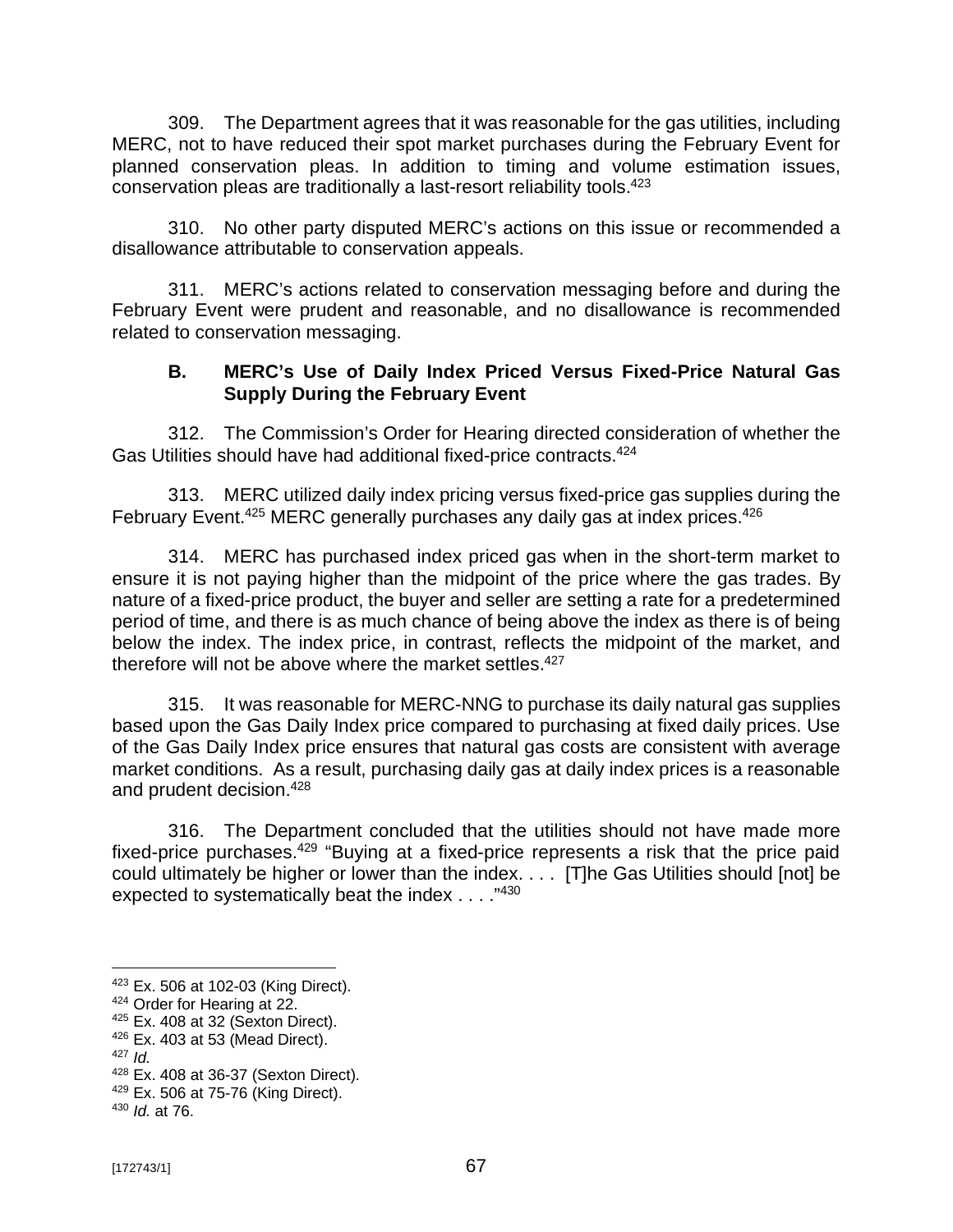317. MERC's use of daily index prices during the February Event was prudent and reasonable, and therefore, no disallowance is warranted on this issue.

### **C. Post February Event Actions**

318. The Commission's Order for Hearing directed that the record be developed regarding whether the Gas Utilities have timely and appropriately pursued recovery through insurance, federal regulatory actions, market rules, contract enforcement, and other available legal actions such that they have not missed deadlines or become barred from possible recovery on behalf of ratepayers.<sup>431</sup>

319. Following the February Event, MERC took steps to investigate and pursue any opportunities for potential offsets or recoveries related to the extraordinary gas costs. MERC has also evaluated the potential for market reform or gas purchasing modifications going forward to avoid or mitigate the impacts of a similar future event.<sup>432</sup>

320. Following the February Event, MERC evaluated possible sources of recovery or offsets, including through insurance, federal regulatory actions, market rules, contract enforcement, or other potential legal and legislative actions.<sup>433</sup>

321. MERC reviewed its contracts that were in force and applicable to natural gas purchased during the February Event to ensure that all charges assessed were consistent with contract terms. Through that review, MERC verified all of the gas supply invoices to ensure the volumes and dollars were billed according to the contract terms.<sup>434</sup>

322. MERC has not identified any contractual or other legal basis to challenge the validity of its supply contracts or the amounts paid for gas purchased and delivered. However, MERC continues to review its contracts with suppliers and pursue all available remedies and, if any are identified, to recover overpayments made to suppliers during the February Event. To the extent MERC recovers any proceeds from those efforts, MERC will notify the Commission and return those amounts to customers.<sup>435</sup>

323. MERC evaluated whether any available insurance policies would provide coverage for the costs incurred during the February Event and confirmed that no such coverage was available.<sup>436</sup>

324. MERC continues to actively monitor for any developments with respect to federal or state investigations into potential market manipulation related to the February Event.<sup>437</sup>

<sup>431</sup> Order for Hearing at 22-23.

<sup>432</sup> Ex. 400 at 32-33 (Eidukas Direct).

<sup>433</sup> *Id.* at 33.

<sup>434</sup> *Id.*

<sup>435</sup> *Id.* at 33-34; Ex. 401 at 38 (Eidukas Rebuttal).

<sup>&</sup>lt;sup>436</sup> Ex. 400 at 34 (Eidukas Direct).

<sup>437</sup> *Id.*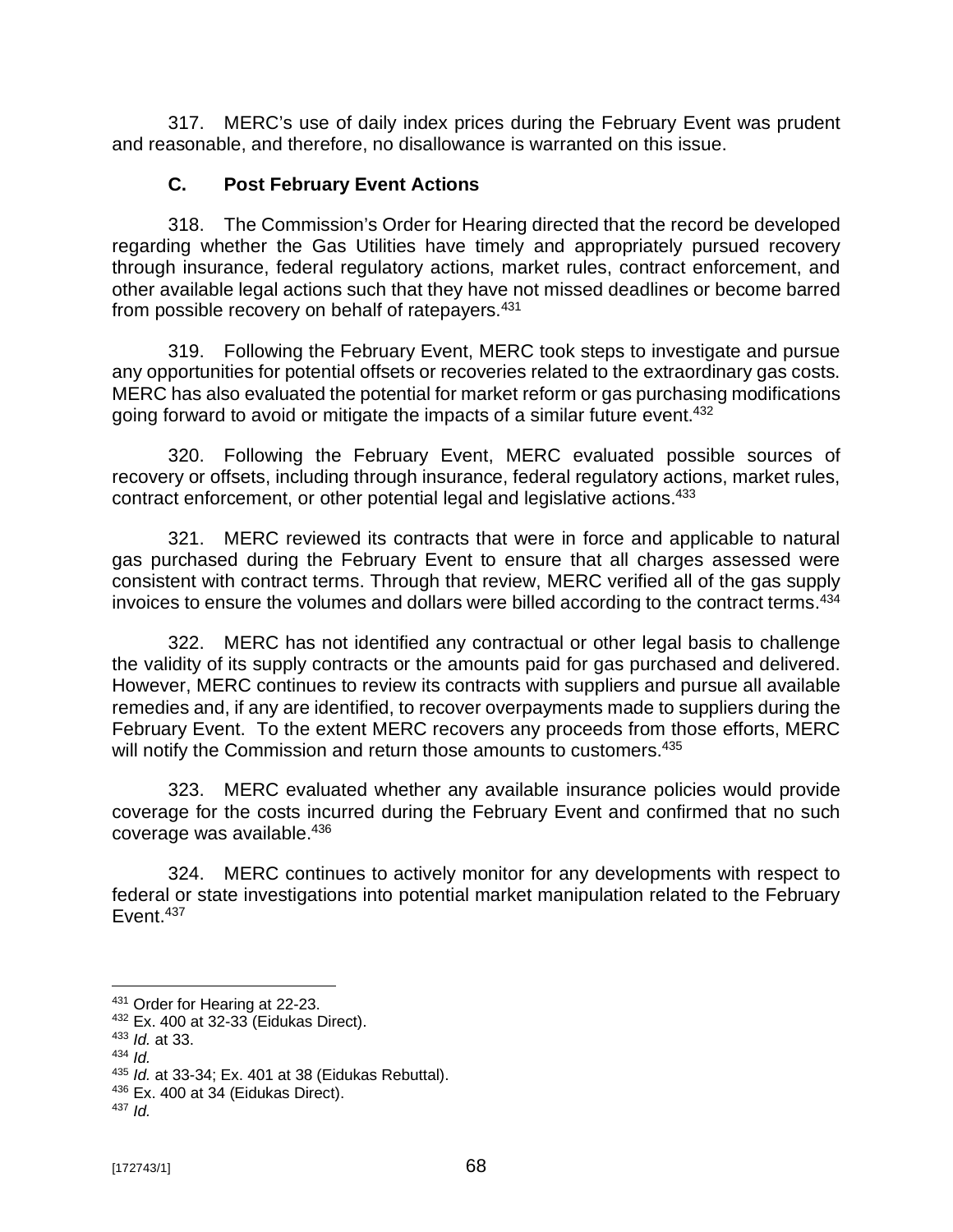325. On February 22, 2021, FERC announced that its Office of Enforcement is examining wholesale natural gas and electricity market activity during the extreme cold weather to determine if any market participants engaged in market manipulation or other violations. According to FERC, if the Office of Enforcement finds any potential wrongdoing that can be addressed under FERC's statutory authority, it will pursue those matters as non-public investigations. On September 28, 2021, in a Senate Committee on Energy and Natural Resources Hearing to review the administration of law within FERC's jurisdiction, FERC Chairman Richard Glick stated, that FERC had "entered into a number of inquiries with regard to alleged [price] manipulation that occurred" and that "[s]everal of them, we found a number of anomalies. Several of those particular anomalies, when we investigated them, we moved on to what we call our investigations office." 438

326. The February Event is under examination by a multi-organizational group led by FERC and NERC. That group presented preliminary findings and recommendations at FERC's open meeting on September 23, 2021, with final findings and recommendations expected this winter. MERC has and will continue to track those findings and recommendations, and evaluate whether there are any opportunities to participate or advocate for forward-looking changes that could be implemented to prevent against future market events.<sup>439</sup>

327. FERC's 2021 Annual Report on Enforcement also summarized a joint FERC/North American Electric Reliability Corporation report that is examining the impact of the weather event in February 2021 and includes 28 formal recommendations that seek to prevent a reoccurrence of the event. MERC continues to review these reports and will notify the Commission of updates.<sup>440</sup>

328. Because MERC met its balancing obligations on the NNG Pipeline, MERC received a credit from NNG related to shipper daily delivery variance charges (DDVC). This credit of \$763,179.25, will be credited to its customers in MERC's 2021-2022 AAA that will be filed on September 1, 2022.<sup>441</sup>

329. MERC indicates it is committed to working with the Department, the Commission, the OAG, CUB, and other stakeholders, to identify opportunities for improvement, including advocating for possible market reforms, to the extent such reforms could provide future protection against similar market price spike events in the future.<sup>442</sup>

330. No party has disputed the prudence and reasonableness of MERC's actions after the February Event to investigate and pursue recovery through any available

<sup>438</sup> *Id.* at 34-35.

<sup>439</sup> *Id.* at 35.

<sup>440</sup> Ex. 401 at 38 (Eidukas Rebuttal).

 $441$  Ex. 400 at 36 (Eidukas Direct); Ex. 401 at 38 (Eidukas Rebuttal).

<sup>&</sup>lt;sup>442</sup> Ex. 401 at 39 (Eidukas Rebuttal).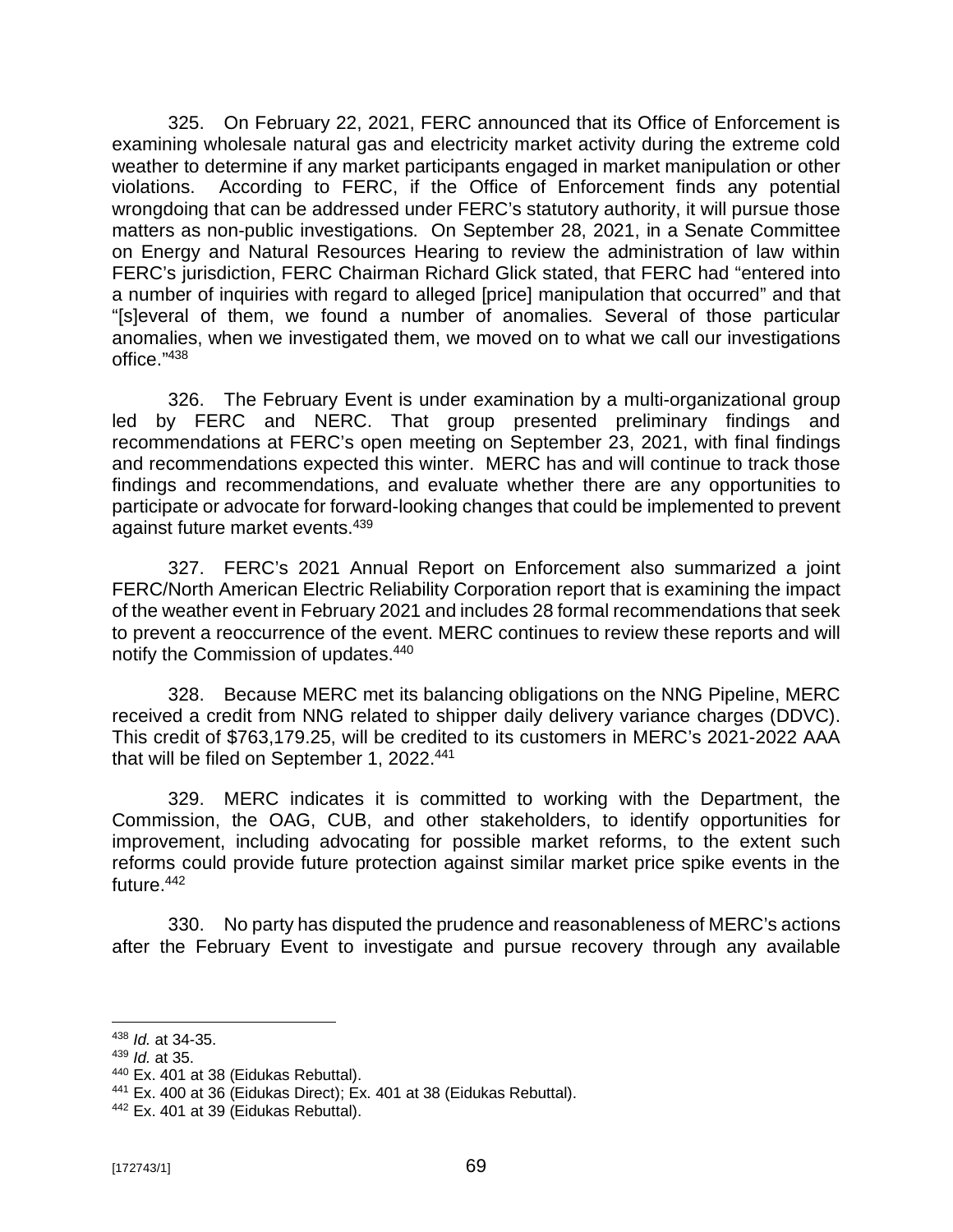contract enforcement, insurance, federal regulatory action, market rules, or other legal action.

331. The Department contends that many of the facts related to the February Event are still being discovered. The Department urges the Commission to withhold a prudency finding on this issue and to continuing reviewing regulatory developments and the Gas Utilities' filings as to their efforts to obtain recovery from other sources.<sup>443</sup> At this time, however, MERC has complied with the Commission's direction that it explore other avenues for recovery and make compliance filings regarding its efforts. As a result, the record does not provide a basis for the Commission to withhold a prudency determination. Rather, the Commission should make an initial determination that MERC has acted prudently. The Commission should require ongoing compliance filings related to this issue, and if further developments warrant, it may make adjustments to MERC's cost recovery at that time.

#### **D. Is it Possible to Assign Extraordinary Costs to Customers or Customer Classes Based on their Consumption During the February Event and, if so, Would It Be Reasonable to Do So?**

332. The Commission's Order for Hearing directed that this Report consider whether it is possible to assign extraordinary gas costs to customers or customer classes based on their consumption during the February Event, and if so, whether it would be reasonable to do so.<sup>444</sup>

333. MERC provided evidence indicating that it could not directly assign extraordinary gas costs to individual customers or customer classes based on actual usage during the February Event. Even if daily customer meter data were available to allow for the allocation of these costs based on individual customer usage during the February Event, that assignment would not result in a more reasonable recovery of the extraordinary gas costs than the recovery mechanism the Commission has approved.<sup>445</sup>

334. This issue is not disputed by any party to this proceeding.<sup>446</sup> The Department acknowledges that the Gas Utilities lack the metering and billing infrastructure that would be necessary to conduct cost assignment and billing based on February Event consumption.<sup>447</sup>

335. The Department concluded that allocation of the extraordinary February Event costs based on customer usage over the going-forward cost recovery period can be a reasonable approximation of usage during the February Event.<sup>448</sup> The Department further concludes that the Commission's approved allocation methodology achieves the goals of having rate that are simple, understandable, and affordable by lengthening cost

<sup>443</sup> Department Initial Br. at 81-82 (Mar. 15, 2022) (eDocket No. 20223-183839-07).

<sup>444</sup> Order for Hearing at 23.

<sup>445</sup> Ex. 400 at 41-44 (Eidukas Direct).

<sup>446</sup> *See* Ex. 506 at 107-08 (King Direct).

<sup>447</sup> *Id.* at 107.

<sup>448</sup> *Id.* at 108.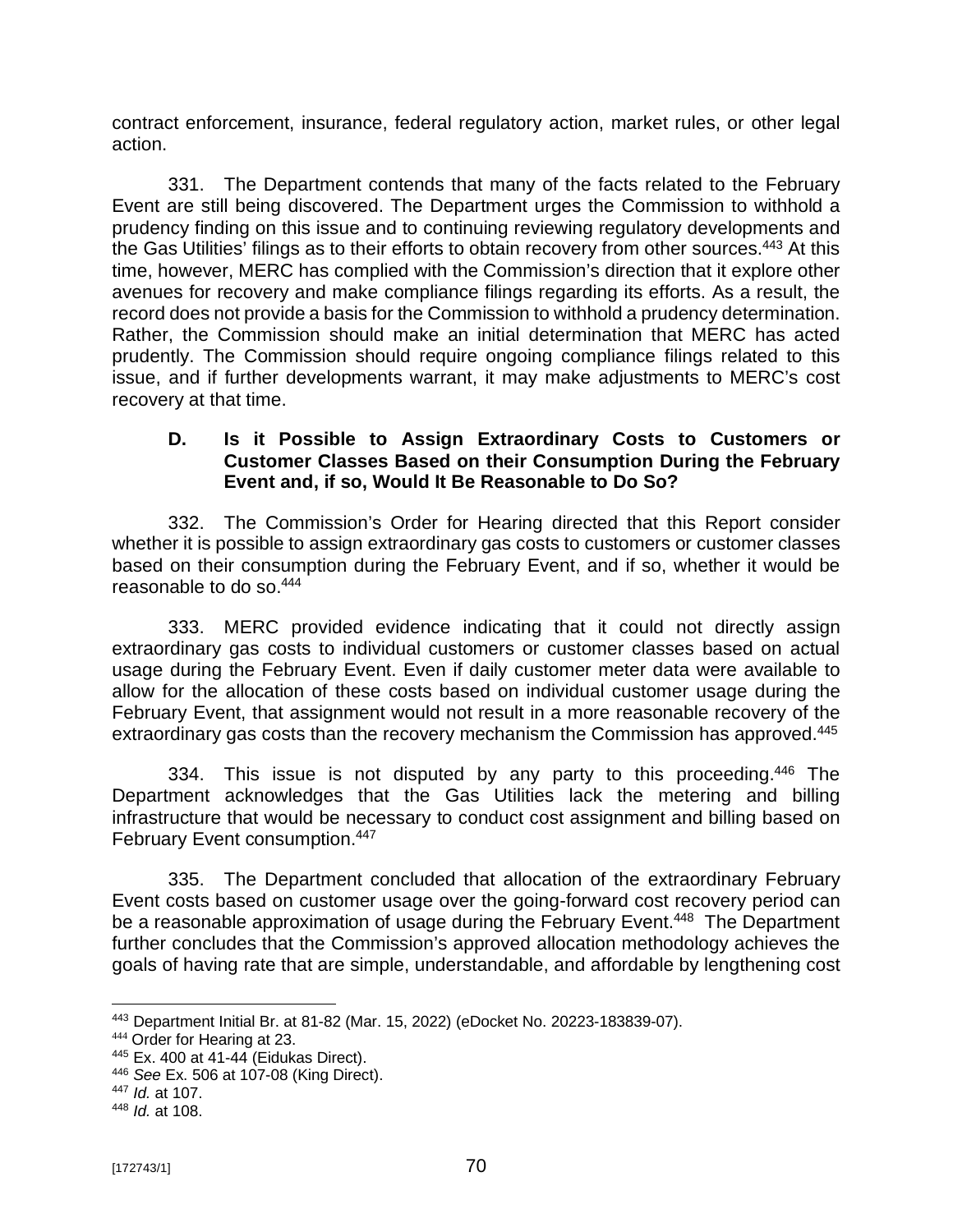recovery, phasing in the rate, seasonally adjusting the rate, and exempting certain customers.<sup>449</sup>

336. The Department supported tracking customers who received sales service during the February Event who switch to transportation service to avoid paying the extraordinary cost surcharge.<sup>450</sup> MERC's approved rates are applied to customers who received sales service during the February Event, even if those customers move to transportation service.<sup>451</sup>

337. Under applicable rules and tariffs, MERC normally recovers gas commodity costs through the PGA, which is set at the beginning of each month based on forecasted gas costs and sales volumes. Gas cost true-up amounts, which reflect the amounts overor under-recovered each month through PGA rates, are normally handled under the procedures set forth in Minn. R. 7825.2700, subp. 7 and Minn. R. 7825.2910, subp. 4. These two rules require a 12-month recovery period, beginning September 1 each year, through a volumetric surcharge or refund rate.<sup>452</sup>

338. Due to the magnitude of costs associated with the February Event, the Gas Utilities agreed that collection of these costs should not follow the traditional true-up process. Under the approved rate recovery, customers who are receiving or have received Low Income Home Energy Assistance and residential customers who are 60 to 120 days in arrears are exempted from the surcharge rates.<sup>453</sup>

339. In accordance with the Commission's August 30, 2021, Order, extraordinary gas costs are being recovered through the volumetric surcharge with variable summer and winter rates and a step in rates in the second year of recovery, with protections for low income customers. Phased recovery provides time for the Commission's prudence review to be completed and to explore possible cost offsets, including federal or state funding and other offsets, before the step-in recovery is implemented in 2022. Recovery over 27 months balances considerations of intergenerational inequities that result from out-of-period adjustments.<sup>454</sup>

340. The record supports continuation of the approved recovery approach based on current customer natural gas usage and continuation of tracking for customers who received system sales service during the February Event who switch to transportation service.

<sup>449</sup> *Id.*

<sup>450</sup> *Id.* at 108-09.

<sup>&</sup>lt;sup>451</sup> Ex. 401 at 37 (Eidukas Rebuttal)

 $452$  Ex. 400 at 37 (Eidukas Direct).

<sup>453</sup> *Id.* at 38-39.

<sup>454</sup> *Id.* at 44. It should be noted that the Commission is considering whether to extend the cost recovery over a longer period and requested public comments on that issue. As of this time, the Commission has not varied from the 27-month recovery period it previously approved. *See* Notice of Comment Period (Jan. 28, 2022) (eDocket No. 20221-182103-03); *see also* Compliance Filing (Apr. 1, 2022) (eDocket No. 20224- 184346-01).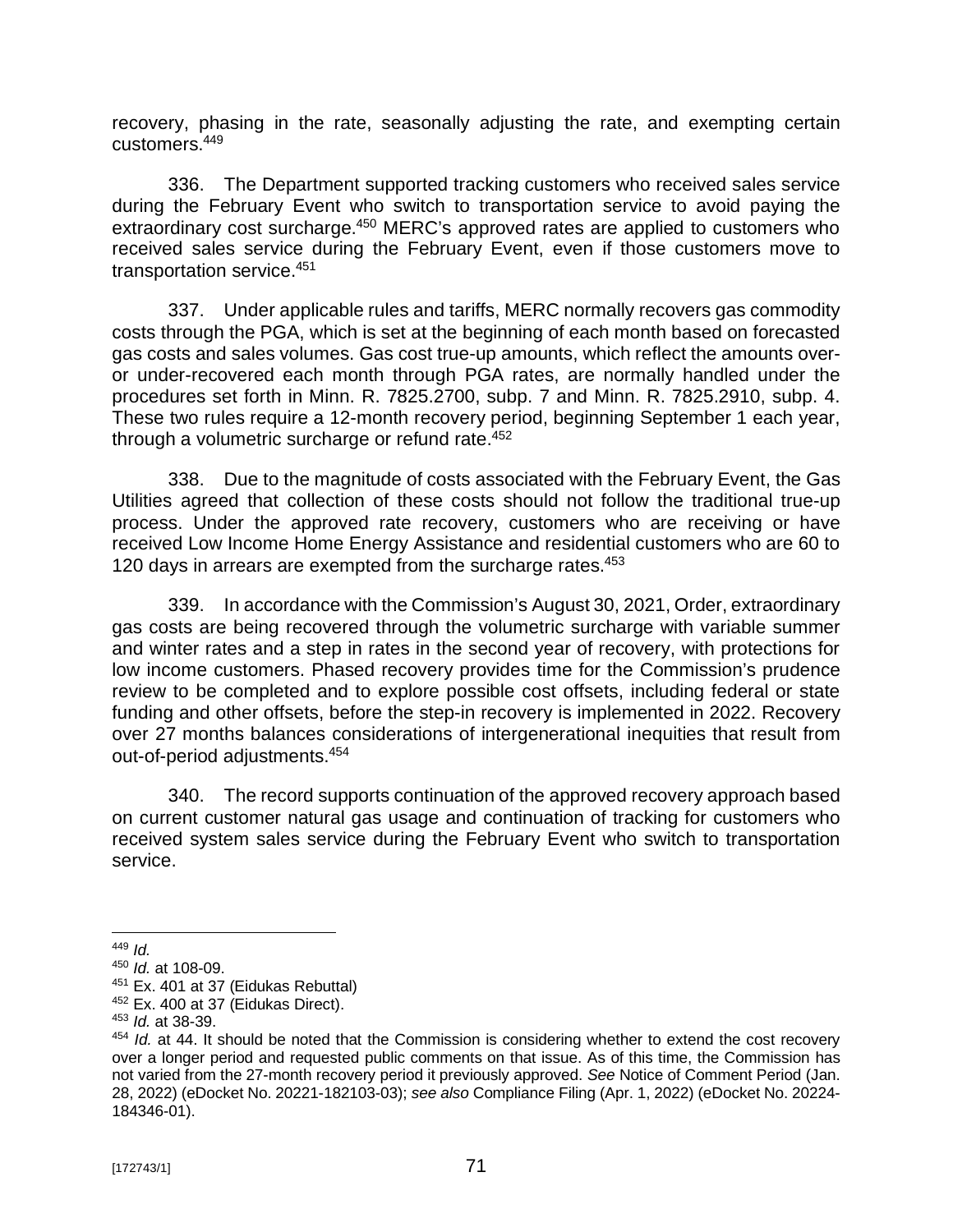Based upon these Findings of Fact, the Administrative Law Judges make the following:

# **CONCLUSIONS OF LAW**

1. The Commission and the Administrative Law Judges have jurisdiction over this proceeding pursuant to Minn. Stat. § 14.50 and Chapter 216B (2020).

2. The Commission has complied with all procedural requirements of law and rule, and the parties have had notice and an opportunity to fully participate in this proceeding. Therefore, this matter is properly before the Commission and the Administrative Law Judges.

3. Every rate made, demanded, or received by any public utility must be just and reasonable.<sup>455</sup>

4. The burden to prove that its actions were prudent and that recovery of extraordinary costs is reasonable rests on MERC.<sup>456</sup>

5. Utilities do not enjoy a presumption of prudence.<sup>457</sup> Doubts as to reasonableness are resolved in favor of the consumer.<sup>458</sup>

6. MERC has established that its actions during the February Event were prudent and that recovery of its extraordinary costs is warranted.

7. The record does not support disallowing extraordinary costs incurred by MERC in connection with the February Event.

Based upon the Findings of Fact and Conclusions of Law, the Administrative Law Judges make the following:

# **RECOMMENDATION**

1. The extraordinary gas costs incurred by MERC to serve its customers during the February Event were prudently incurred.

2. No disallowance is warranted and it is reasonable for MERC to recover the gas costs incurred during the February Event from its customers according to the recovery process established by the Commission.

<sup>455</sup> Minn. Stat. § 216B.03.

<sup>456</sup> Minn. Stat. § 216B.16, subd. 4.

<sup>457</sup> *In re a Comm'n Investigation into Xcel Energy's Monticello Life-Cycle Management/Extender Power Uprate Project*, MPUC Docket No. E-002/CI-13-754, Order Finding Imprudence, Denying Return on Cost Overruns, and Establishing LCM/EPU Allocation for Ratemaking Purposes (May 8, 2015).

<sup>458</sup> Minn. Stat. § 216B.03; *see also* Order for Hearing at 3.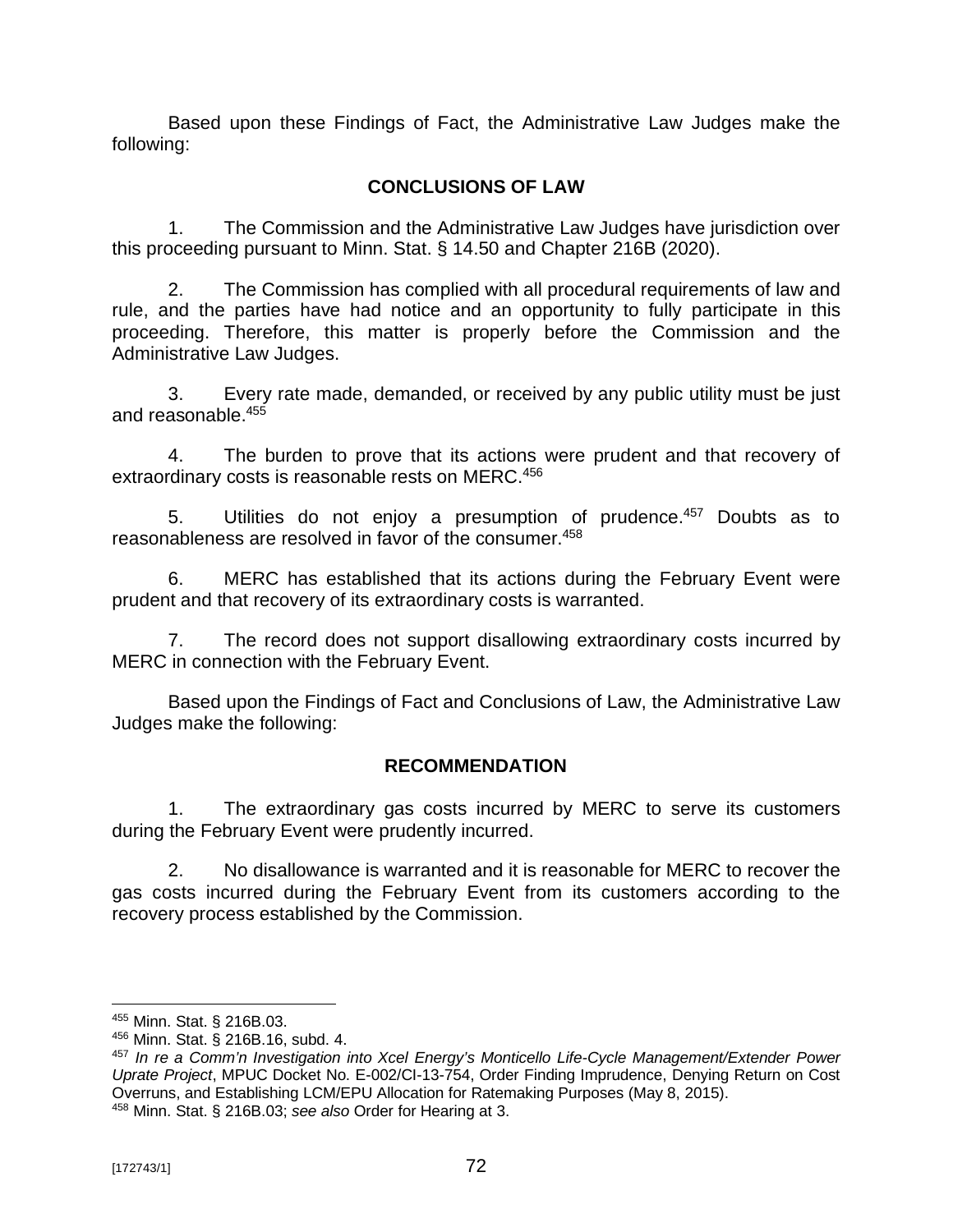3. MERC shall make further compliance filings as ordered by the Commission.

Dated: May 24, 2022

almei.  $\sqrt{2}$ 

SICA PALMER-DENIG Administrative Law Judge

 $18$  wrzann can

BARBARA CASE Administrative Law Judge

#### **NOTICE**

Notice is hereby given that exceptions to this Report, if any, by any party adversely affected must be filed under the time frames established in the Commission's rules of practice and procedure, Minn. R. 7829.1275, .2700 (2021), unless otherwise directed by the Commission. Exceptions should be specific and stated and numbered separately. Oral argument before a majority of the Commission will be permitted pursuant to Minn. R. 7829.2700, subp. 3. The Commission will make the final determination of the matter after the expiration of the period for filing exceptions, or after oral argument, if an oral argument is held.

The Commission may, at its own discretion, accept, modify, or reject the Administrative Law Judge's recommendations. The recommendations of the Administrative Law Judge have no legal effect unless expressly adopted by the Commission as its final order.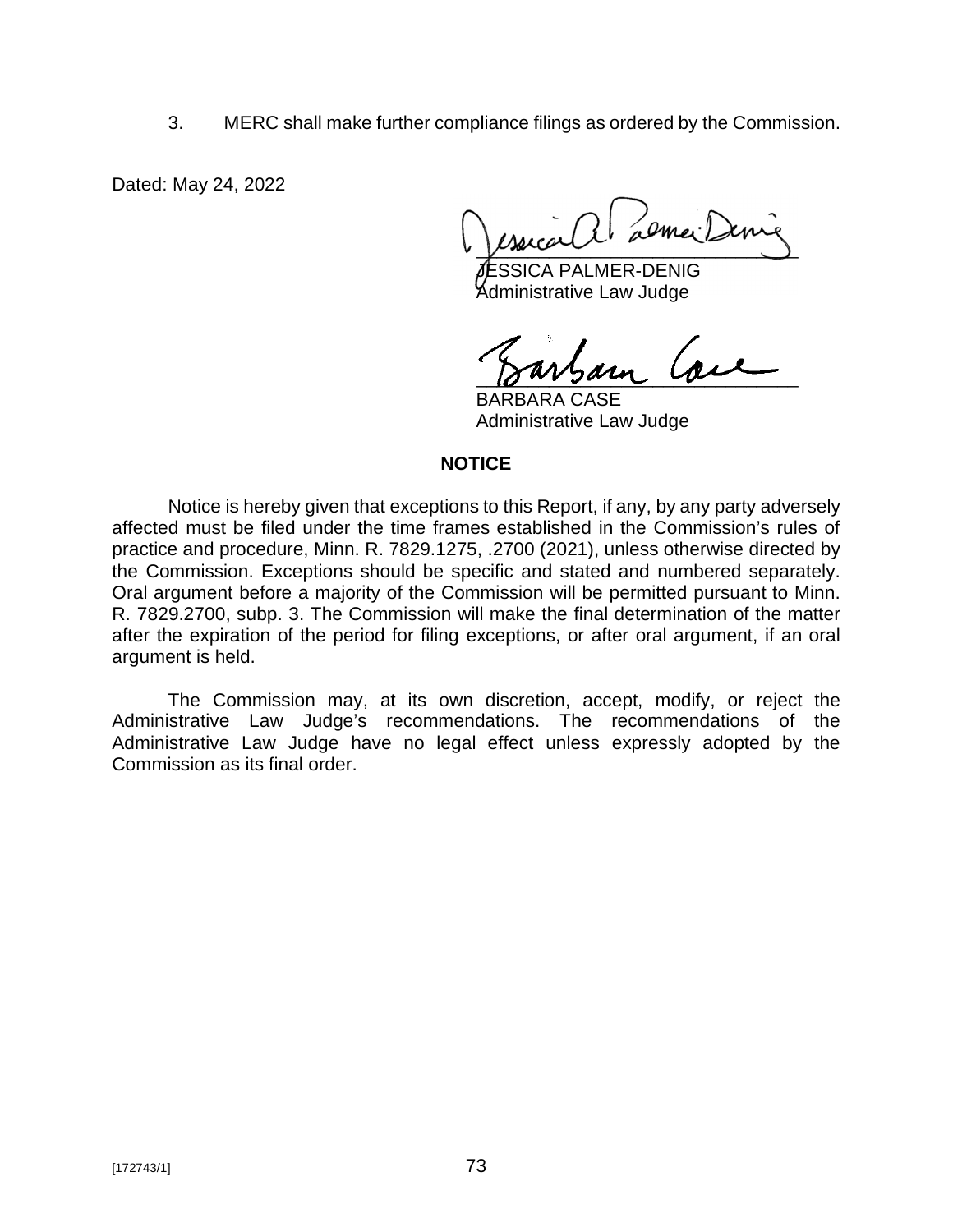mn.gov/oah

May 24, 2022

See Attached Service List

#### **Re:** *In the Matter of the Petitions for Recovery of Certain Gas Costs*

*In the Matter of the Petition of Minnesota Energy Resources Corporation for Approval of a Recovery Process for Cost Impacts Due to February Extreme Gas Market Conditions*

**OAH 71-2500-37763 MPUC G-011/M-21-611**

To All Persons on the Attached Service List:

Enclosed and served upon you is the Administrative Law Judge's **FINDINGS OF FACT, CONCLUSIONS OF LAW, AND RECOMMENDATION** in the above-entitled matter.

If you have any questions, please contact me at (651) 361-7874, [michelle.severson@state.mn.us,](mailto:michelle.severson@state.mn.us,) or via facsimile at (651) 539-0310.

Sincerely,

Michelle Sevenson

MICHELLE SEVERSON Legal Assistant

**Enclosure** cc: Docket Coordinator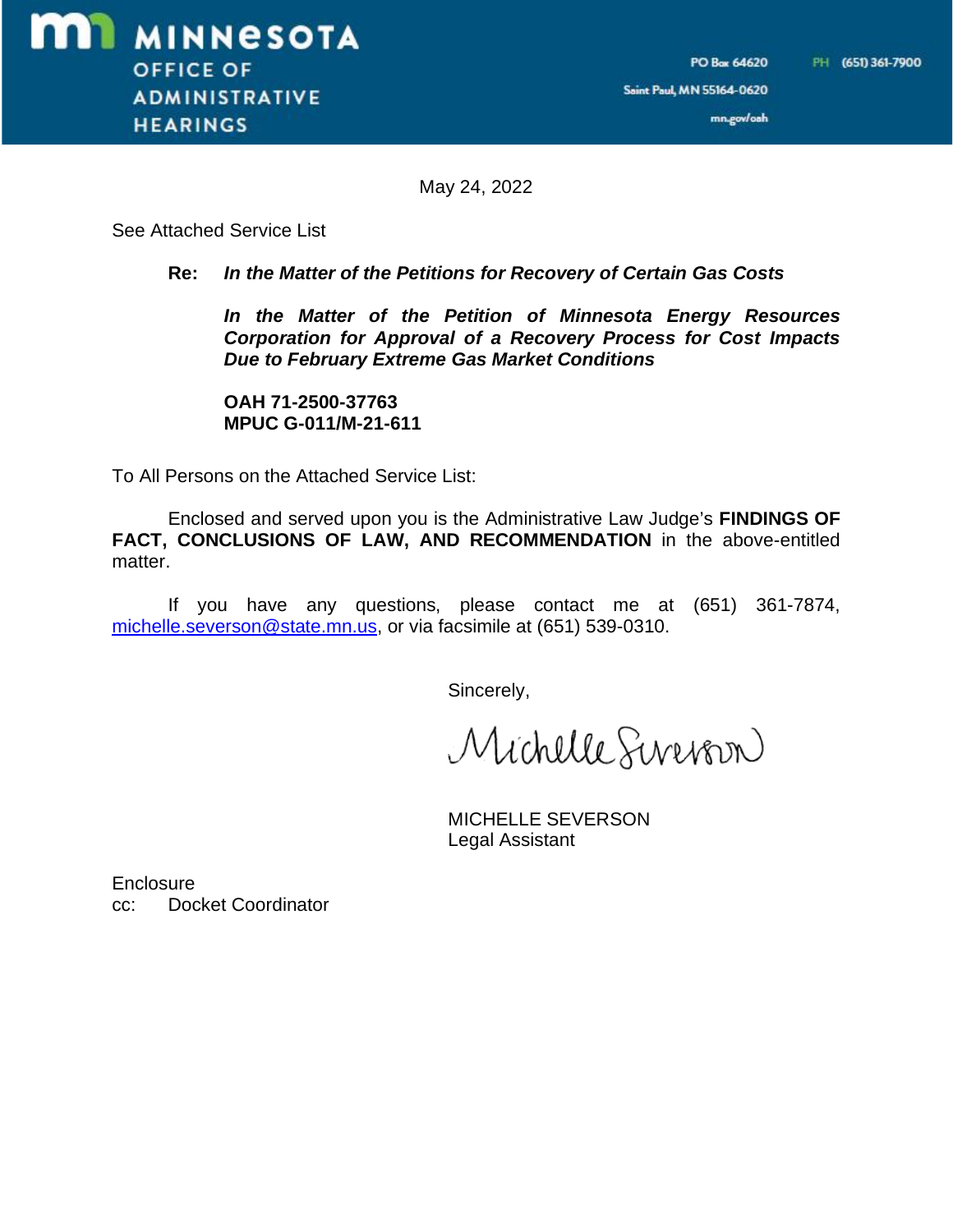#### STATE OF MINNESOTA OFFICE OF ADMINISTRATIVE HEARINGS PO BOX 64620 600 NORTH ROBERT STREET ST. PAUL, MINNESOTA 55164

## **CERTIFICATE OF SERVICE**

| In the Matter of the Petitions for Recovery of | OAH Docket No.:     |
|------------------------------------------------|---------------------|
| <b>Certain Gas Costs</b>                       | 71-2500-37763       |
|                                                | MPUC G-011/M-21-611 |
| In the Matter of the Petition of Minnesota     |                     |
| Energy Resources Corporation for Approval      |                     |
| of a Recovery Process for Cost Impacts Due     |                     |
| to February Extreme Gas Market Conditions      |                     |

Michelle Severson certifies that on May 24, 2022, she served the true and correct

## **FINDINGS OF FACT, CONCLUSIONS OF LAW, AND RECOMMENDATION** by

eService, and U.S. Mail, (in the manner indicated below) to the following individuals:

| <b>First Name</b> | <b>Last Name</b>      | <b>Email</b>                           | <b>Company Name</b>                           |
|-------------------|-----------------------|----------------------------------------|-----------------------------------------------|
| Mara              | Ascheman              | mara.k.ascheman@xcelenergy.com         | <b>Xcel Energy</b>                            |
| James H.          | Barkley               | james.barkley@bakerbotts.com           | <b>Baker Botts</b>                            |
| James J.          | Bertrand              | james.bertrand@stinson.com             | <b>STINSON LLP</b>                            |
| Brenda A.         | Bjorklund             | brenda.bjorklund@centerpointenergy.com | <b>CenterPoint Energy</b>                     |
| Elizabeth         | <b>Brama</b>          | ebrama@taftlaw.com                     | Taft Stettinius & Hollister<br>$\mathsf{HP}$  |
| Jocelyn           | <b>Bremer</b>         | jocelyn.bremer@minneapolismn.gov       | City of Minneapolis                           |
| <b>Barbara</b>    | Case                  | barbara.case@state.mn.us               | Office of Administrative<br><b>Hearings</b>   |
| Generic<br>Notice | Commerce<br>Attorneys | commerce.attorneys@ag.state.mn.us      | Office of the Attorney<br>General-DOC         |
| Riley             | Conlin                | riley.conlin@stoel.com                 | <b>Stoel Rives LLP</b>                        |
| <b>Brian</b>      | Edstrom               | briane@cubminnesota.org                | <b>Citizens Utility Board of</b><br>Minnesota |
| Sharon            | Ferguson              | sharon.ferguson@state.mn.us            | Department of Commerce                        |
| Edward            | Garvey                | garveyed@aol.com                       | Residence                                     |
| Matthew B         | <b>Harris</b>         | matt.b.harris@xcelenergy.com           | <b>XCEL ENERGY</b>                            |
| Kim               | Havey                 | kim.havey@minneapolismn.gov            | City of Minneapolis                           |